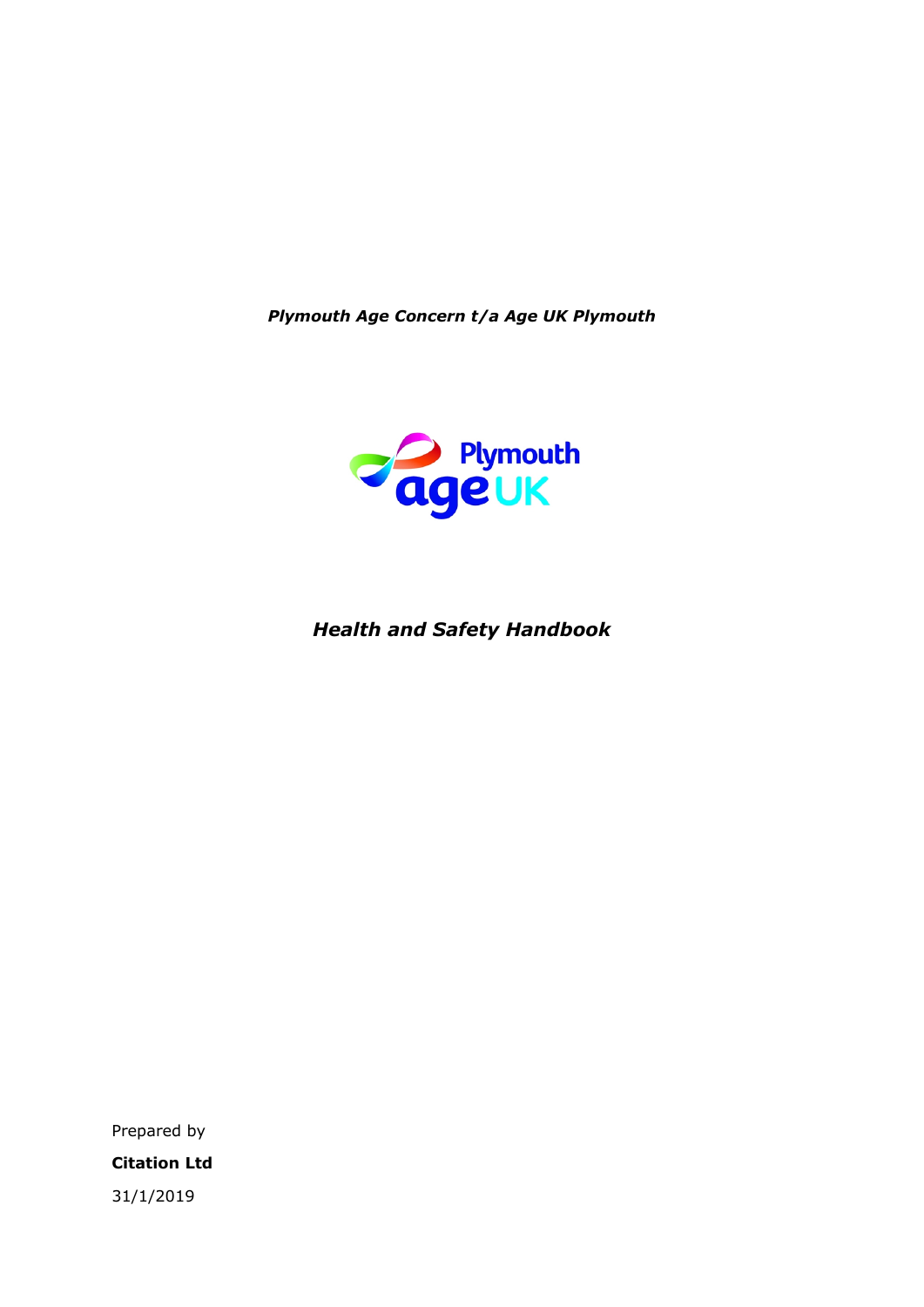## **Table of Contents**

| Item | Title                                                                         | Page<br>Number |
|------|-------------------------------------------------------------------------------|----------------|
| 1    | <b>Amendment Record</b>                                                       | 5              |
| 2    | Introduction                                                                  | 6              |
| 3    | Health And Safety Policy Statement                                            | 7              |
| 4    | <b>Environmental Statement</b>                                                | 8              |
| 5    | Food Safety Statement                                                         | 9              |
| 6    | Safety Management Structure                                                   | 10             |
| 7    | <b>General Responsibilities</b>                                               | 11             |
| 8    | <b>Access and Egress</b>                                                      | 15             |
| 9    | <b>Accident Reporting</b>                                                     | 16             |
| 10   | Alcohol and Drugs Misuse.                                                     | 19             |
| 11   | Asbestos - for Those in Control of Premises                                   | 21             |
| 12   | Blood-Borne Viruses (BBV)                                                     | 23             |
| 13   | Body and Fashion Jewellery                                                    | 24             |
| 14   | Care Home Outings                                                             | 25             |
| 15   | Challenging Behaviour and Distress                                            | 26             |
| 16   | <b>Compressed Gas Cylinders</b>                                               | 29             |
| 17   | Construction Design And Management Regulations (CDM) 2015<br>Responsibilities | 30             |
| 18   | Contractors                                                                   | 31             |
| 19   | Control of Substances Hazardous to Health (COSHH)                             | 33             |
| 20   | Dermatitis                                                                    | 35             |
| 21   | <b>Diabetes</b>                                                               | 37             |
| 22   | <b>Disciplinary Rules</b>                                                     | 39             |
| 23   | Display Screen Equipment (DSE)                                                | 40             |
| 24   | Doors                                                                         | 41             |
| 25   | Driving At Work                                                               | 42             |
| 26   | Drugs and Medicinal Preparations                                              | 45             |
| 27   | Electricity                                                                   | 47             |
| 28   | <b>Emergency Plan</b>                                                         | 49             |
| 29   | Epilepsy                                                                      | 50             |
| 30   | <b>Events Safety</b>                                                          | 52             |
| 31   | Fire                                                                          | 53             |
| 32   | Fire Action                                                                   | 55             |
| 33   | Fire Action in Service Users Homes                                            | 56             |
| 34   | First Aid In The Workplace                                                    | 57             |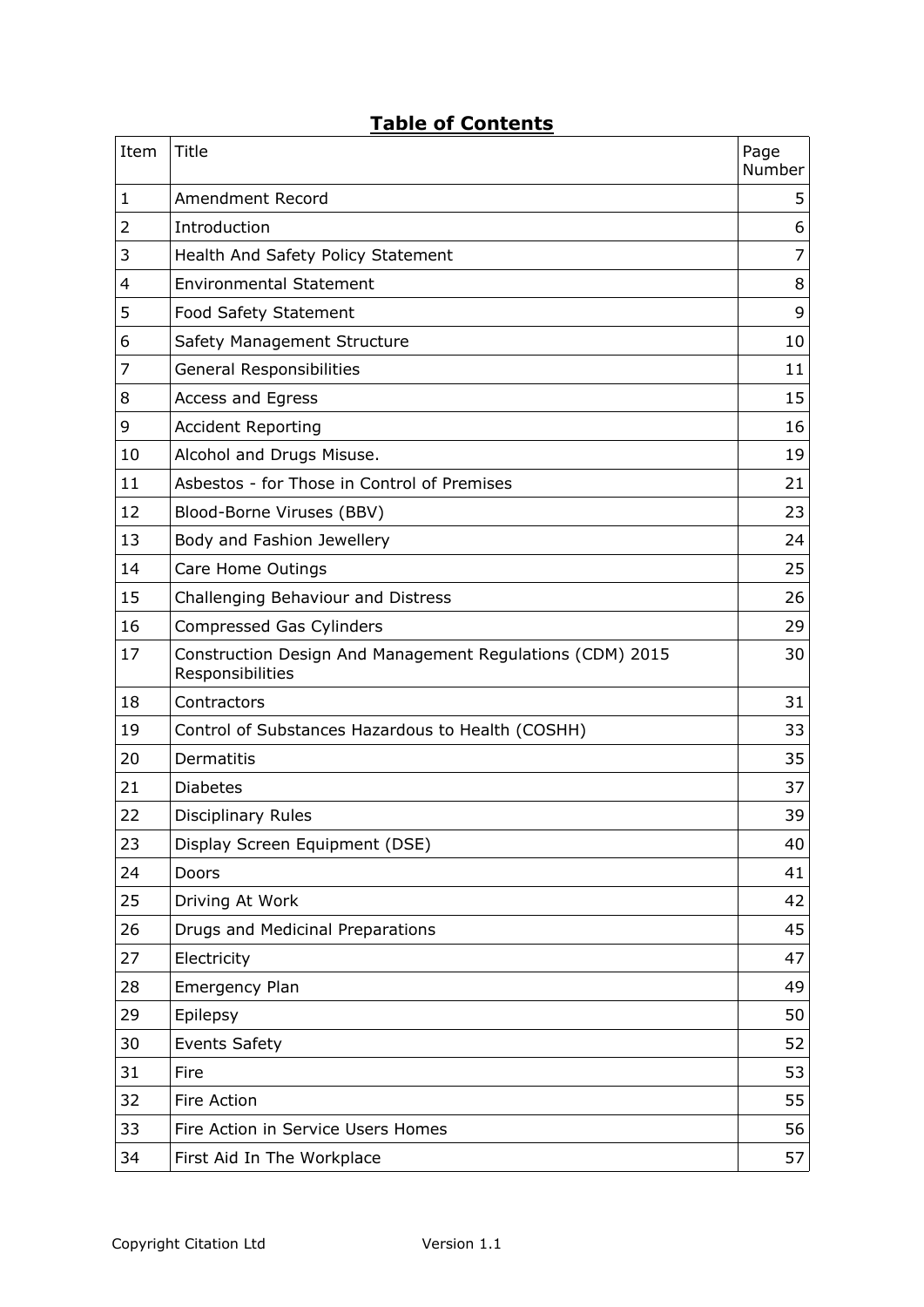| 35 | Gas Safety                                         | 58  |
|----|----------------------------------------------------|-----|
| 36 | Glass and Glazing                                  | 59  |
| 37 | Hand Protection - Latex Gloves                     | 60  |
| 38 | <b>Hand Tools</b>                                  | 62  |
| 39 | Hand Washing                                       | 64  |
| 40 | <b>Hazard Reporting</b>                            | 65  |
| 41 | <b>Health Surveillance</b>                         | 66  |
| 42 | Housekeeping                                       | 69  |
| 43 | Information, Instruction, Supervision and Training | 70  |
| 44 | Kitchen Safety                                     | 70  |
| 45 | Ladders and Stepladders                            | 73  |
| 46 | Laundry Work                                       | 76  |
| 47 | Legionella                                         | 77  |
| 48 | Lifting Equipment                                  | 78  |
| 49 | Lighting                                           | 79  |
| 50 | Lone Working                                       | 80  |
| 51 | Maintenance                                        | 81  |
| 52 | <b>Manual Handling</b>                             | 82  |
| 53 | Minibuses And Minibus Outings                      | 83  |
| 54 | <b>Missing Service Users</b>                       | 85  |
| 55 | Mobile Telephones                                  | 87  |
| 56 | Monitoring, Inspection And Review                  | 88  |
| 57 | New And Expectant Mothers                          | 89  |
| 58 | <b>Noise</b>                                       | 90  |
| 59 | Oxygen                                             | 91  |
| 60 | Passenger Lifts                                    | 92  |
| 61 | People moving and handling                         | 93  |
| 62 | Personal Hygiene - Food Areas                      | 94  |
| 63 | Personal Protective Equipment                      | 95  |
| 64 | Personal Safety - Staying Safe In Your Car         | 96  |
| 65 | Pest Control                                       | 98  |
| 66 | Portable Electrical Appliances                     | 99  |
| 67 | Prevention And Control Of Infection                | 100 |
| 68 | <b>Risk Assessment</b>                             | 100 |
| 69 | Safety Signs                                       | 104 |
| 70 | Smoking In The Workplace                           | 106 |
| 71 | <b>Stress</b>                                      | 107 |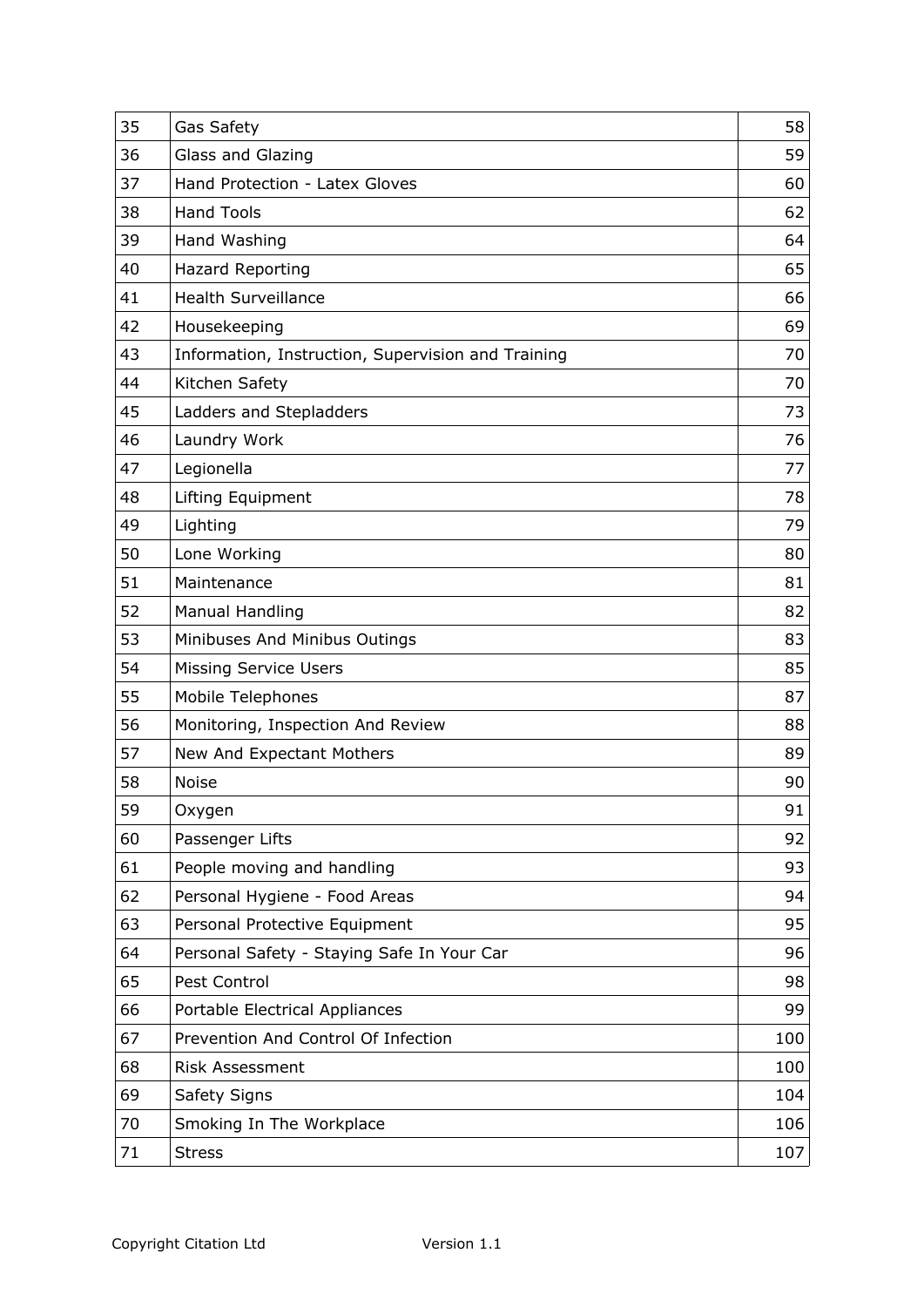| 72 | <b>Vibrating Tools</b>                | 109 |
|----|---------------------------------------|-----|
| 73 | Violence And Aggression               | 111 |
| 74 | Visit By An Enforcement Officer       | 112 |
| 75 | Waste Disposal                        | 113 |
| 76 | Water Temperature And Hot Surfaces    | 115 |
| 77 | Welfare                               | 117 |
| 78 | Wheelchair Use                        | 118 |
| 79 | Work At Height                        | 120 |
| 80 | Work Equipment                        | 121 |
| 81 | Workplace Transport - Short Version   | 122 |
| 82 | Young Persons                         | 123 |
| 83 | Receipt Of Health And Safety Handbook | 126 |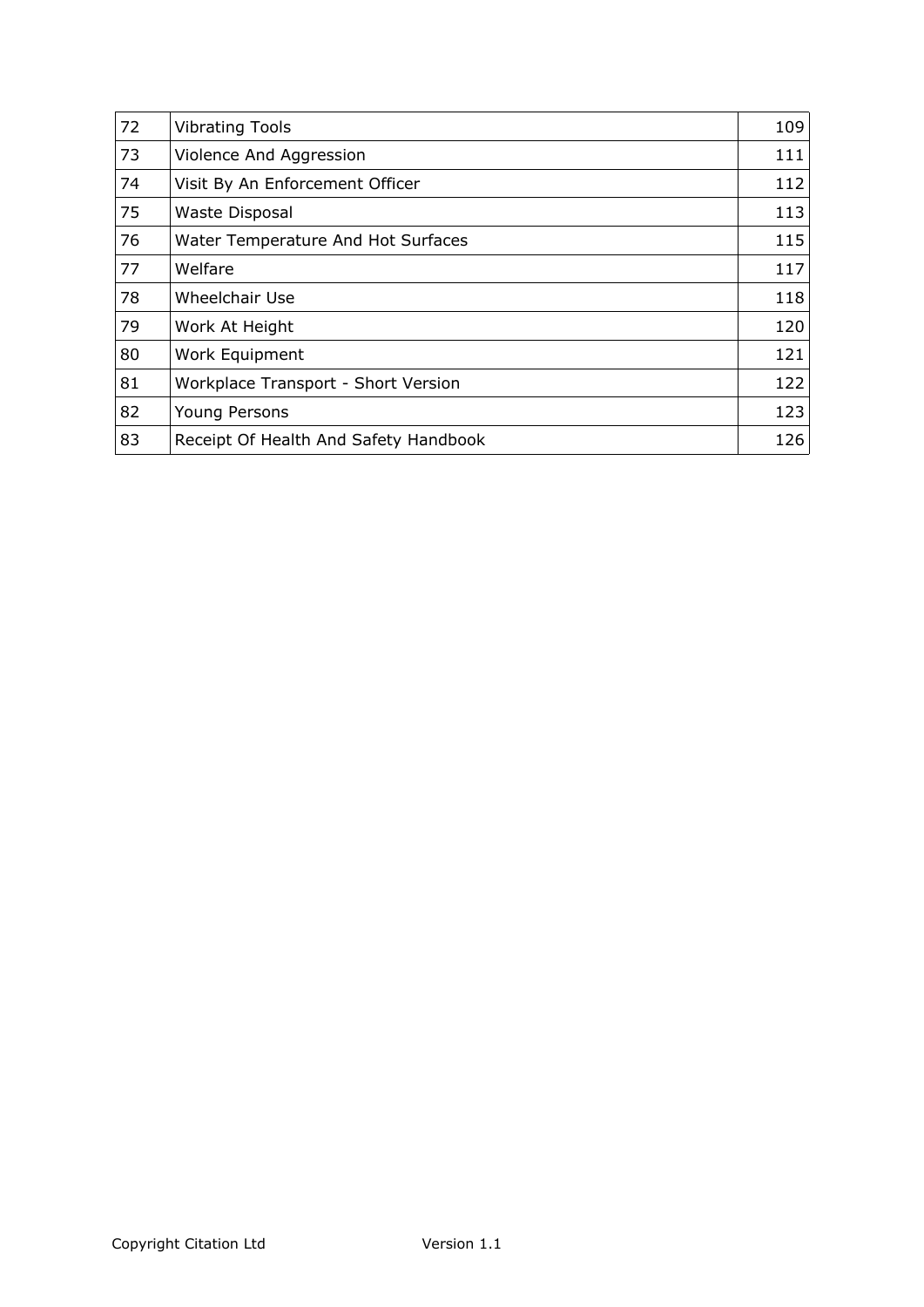# <span id="page-4-0"></span>**Amendment Record**

| <b>Version</b> | Date       | Author        | <b>Version Comment</b> |
|----------------|------------|---------------|------------------------|
| 1.0            | 29/01/2019 | Graham Turner | Document Published     |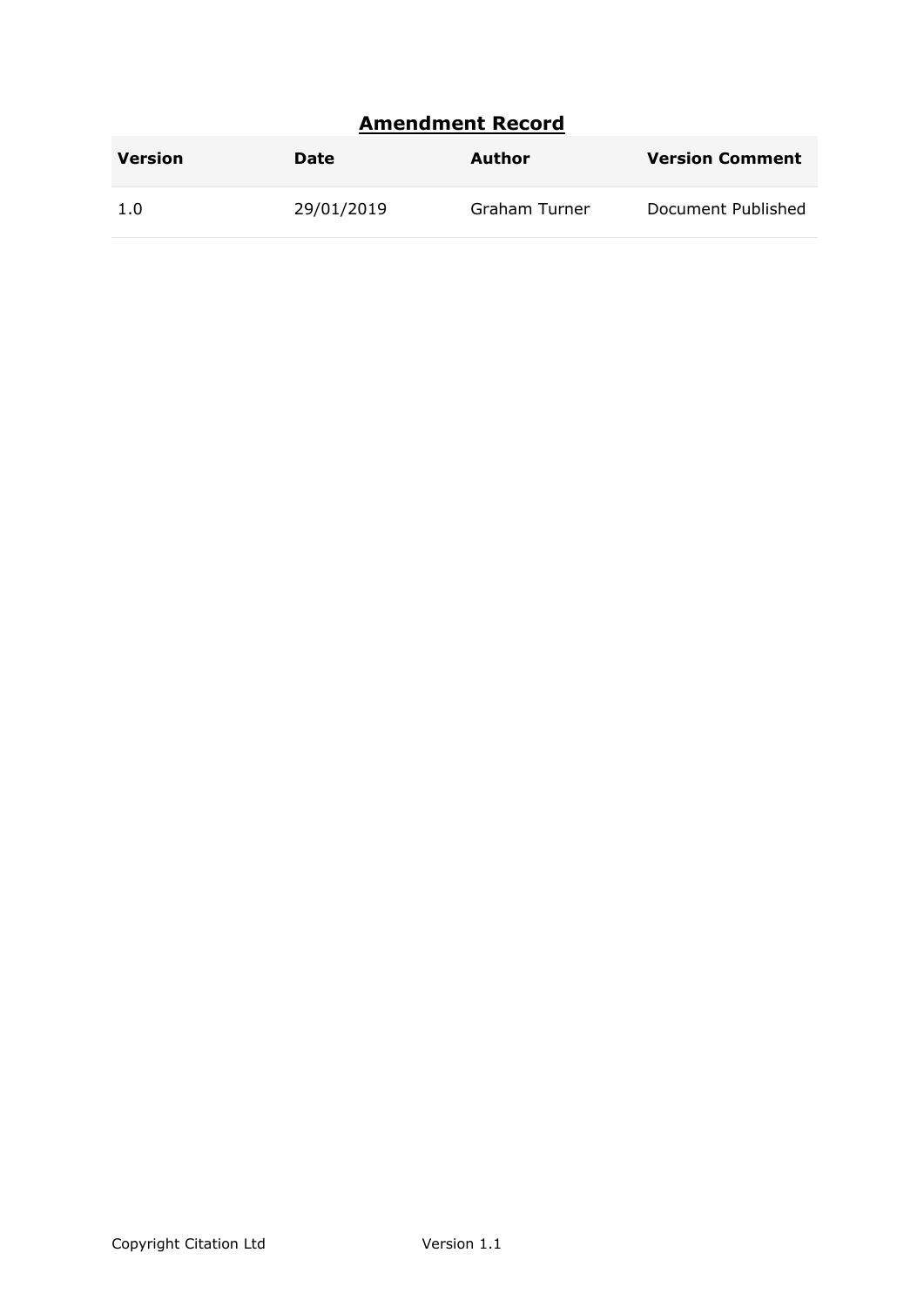# <span id="page-5-0"></span>**Introduction**

In compliance with the requirement of Section 2 of the Health and Safety at Work etc. Act 1974, Plymouth Age Concern are effectively discharging their statutory duties by preparing a written Health and Safety Policy. A copy of the policy and associated employee handbook, which outline our health and safety arrangements and organisational structure, are held at Plymouth Age Concern's main place of business.

Plymouth Age Concern are aware that in order to ensure the health and safety policy is maintained effectively; it is essential that all references and information are up-to-date and accurate. Should any changes occur within the business e.g. introduction of new processes or systems etc. or, if changes occur that impact on the organisation of health and safety responsibilities, a nominated representative will liaise with Citation Ltd, whose Health and Safety Consultants will advise on any policy updates that are needed and arrange for such amendments to be forwarded.

The health and safety policy and management system requires constant monitoring by Plymouth Age Concern's management and reviewed particularly following changes to the business and following accidents or incidents to ensure continual legal compliance. Citation will review the policy at the time of annual inspection.

In order for Plymouth Age Concern to discharge its statutory duties, employees are required by law, to co-operate with management in all matters concerning the health, safety and welfare of themselves and any other person who may be affected by their acts or omissions whilst at work. Plymouth Age Concern encourages all employees to inform management of any areas of the health and safety policy that they feel are inadequate or misrepresented to ensure that the policy is maintained as a true working document.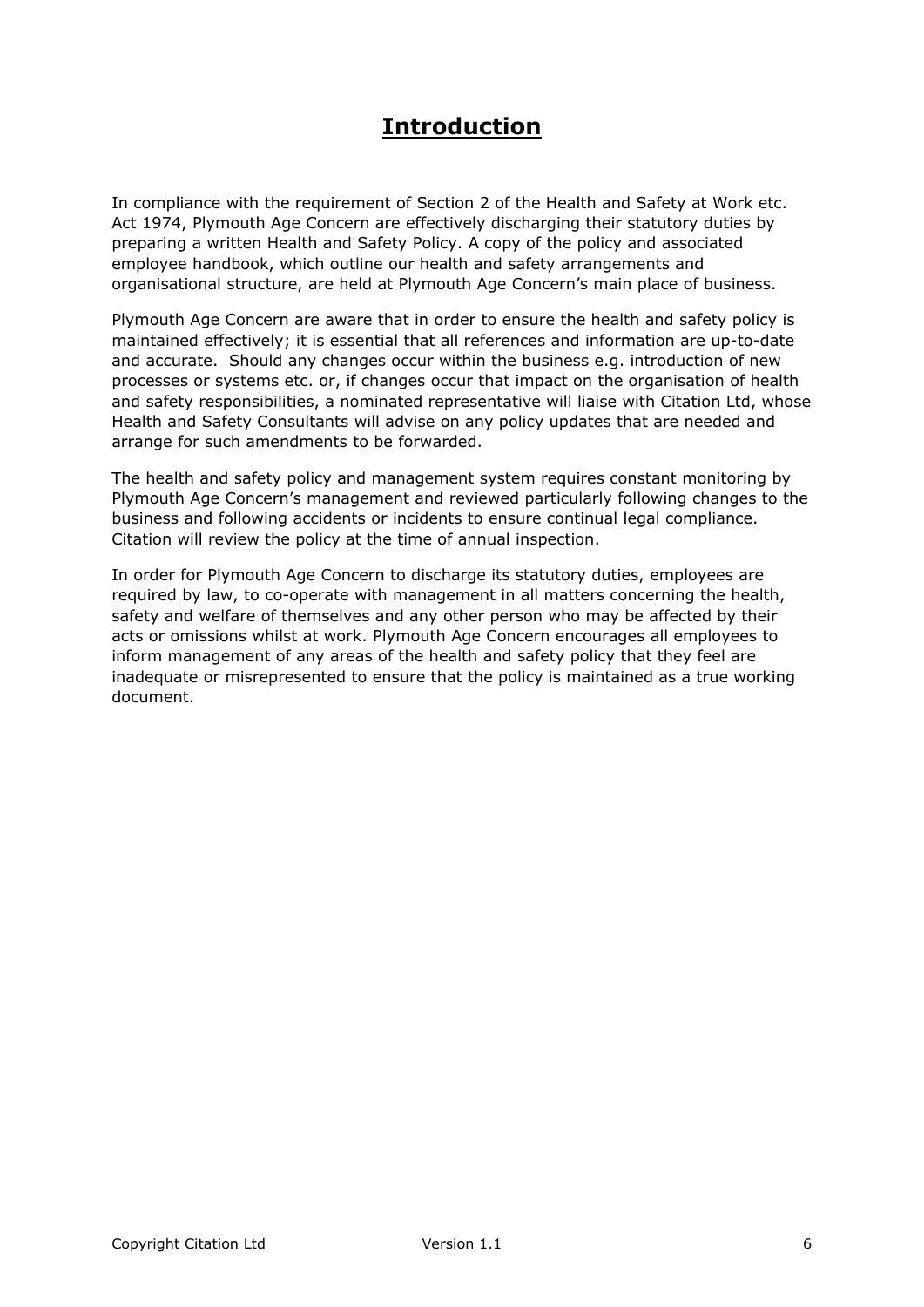# <span id="page-6-0"></span>**Health and Safety Policy Statement**

The following is a statement of the Organisation's health and safety policy in accordance with Section 2 of the Health and Safety at Work etc. Act 1974.

It is the policy of Plymouth Age Concern to ensure so far as is reasonably practicable, the health, safety and welfare of all employees working for the company and other persons who may be affected by our undertakings.

Plymouth Age Concern acknowledges that the key to successful health and safety management requires an effective policy, organisation and arrangements, which reflect the commitment of senior management. To maintain that commitment, we will continually measure, monitor, improve and revise where necessary, an annual plan to ensure that health and safety standards are adequately maintained.

The Director will implement the health and safety policy and recommend any changes to meet new circumstances. Plymouth Age Concern recognises that successful health and safety management contributes to successful business performance and will allocate adequate finances and resources to meet these needs.

The management of Plymouth Age Concern looks upon the promotion of health and safety measures as a mutual objective for themselves and employees. It is therefore, the policy of management to do all that is reasonably practicable to prevent personal injury and damage to property. Also, the organisation aims to protect everyone, including visitors and members of the public, insofar as they come into contact with our activities, from any foreseeable hazard or danger.

All employees have duties under the Health and Safety at Work etc. Act 1974 and are informed of their personal responsibilities to take due care of the health and safety of themselves and to ensure that they do not endanger other persons by their acts or omissions. Employees are also informed that they must co-operate with the organisation in order that it can comply with the legal requirements placed upon it and in the implementation of this policy. Plymouth Age Concern will ensure continued consultation with the workforce to enable all viewpoints and recommendations to be discussed at regular intervals.

The organisation will ensure a systematic approach to identifying hazards, assessing the risks, determining suitable and sufficient control measures and informing employees of the correct procedures needed to maintain a safe working environment. We will provide, so far as is reasonably practicable, safe places and systems of work, safe plant and machinery, safe handling of materials and substances, the provision of adequate safety equipment and ensure that appropriate information, instruction, training and supervision is given.

We regard all health and safety legislation as the minimum standard and expect management to achieve their targets without compromising health and safety.

#### **A signed copy of this statement is available on request.**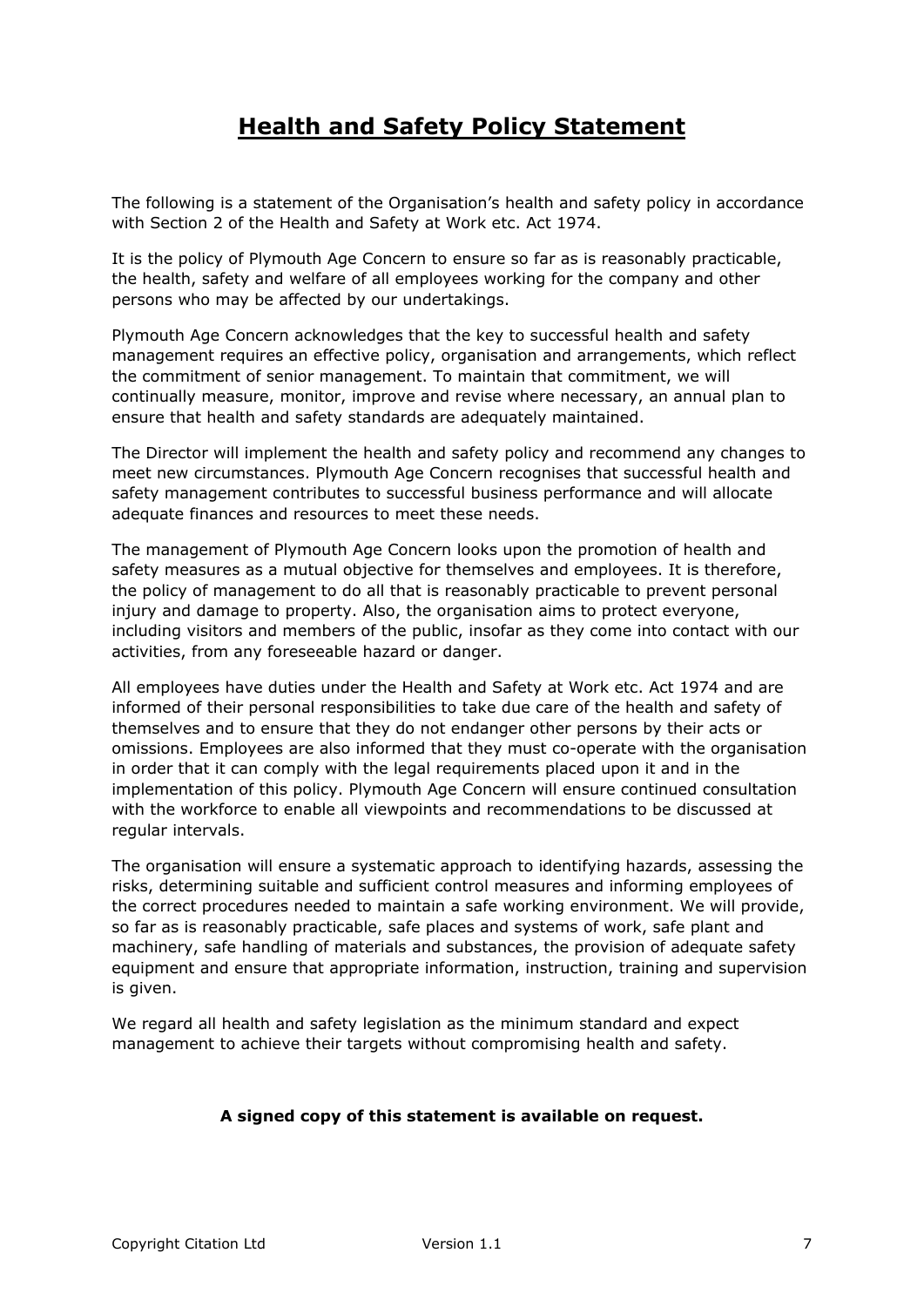# <span id="page-7-0"></span>**Environmental Statement**

We are committed to preventing pollution and to complying with all relevant environmental legislation, regulations and other environmental requirements.

We will regularly evaluate the environmental impact of our activities, products and services and we will take action to continually improve our environmental performance.

It is our policy to:

- Minimise the use of energy, water and natural resources
- Minimise waste through prevention, re-use and recycling where possible
- Dispose of waste safely and legally
- Avoid the use of hazardous materials, where practical
- Work with environmentally responsible suppliers
- Prevent environmental damage and minimise nuisance factors such as noise and air pollution.

We will define environmental objectives, targets and improvement actions that are related to this policy and to our significant environmental aspects. We will regularly evaluate progress.

We are committed to providing relevant environmental training and promoting environmental awareness to employees and, where appropriate, to suppliers and to communicating our environmental performance.

We will implement processes to prevent environmental non-conformities and to ensure that we are prepared to deal with potential environmental emergencies.

This policy will be regularly reviewed and updated to take account of organisational priorities and changes, environmental legislation and best practice.

#### **A signed copy of this statement is available on request.**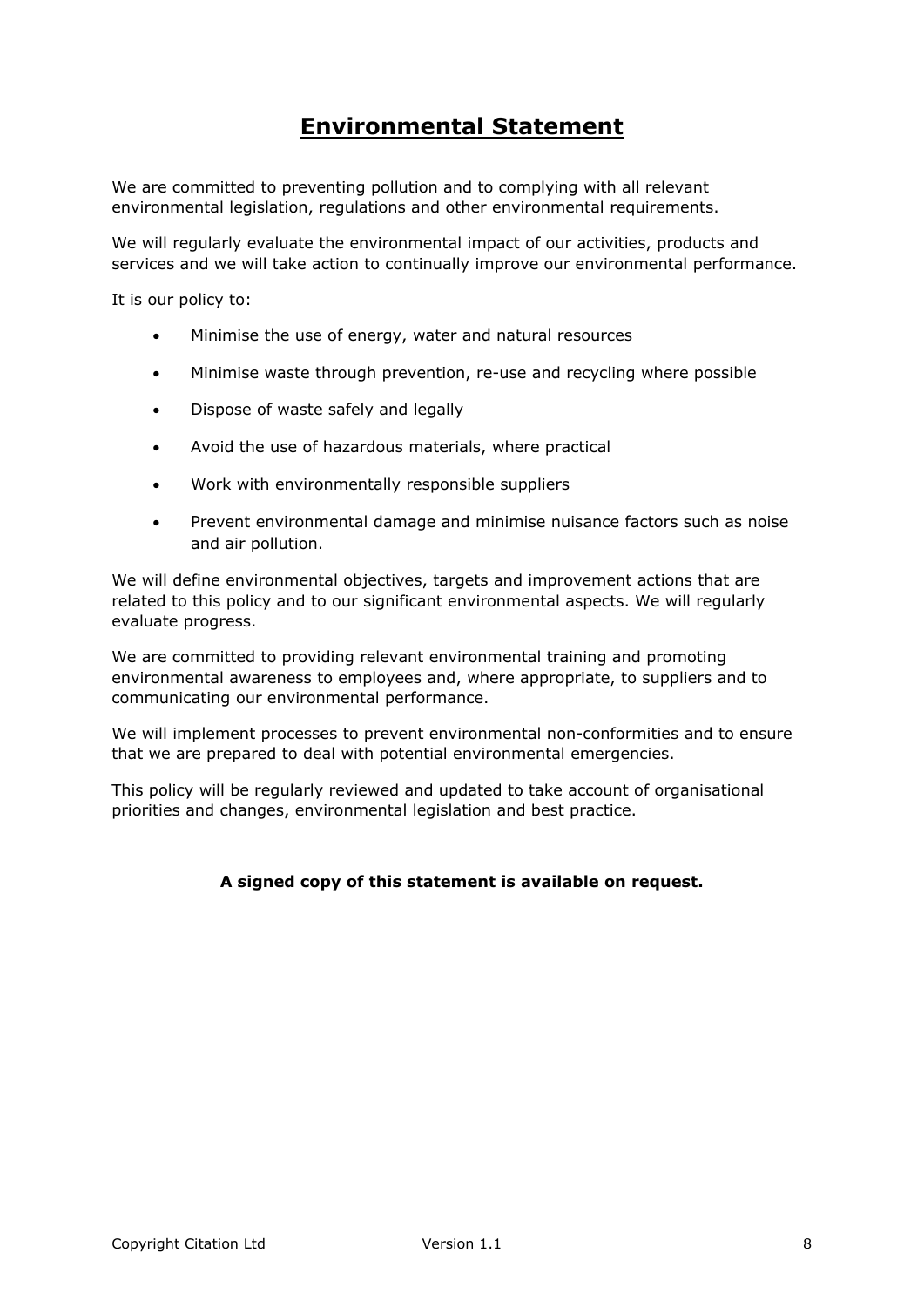# <span id="page-8-0"></span>**Food Safety Statement**

Employees have a statutory duty to take care of themselves and others who may be affected by their acts or omissions. To enable these duties to be accomplished it is Plymouth Age Concern intention to ensure that responsibilities for food safety matters are effectively assigned, accepted and fulfilled at all levels within our organisation.

As far as is reasonably practicable, we shall ensure that:

- Adequate resources are provided to ensure that proper provision can be made for food safety
- Risk assessments are carried out and periodically reviewed in accordance with the HACCP's
- Systems of work are provided and maintained that are safe and without risks to food safety
- Arrangements for use, handling, storage and transport of articles and substances for use at work are safe and without risks to health
- All employees are provided with such information, instruction, training and supervision as is necessary to secure their safety and health at work, the safety of others who may be affected by their actions and the safety of food on the premises
- Where appropriate, health surveillance will be provided to employees
- The provision and maintenance of all plant, machinery and equipment to ensure it is safe and without risk to health or food safety
- The working environment of all employees is safe and without risk to health or food safety and that adequate provision is made with regard to the facilities and arrangements for their welfare at work
- The place of work is safe and that there is safe access to and egress from the workplace
- Monitoring activities are undertaken to maintain agreed standards
- All food prepared or stored on the premises complies with all food safety requirements and is of the nature, substance and quality demanded.

#### It is the duty of all employees at work:

- To take reasonable care for the health and safety of themselves and of other persons who may be affected by their acts or omissions at work and operate with us in fulfilling our statutory duties
- Not to interfere with or misuse anything provided in the interest of health and safety.

#### **A signed copy of this statement is available on request.**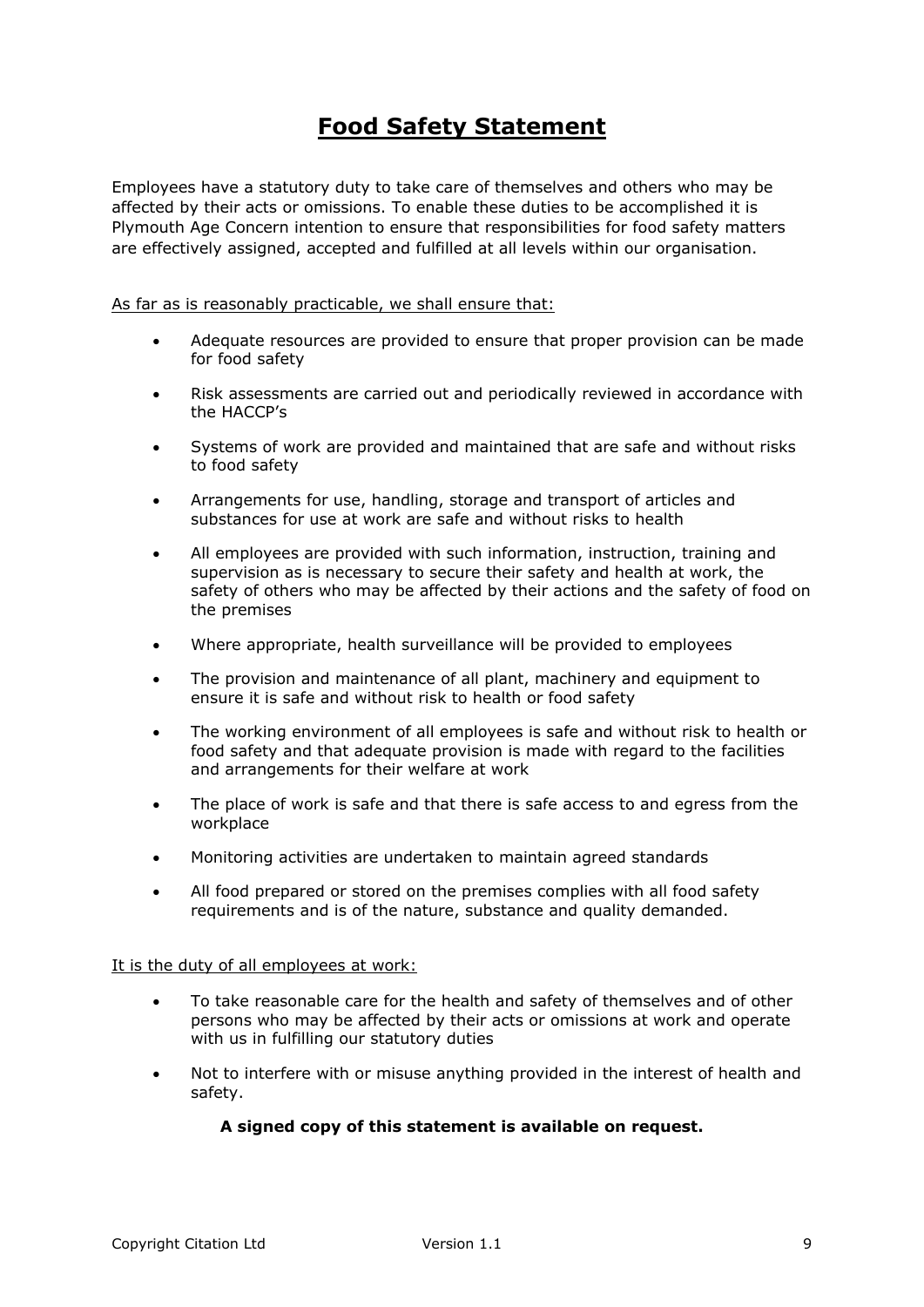# **Safety Management Structure**

<span id="page-9-0"></span>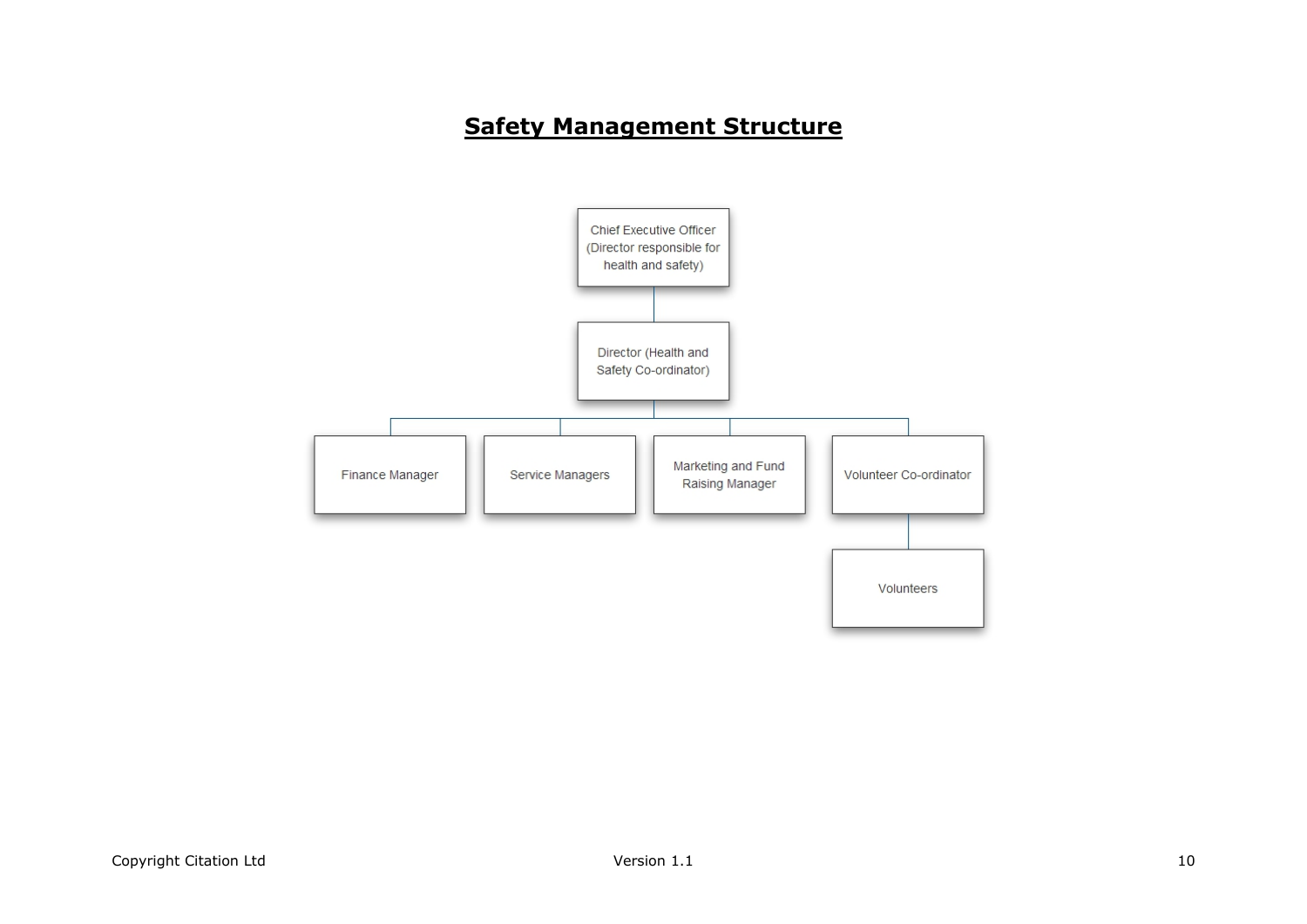# <span id="page-10-0"></span>**General Responsibilities**

As employers we have a duty to all employees, casual workers, part-time workers, trainees, visitors and sub-contractors who may be in our workplace or use work equipment provided by us. Consideration will also be given to our neighbours and the general public.

Management will ensure they:

- Assess all risks to worker's health and safety and bring the significant findings to the attention of employees
- Provide safe plant and equipment that is suitably maintained
- Provide a safe place of work with adequate facilities and safe access and egress
- Provide adequate training and information to all employees
- Have provisions in place to guarantee that articles and substances are handled and stored in a proper manner
- Provide health surveillance to employees where it is deemed necessary
- Appoint competent persons to help comply with health and safety law
- Provide employees and other workers who have little or no understanding of English, or who cannot read English, with adequate supervision, translation, interpreters or replace written notices with clearly understood symbols or diagrams.

#### Employees Responsibilities

The Health and Safety at Work etc. Act 1974 details two main sections which employees are required to comply with. These are: -

- All employees have a duty of care under the Health and Safety at Work etc. Act 1974, section 7, to take reasonable care of himself/herself and any other person who may be affected by their acts or omissions at work
- In addition to the above, Section 8 states that under no circumstances shall employees purposely or recklessly interfere or misuse anything provided in the interest of safety or welfare, lifesaving equipment, signs or firefighting equipment
- Employees also have a duty to assist and co-operate with Plymouth Age Concern and any other person to ensure all aspects of health and safety legislation are adhered to.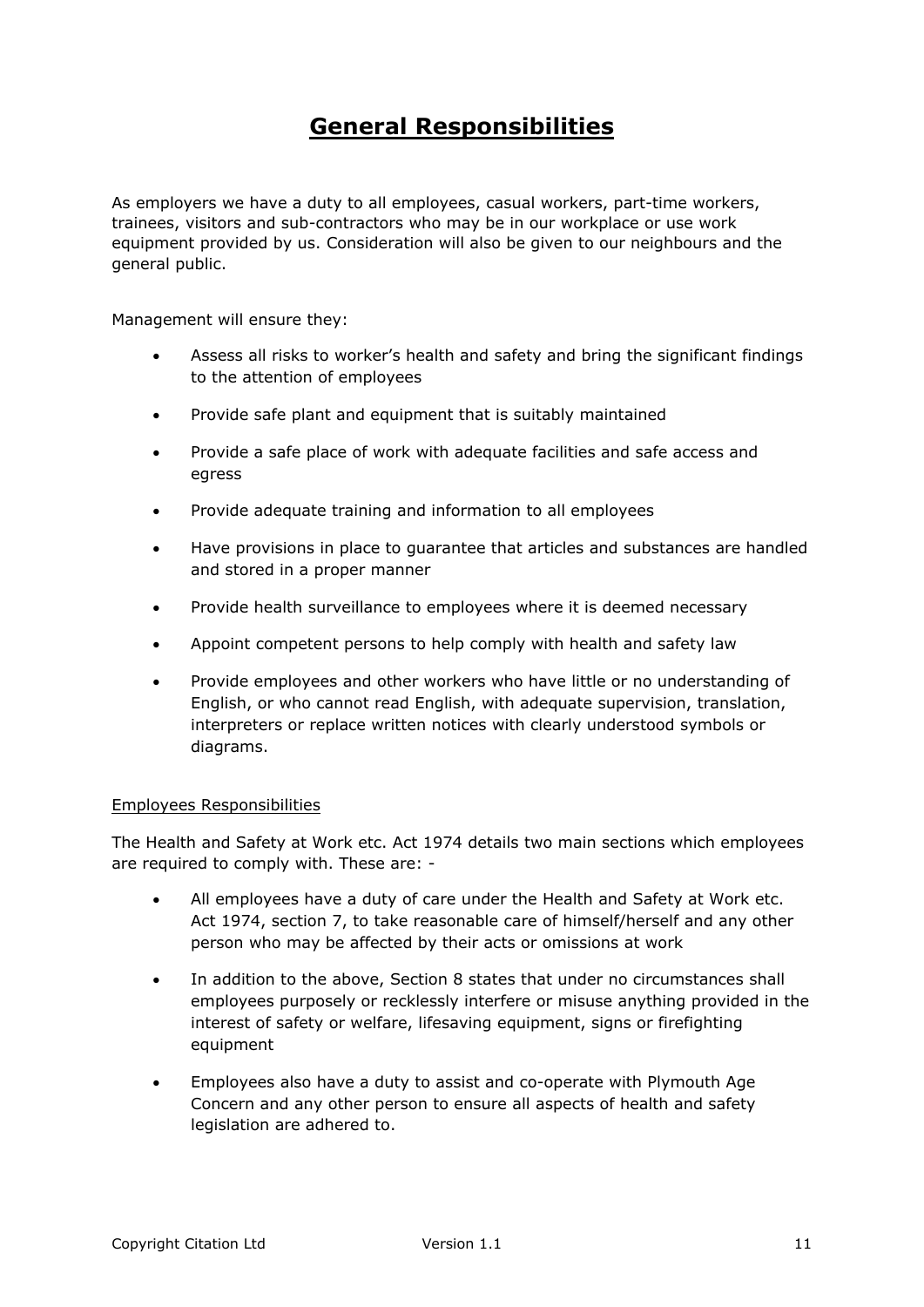Employees are obliged to:

- Always follow safety rules, avoid improvisation and comply with the health and safety policy
- Only perform work that they are qualified to undertake
- Always store materials and equipment in a safe manner
- Never block emergency escape routes
- Always practice safe working procedures, refrain from horseplay and report all hazards and defective equipment
- Always wear suitable clothing and personal protective equipment for the task being undertaken
- Inform the First Aider or Appointed Person of all accidents that occur.

The Management of Health and Safety at Work Regulations require all employees to: -

- Utilise all items that are provided for safety
- Comply with all safety instructions
- Report to management anything that they may consider to be of any danger
- Advise management of any areas where protection arrangements require reviewing.

#### Sub-Contractors/Self-Employed Personnel Responsibilities

Will be made aware of the organisation's health and safety policy, safety rules and:

- Will be fully aware of the responsibilities and requirements placed upon them by the Health and Safety at Work etc. Act 1974 and other relevant legislation
- Will comply with all instructions given by management
- Will co-operate with Management to ensure a high standard of health and safety on all contracts with which they are involved
- Will carry out risk assessments in relation to their activities, ensure that adequate health and safety arrangements are implemented and co-operate as necessary with all affected parties
- Will comply with signing in and out procedures.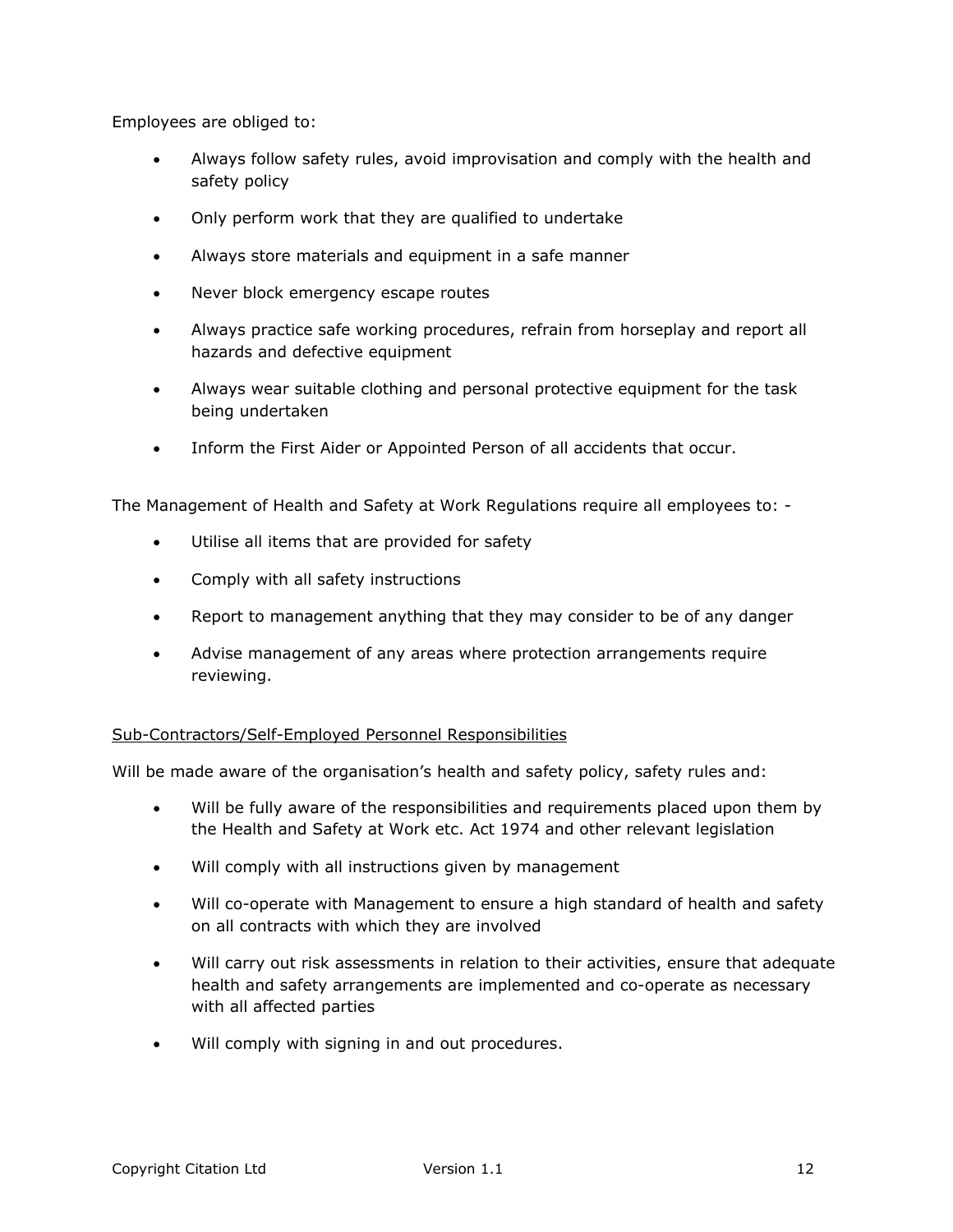## Information For employees

Information regarding health and safety law is provided in a number of ways:

- Employees are provided with a copy of the 'Employee handbook'
- The approved poster "Health and Safety Law What You Should Know" is displayed on the premises. This poster is advisably completed with names of responsible persons. Alternatively a leaflet version of the Health and Safety Law poster is available and should be distributed to all staff
- Management and employees have access to our Health and Safety Management System that contains all relevant information with regard to recording and monitoring procedures.

#### Joint Consultation

The Health and Safety (Consultation with Employees) Regulations require all employers to consult with their employees who are not represented by safety representatives, as detailed in the Safety Representatives and Safety Committees Regulations.

We recognise the importance and benefits to be gained by consultation and will maintain clear avenues of communication to ensure effective consultation between management and employees. It is the responsibility of management to ensure that consultation takes place in good time on matters relating to employees health and safety at work.

If at any time the method of consultation becomes ineffective due to the size or nature of the Organisation then the organisation will recognise the rights of employees or groups of employees to elect one or more persons to act as their representative for the purpose of such consultation.

Health and safety will be on the agenda of all management meetings. Items that may be included in the meeting are:

- Review of accident statistics, near misses and trends
- New legislation
- Compliance with the objectives of the health and safety plan
- Occupational health issues
- Introduction of new technology
- Result of health and safety audits
- Review of significant findings identified by reports produced by Citation Ltd
- Completion of corrective actions
- Review of training needs.

Citation Ltd along with other professional bodies will inform senior management of any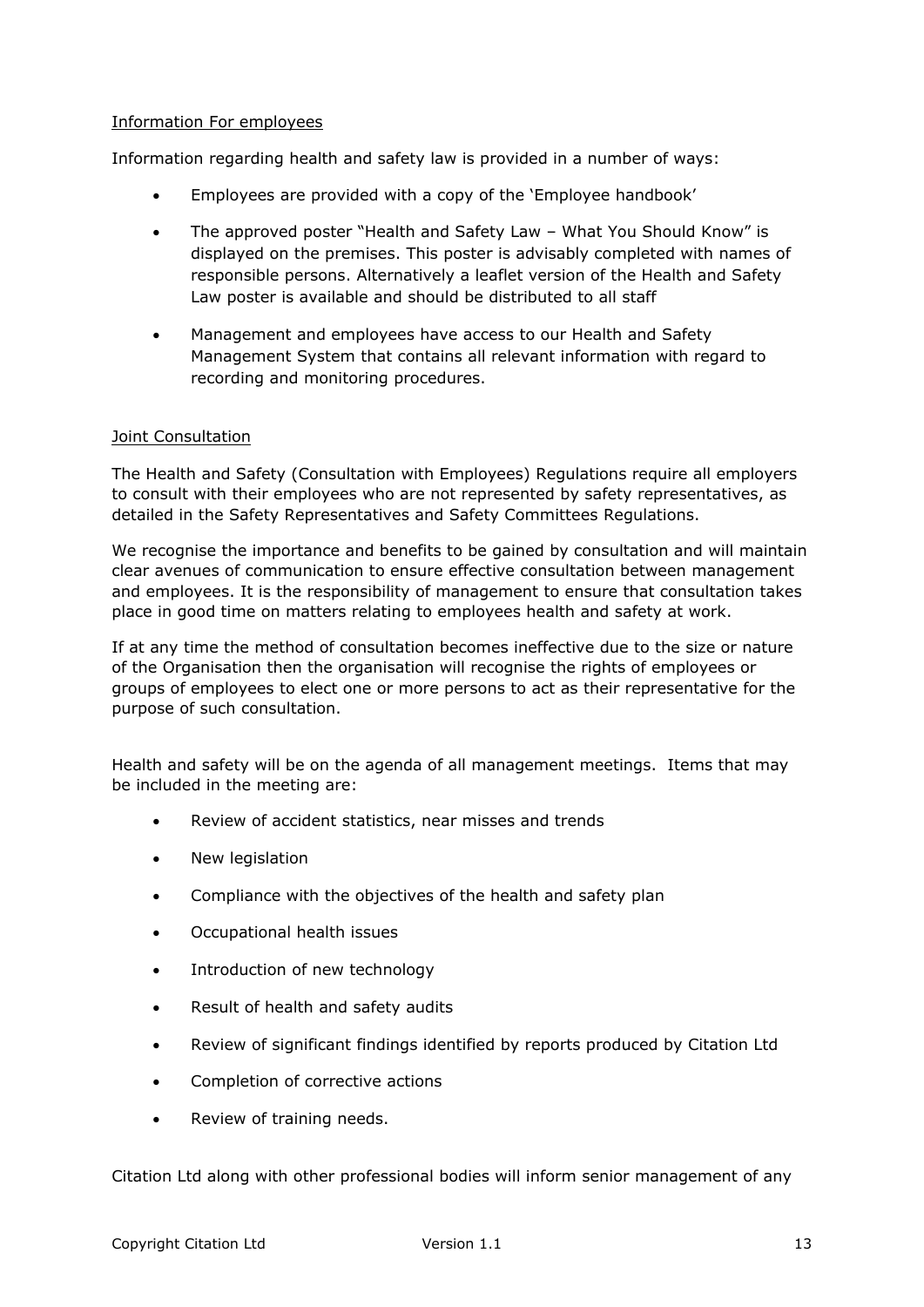relevant changes to health and safety. Management will disseminate this information to all relevant employees.

If any visitors or customers raise any concerns with regard to health and safety, senior management will investigate the issue and if required, take appropriate action to deal with the matter.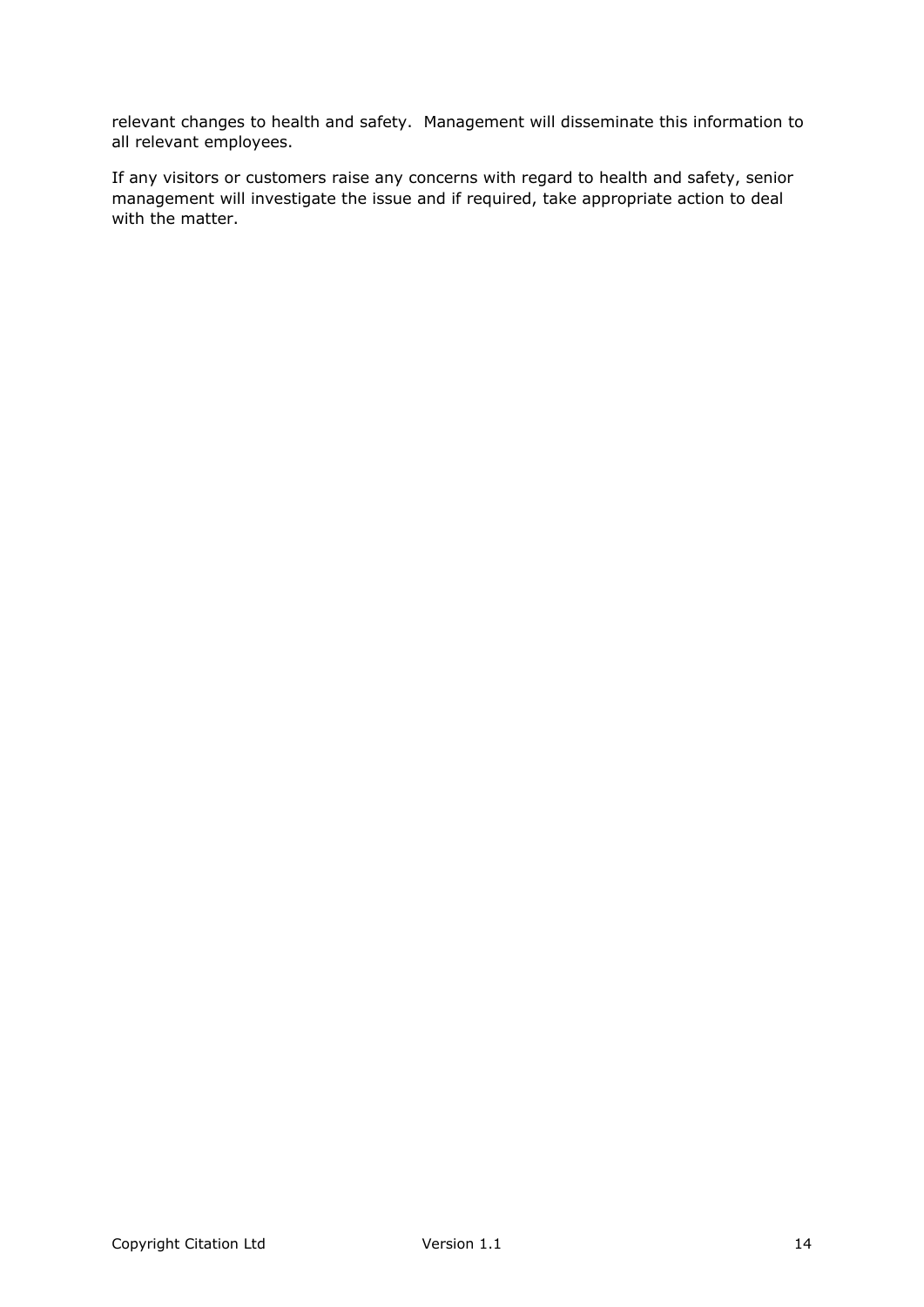# <span id="page-14-0"></span>**Access And Egress**

## Description

Safe access and egress includes movement of persons, equipment and vehicles into, around and out of the Organisation. The safety and security of service users in particular, may be affected by breaches of security systems designed for their protection.

#### Associated Hazards

- **•** Breaches of Security
- Vehicle movement
- Uneven surfaces/obstructed floors
- Snow, ice, leaves, algae, polished floors, wet floors
- Falling objects
- Trailing cables, loose carpets, etc
- Opening in the floor/ground
- Unsuitable/insufficient lighting.

#### Employees Responsibilities

Employees will:

- Remain vigilant and immediately report any suspected breaches of security
- Report to the Director, any situation where safe access and egress is restricted or obstructed so that arrangements for the appropriate remedial action can be taken
- Regularly check that there is sufficient space to move about their work area freely and where necessary report any problems
- Follow advice and information given by the employer in relation to safe access and egress
- Wear appropriate footwear and take care when walking around the premises
- Not leave equipment, tools, cables and rubbish to cause obstructions or tripping hazards in work areas.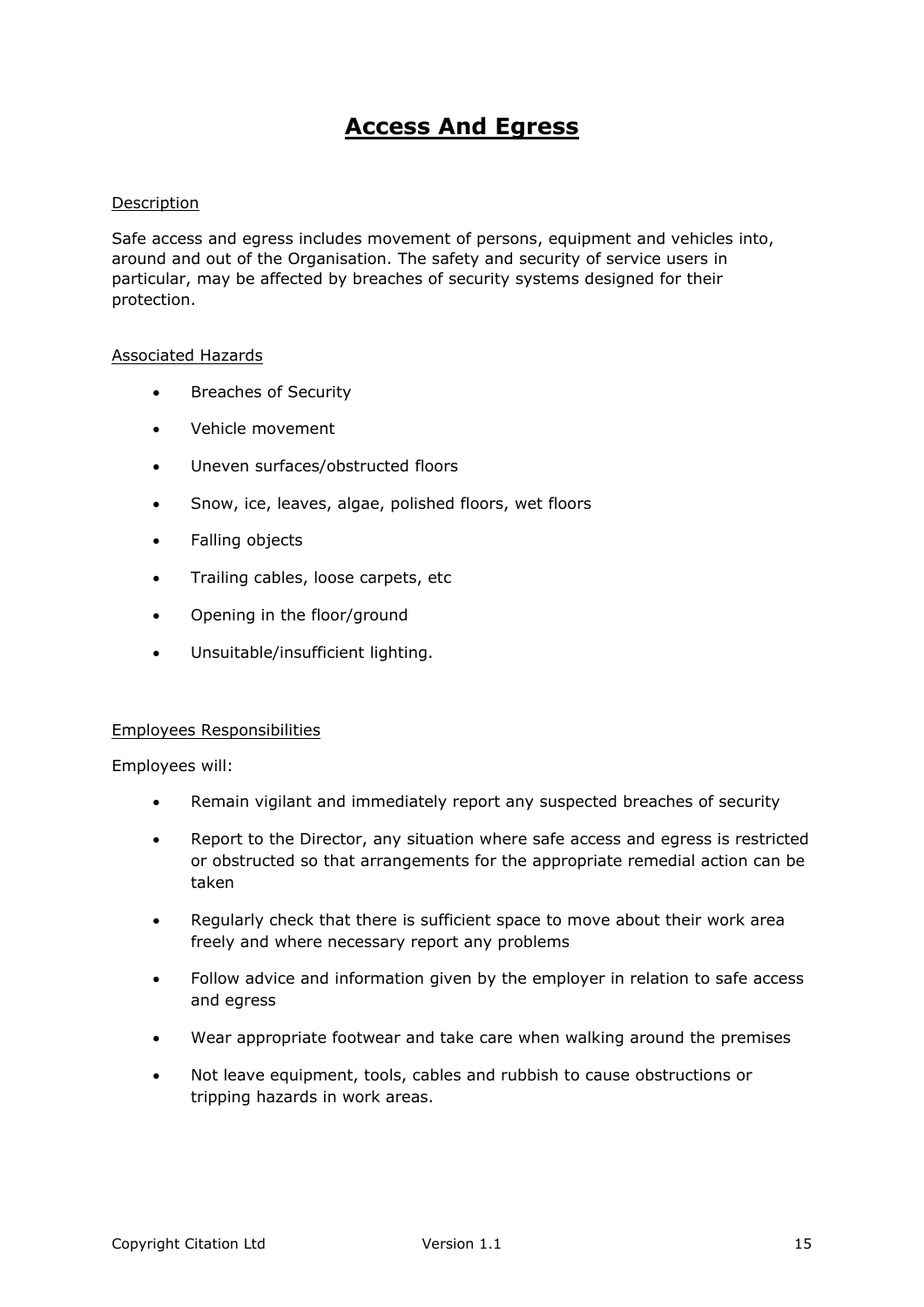# <span id="page-15-0"></span>**Accident Reporting**

## Description

There are many hazards present in all care establishments. Control measures, when implemented, should reduce the risks from those hazards to a level as low as is reasonably practicable in order to prevent accidents and cases of ill health. This arrangement provides advice and guidance to all employees together with the information necessary for the reporting and subsequent investigation of accidents, incidents and near misses. An accident is an unplanned event that results in personal injury or damage to property, plant or equipment. A 'near miss' is any incident, accident or emergency which did not result in an injury.

#### Death

Workers and non workers who have died of a work related accident.

#### Specified Injuries

- Fractures, other than to fingers, thumbs and toes
- Amputations
- Any injury likely to lead to permanent loss of sight or reduction in sight
- Any crush injury to the head or torso causing damage to the brain or internal organs
- Serious burns (including scalding) which:
	- o cover more than 10% of the body, or
	- $\circ$  cause significant damage to the eyes, respiratory system or other vital organs.
- Any scalping requiring hospital treatment
- Any loss of consciousness caused by head injury or asphyxia
- Any other injury arising from working in an enclosed space which:
	- o leads to hypothermia or heat-induced illness, or
	- $\circ$  requires resuscitation or admittance to hospital for more than 24 hours.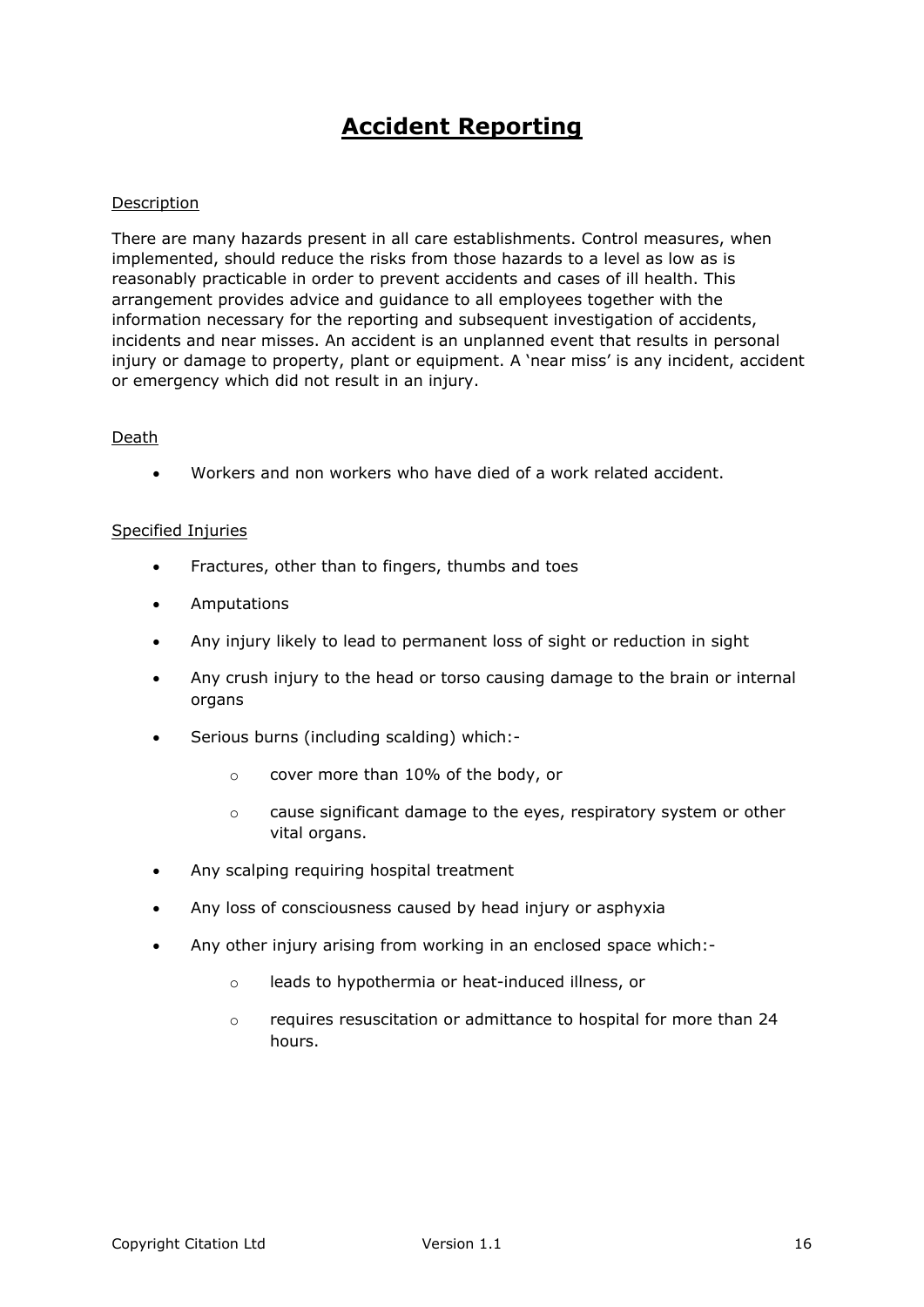### Over Seven-Day Injury

This is an injury, which is not major but results in the injured person being away from work or unable to carry out their normal duties for more than seven days. Apart from the day of the accident, weekends and days that would not normally be worked, such as rest days, are counted.

### Occupational Disease

- Severe cramp of the hand or forearm
- Occupational dermatitis
- Any occupational cancer
- Occupational asthma
- Any disease attributed to occupational exposure to a biological agent.

## Dangerous Occurrence

There are 27 dangerous occurrences which are relevant to most workplaces, e.g.:

- Collapse, overturning or failure of load bearing parts of lifts and lifting equipment
- Electrical short circuit or overload causing fire or explosion
- Collapse or partial collapse of scaffold over 5 metres high or which has been erected near water where there is the potential of drowning after a fall.

## People Not at Work

- A member of the public or person who is not at work has died
- A member of the public or a person not at work has suffered an injury and is taken from the scene of the accident to hospital for treatment to that injury.

In addition Plymouth Age Concern will ensure that:

- All accidents and incidents, however minor, will be investigated to ensure the appropriate action is taken to prevent recurrence. In the majority of cases, the details contained within the accident book will constitute an investigation
- The risk assessments (including where appropriate, service users risk assessments) will be reviewed and where necessary, further control measures will be introduced
- Improvement strategies will be implemented to help prevent or minimise occurrences, thus reducing future risk of harm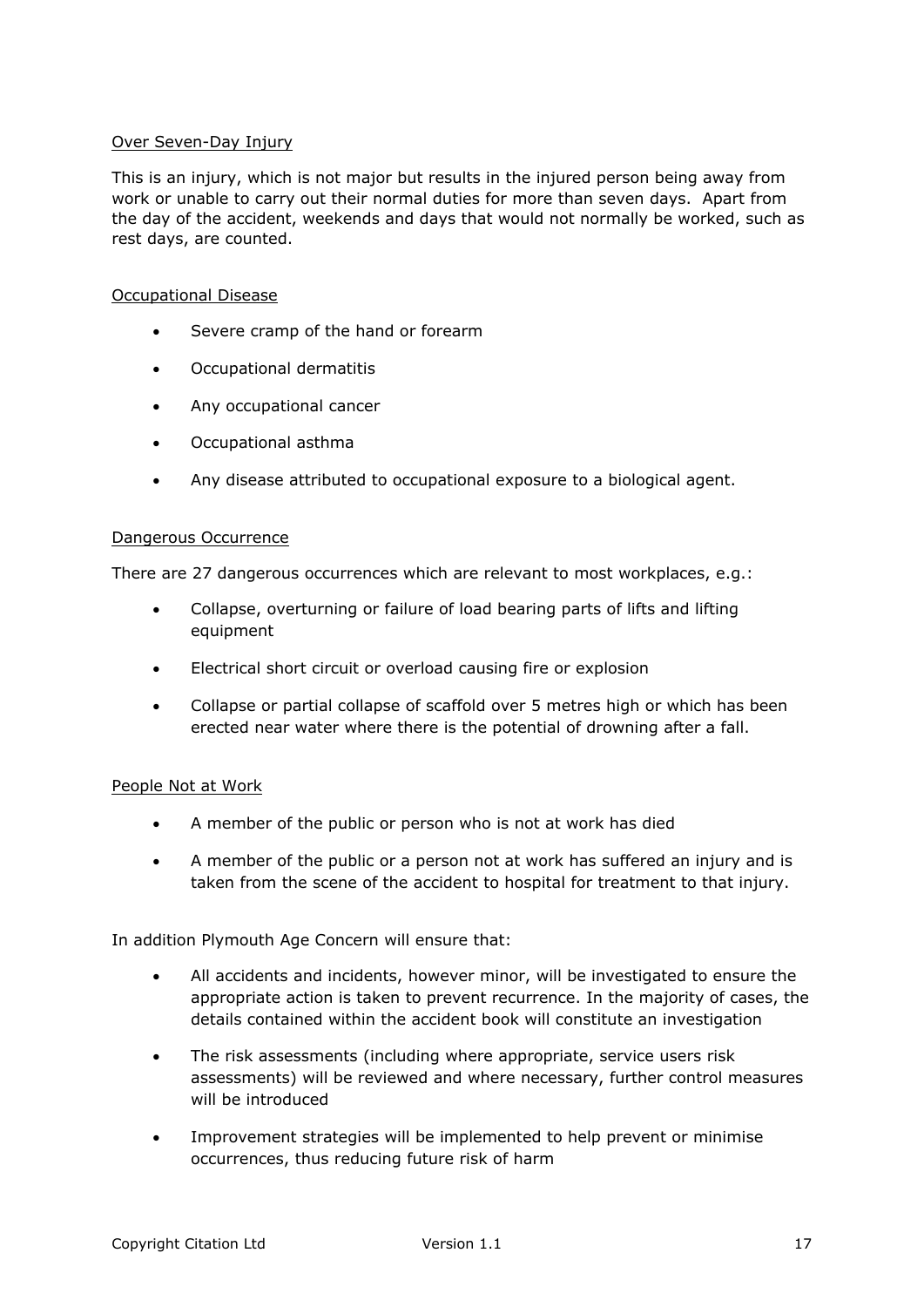Accidents involving service users are reported to the relevant care authority in line with local protocols.

## Employees Responsibilities

Any employees who is involved in, or aware of, an accident at work, must follow the accident reporting procedure and inform the Director or senior person on duty, either verbally or in writing as soon as possible after the accident occurs. The nominated person will complete the necessary documentation including accident book entry, investigation and comply with any notification and reporting requirements.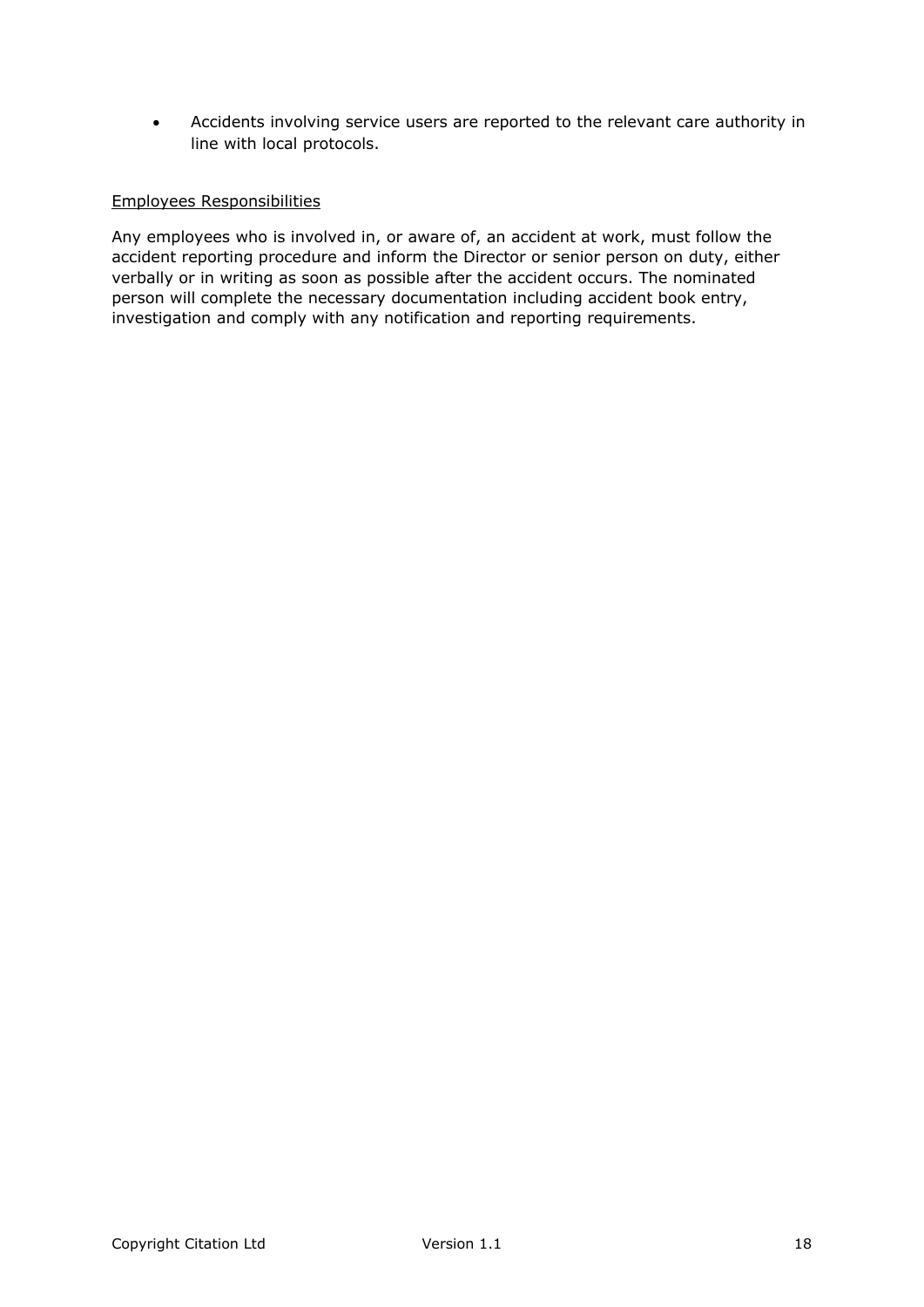# <span id="page-18-0"></span>**Alcohol and Drugs Misuse**

## Description

There is evidence that the effects of drinking alcohol, or drug use or misuse, can reduce personal performance and potentially increase absence rates. Any form of drug or alcohol related problem is a very serious matter and in some circumstances may be a criminal offence. The scope of this policy extends to alcohol, illicit drugs or substances and over-the-counter or prescription medication if abused or taken in an irresponsible manner.

#### Associated Hazards

- Impairment of co-ordination
- Inability to drive or use equipment safely
- Lack of awareness, judgment and sense of danger
- Heightened sense, and use of aggression towards others
- Overconfidence in potentially dangerous situations.

#### Disciplinary Procedures

- If an alcohol or drug related problem comes to light that results in unacceptable behaviour or performance it may be dealt with in accordance with Plymouth Age Concern's disciplinary or capability procedures
- Behaviour or performance which is found to be unacceptable and related to alcohol or drug abuse, may, depending on the circumstances of the individual case, result in summary dismissal.

#### Employees Responsibilities

Employees will:

- Inform the Director if they are taking any prescription medications that may affect their ability to safely operate vehicles, equipment, machinery or to carry out any care related activities
- Not attend for work at any time whilst under the detrimental influence of alcohol or drugs
- Seek help voluntarily if they recognise they have an alcohol or drug related problem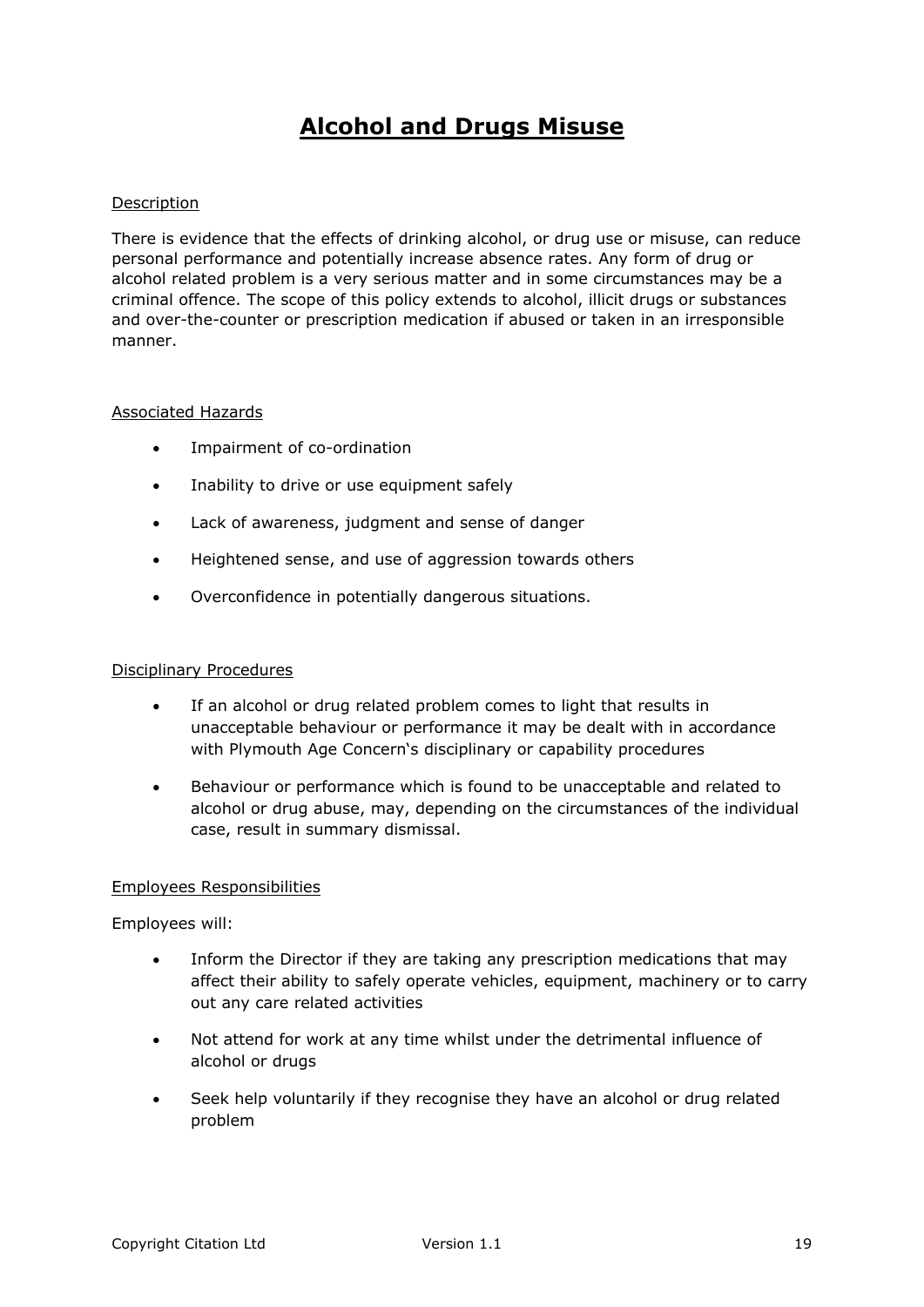Inform the Director if they are aware that any employees have an alcohol or drug related problem that is affecting their work. This will ensure that employees receive the necessary support and assistance.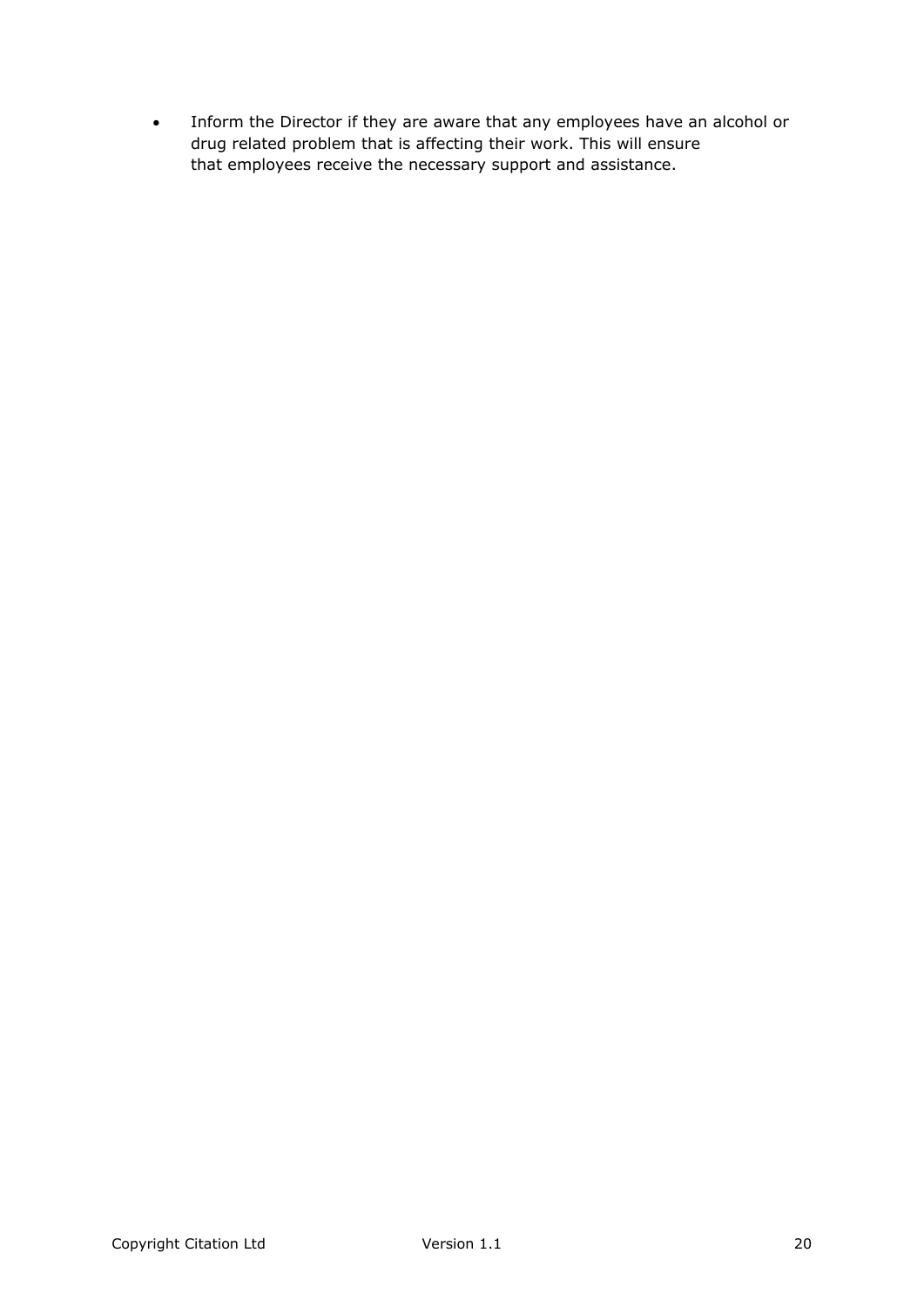# <span id="page-20-0"></span>**Asbestos - For Those In Control Of The Premises (Duty Holder)**

### **Description**

Thousands of commercial, industrial, residential, agricultural, school and public buildings built or refurbished before 2000 are likely to contain asbestos containing materials (ACMs). Workers engaging in maintenance, repair, refurbishment, alteration or demolition activities could be exposed to asbestos fibres which can be released from asbestos containing materials such as roofing sheets, ceiling tiles, pipe insulation or lagging.

Inhaling air containing asbestos fibres can lead to asbestos-related diseases, mainly cancers of the lung and chest lining. Asbestos is a prohibited substance and is classified as a Category 1 carcinogen.

## Associated Diseases

- Asbestosis
- Mesothelioma
- Lung cancer
- Pleural thickening and pleural plaques.

These diseases can take between 15 to 60 years to develop and can prove fatal.

Work undertaken on asbestos containing materials is categorised as either: -

**Licensable work:** this involves working with the most dangerous asbestos containing materials, e.g. sprayed insulation, lagging and asbestos insulating board. Organisations that work with such types of asbestos must be licensed by the Health and Safety Executive (HSE) and must also notify the HSE of any licensable work they plan to undertake.

**Non-Licensable work:** this normally involves work with asbestos containing materials which is sporadic and of low intensity and will not, if determined by risk assessment, expose employees to asbestos fibres above the legal control limit. Anyone undertaking non-licensed work must be suitably trained and competent.

**Notifiable Non-Licensed Work (NNLW):** Certain non-licensable works is also **notifiable** to the HSE. However, the following activities are exempt from notification: 1. short, non-continuous maintenance task whilst working only with non-friable asbestos containing materials, 2. removal, without deterioration of non-degraded materials where the asbestos is firmly contained within a matrix, e.g. cement or plastic, 3. where the asbestos containing materials are in good condition and are being sealed or encapsulated 4. air monitoring and control or collection and analysis of asbestos samples.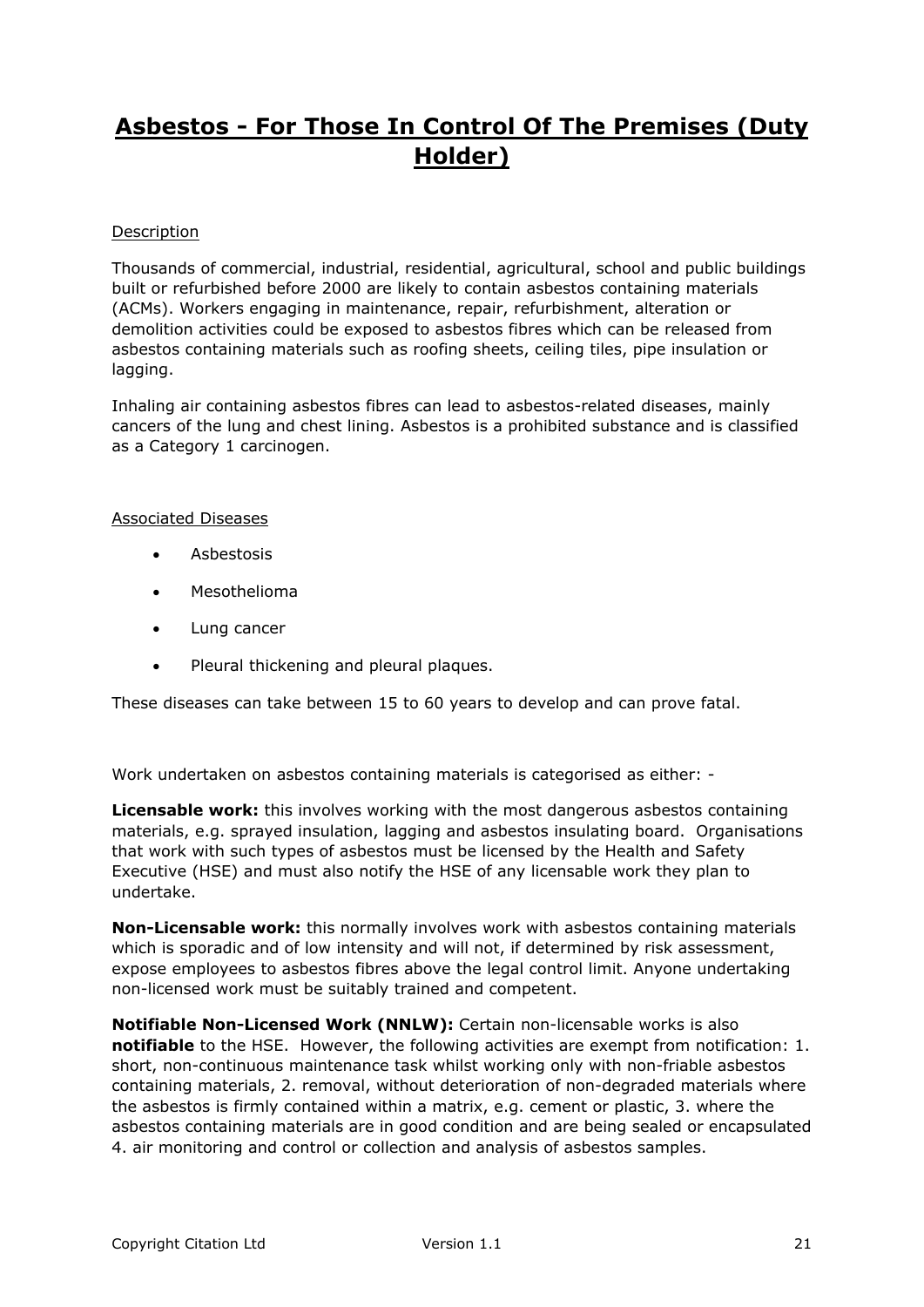## Employees Responsibilities

Employees will: -

- Report immediately to the Director any damage to the building or building materials
- Not work on the building structure or equipment, e.g. walls, ceilings, fuse boxes, etc. unless instructed by Plymouth Age Concern and have been suitably trained
- Follow all information, instruction and training given to prevent injury or ill health.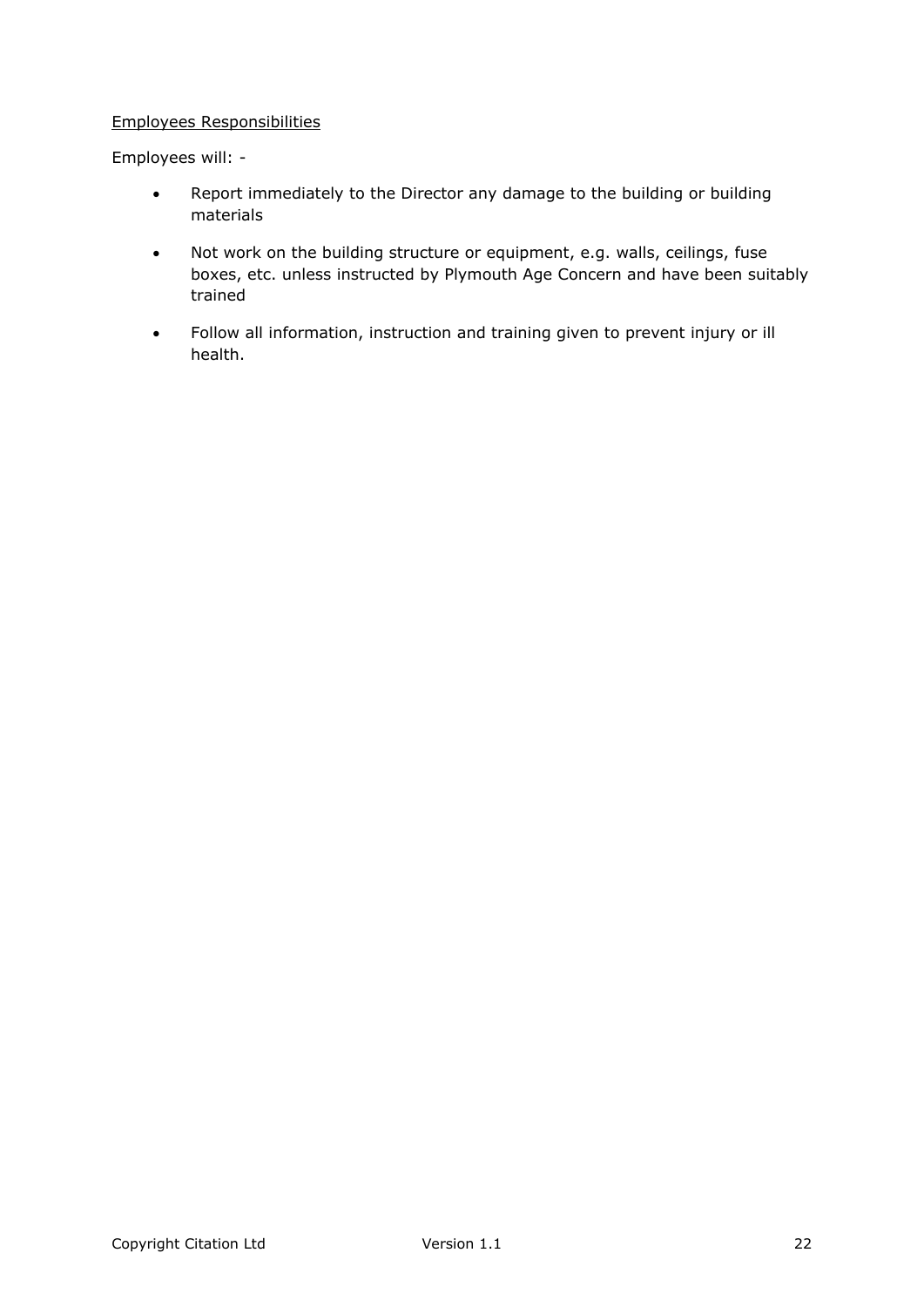# <span id="page-22-0"></span>**Blood-Borne Viruses (BBV)**

## Description

Due to the nature of our work activities Plymouth Age Concern recognises that there is a potential risk of employees coming into contact with Blood-Borne Viruses (BBV), e.g. Hepatitis and Human Immunodeficiency Virus (HIV). Much depends on the nature of the exposure. Not all exposures result in infection. These arrangements are made to reduce the risk as low as is practicable.

To reduce the risks from these viruses the company will assess the potential and introduce controls to reduce the risk.

#### Associated Hazards

- Direct contact with infected blood
- Contact with soiled bedding or clinical dressings
- Spills and contact with body fluids
- Needle stick injuries.

#### Employees Responsibilities

Employees will: -

- Adhere to the Organisation's protocols and procedures applicable to infection control
- Immediately report any spillage of bodily fluids and arrange for suitable isolation and cleaning as per their level of training
- Report to the Director, in confidence, if they become aware that they have or are a carrier of a BBV if it is relevant to their employment
- Be aware of the location and proper use of personal protective equipment, and to use only the materials provided for disinfection or removal of a potential source of infection
- Control surface contamination during sanitising operations by containment and decontamination
- Dispose of all contaminated waste in accordance with the Organisation's procedures
- Ensure where appropriate, that all contaminated linen is suitably bagged
- Comply with standard precautions including the steps to be taken immediately following a potential exposure.

**NOTE:** Any worker who suspects that he/she may have been exposed to a blood borne infection through work, must seek professional advice and diagnostic testing.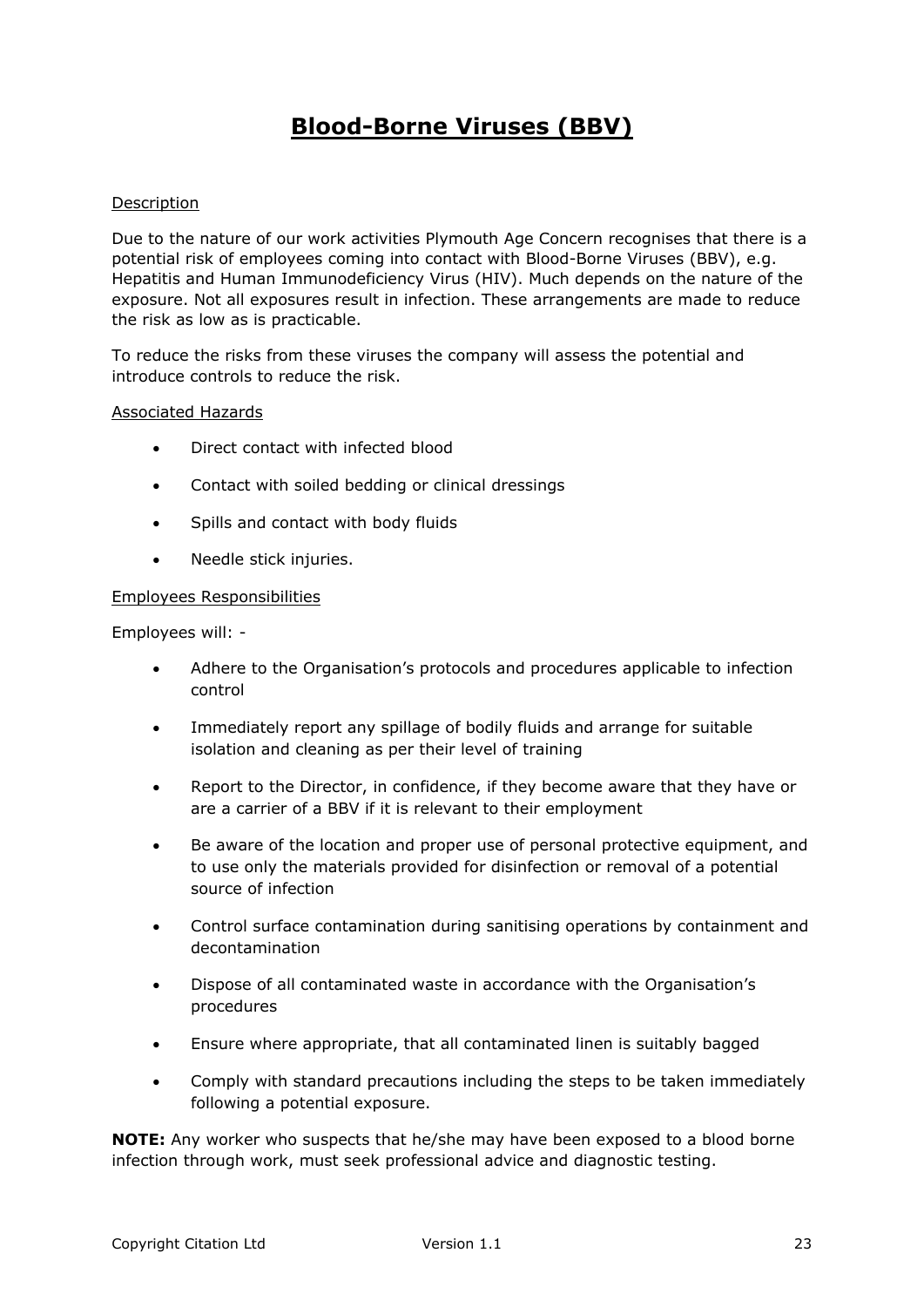# <span id="page-23-0"></span>**Body And Fashion Jewellery**

## Description

The wearing of body jewellery and fashion jewellery at work could lead to injury or ill health. Body jewellery includes navel rings, lip studs, tongue studs and eyebrow studs, amongst others.

#### Associated Hazards

- Infection/cross infection
- Injury to the wearer (i.e. rips or tears) or to others
- **•** Entanglement in equipment or clothing
- Risk of standards of hygiene in clinical and in food preparation areas.

**Note:** the list of hazards associated with the wearing of jewellery is not exhaustive.

#### Employees Responsibilities

Employees responsibilities are to take care of themselves and others in work activities during which jewellery is worn and to have regard to the following: –

- Comply with the Organisation's jewellery policy
- Take care of themselves and others engaging in work activities where jewellery is permitted to be worn
- Ensure that jewellery where permitted, is unobtrusive when worn
- Report any instances of infection arising from piercing(s).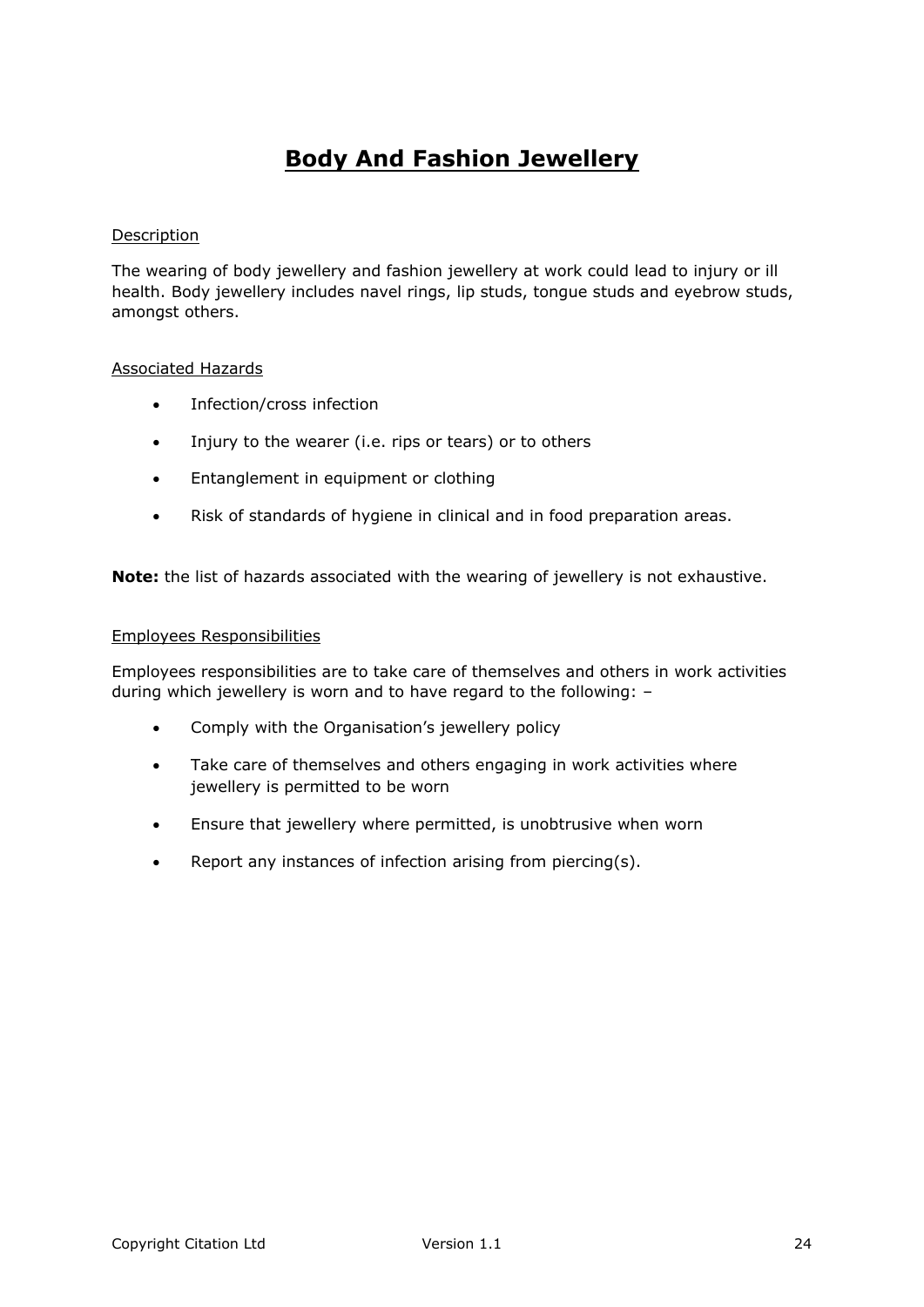# <span id="page-24-0"></span>**Care Home Outings**

#### Description

Outings may include short visits to premises close to the Organisation, visits further afield, evening trips and charitable events.

Preparation and planning is the key to a successful and safe trip.

Note: Where appropriate, these arrangements should be read in conjunction with the arrangements for Minibus and Minibus outings.

#### Associated Hazards

- Unsuitable outings and activities
- Unsuitable transport arrangements
- Poor discipline
- Medical emergencies.

#### Employees Will:

- Comply with the Organisation's Policy and follow the associated protocols and procedures
- Maintain responsibility for all service users in their care throughout the entire trip
- Maintain good order and discipline at all times
- Report any concerns, mishaps or accidents in accordance with the Organisation's reporting procedures.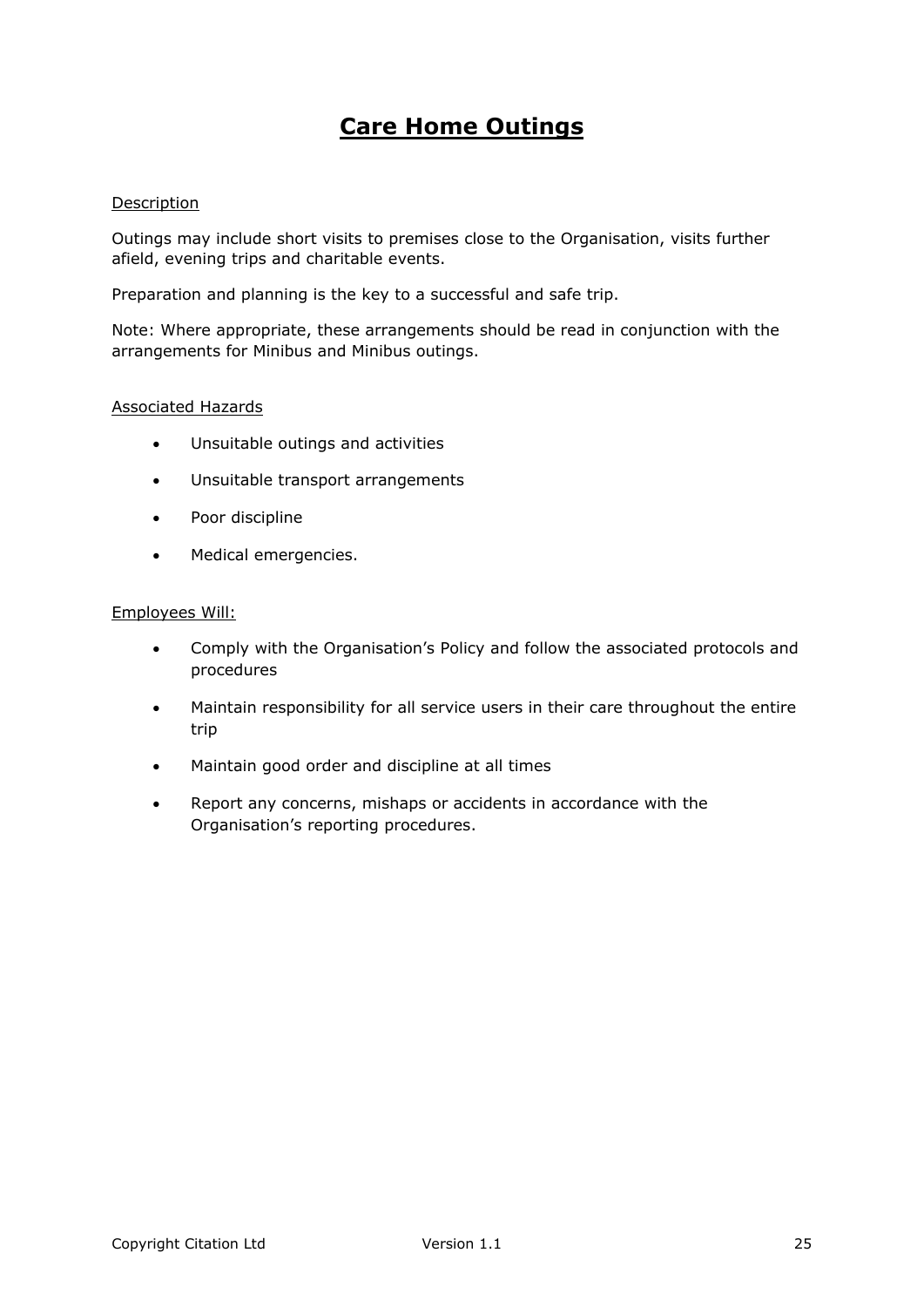# <span id="page-25-0"></span>**Challenging Behaviour And Distress**

## Description

Significant changes in a persons usual behaviour may occur when they become distressed, resulting in Challenging Behaviour - acts of verbal or physical aggression.

Staff should endeavour to be aware of the service user's history, diagnosis and known triggers to challenging behaviour.

Reasons for the causes of the distress may not be obvious. It is the carer's role to encourage the person to discuss their concerns with a view to calming the upset person, this may be achieved by:

- Acknowledging that the person is upset
- Asking the person if they wish to talk about what is upsetting them
- Asking the person if they wish to consult with someone else, i.e. another carer
- Listening carefully to what is being said
- Talking and reasoning with the person
- Using appropriate re-direction techniques (as per Challenging Behaviour training)
- Where appropriate, securing advice from the service users GP.

Stay calm at all times. If there is a risk of the person becoming physically aggressive, observe from a distance. Seek assistance if the behaviour continues. Ensure the Home Manager/Deputy is informed.

#### Avoiding/Diffusing Situations

Good practice dictates that wherever possible, dangerous or potentially dangerous situations should be anticipated and prevented. Where this is not possible, measures should be brought to bear to diffuse a potential situation, learn from it and amend practice accordingly.

Possible causes of problem behaviours are:

- Boredom and lack of environmental stimulation
- Too much stimulation, noise and general disruption
- **Overcrowding**
- Antagonism, aggression or provocation on the part of others
- A generally unsuitable mix of service users
- The rewarding of undesirable behaviour by attention
- The inability to protect oneself against harm as a result of a mental disorder.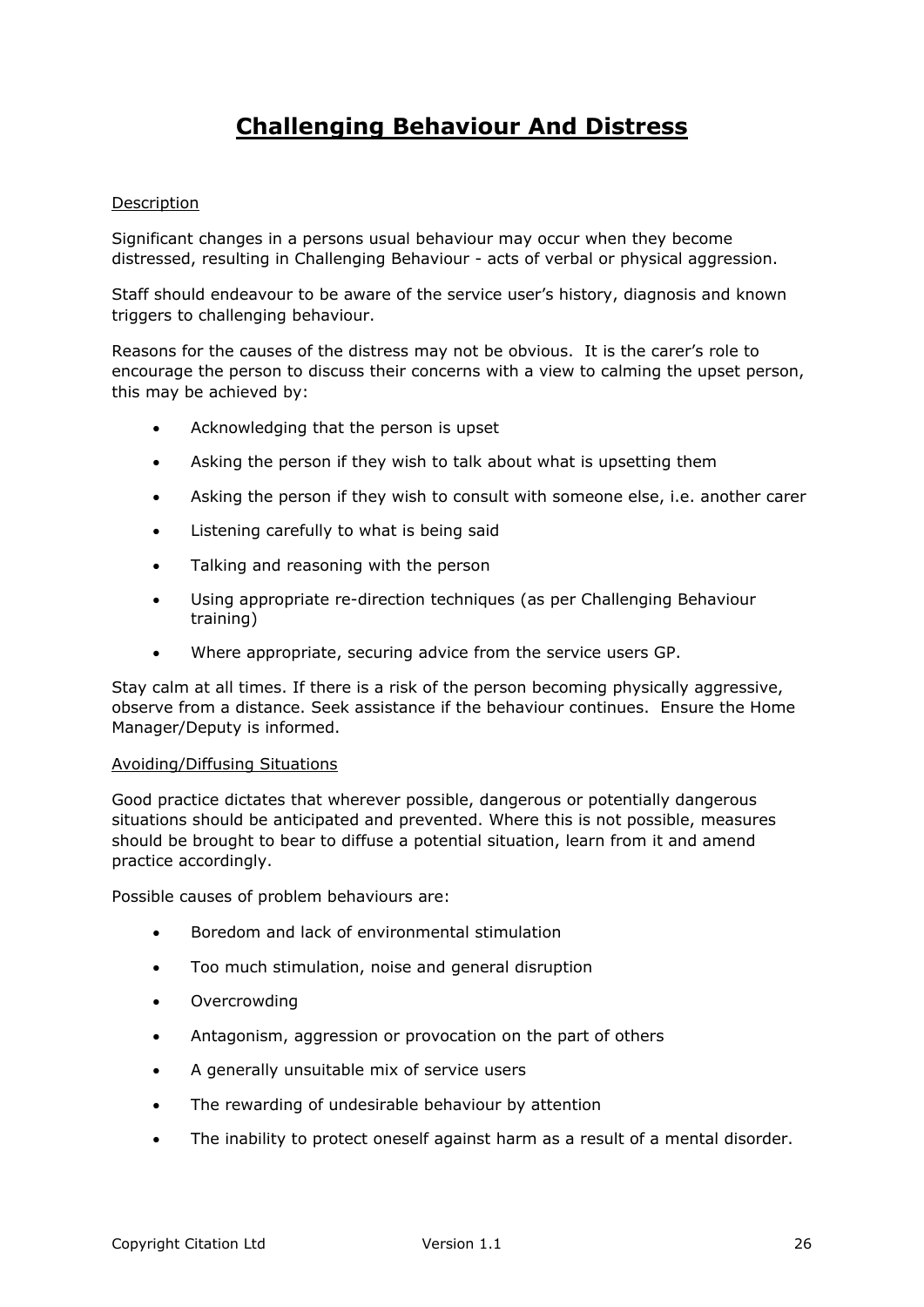General preventative measures that we will adopt are as follows:

- Keeping service users fully informed of what is happening and why
- Giving each service user a defined personal space and a secure locker for the safekeeping of possessions
- Ensuring access to open space
- Organising the home to provide quiet rooms, recreation rooms and visitors rooms
- Ensuring access to a telephone
- Providing structured activities by professional staff
- Encouraging energetic activities for younger service users
- Providing training for staff in the management of disturbed behaviour
- Monitoring the mix of service users
- Developing nurse/service user allocation systems
- Applying and monitoring any individual programme consistently
- Ensuring that service users' complaints are dealt with quickly and fairly
- Seclusion will not be an option of treatment as a matter of policy.

#### Restraint

It is not permitted for any member of staff to grab or hold a service user in an attempt to manage challenging behaviour. The use of mechanical aids of restraint are not permitted – under any circumstances. Sedation is only to be administered by a qualified medical practitioner (GP). Staff must not take instruction in the use of sedation over the telephone. The medical practitioner must attend in person.

In order to lead the service user away from other people or property at risk, it is acceptable for a member of staff to place one or both hands on the shoulders of the upset person. This must be without force and in a way that demonstrates care.

In extreme circumstances, holding the service user by the upper arm may be an acceptable preventative measure, if, for example, a person is causing serious physical injury to themselves or others. Staff should be satisfied that such immediate action is necessary in order to prevent the person harming themselves or others.

The Home Manager must be informed of incidents of restraint, which must be thoroughly documented and written into the service user's daily notes. Care Plans and risk assessments to be reviewed and amended where necessary.

## Employees Responsibilities

 Take care of their own health and safety at work and that of others who may be affected by their acts or omissions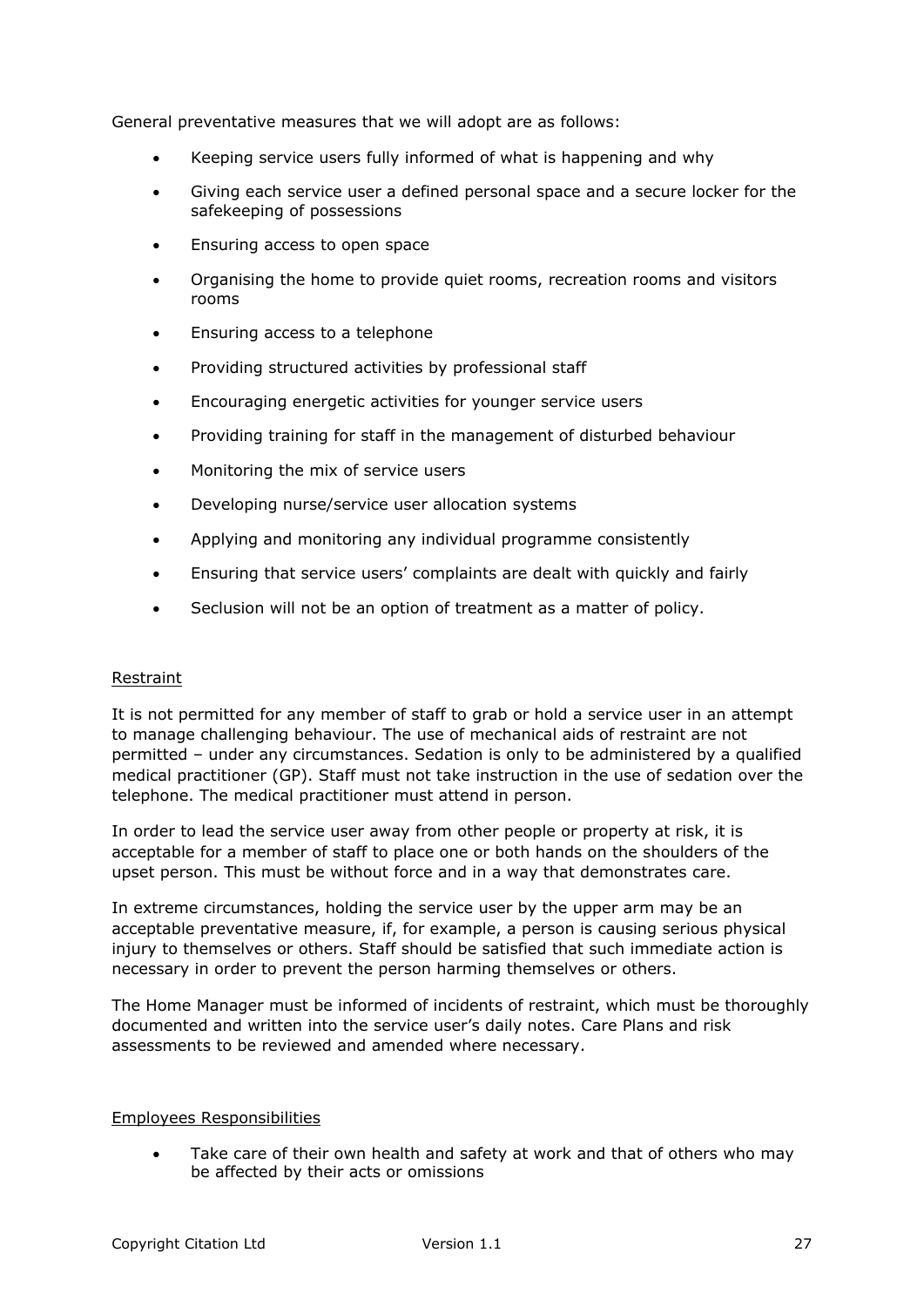- Co-operate with management in complying with health and safety obligations, particularly by reporting promptly any defects, risks or potential hazards
- To safeguard at all times, the confidentiality of information relating to service users and staff
- To maintain the confidentiality of all electronically stored personal data in line with the Data Protection Act
- To comply with responsibilities regarding access to health records.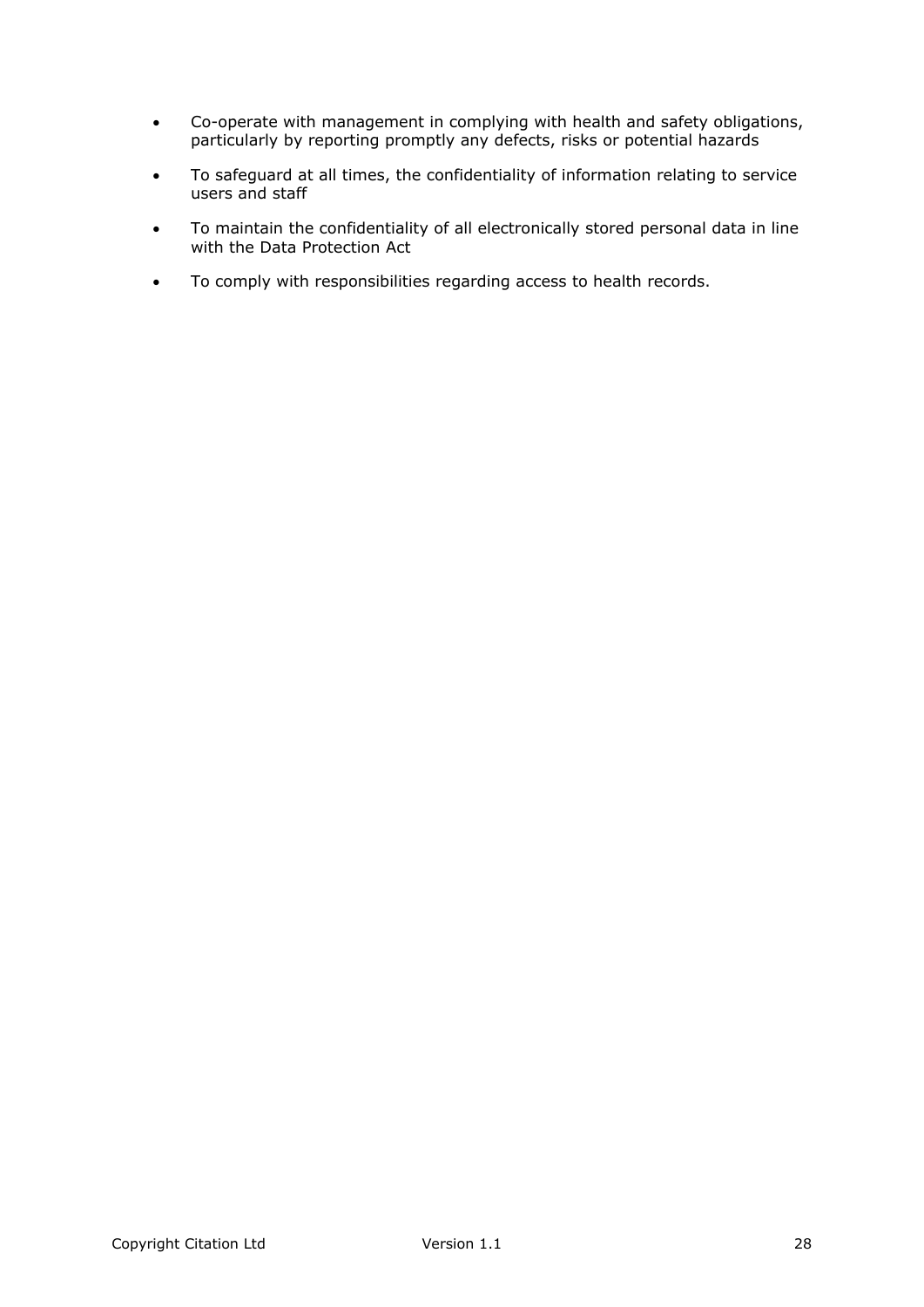# <span id="page-28-0"></span>**Compressed Gas Cylinders**

## Description

Accidents involving gas cylinders can be very serious and may result in major injuries or death.

The term 'gas cylinder' includes varying types of pressure vessel used to transport and store gas under pressure. They are used for different purposes. e.g., oxygen supply, anaesthetic gas supply, in heating appliances and in fire fighting appliances.

#### Associated Hazards

- Fire and explosion
- Manual handling
- Unsecure or unstable gas cylinders
- Accidental release or leaks of hazardous substances
- Cold surfaces.

#### Employees Responsibilities

Employees Will:

- Undertake training in the safe use of compressed gas and follow information and instruction provided
- Wear any personal protective equipment (PPE) issued
- Report any damage to cylinders or attachments
- Do not drop, roll or drag gas cylinders
- Use equipment provided by the Organisation to handle cylinders.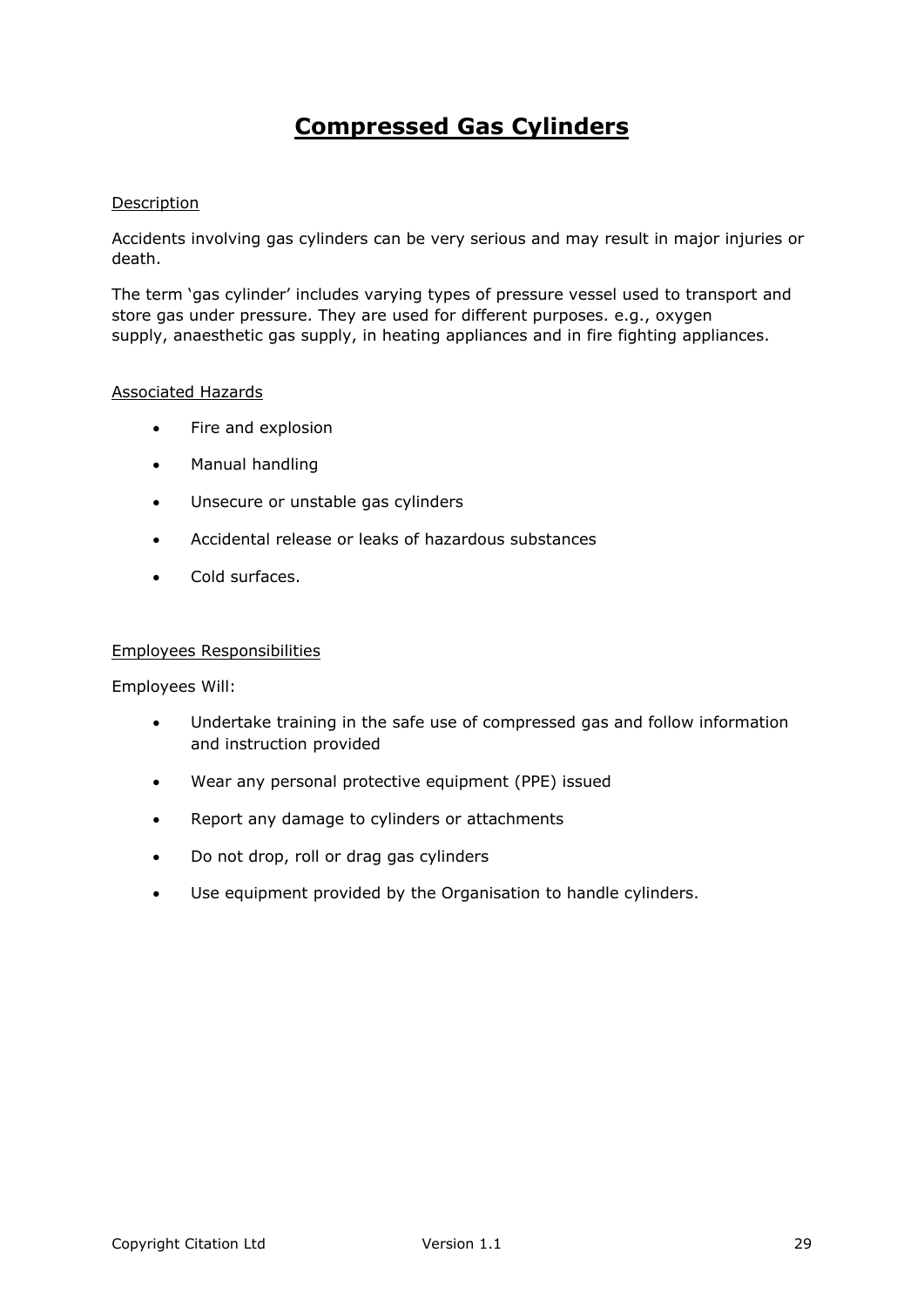# <span id="page-29-0"></span>**Construction, Design And Management (CDM) 2015 Responsibilities**

## Description

- The Construction (Design and Management) (CDM) Regulations 2015 cover a very broad range of construction activities such as building, civil engineering, construction work, demolition, site preparation, site clearance, renovation, decoration, installation, maintenance, and dismantling of structures
- Under the CDM Regulations, legal duties apply to the following duty holders; Clients, Designers, Contractors and Workers for all construction projects even for simple, short duration work. Additional duty holders called 'Principal Designer' and 'Principal Contractor' are legally required to be appointed where projects involve or are likely to involve more than one Contractor working on the project at any time. CDM applies to both non-domestic and domestic premises.

## Employees Responsibilities

Employees are those who work for Contractors and for all projects they will:

- Take care of their own health and safety and to others who may be affected by their actions
- Read and understand health and safety information provided to them
- Follow site rules
- Attend any relevant induction or training courses
- Report any accidents, incidents or risks that might be a danger to themselves and others
- Liaise with the site safety representative on health and safety matters
- Co-operate with others and follow reasonable directions from duty holders.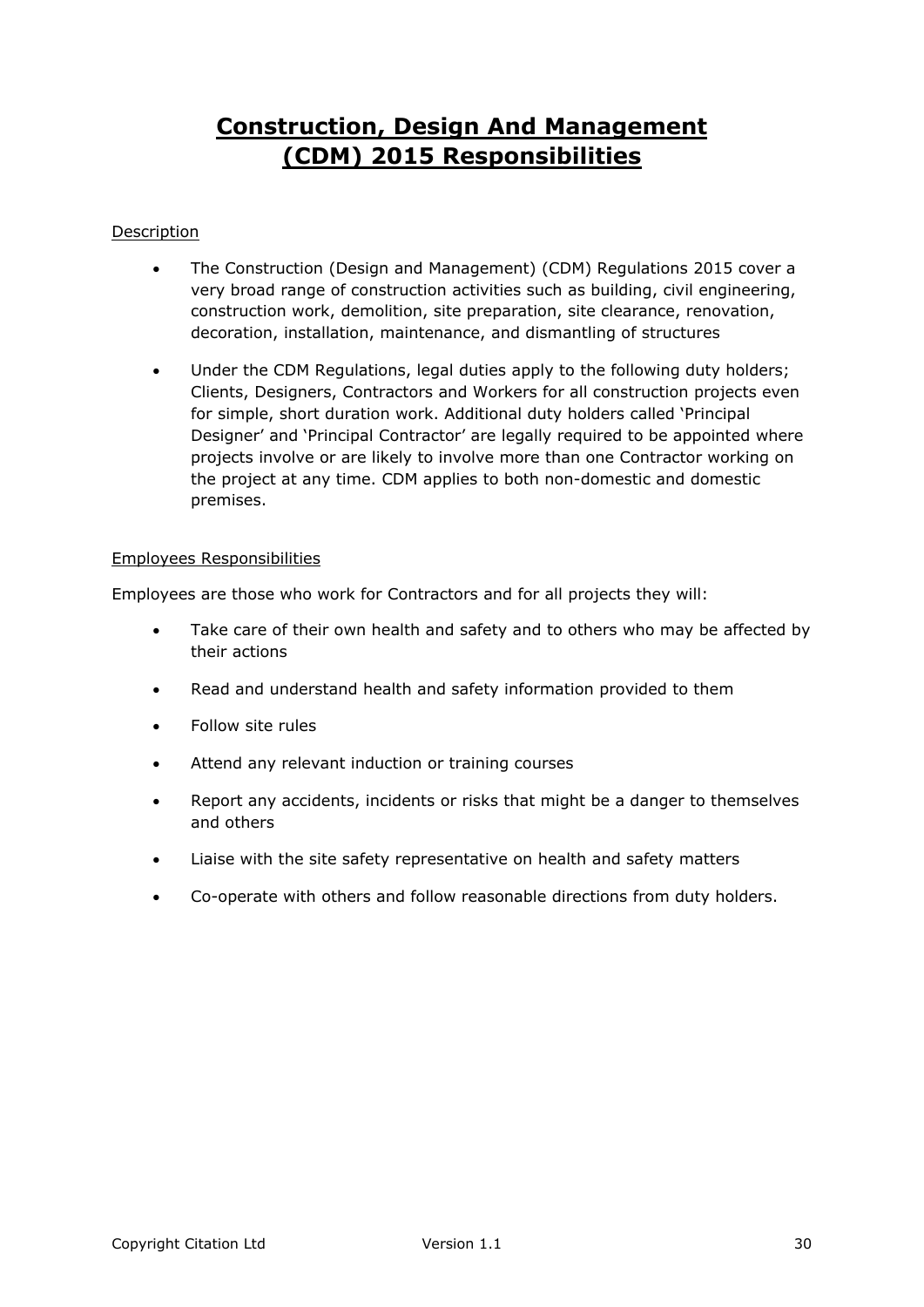# <span id="page-30-0"></span>**Contractors**

#### Description

A contractor is anyone who is undertaking work on our behalf but is not a direct employee. Contractors, including self-employed workers, may be employed to undertake a variety of jobs on our behalf including maintenance, repairs, installation, construction, window cleaning, engineering. Work undertaken for a client by a contractor is usually covered by a civil contract.

Whilst it is good practice for health and safety requirements to be written into such contracts, health and safety responsibilities are defined by criminal law and cannot be passed on to another by a contract.

Thus, in any client/contractor relationship, both parties will have duties under health and safety law. Contractors activities may put the client's own employees at risk.

#### Associated Hazards

- Movement of site traffic
- Excavations
- Working at height
- Manual handling injuries
- Hazardous materials/substances
- Contaminated land.

#### Contractor's/Sub-Contractor's Responsibilities

All sub-contractors undertaking work on our behalf:

- Must accept responsibility for complying with the provisions of the Health and Safety at Work etc. Act 1974 and all other relevant statutory provisions in respect of the work comprising the contract
- Must provide suitable and appropriate supervision to plan, control and monitor their operations having carried out risk assessments for the work
- Must agree risk assessments and any method statements with the person in charge of the site before work commences
- Must inform Plymouth Age Concern of any unforeseen hazards arising from the work to enable the necessary precautions to be put in place
- Shall undertake electrical work and work involving the use of electrical tools and equipment in accordance with the appropriate regulations and industrial guidance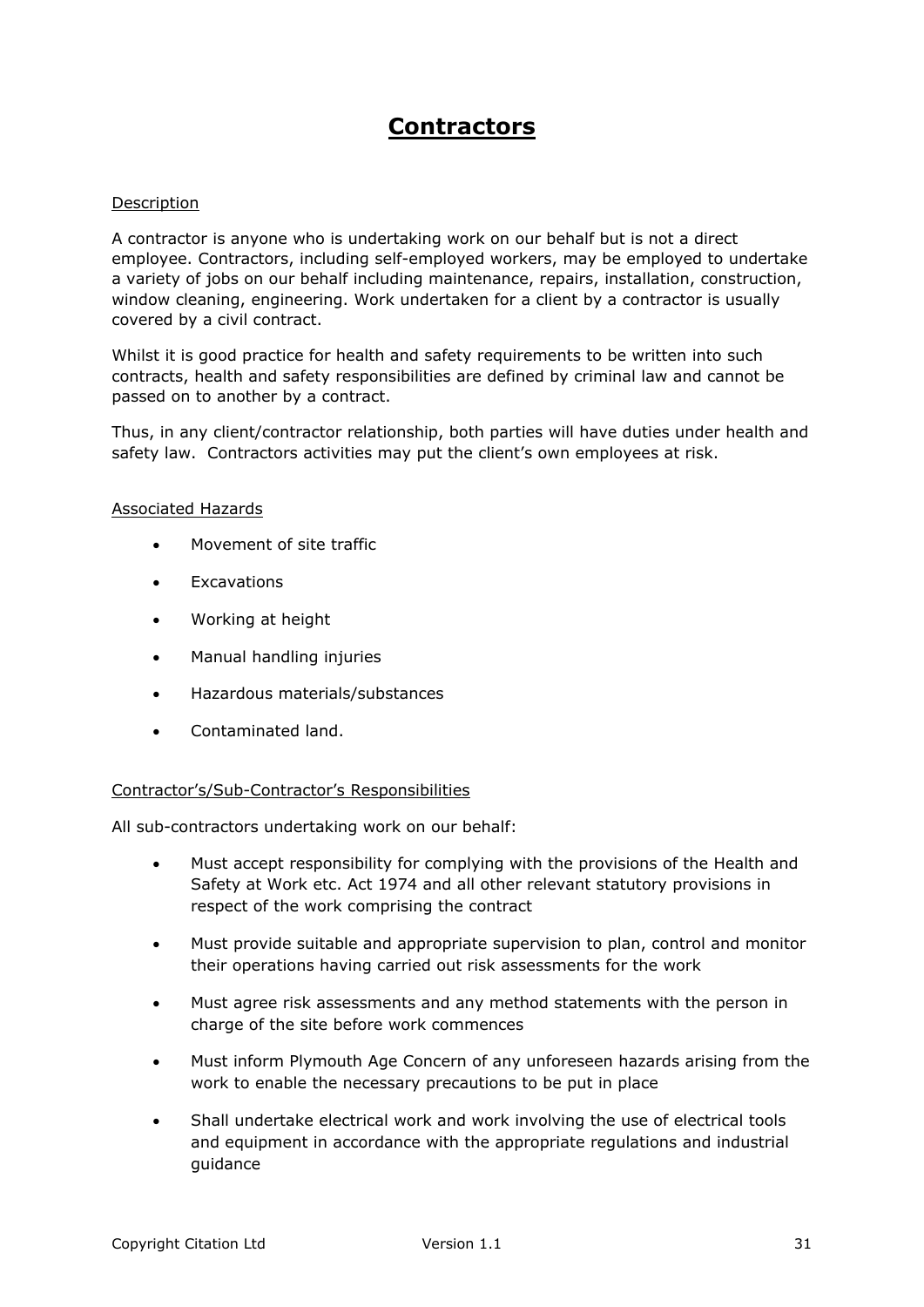- Must ensure plant and machinery brought on site is fully guarded and complies with the requirements of the Provision and Use of Work Equipment Regulations (PUWER)
- Must make available for inspection, test certificates issued by a competent person for equipment such as lifting equipment, air compressors and pressure plant
- Must report all accidents to the client immediately so that they can record the incident in the accident book.

## Employees Responsibilities

Employees will:

 Immediately report any unsafe practices or concerns to the senior person present.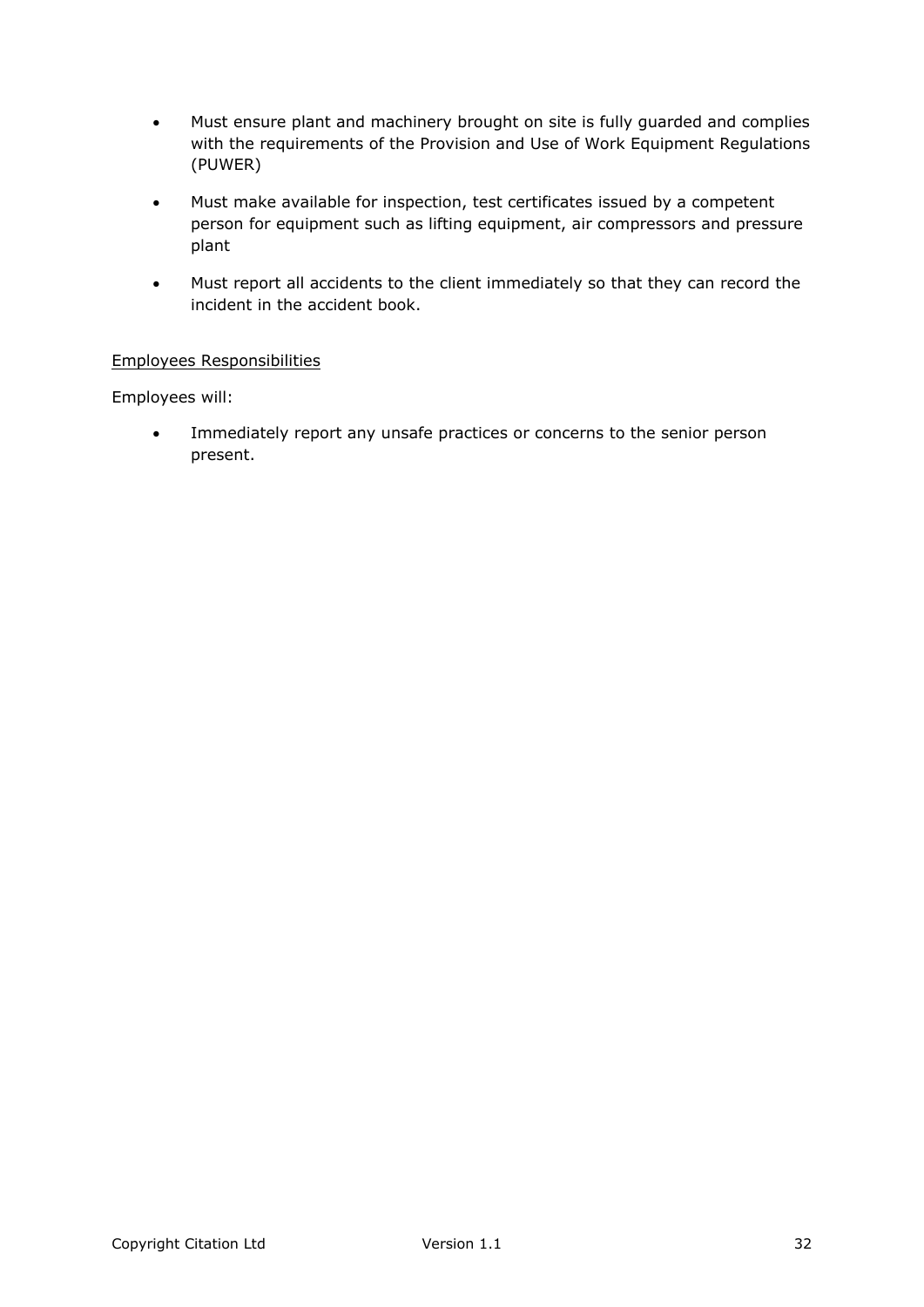# <span id="page-32-0"></span>**Control of Substances Hazardous to Health (COSHH)**

## Description

Using or handling hazardous substances and medicines or drugs at work may put employees health at risk. Employers are legally required in terms of the Control of Substances Hazardous to Health Regulations (COSHH), to control exposure to hazardous substances and to prevent ill health to employees and others who may be exposed.

Hazardous substances include: -

- Substances used directly in work activities (e.g. medicines, cleaning agents, disinfectants, paints, adhesives etc,)
- Naturally occurring substances (e.g. latex, dust)
- Biological agents (e.g. bacteria and other micro-organisms)
- Substances generated during work activities (e.g. fumes, dust, waste).

Effects from exposure to hazardous substances can range from mild irritation to acute or chronic illness or even death.

## Associated health issues may include: -

- Skin irritation
- Asthma or other lung disease
- **Loss of consciousness**
- Infection from bacteria and/or micro-organisms
- Cancer
- Possible irreversible effects, e.g. infertility.

N.B. This list is not exhaustive.

Plymouth Age Concern will also consider the risks to other persons who may come into contact with hazardous substances, particularly vulnerable groups, e.g. service users, visiting children and women of childbearing age, and will implement the necessary controls to minimise or eliminate harm.

Note: controls need to include not exceeding any assigned legal Workplace Exposure Limits (WEL) or that exposure to asthmagens, carcinogens and mutagens are reduced to as low as is reasonably practicable.

Employees Responsibilities

Employees will: -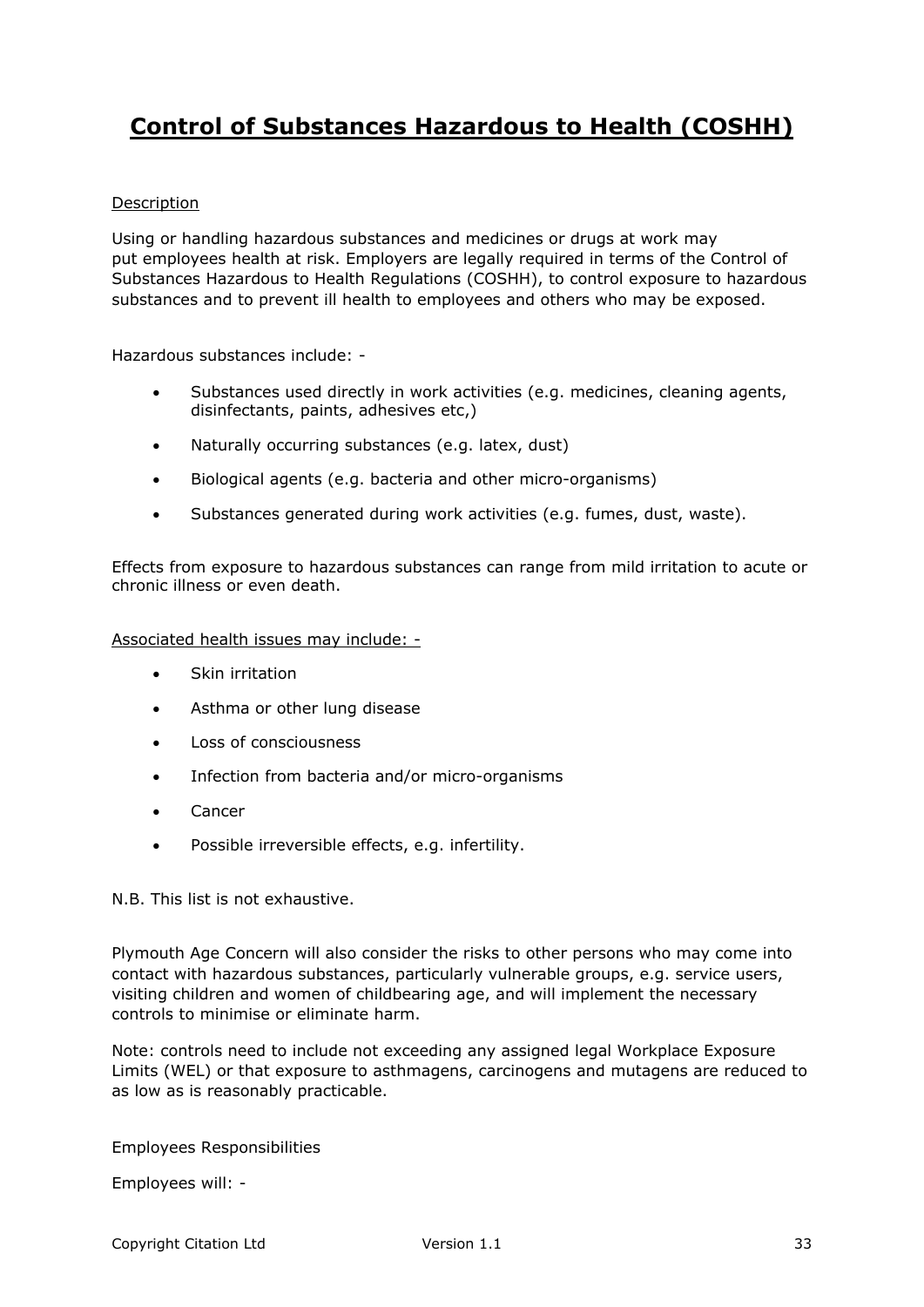- Take part in training programmes
- Observe container hazard symbols and instructions
- Follow safe working practices when using hazardous substances
- Report any concerns to the Director or senior person on duty
- Wear, use correctly and maintain any Personal Protective Equipment (PPE) and respirable protective equipment (RPE) provided
- Return all hazardous substances to their secure location after use
- Observe all control measures correctly.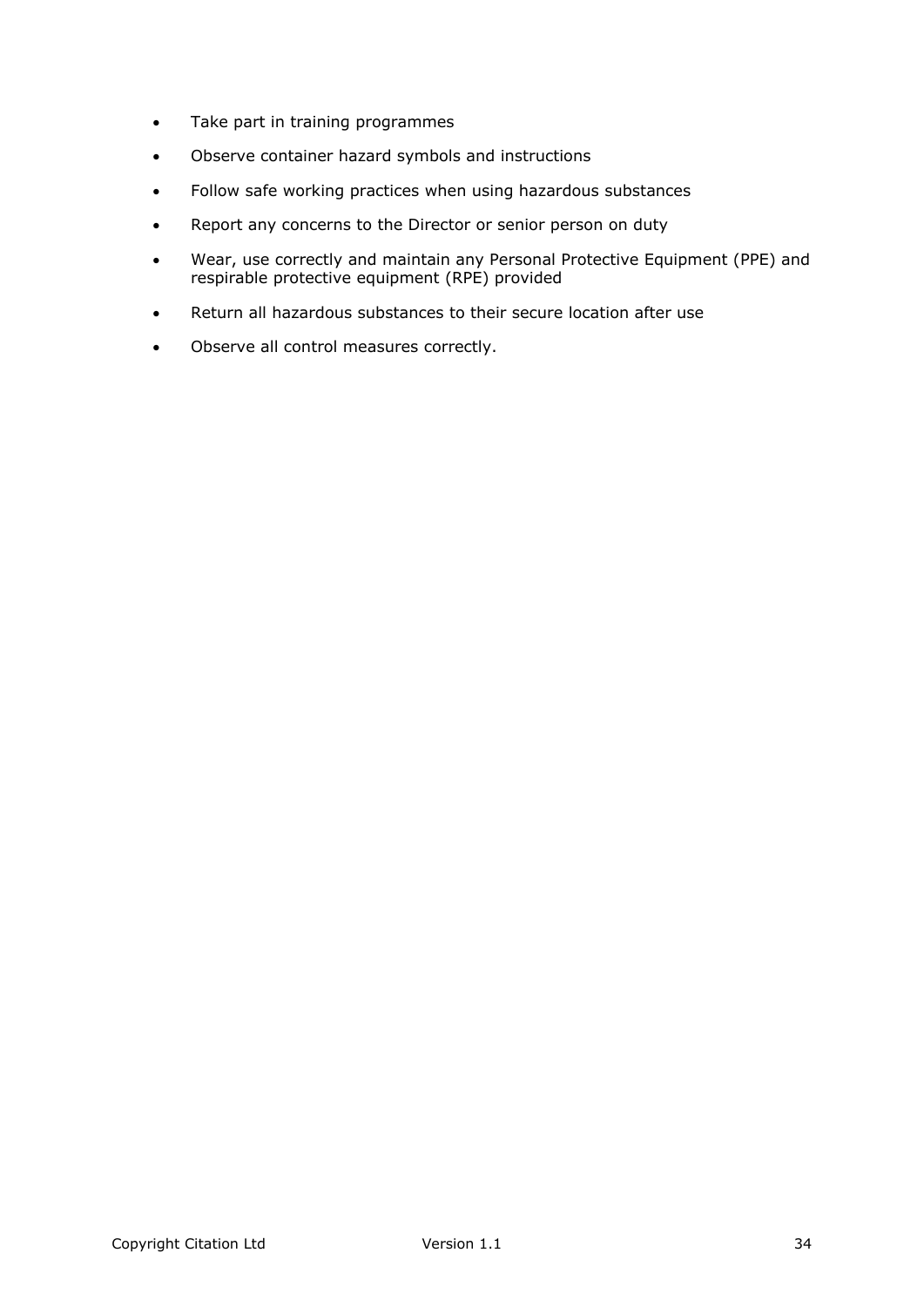# <span id="page-34-0"></span>**Dermatitis**

## Description

The word 'Dermatitis' derives from the Greek words for skin, *"derma"* and inflammation, *"itis"*. Dermatitis is a skin condition usually caused by contact with something that irritates the skin or causes an allergic reaction. Contact Dermatitis affects mainly the hands but other parts of the body can also be affected. Dermatitis can be caused by:

- Wet work due to repeated and prolonged contact with water, e.g. by hand washing more than 20 times or having wet hands for more than 2 hours during a shift
- Chemical agents, e.g. through contact with chemicals, including by direct contact, splashes, contaminated work surfaces and tools, airborne particles settling on the skin
- Biological agents, e.g. through contact with plants, bacteria, spores, moulds, fungi
- Physical agents, e.g. by vibration, radiation or low humidity from air conditioning
- Mechanical agents, e.g. by abrasion.

#### Associated Hazards

The main categories relating to work-related Contact Dermatitis are classified as:

- Irritant Contact Dermatitis: mainly caused by chemical and physical irritants and is the most common form of Contact Dermatitis. Common chemical irritants include solvents, soaps, detergents, latex, cosmetics, metalworking fluids, oils and alkalis
- Allergic Contact Dermatitis: common allergens include, UV cured printing inks, adhesives, wet cement, some plants, nickel and chromium which can cause an allergic reaction, hours or days after contact. In rare cases a severe reaction can occur, known as an 'anaphylactic shock'
- Photo Contact Dermatitis: is a reaction that develops where chemicals are applied to the skin, e.g. sunscreens, fragrances, creams, insecticides, disinfectants.

Symptoms of dermatitis generally include a localised rash and/or irritation of the skin and can develop into flaking, scaling, cracking, bleeding, swelling and blistering which can take days or even weeks to heal.

#### Employees Responsibilities

Observe hazard symbols and instructions displayed on product containers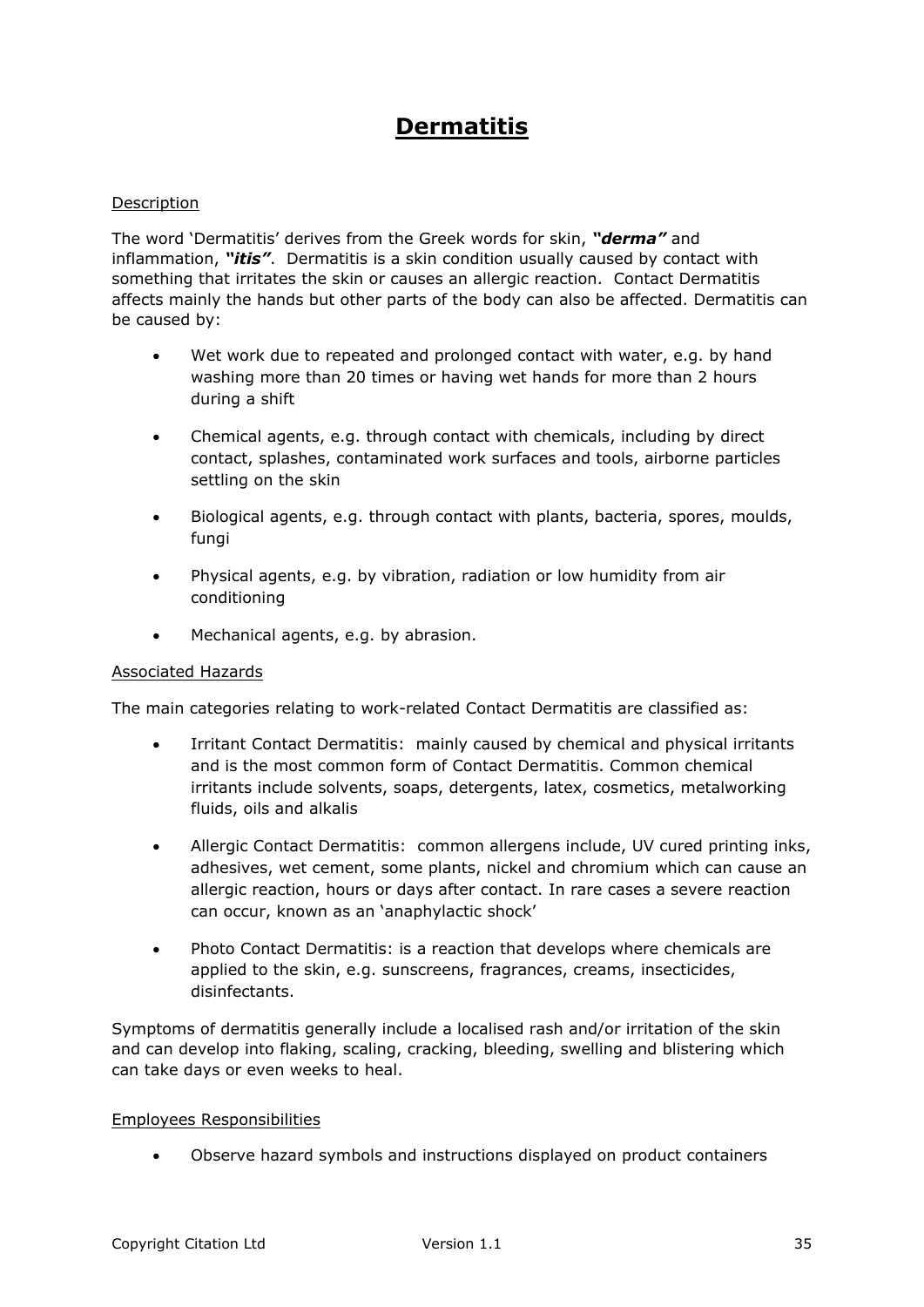- Co-operate with the employer and follow the safe working procedures to minimise contracting dermatitis
- Wear suitable PPE and use skin care products according to the control measures identified in the risk assessments
- Use work equipment and methods of work that prevents the skin coming into contact with hazardous substances
- Regularly check skin condition and report any symptoms of dermatitis to the employer and seek medical advice, if necessary
- Ensure that hands are washed and dried regularly, including before and after the wearing of protective gloves
- Use 'before and after' work creams to ensure that the skin is kept in good condition – *remember that barrier creams are not a substitute for protective gloves.*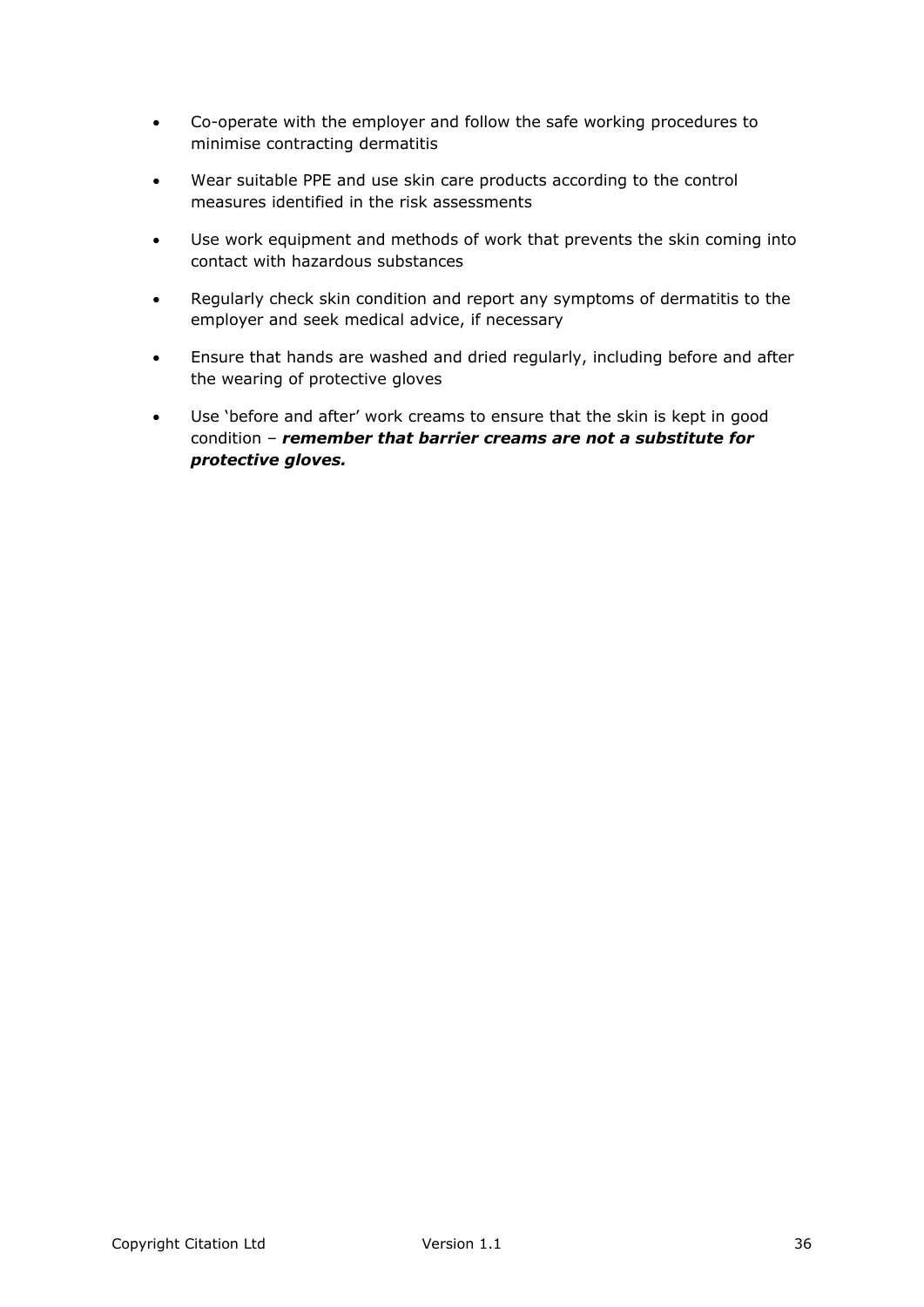# **Diabetes**

### Description

In the UK, 1.4 million people are diagnosed with diabetes mellitus. It is likely that more people have the condition, but have yet to be formally diagnosed. Diabetes is the leading cause of blindness in the country and can lead to serious complications such as heart disease, kidney failure and stroke.

For each affected employee, the level of treatment will vary greatly from individual to individual and within each individual from day to day. It may therefore be necessary to seek specialist advice.

### Symptoms Associated With Diabetes

- Weakness, faintness or hunger
- Palpitations and muscle tremors
- Strange actions or behaviour where the casualty may seem confused or drunk, belligerent or may even be violent
- Sweating
- Pallor
- Cold clammy skin
- A strong pulse
- Deteriorating level of response
- Shallow breathing.

The person may have a warning card (medic – alert) or bracelet, sugar lumps, tablets or an insulin syringe (which may look like a pen) among their possessions.

- To co-operate with the employer in relation to health and safety arrangements
- Follow any training, guidance and instruction
- Report any accident or incident to the employer.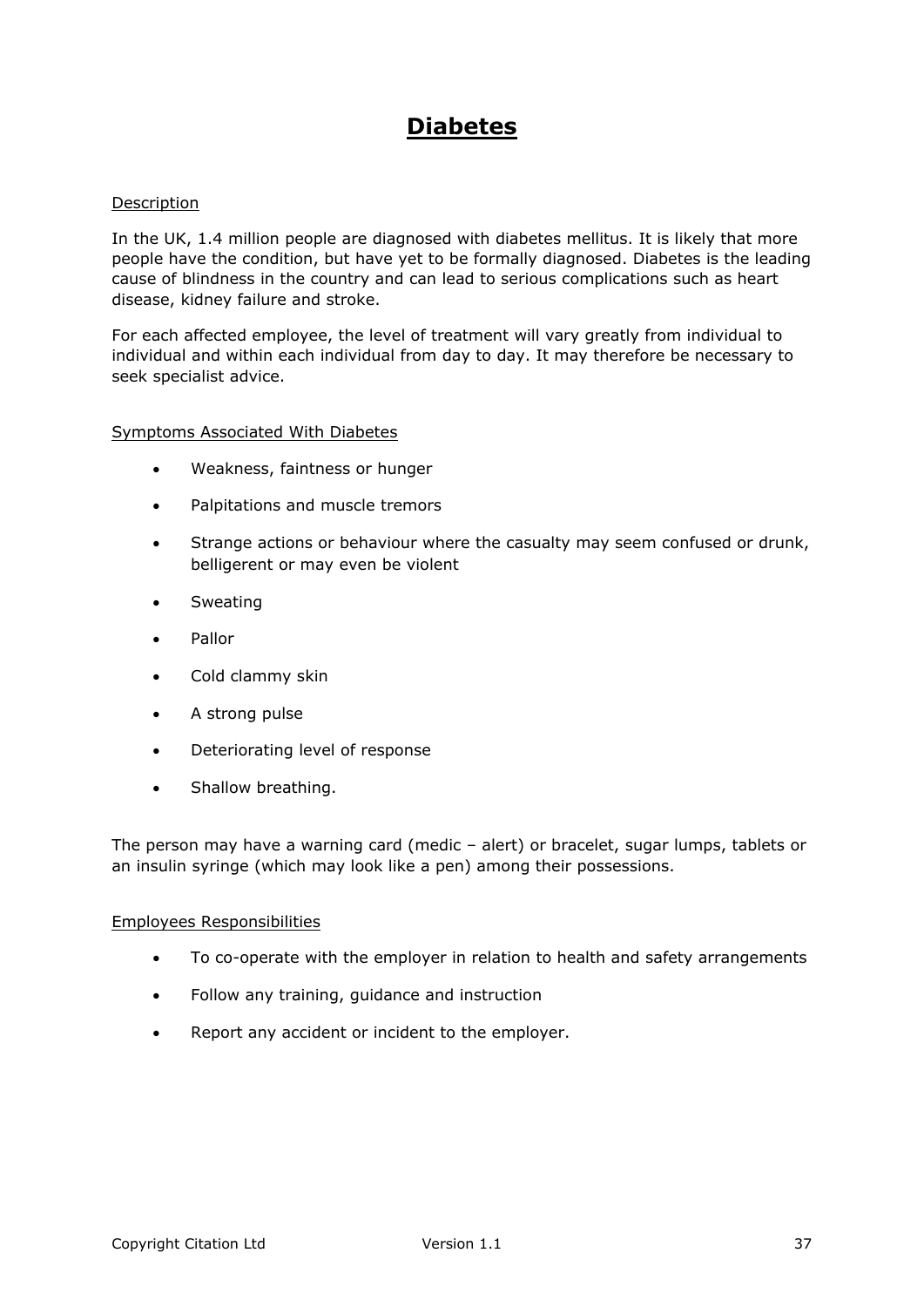# **Furthermore, diabetic employee's responsibilities include :-**

- Alerting the employer if their condition is having an adverse effect on their day-to-day ability to work or increase the likelihood of an accident
- Notifying the employer and the DVLA if:
- receiving treatment with insulin where the job entails driving any type of vehicle or
- receiving any type of medication for diabetes where the job entails driving Group 2 vehicles (bus, coach or lorry).

If the condition is managed by diet or non-insulin medication (or both) there is no obligation to inform the DVLA provided the employee is free from certain diabetes related complications, listed on the DVLA website, or has not been advised to do so by their GP, specialist or optician.

- Co-operation with the management arrangements for health and safety
- Following any training, guidance and instruction provided by the employer.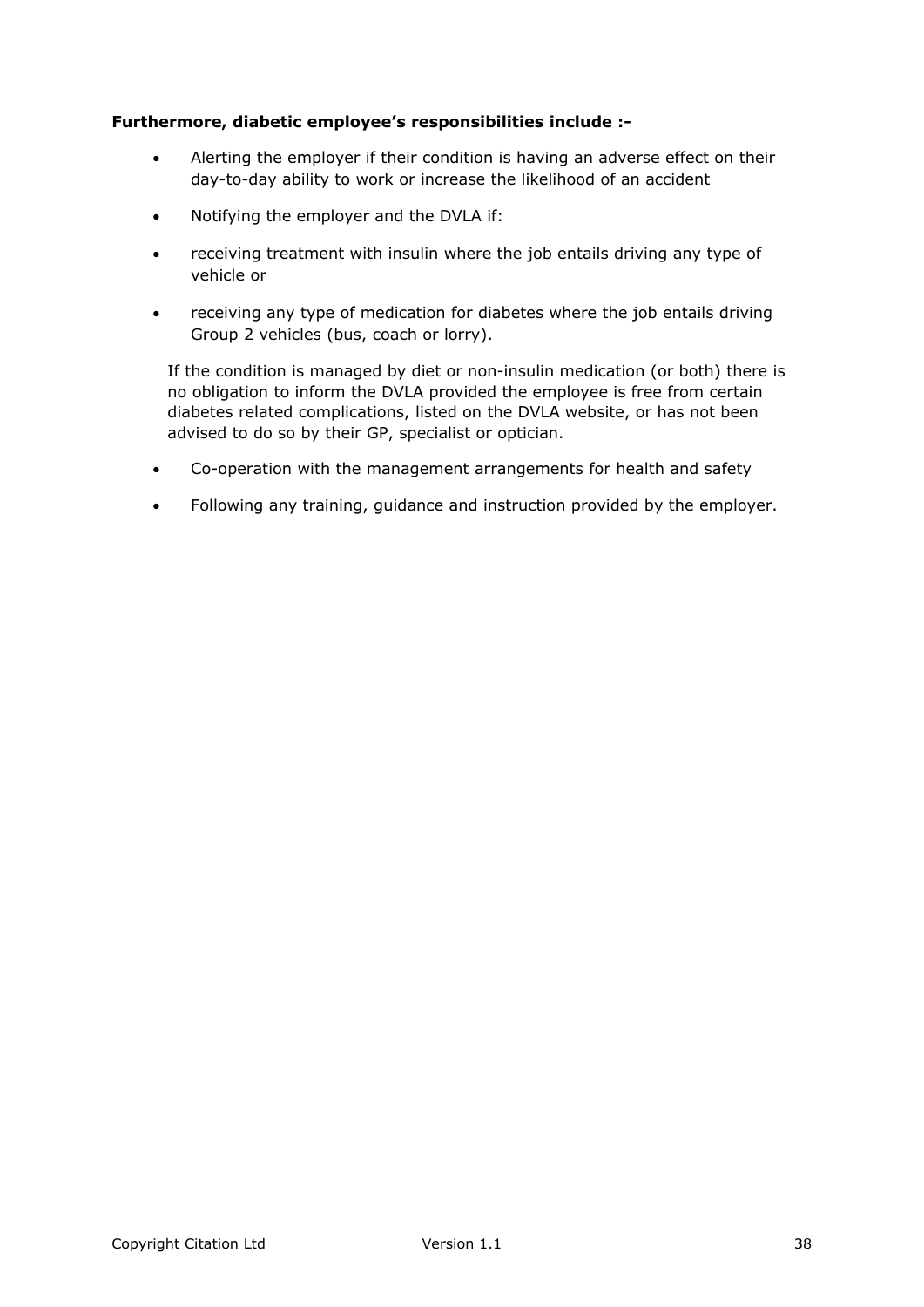# **Disciplinary Rules**

### Description

Plymouth Age Concern believes that health and safety is a critical factor that needs to be taken into account when running a business. To enable the company to control safety, a number of safety rules have been established. Failure to comply with these rules may result in disciplinary action.

### Employees Responsibilities

Employees will:

- Co-operate with their employer and conduct themselves in a way that does not create risk of harm to themselves and others
- Follow instruction and safe systems of work
- Not misuse or interfere with anything provided for health, safety and welfare
- Report any identified hazards or unsafe practices to the employer
- Wear personal protective equipment (PPE), as identified by risk assessment.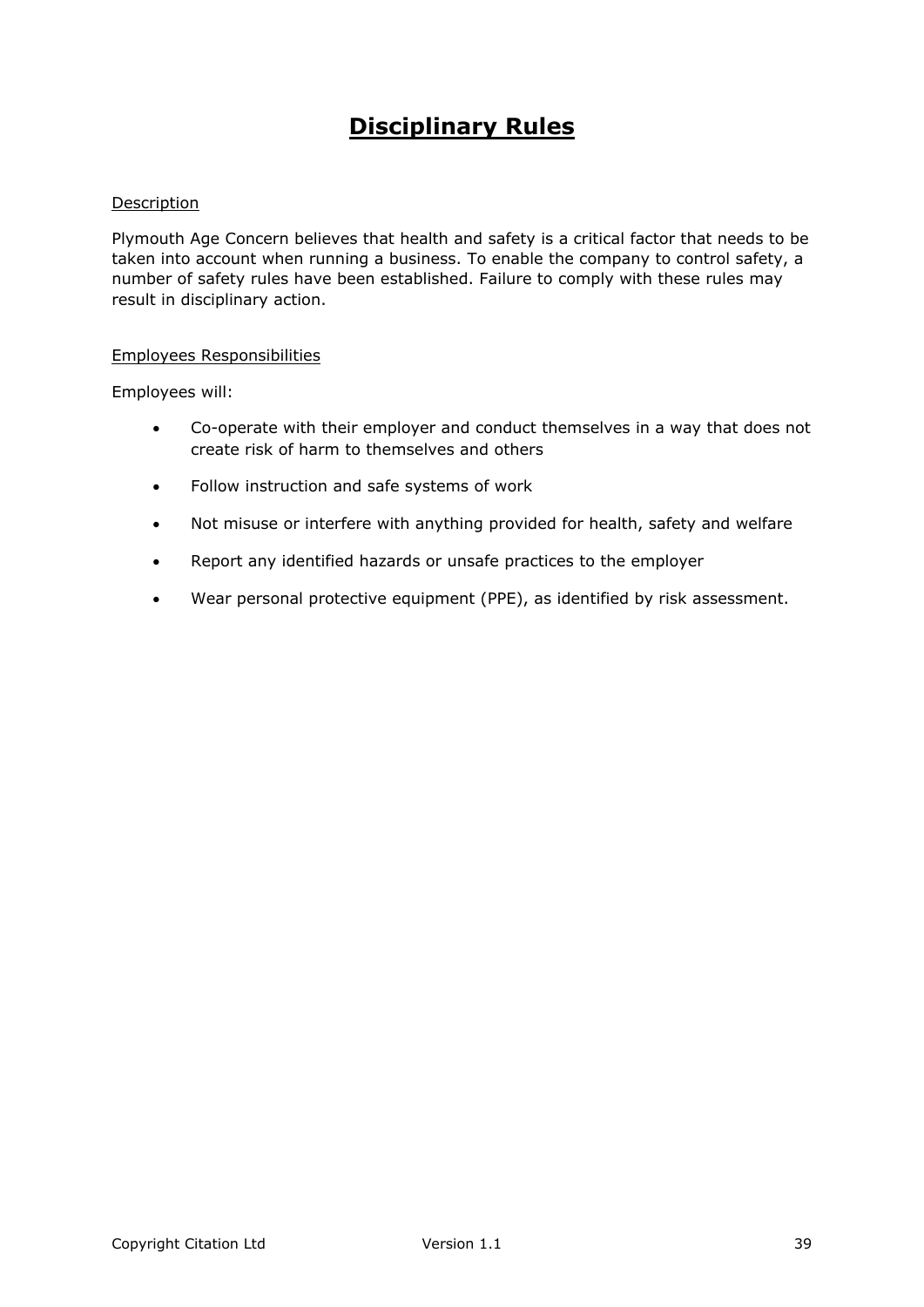# **Display Screen Equipment (DSE)**

### Description

Display Screen Equipment (DSE) based work can potentially have serious effects on health.

DSE users can experience a range of physical and psychological health problems including eyestrain, blurred vision, headaches, and musculoskeletal problems including repetitive strain injury (RSI) and work related upper limb disorders (WRULD).

Problems are caused by a combination of badly designed jobs, equipment and work environment. However, most of these conditions are preventable by giving attention to the way in which work is organised, and providing appropriate equipment and workplaces.

### Associated Health Issues

- Musculoskeletal injuries
- Work related upper limb disorders (WRULD)
- Repetitive Strain Injury (RSI)
- Visual fatigue and headaches
- Stress.

### Employees Responsibilities

#### Employees will:

- Inform the Director in confidence as soon as possible, if a health problem arises through the use of display screen equipment
- Work in accordance with any advice or guidance given by the Organisation
- Familiarise themselves with the contents of the relevant risk assessments
- Request Plymouth Age Concern to arrange and pay for eye and eyesight tests where required and if the employee is identified as a user of DSE equipment.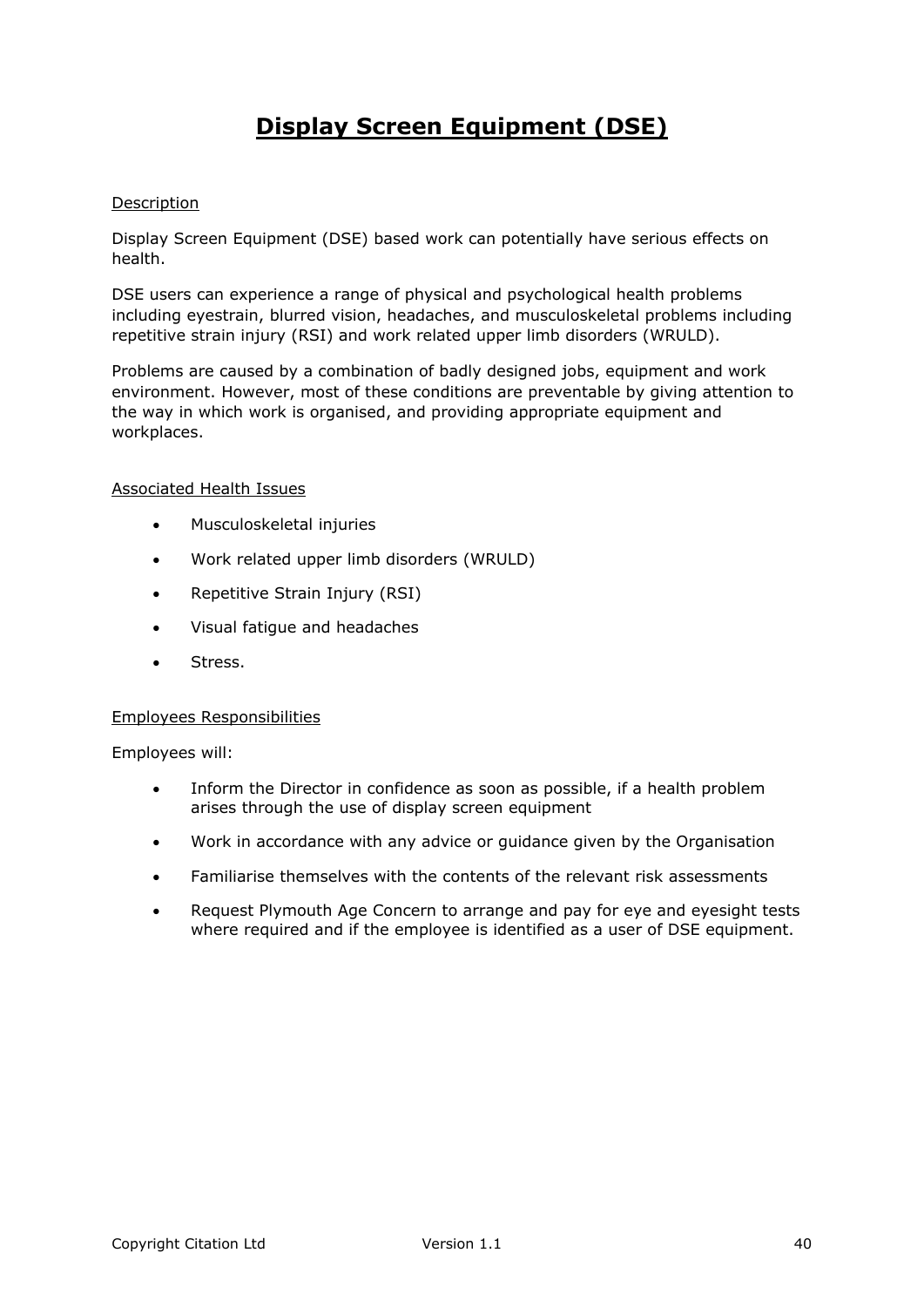# **Doors**

### Description

All doors within the premises must be designed, installed and maintained, so that employees and visitors can utilise them without risk of injury.

### Associated Hazards

- Fire/Products of combustion
- Slips, trips and falls
- Object movement
- Struck by moving object
- Entrapment.

- Not to chock or wedge fire doors open
- Report any damage to doors, fixings or signs to the employer
- Report any accidents or near misses to the employer.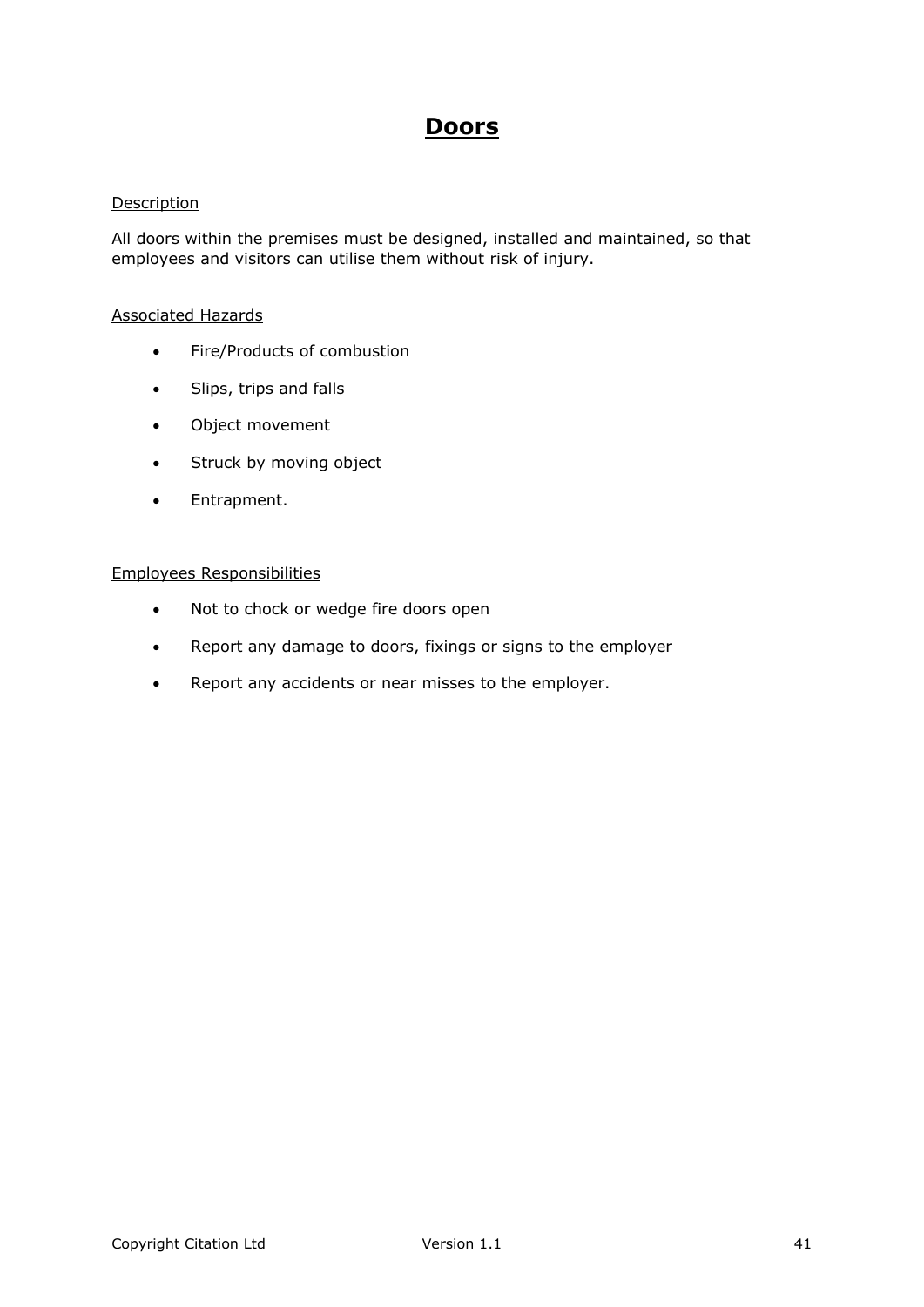# **Driving At Work**

### Description

It has been estimated that up to one third of all road traffic accidents involve somebody who is 'at work' at the time, making work-related road collisions the biggest single safety issue for many UK businesses. Promoting safe driving practices and a good safety culture at work is also beneficial to private driving, and could reduce the potential for employees getting injured in a road traffic accident whilst away from work.

### Associated Hazards

- The driver: with no competency, no training, poor fitness and health
- The vehicle: suitability, mechanical condition, safety equipment (seat belts) and ergonomic considerations
- The journey: routes, scheduling, time, distance, weather conditions
- Crime: theft, violence, personal injury, property damage.

### Mobile Telephones

The Road Safety Act sets fixed penalty fines and points for using a hand-held phone whilst driving. Penalties also apply for not having proper control of a vehicle - a measure that can also be used where a driver has been distracted by using a hands-free mobile phone.

If required, hands-free kits will be provided to members of staff who are required to use mobile telephones whilst working away from the premises.

Under no circumstances are employees permitted to use hand-held telephones other than via hands free kits, or similar hand-held devices whilst driving. The prohibition also applies when stationary at traffic lights or other delays that may occur.

### Mobile Phone Use

If mobile phones are used whilst driving it is important that the phone is held in a cradle.

Drivers still risk prosecution (for failure to have proper control) even if they use handsfree phones when driving.

The following guidance is given to all drivers who are required to use mobile phone hands-free kits:

- Only use the phone when it is safe to do so
- Understand how your phone operates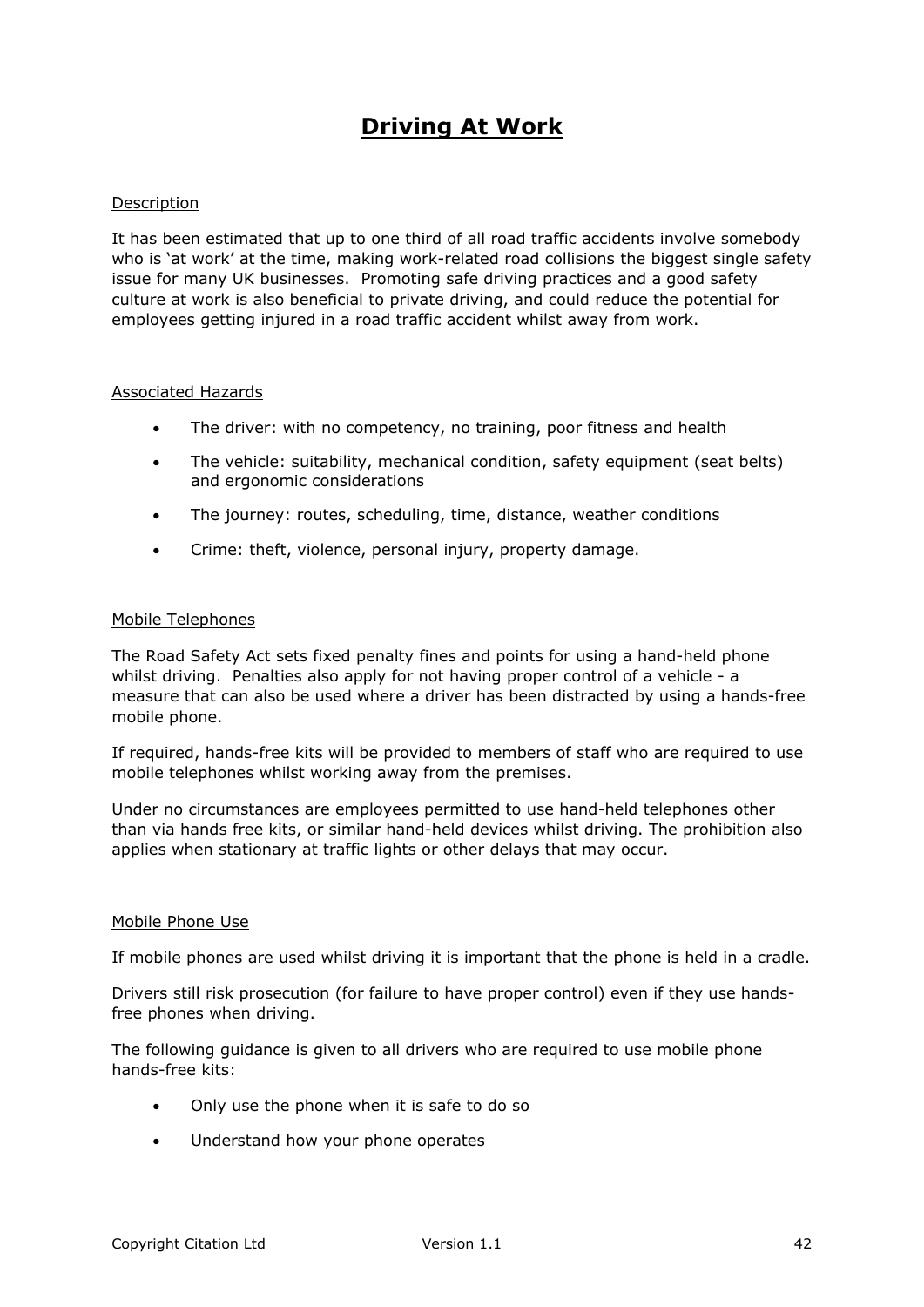- Only acknowledge incoming calls on a hands-free system where answering is automatic or one touch button
- Only use short responses and indicate that you will return the call when it is safe to do so. Only use the mobile phone when it is essential to do so and do not talk longer than is necessary
- Whenever possible, drivers should not make outgoing calls whilst driving
- When making calls to, or receiving calls from mobile phones, always ask whether it is safe to speak.

### Employees Responsibilities

- Employees must follow any advice, information, instruction and training given by the employer
- All employees who are expected to drive on company business must have a valid drivers' licence for the class of vehicle they are driving
- Employees must provide to the Director a copy of their driving licence, on request and declare any driving convictions. Employees using their own vehicles for work should also provide a copy of their insurance certificate and a valid MOT certificate for the vehicle where applicable
- Drivers must ensure, so far as is reasonably practicable, that the vehicle is adequate for the purpose including being roadworthy, is in safe mechanical condition, is not overloaded, loads are secure and seat belts are worn
- Drivers shall comply with traffic legislation and The Highway Code, be conscious of road safety and demonstrate safe driving
- Employees driving vehicles on company business will not be under the influence of drink or drugs and must not drive whilst disqualified
- Drivers must stop after a crash or similar incident with which they are involved
- Employees must inform the Director if they become aware of any medical condition or take medication that might affect their ability to drive
- Promptly report defects, hazards and concerns to the Director
- Personal Safety staying safe in your vehicle.

#### Plan Ahead

- Check your route; keep a map in the vehicle
- Check if the place you are visiting has parking. If not, try and use a manned, well-lit car park
- Check you have enough fuel
- Check basic vehicle maintenance, i.e. oil, water, tyre pressure etc
- Check vehicle breakdown cover and keep the number with you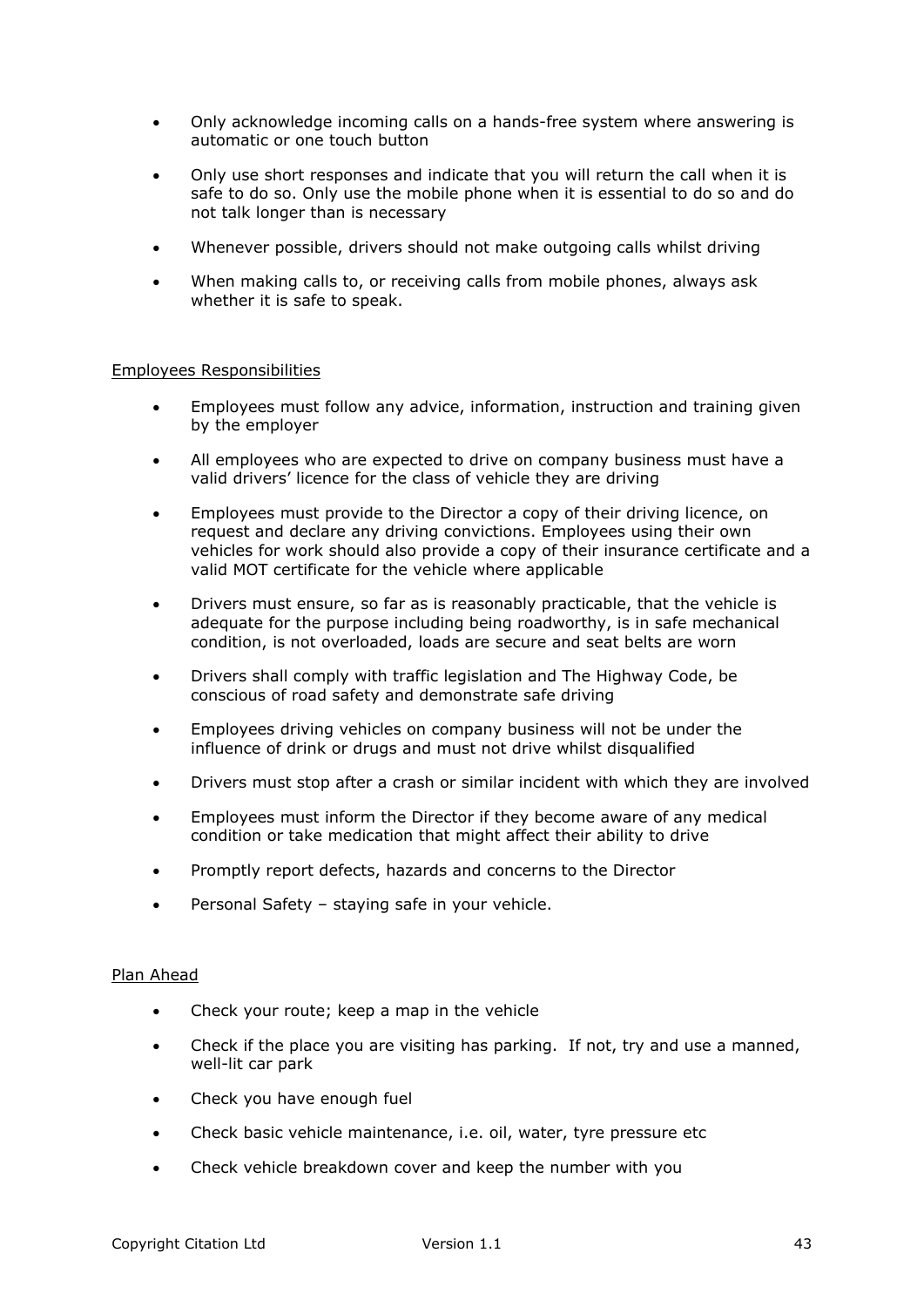- Check you have something in the vehicle to keep you warm, e.g. coat or blanket, bottle of water, food snack and a torch in the event of unexpected, lengthy delay due to road traffic accident or inclement weather
- Ensure your office know where you are travelling to, whom you are meeting, and your expected time of return. Inform them if you change your journey plan
- Take a mobile phone with you and ensure it is fully charged (do not use the phone whilst driving)
- Keep any valuables, including handbags, mobile phones and laptops out of sight. They can easily be snatched when you stop at traffic lights, especially if windows are left open and doors unlocked
- Do not leave luggage or documents on display within your vehicle
- Do not leave the parking ticket on display unless it is a requirement of the car park facility
- When returning to your vehicle, immediately lock the doors and drive off promptly
- Avoid taking unnecessary risks be aware if someone is flagging you down it may not be genuine. You may be as much help by reporting the incident by phone to the emergency services
- Do not get into a vehicle with a stranger, or offer a stranger a lift.

### In The Event Of A Vehicle Breakdown

- Try to reach the side of the road and contact the vehicle breakdown services. Advise them if you are female and alone
- Switch on hazard warning lights
- If someone stops, ring the police and give them the vehicle registration details. If the driver approaches, inform him/her you have contacted the police who will be arriving shortly. Avoid opening doors or windows to converse with strangers
- If you decide to get out of the vehicle and await breakdown assistance (this is dependent on how safe you feel outside the vehicle) ensure you take the ignition key with you. Lock all the doors with the exception of the passenger door. This should be left wide open so you can quickly get back into the vehicle. If you breakdown on a motorway hard shoulder it is always advisable to get out of the vehicle and await assistance behind a barrier or away from the road side
- When the breakdown vehicle arrives, check they know your name and have your details – especially if the vehicle you were expecting is not clearly identifiable, e.g., AA, RAC.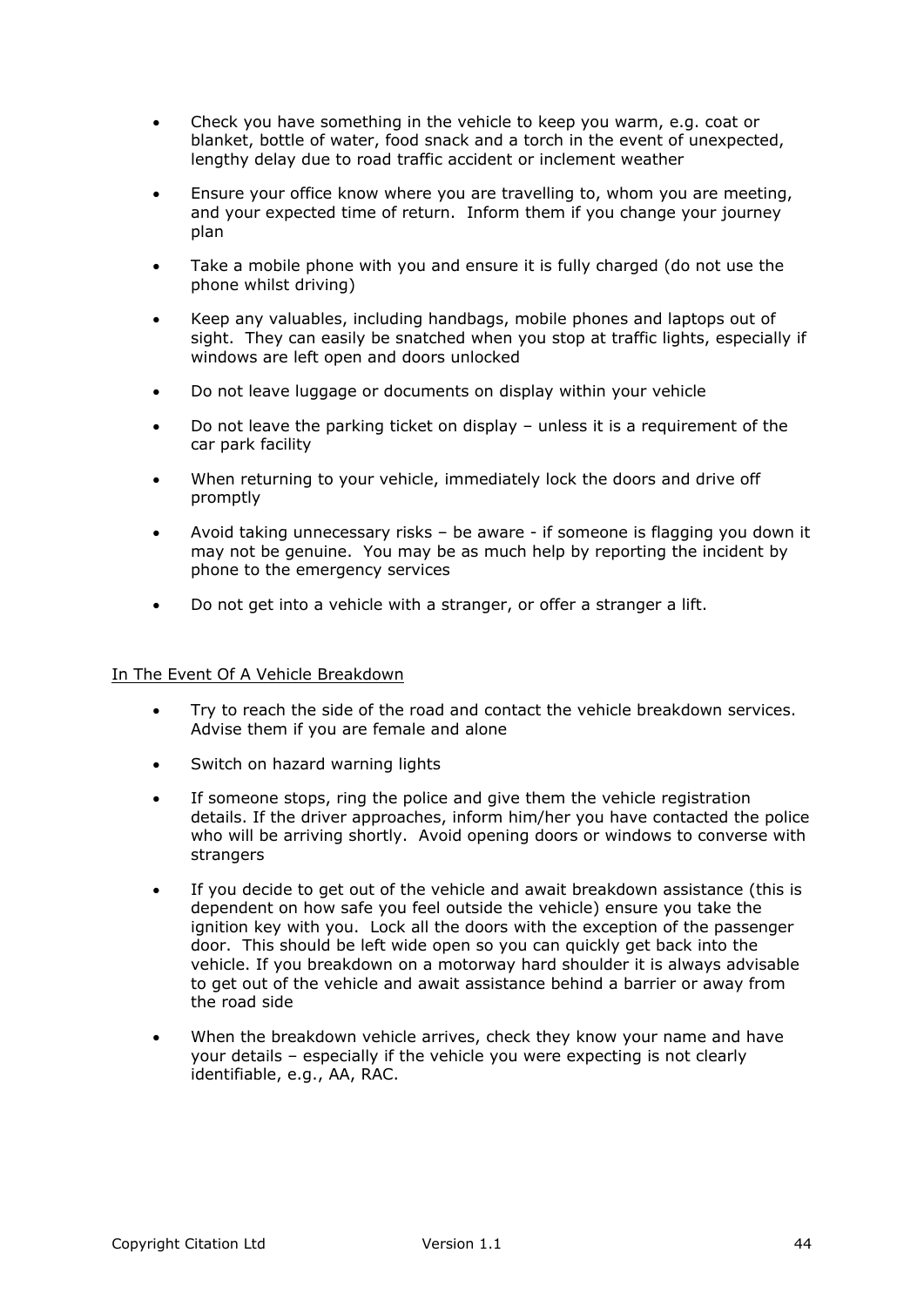# **Drugs And Medicinal Preparations**

### Description

Drugs and medicinal preparations (medicines) are used in the treatment, cure, prevention, or diagnosis of disease, or used to otherwise enhance physical or mental well-being. Medicines may be prescribed for a limited duration, or on a regular basis for the treatment of chronic conditions. Medicines can be dangerous if misused.

### Associated Hazards

- Unauthorised access to medicines
- **Misuse of medicines**
- Mal-administration of medicines
- Medicinal allergies
- Cytotoxic properties.

### Employees Responsibilities

Some products may have a sensitising effect or cause allergic reactions to employees and certain products may have harmful effects to expectant mothers and their unborn child.

Employees will: -

- Only administer medicines if they have received suitable training and have been authorised to do so
- Follow local protocols for the receipt, storage, administration and disposal of drugs
- Not eat or drink in areas where medicines or drugs are used or handled
- Inform the Director of any medical conditions or allergies that may be worsened by exposure to certain medicinal preparations or drugs
- Inform (female employees) the Director as soon as they are, or suspect that they are, pregnant.
- Wear appropriate personal protective equipment (PPE) where required by risk assessment
- Wash hands after handling drugs/products even when protective clothing has been used
- Report any failings or hazards that affect safety.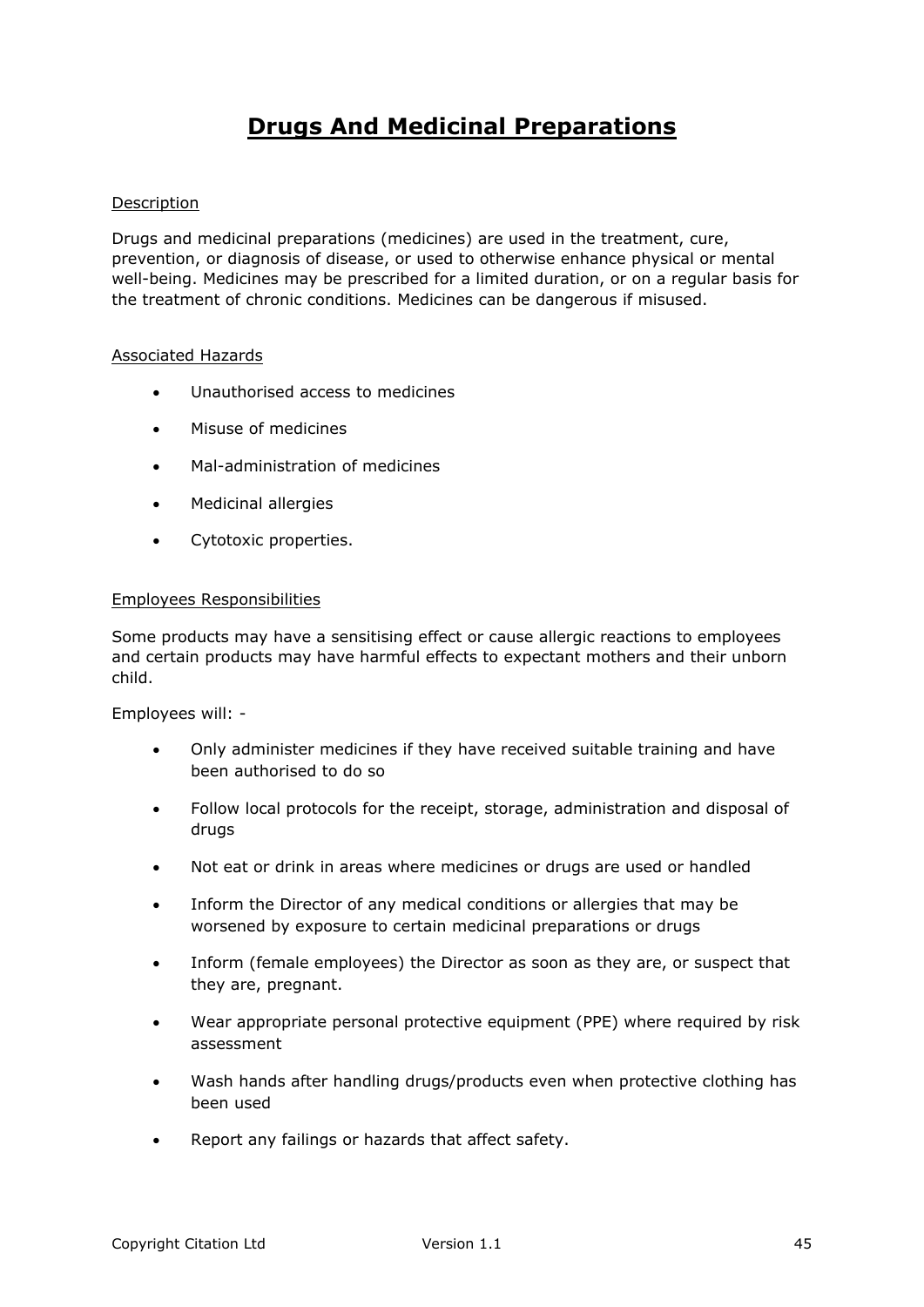**All staff must follow safety procedures and report any failings or hazards that affect safety.**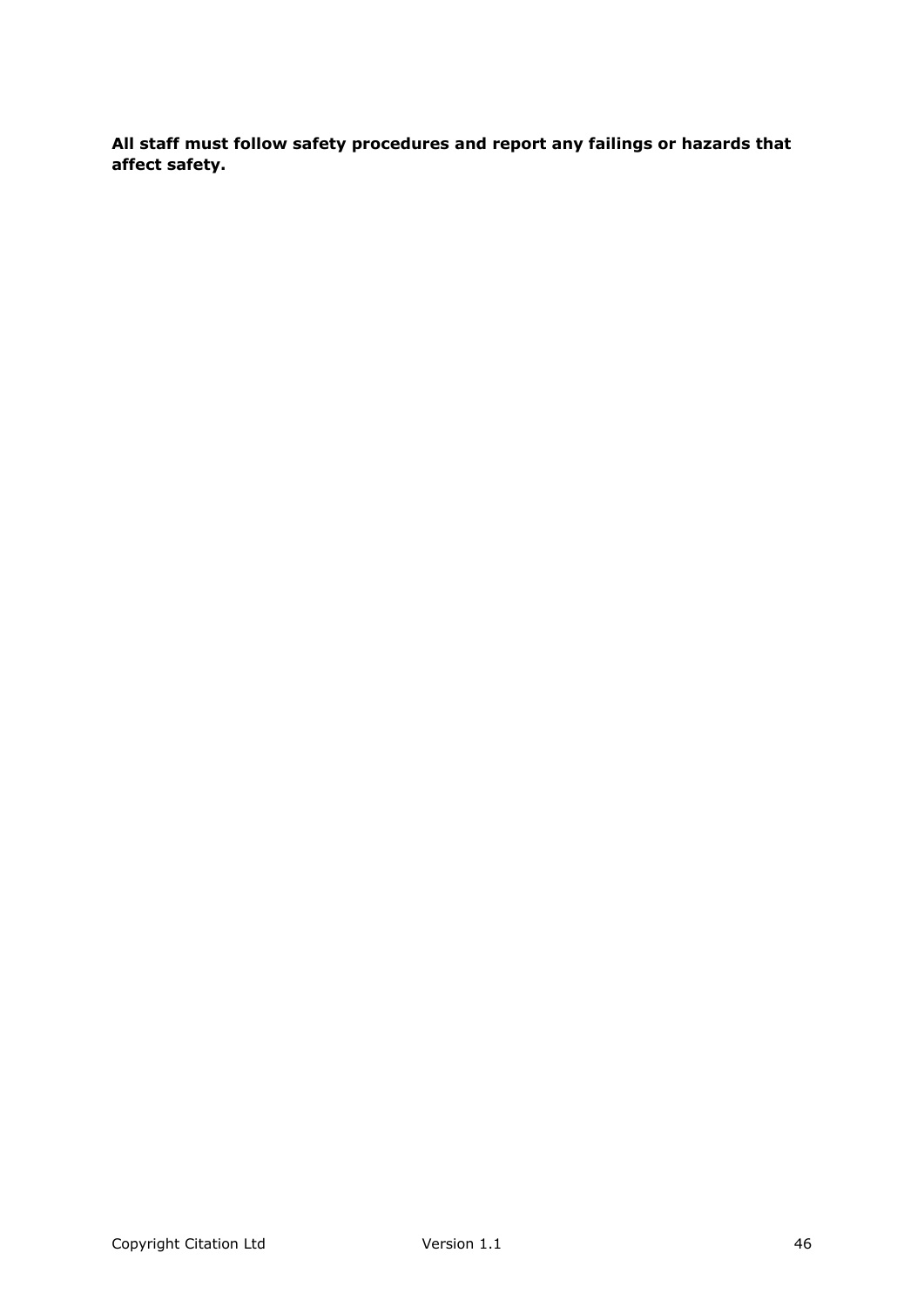# **Electricity**

### Description

The safe management of electrical installations and equipment is essential to our business. It is therefore imperative that electrical systems and equipment are designed, constructed, selected, maintained and used with care. Not only is there a potential for harm, but loss of power supply could impact our ability to conduct business and force temporary closure.

### Associated Hazards

- Direct or indirect contact with live parts, causing shock, burns, heart fibrillation and tissue damage
- Faults that could cause a fire due to equipment overheating
- Fire or explosion where electrical arcing could be the source of ignition
- Contact with overhead lines.

### Portable equipment and testing

Definition - Equipment, which is not part of a fixed installation but is able to be connected to a fixed installation, or a generator, by means of a flexible cable via a plug and socket assembly.

This includes equipment that is either hand-held or hand operated while connected to the supply, or is intended to be moved while connected to the supply.

Plymouth Age Concern is responsible for ensuring that all portable electrical appliances are maintained in a safe condition and inspected at suitable intervals. Equipment will be marked to identify the date tested. The results of inspections shall be logged and records made available for inspection.

Experience of operating the maintenance system over a period, together with information on faults found, should be used to review the frequency of inspection. It should also be used to review whether and how often equipment and associated leads and plugs should receive a combined inspection and test.

Any defective equipment will be removed from use until it can be repaired/replaced, with remedial action being recorded. All items of equipment that cannot be repaired will be withdrawn from use. Under no circumstances will any makeshift or temporary electrical repairs be made on any electrical equipment.

On occasion, we may hire-in equipment from a reputable supplier. This equipment must be treated the same as company equipment and not subjected to abuse or neglect.

### Employees Responsibilities

Employees have a responsibility for: -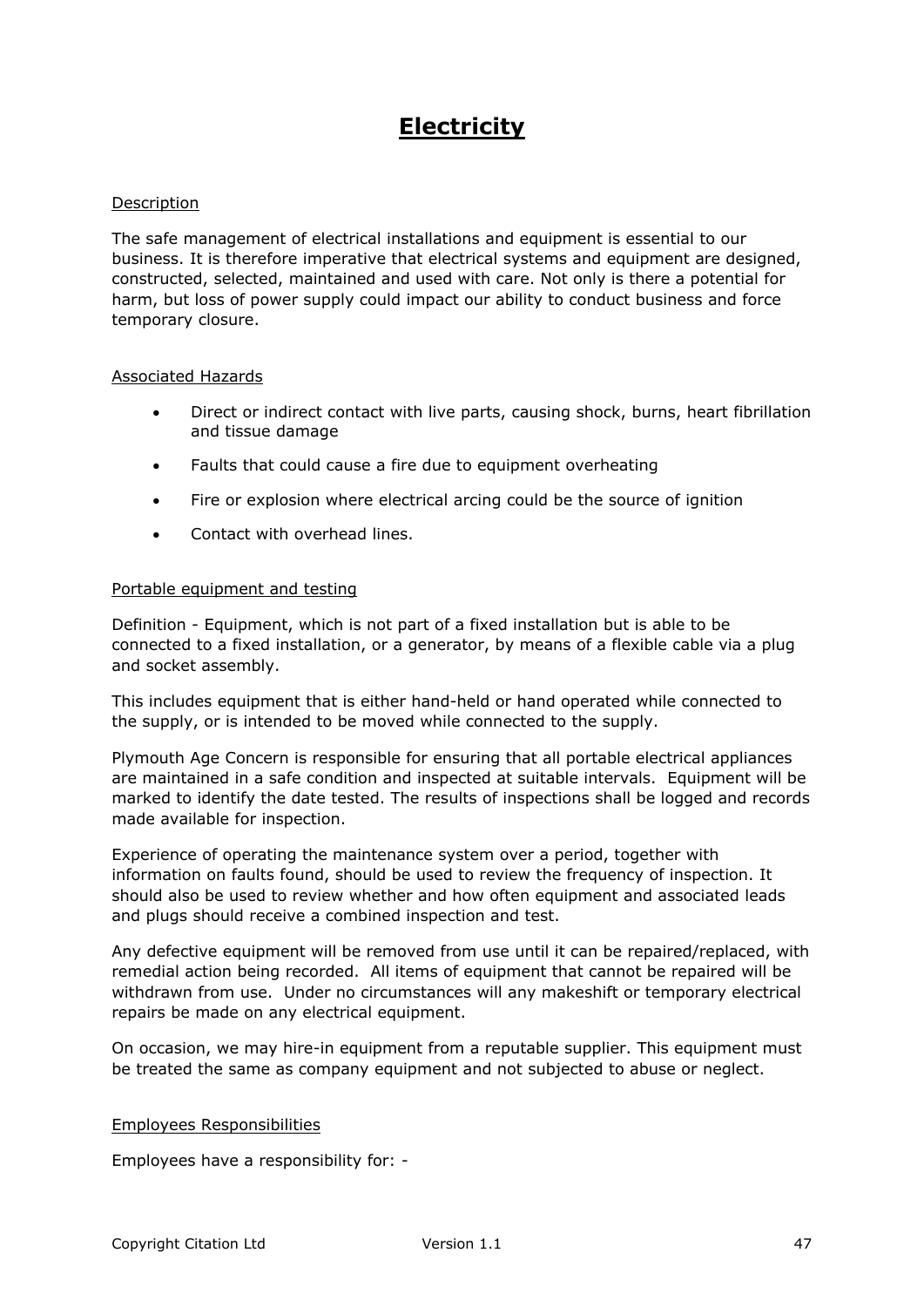- Co-operating with management arrangements for electrical safety in the workplace
- Visually checking equipment before use for any obvious defects such as cable or casing damage or scorch marks
- Reporting any defects, faults or dangerous activities
- Using equipment only in line with the manufacturers operating instructions e.g. jet washer used with additional RCD or RCBO protection
- Complying with safety rules and use work permits/lock out procedures as applicable
- Not bringing personal electrical equipment onto company premises without prior authorisation from management. If allowed, any such equipment must be tested in accordance with company procedures.
- Gaining permission before using extension leads or adaptors.
- Switching off any non-critical equipment when not in use.
- Not attempting repairs to electrical appliances or circuits unless qualified to do so.
- Exercising caution when placing drinks near to appliances or power outlets.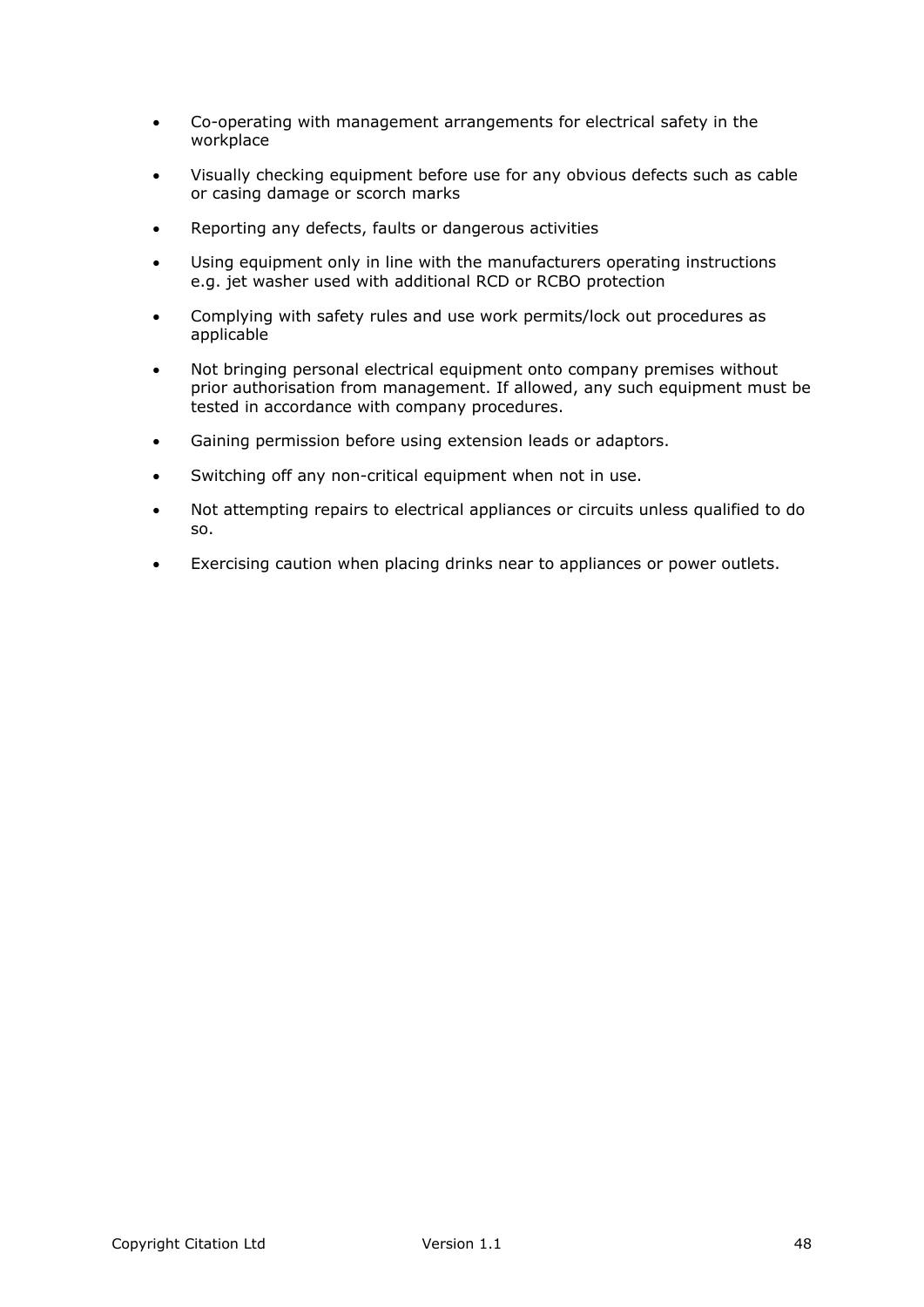# **Emergency Plan**

### Description

In the event that an emergency situation cannot be contained, it may be necessary to fully evacuate the Organisation. Complementary to the Organisation's Fire Safety Arrangements, an Emergency Evacuation Plan will make specific our post incident arrangements for the ongoing care of our service users and employees.

### Associated Hazards

- Fire and explosion
- Flood
- Bomb threat
- Catering disruption
- Failure of gas supply
- Disruption of electrical supply.

### Employees Responsibilities

Employees will: –

- Attend training in the actions to be taken in the event of an emergency/ emergency evacuation
- Immediately raise the alarm on discovering an emergency situation
- Co-operate and follow directions of responsible persons in order to comply with the emergency procedures
- Only use emergency equipment if trained and authorised to do so.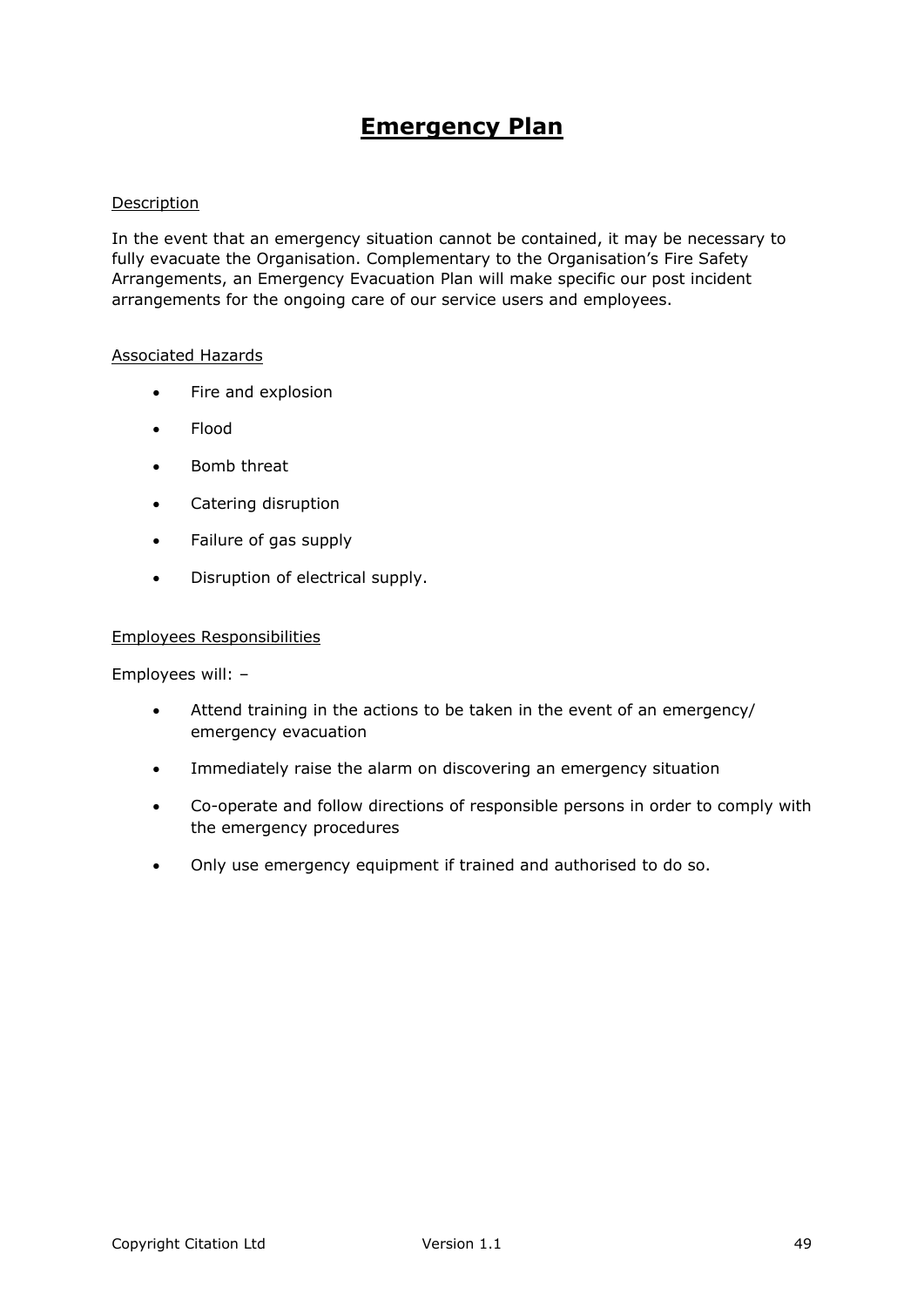# **Epilepsy**

### Description

Epilepsy is defined as having repeated seizures, which start in the brain. A brief disturbance to the brain's normal electrical activity causes the nerve cells to fire off random signals. The result is like an electrical storm that causes a temporary overload in the brain.

There are many different kinds of seizure. Some end in seconds while others may last several minutes. People affected might lose awareness of what is happening or where they are during a seizure and they may lose consciousness altogether. Each person's experience of epilepsy is unique.

### Recognition Of Minor Epilepsy

- Sudden 'switching off'; the casualty may be staring blankly ahead
- Slight and localised twitching or jerking of the lips, eyelids, head or limbs
- Odd 'automatic' movements such as lip smacking, chewing, or making noises.

### Associated Hazards

Some jobs can carry considerable risk to a person who has frequent seizures and their colleagues. These can include working: -

- At heights or underground
- Near open water
- On heavy, unguarded machinery or driving
- With hot ovens or open fires
- With high voltage/open circuit electricity.

- Co-operate with the employer in relation to health and safety arrangements
- Follow any training, quidance and instruction
- Report any accident or incident to the employer.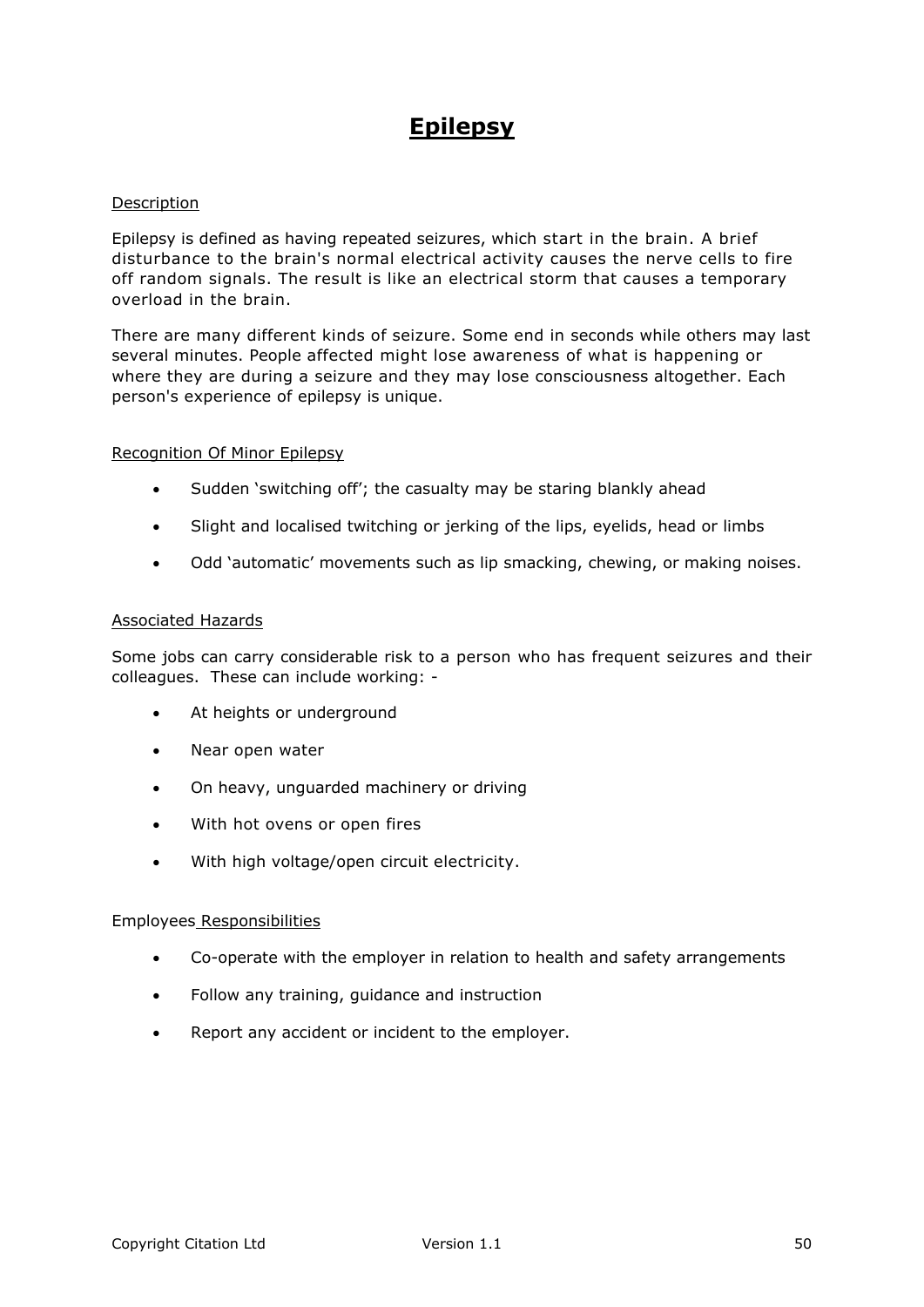### Employees suffering from Epilepsy have an additional duty to:

- Alert the employer if his/her epilepsy is having an adverse effect on his/her day-to-day ability to work
- Where necessary, to inform the employer if the condition could increase the risk of an accident at work
- If part of your job includes driving, to notify the employer and the DVLA if receiving treatment or tablets. Notification to the DVLA is a strict legal requirement
- To follow any training, guidance and instruction provided by the employer.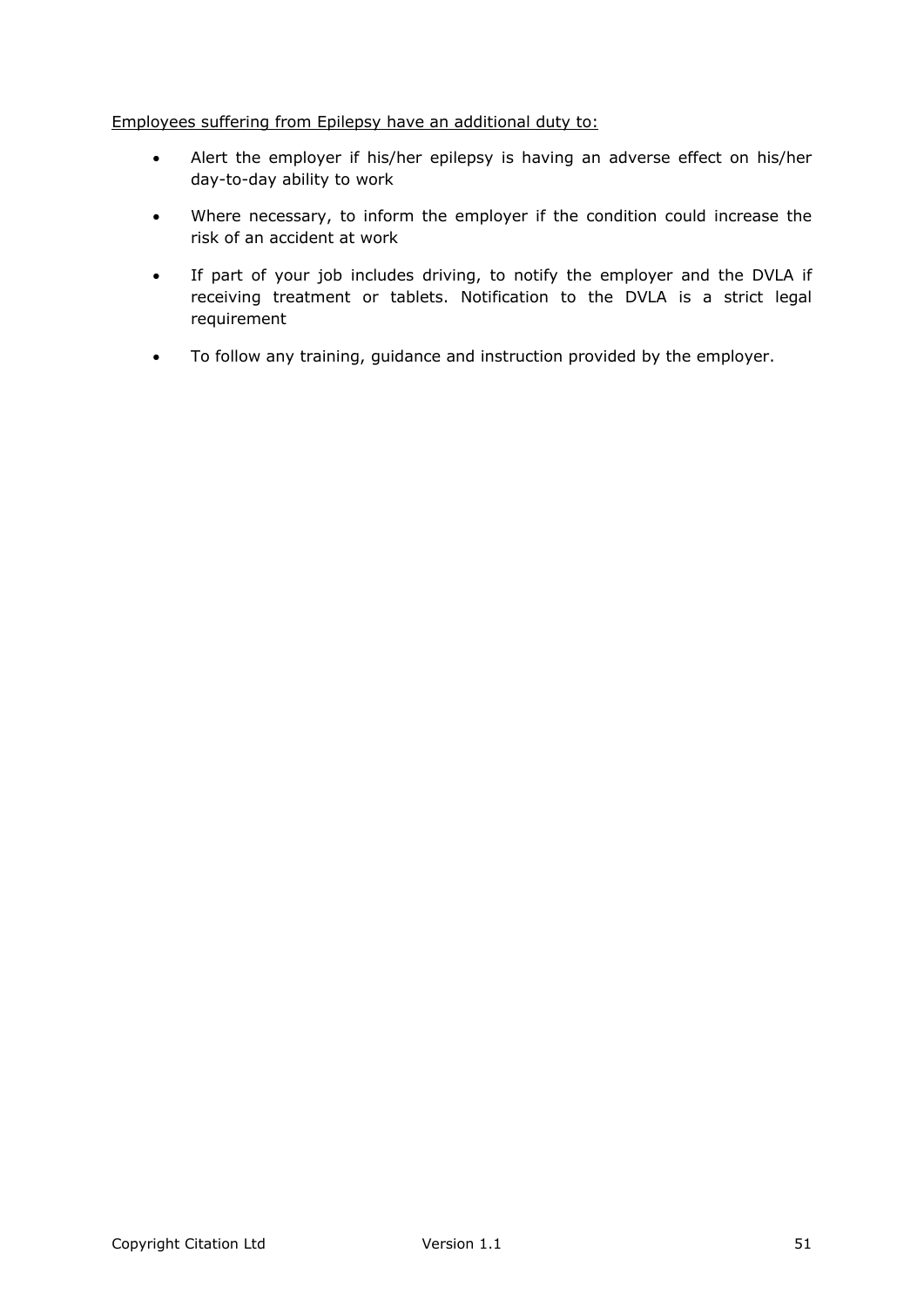# **Events Safety**

### Description

The health and safety arrangements for individual events organised at the premises may need to vary for each event. Therefore, robust planning and management are fundamental to the success of an event.

Note: This arrangement covers events taking place either wholly or partially in the open air or in marquees or other temporary structures. The general safety advice is however also pertinent for small events taking place indoors.

### Associated Hazards

- Poor venue design such as marquees, fencing
- Lack of employees/volunteer/contractor competence
- Delivery, installation or removal of equipment and services
- People management
- Traffic management
- Medical emergencies and major incidents
- Waste management.

### **Note: food safety may need to be considered.**

#### Employees Responsibilities

Employees will:–

- Comply with the arrangements put in place for the event
- Report any unsafe situations or acts to the person in charge at the event.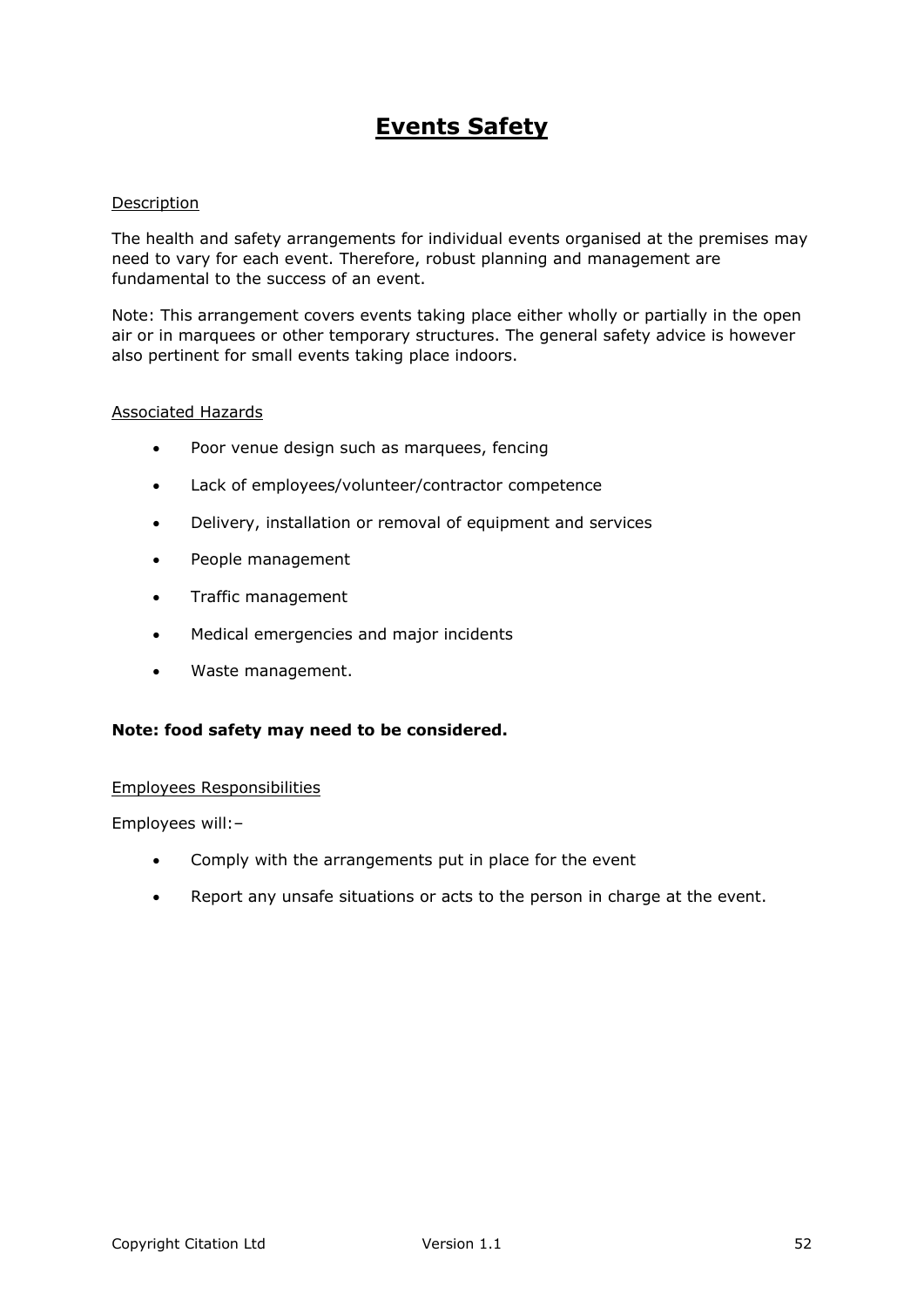# **Fire**

### Description

Fire prevention is an important obligation for all businesses. Plymouth Age Concern has a responsibility for ensuring the health, safety and welfare of all employees, service users and others who may have access to the workplace. This responsibility extends to adjoining businesses and premises. These general duties include safety in relation to fire hazards arising from the work processes and activities, as well as general fire safety in the workplace**.**

It is the responsibility of Plymouth Age Concern to ensure that all employees, service users, visitors and contractors are protected from the risks of fire. In order to achieve this, appropriate fire prevention, precautionary and evacuation measures shall be taken in compliance with the relevant fire regulations.

### Associated Hazards

- Smoke and toxic fumes
- Reduced oxygen
- Flames and heat
- Collapse of buildings.

### The Three Main Causes Of Fire Are:

- Arson
- Faulty or misused electrical wiring and equipment, inc. plugs and adaptors
- Smoking or smoking materials.

### Employees Responsibilities

Employees will:

- Attend basic training in fire prevention and the action to take in the event of fire
- Co-operate with the Organisation's arrangements for fire prevention in the workplace.

Be aware of:

- The actions to be taken on discovery of fire and on hearing the alarm
- The location of fire alarm call points within the premises and the method of operation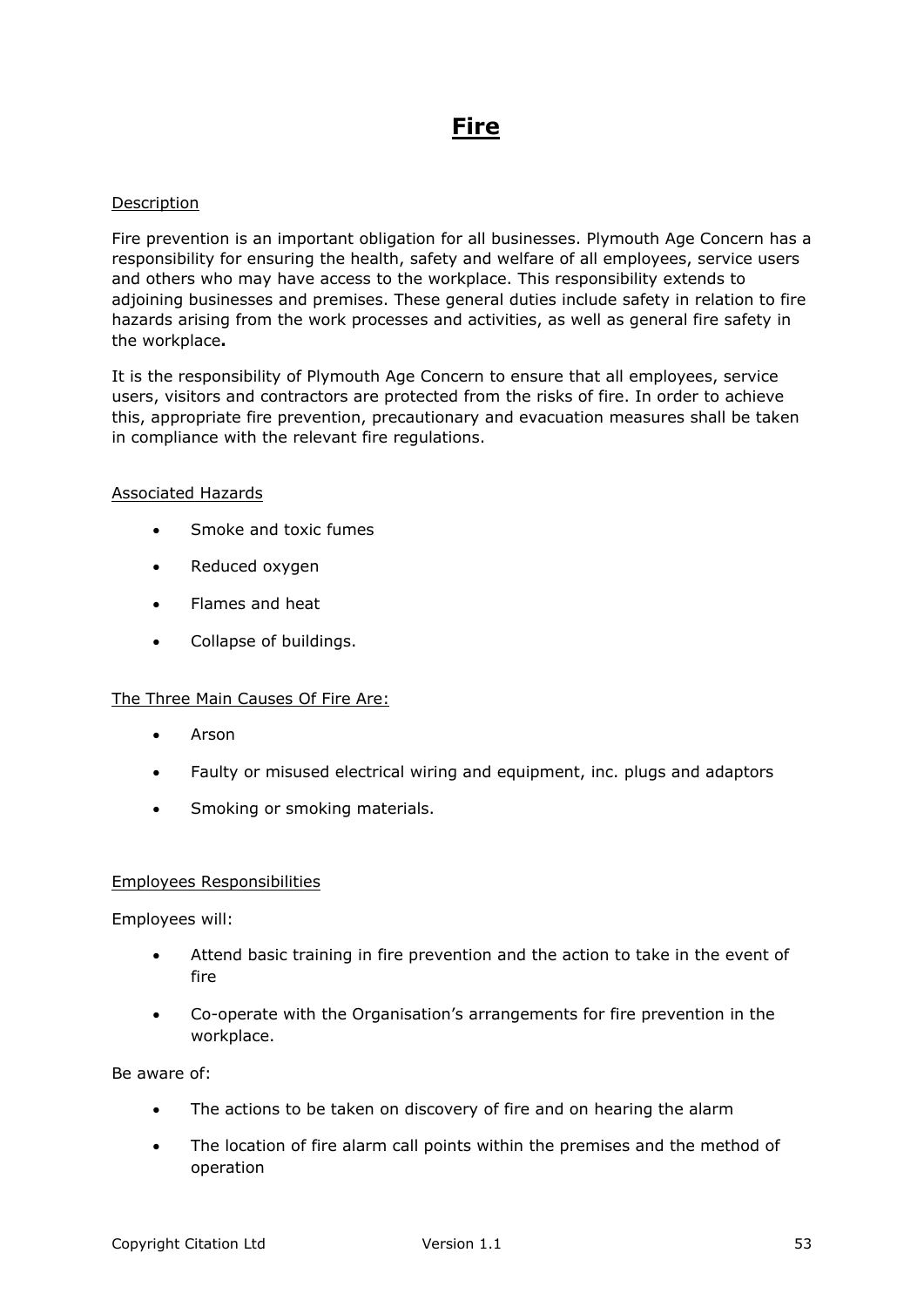- The location of firefighting equipment within the premises and the method of operation of all escape routes within the premises
- The purpose of fire resisting doors and their locations within the premises
- Evacuation procedures for the premises and the location of the assembly point
- Practice and promote fire prevention
- Report any concerns regarding fire safety to the Director so that any shortfalls can be investigated and remedial action taken
- Immediately raise the alarm on discovery, or suspicion, of a fire
- Not chock or wedge fire doors open.

Plymouth Age Concern does not expect employees to fight fires, however extinguishing action can be undertaken if it is safe to do so and you have been trained.

# **On no account should a closed room be opened to fight a fire.**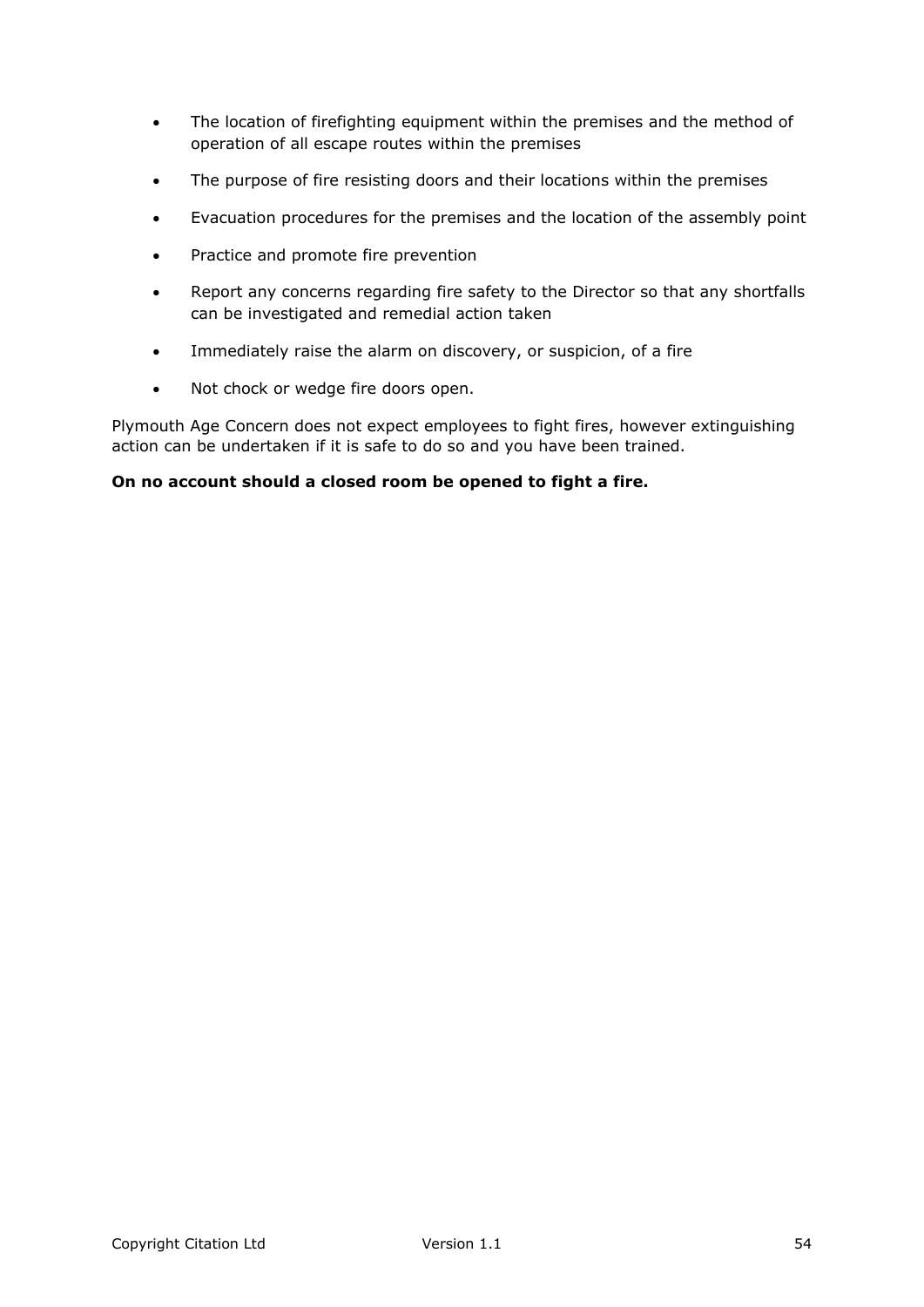# **Fire Action**

### If You Discover A Fire

- Immediately operate the nearest alarm call point or notify the senior person present
- Attack the fire (only if trained and if safe to do so) with the appliances provided. **Do not take personal risks.**

The Senior Person Present will call the fire service immediately by:

- Using the phone to dial 999
- Giving the operator the telephone number and asking for the fire service.

When the fire service reply, give the response distinctly:

- *"We have a fire at Plymouth Age Concern"* and give the operator the full address including post code, from which the call is being made
- Do not replace the receiver until the fire service has confirmed the details.

### **Call the fire service immediately to every fire or on suspicion of a fire.**

### On Notification Of A Fire

- The Senior Person Present will take charge of the evacuation and ensure that everybody is accounted for
- As soon as the alarm is heard, all non-essential personnel and visitors will leave the building by the nearest available exit and proceed to the nominated fire assembly point as identified on the fire action notices
- Remaining personnel will proceed with the phased evacuation of young people to an area of safety.

The Senior Person Present will liaise with the fire officer in attendance, and arrange such assistance as the fire service may require.

### **Use the nearest available exit.**

**Do not stop to collect personal belongings.**

**Do not re-enter the building until told to do so by the Senior Fire Officer.**

**In the event of a fire, the safety of a life shall override all other considerations, such as saving property or extinguishing the fire.**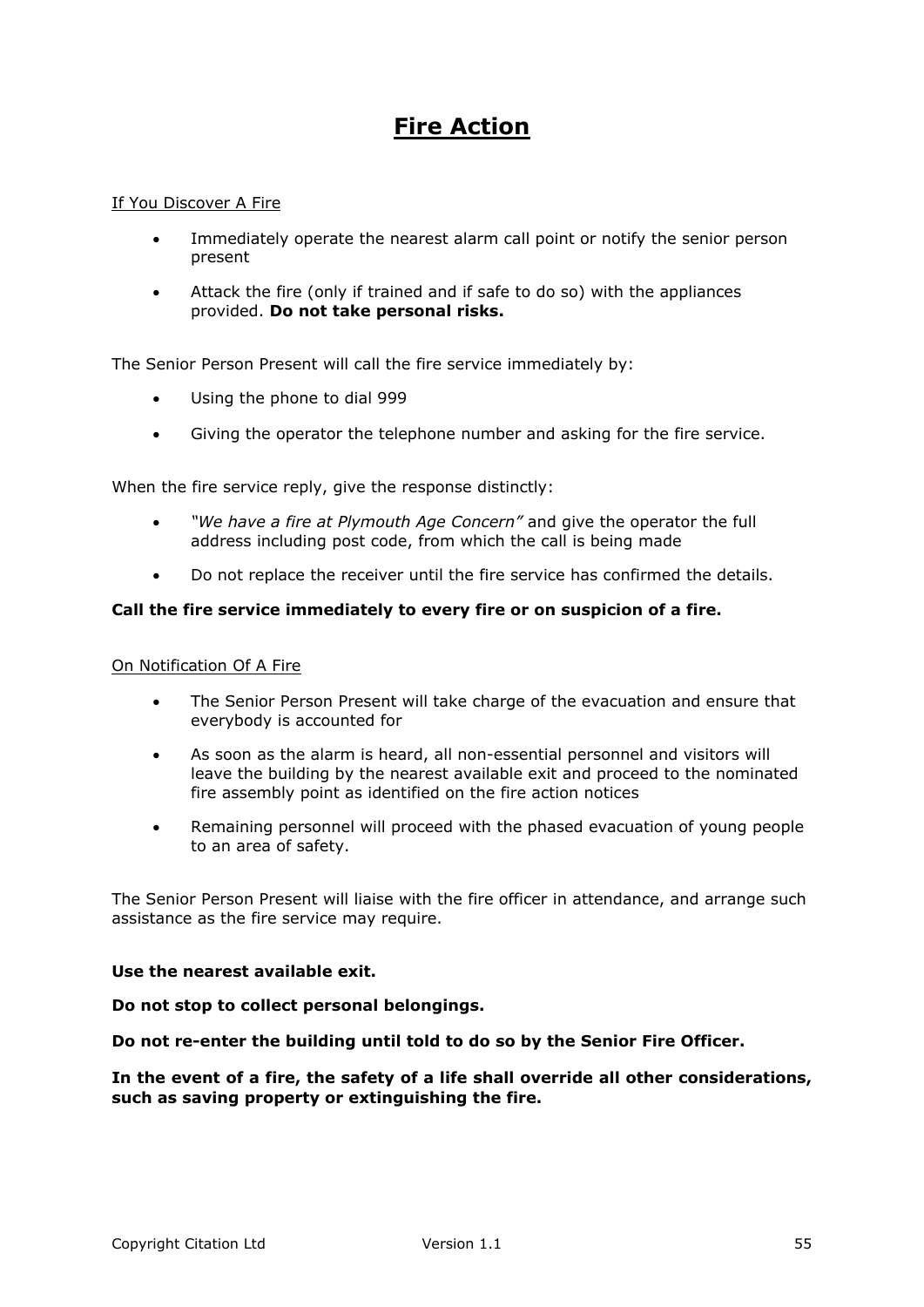# **Fire Action in service users Homes**

If you discover a fire in a service users house

Leave the house immediately **and only if this can be done without taking personal risks,** take any service users to a place of safety.

Telephone the fire service immediately by:

When the fire service reply, give the response distinctly:

- Dialing 999 or 112 on a mobile
- Giving the operator the telephone number and asking for the fire service.

When the fire service reply, give the response distinctly:

- We have a fire at and give the operator the full address including post code, from which the call is being made
- Do not replace the receiver until the fire service has confirmed the details.

Liaise with the fire officer in attendance.

#### *Do not stop to collect personal belongings.*

#### *Do not re-enter the building until told to do so by the senior Fire Officer.*

*In the event of a fire, the safety of a life shall override all other considerations, such as saving property and extinguishing the fire.*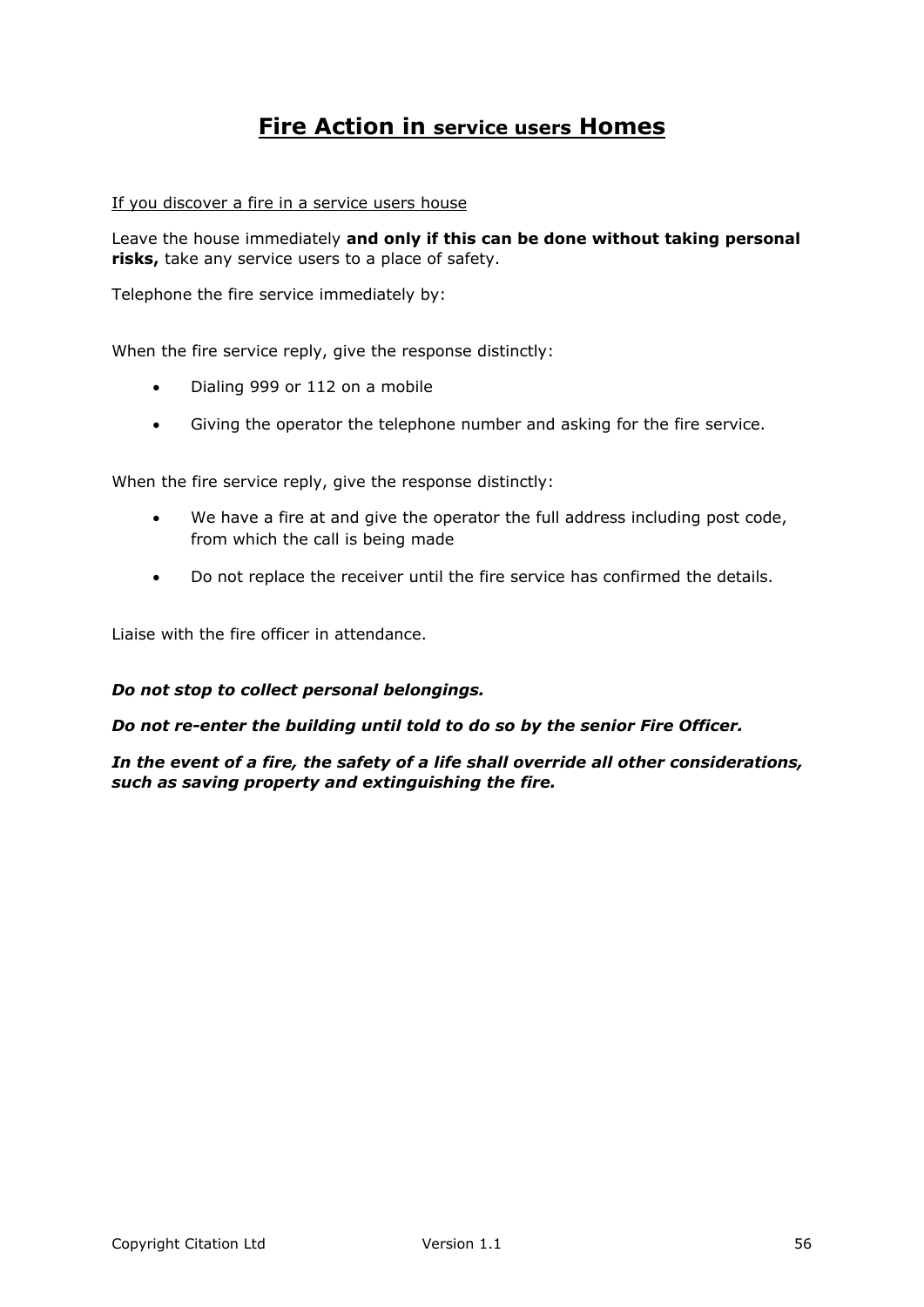# **First Aid In The Workplace**

### Description

People at work can sustain an injury or become ill. It is important that they receive immediate attention and that an ambulance is called for in serious situations. The provision of adequate First Aid cover is essential - it can save lives and prevent minor injuries becoming major ones.

### Associated Injury Or Ill Health Issues

- Bodily injuries: blows, cuts, scratches, bites, impact, crushing, stabs, grazes, scalds, falls
- Illnesses: asthma, diabetes, epilepsy etc.

### Appointed Persons Are Responsible For:

- Only administering the level of First Aid for which they are trained
- Calling for the appropriate medical assistance.

### Employees Responsibilities

To reduce the risks of suffering personal injury or delay in getting treatment, employees will:

- Co-operate with management arrangements for First Aid in the workplace
- Know the procedure for summoning help
- Follow any guidance or instruction given, to prevent injury or ill health
- Report any hazardous or dangerous situations to the Director or senior person on duty.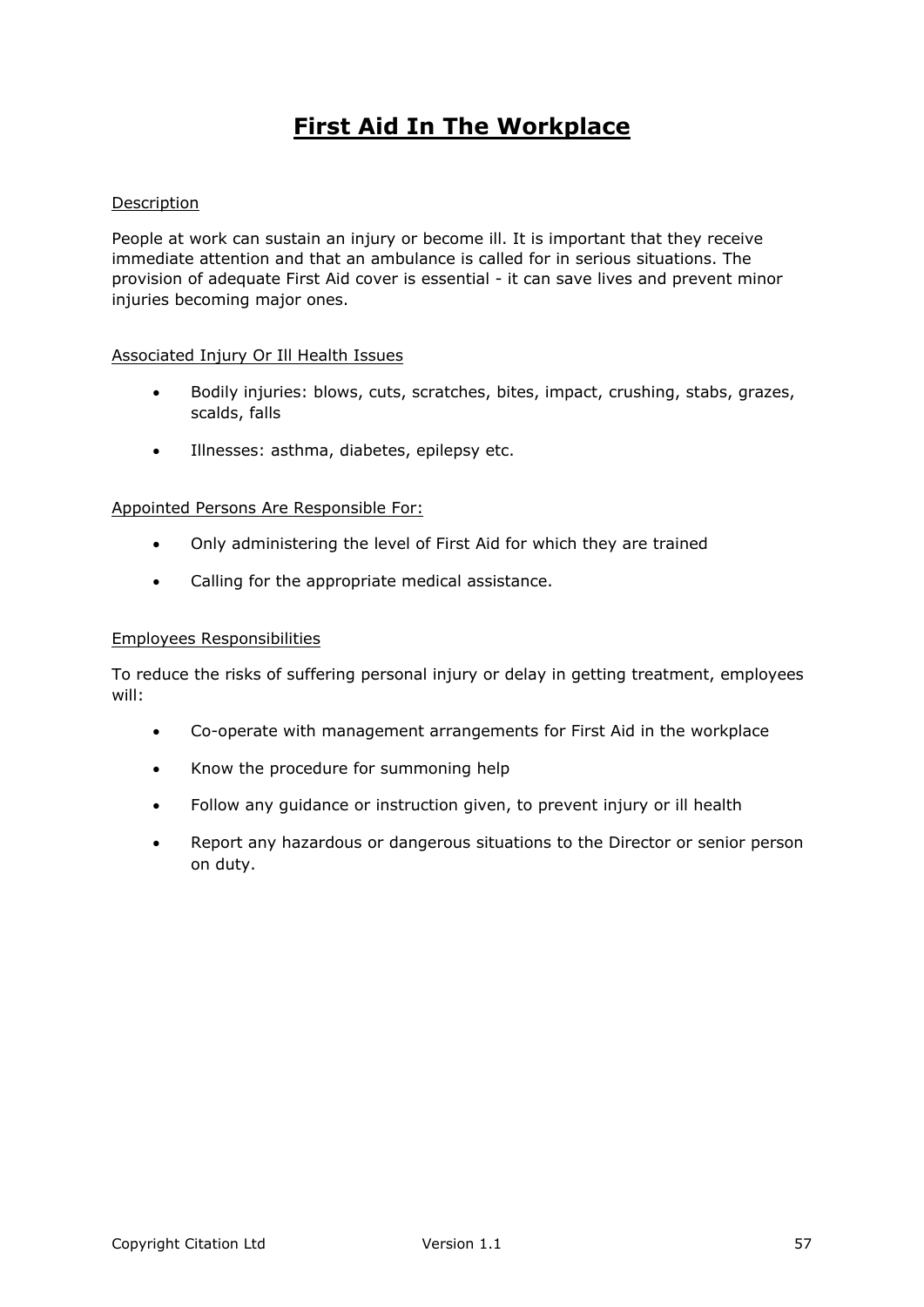# **Gas Safety**

### Description

Every year, a number of people die from carbon monoxide poisoning caused by gas appliances or flues which have not been properly installed or maintained. When gas does not burn properly, toxic carbon monoxide is produced.

### Associated Symptoms

- **•** Tiredness
- Drowsiness
- Headache
- Stomach pains
- Nausea
- Chest pains.

### Employees Responsibilities

Employees will:–

- Co-operate with the Organisation's arrangements for gas safety in the workplace
- Not carry out repair work to gas appliances unless competent to do so
- Follow any training, guidance and instruction given to prevent injury or ill health
- Report any hazardous or dangerous situation to the Director or senior person on duty.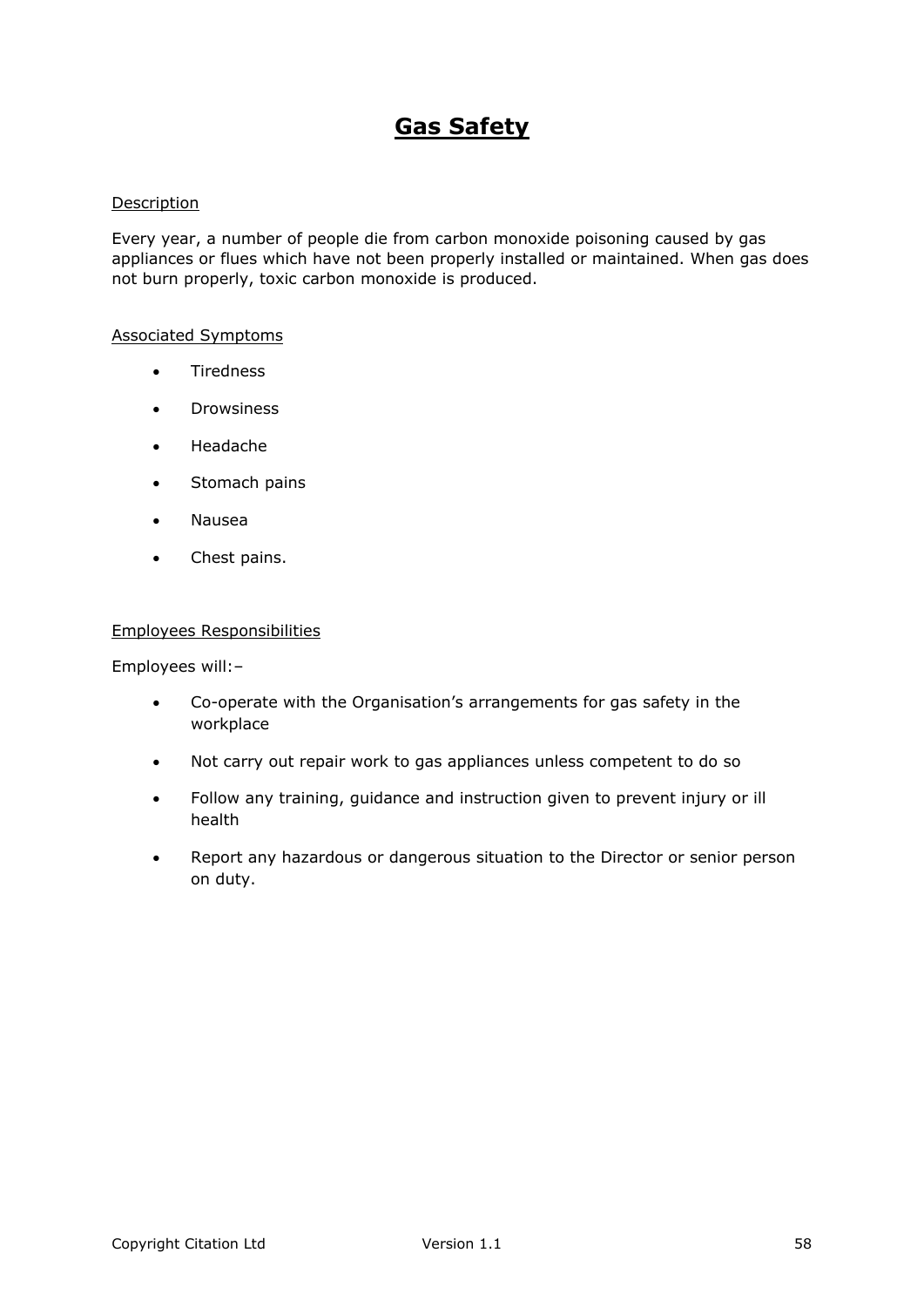# **Glass and Glazing**

### Description

The Health and Safety at Work etc Act does not specifically mention glazing, but the introduction of the Workplace (Health, Safety and Welfare) Regulations included requirements for glazing, for which the duty to comply will fall to the Organisation.

### Associated Hazards

- Cuts and lacerations from exposed edges or broken glass panels
- Eye injuries from small flying glass particles
- Food contamination
- Light fitting breakages

- Report all damaged or broken glazing
- All accidents and incidents must be reported as per the Plymouth Age Concern accident reporting procedure.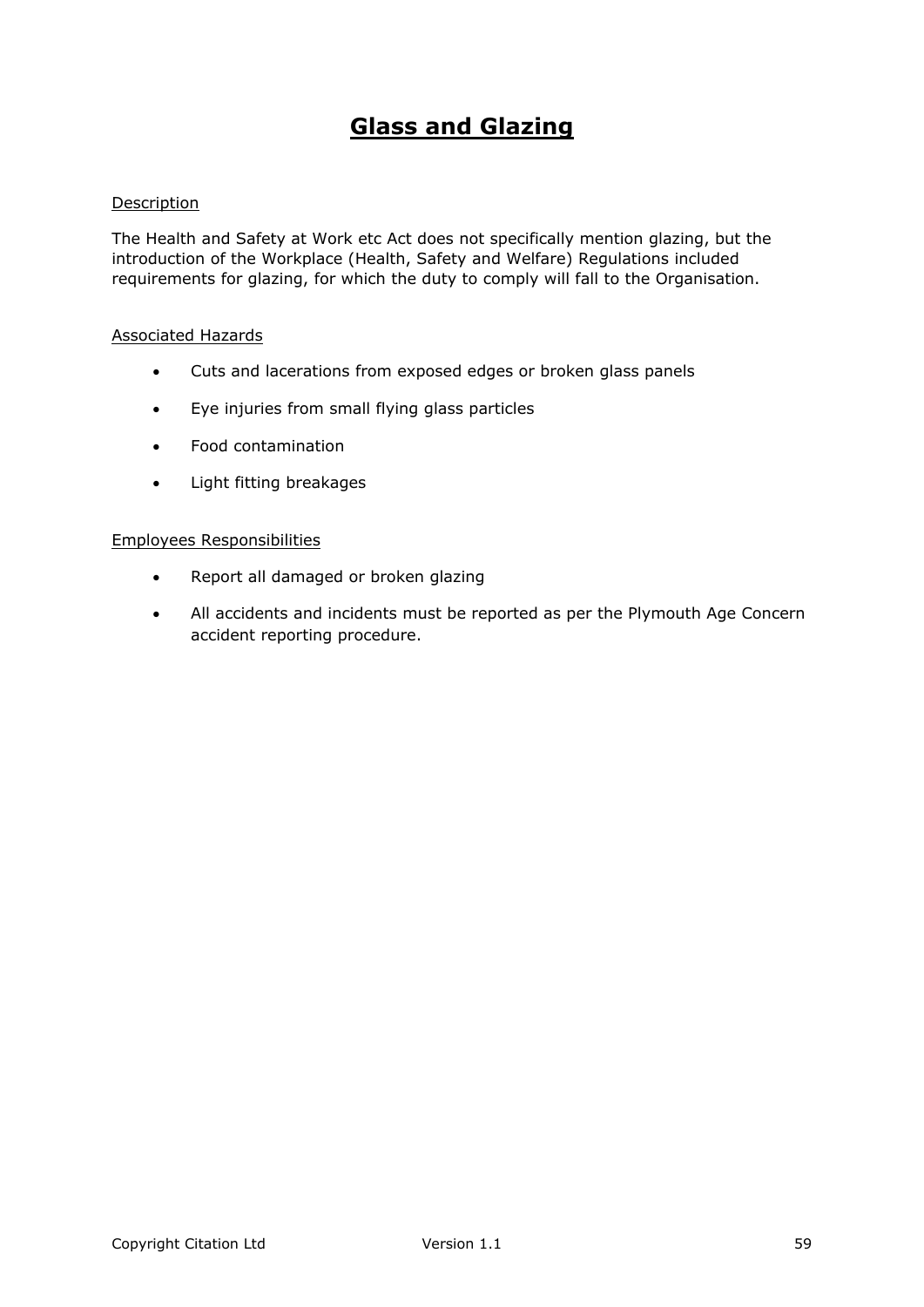# **Hand Protection – Latex Gloves**

### Description

Latex products are durable, flexible and give a high degree of protection against microorganisms, whilst giving the wearer sensitivity and control. However, over the last 20 years, the health risks associated with exposure to natural rubber latex (NRL) have become more widely recognised, and there has been an increase in the number of reported cases of asthma and skin complaints, which may be attributed to NRL.

In addition to being present in gloves, NRL is present in some plasters and wound dressings, catheters and urinary sheaths, carpet backing, some shower curtains, window insulation and clothing elastics – this list is not exhaustive.

### Associated Hazards

Exposure to NRL proteins can lead to a number of health problems including:

- Irritant contact dermatitis redness, soreness, dryness or cracking of the skin in areas exposed to latex. The symptoms can be due to contact with the product, on some occasions the symptoms will disappear when contact ceases and will not reoccur
- Allergic reaction (Type I) localised or generalised rash; inflammation of the mucous membranes in the nose, red and swollen eyes with discharge and asthma-like symptoms. The effects will occur almost immediately and in rare cases cause a severe reaction known as an anaphylactic shock
- Allergic Reaction (Type IV) Dermatitis and itching with oozing red blisters, localised to the hands and arms and occurring between 10-24 hours after exposure, can worsen over the next 72 hours. Chemical additives used in the manufacturing process can cause this allergic response
- Skin sensitisation The amount of latex exposure required to produce sensitisation is unknown and a product that is capable of causing sensitisation is also capable of causing an allergic reaction in certain people. Once sensitisation has taken place, even the slightest trace will cause the symptoms to recur
- Respiratory sensitisation Proteins in powdered latex gloves can leach into the powder, which can become airborne and subsequently be inhaled when the gloves are removed.

- Comply with this policy and follow the associated protocols/procedures/safe systems of work for their areas of work and responsibility
- Report any allergic reactions to the employer.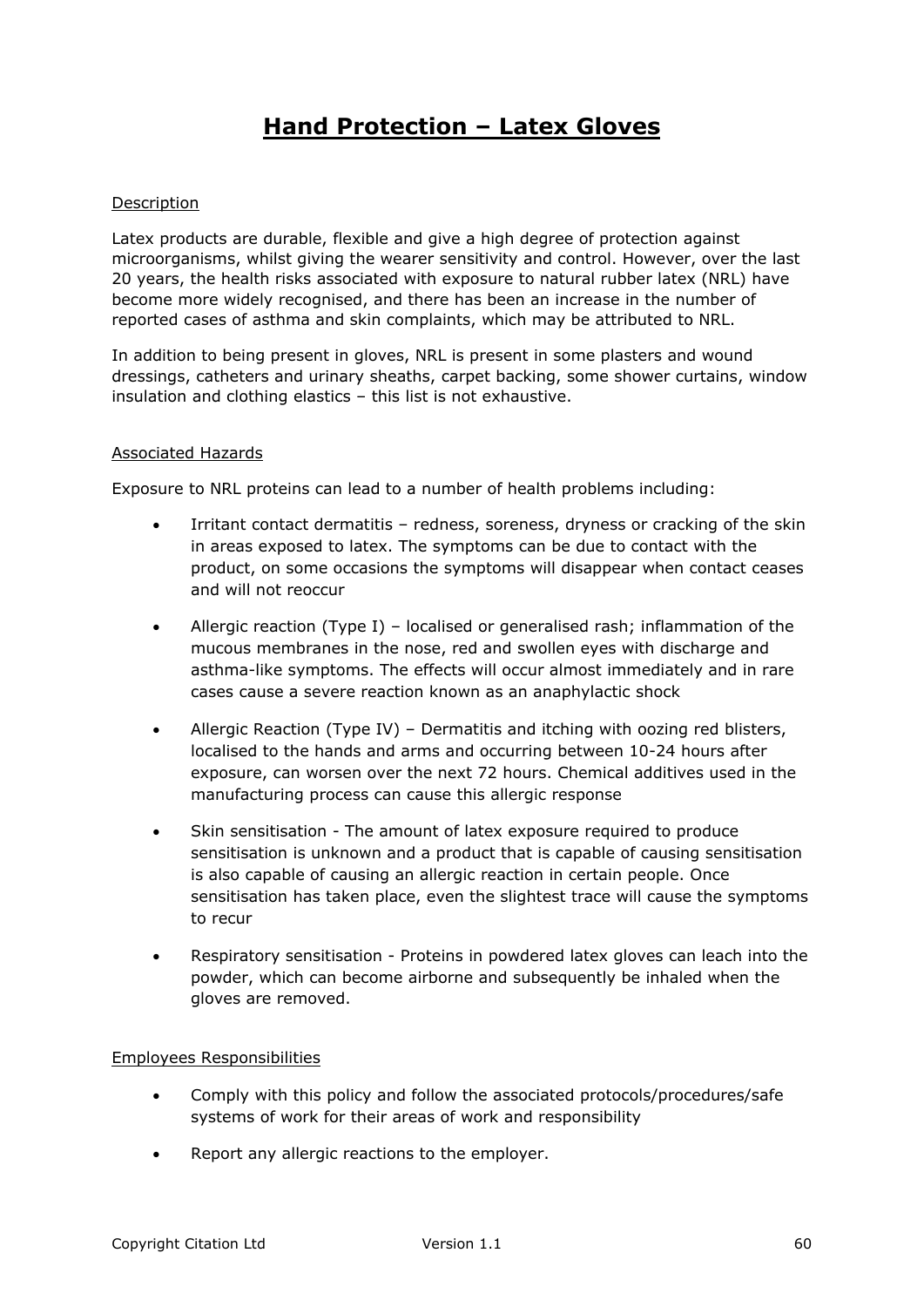# Additional Information

- Wearing any form of protective glove may have adverse effects upon the hands
- Using antiseptic or germicidal agents, or continuously washing and drying the hands with detergents or soaps after wearing gloves may dry out the skin by depletion of the natural oils
- Powders or other lubricants that make the gloves easier to put on may irritate the skin. Sweating or rubbing under the gloves may also contribute to skin irritation
- When the skin becomes injured it is important to remember that it cannot act as a barrier and protect the body from infection and common contact allergens
- Gloves should only be worn for activities when personal protective equipment is the only feasible form of protection. When using gloves, appropriate hand care is essential to minimise reactions.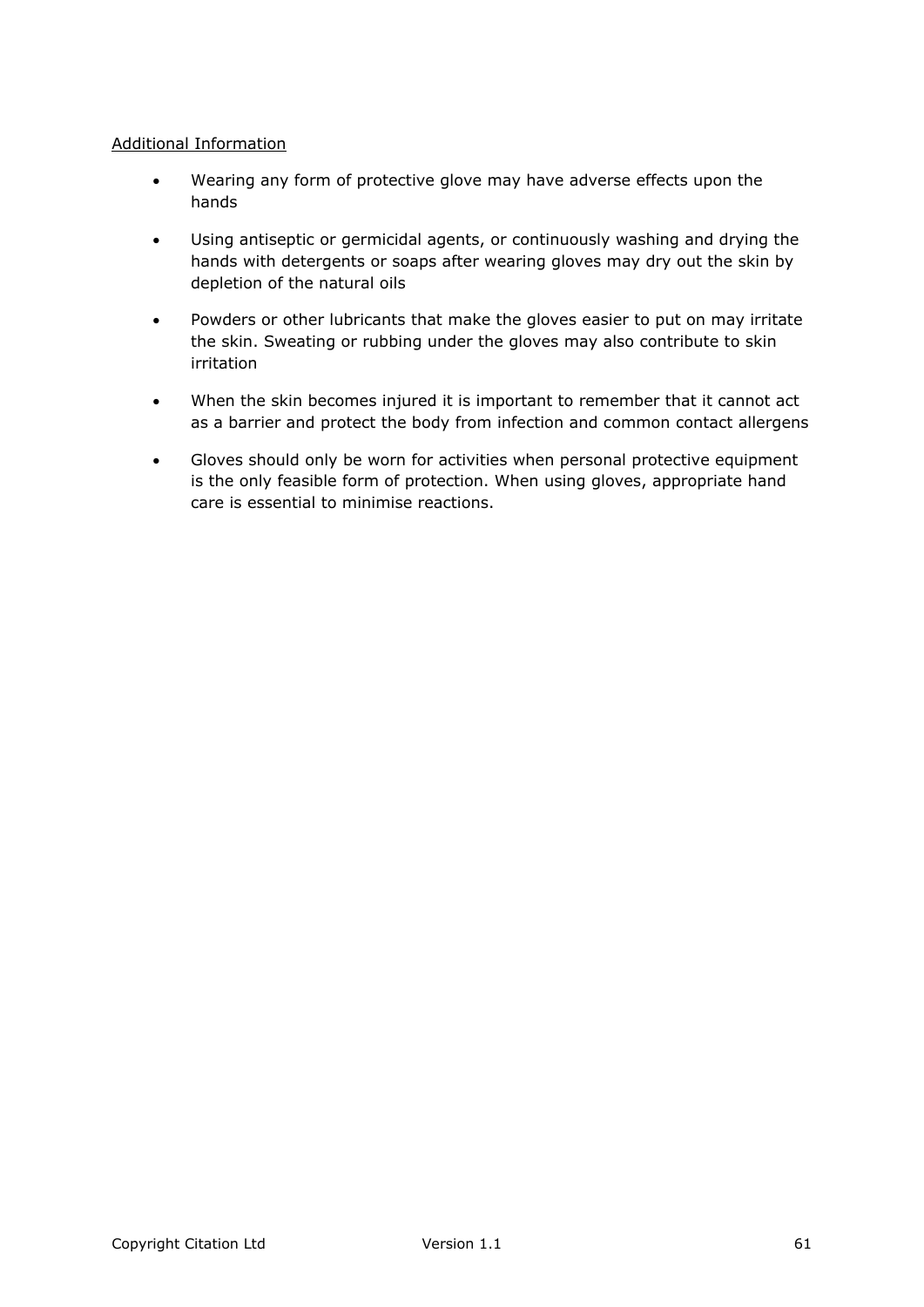# **Hand Tools**

### Description

Tools that are hand held and are powered manually. Categories of hand tools include (but are not limited to) wrenches, pliers, cutters, striking tools, struck or hammered tools, screwdrivers, clamps, snips, saws, drills and knives. Outdoor tools such as garden forks, pruning shears, and rakes are additional forms of hand tools.

The greatest hazards posed by hand tools result from misuse and improper maintenance e.g.

- If a chisel is used as a screwdriver, the tip of the chisel may break and fly off, hitting the user or other employees.
- If a wooden handle on a tool, such as a hammer or an axe, is loose, splintered, or cracked, the head of the tool may fly off and strike the user or other employees.
- If the jaws of a wrench are sprung, the wrench may slip.
- If impact tools such as chisels, wedges, or drift pins have mushroomed heads, the heads may shatter on impact, ejecting sharp fragments toward the user or other employees.
- Iron or steel hand tools may produce sparks that can be an ignition source around flammable substances

### Associated Hazards

- **•** Ejected materials
- Cuts, splinters , punctures.
- Falls
- Sparks and fire

#### Employees should:

- Carry all sharp tools in sheath or holsters
- Examine each tool for damage or wear before use
- Tag worn, damaged or defective tools "Out of Service" and do not use them
- Do not use a tool if the handle surface has splinters, burrs, cracks or splits
- When handing a tool to another person, direct sharp points and cutting edges away from yourself and the other person
- Do not carry sharp or pointed hand tools such as probes or knives in your pocket unless the tool or your pocket is sheathed
- Do not perform "make-shift" repairs to tools or manufacture 'homemade' tools for work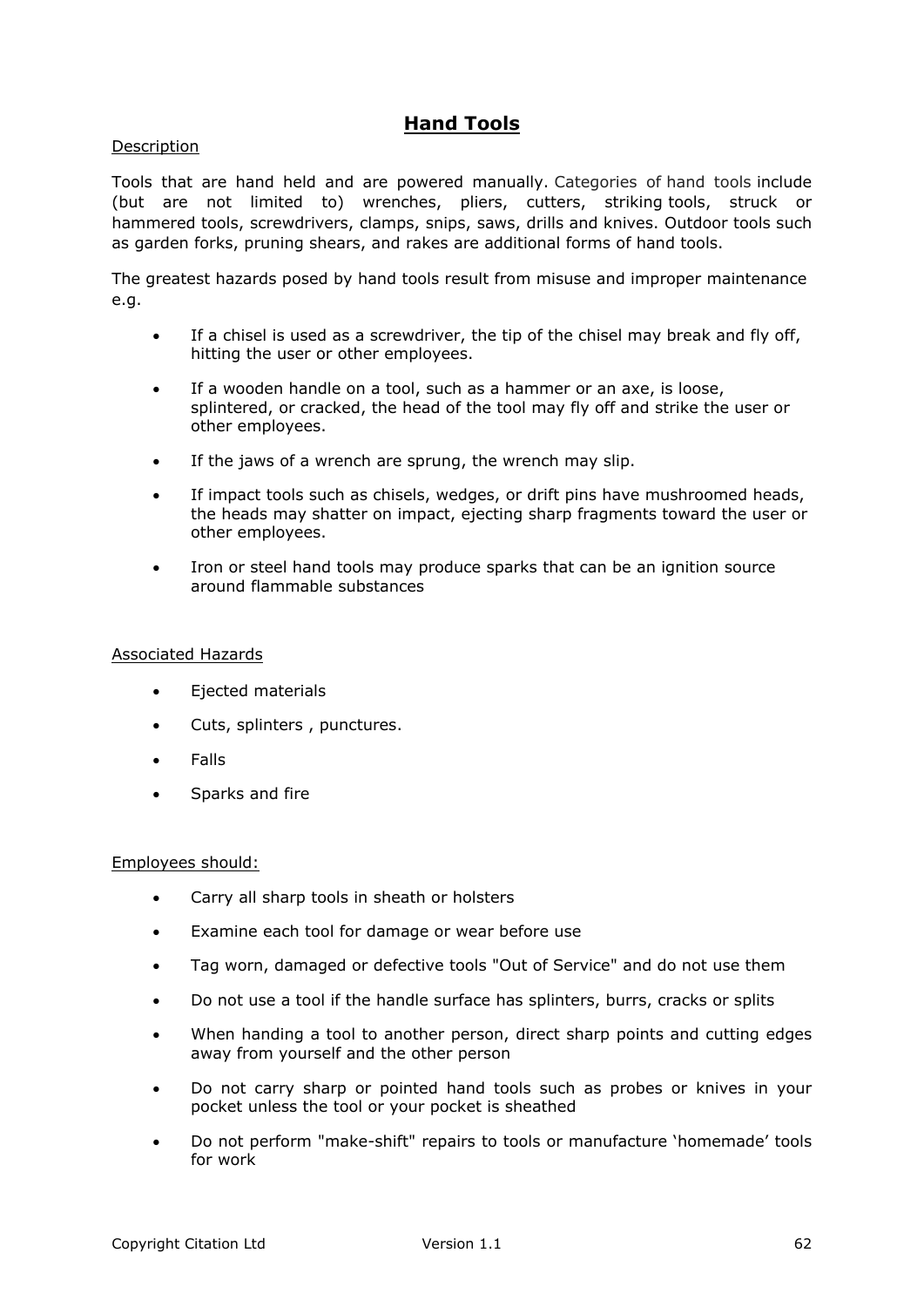- Do not throw tools from one location to another or from one employee to another
- Transport hand tools only in tool boxes or tool belts
- Wear the appropriate personal protective equipment provided, usually safety goggles, gloves, and safety footwear
- Understand any Risk assessments or Safe Systems of Work provided for the use of the tools.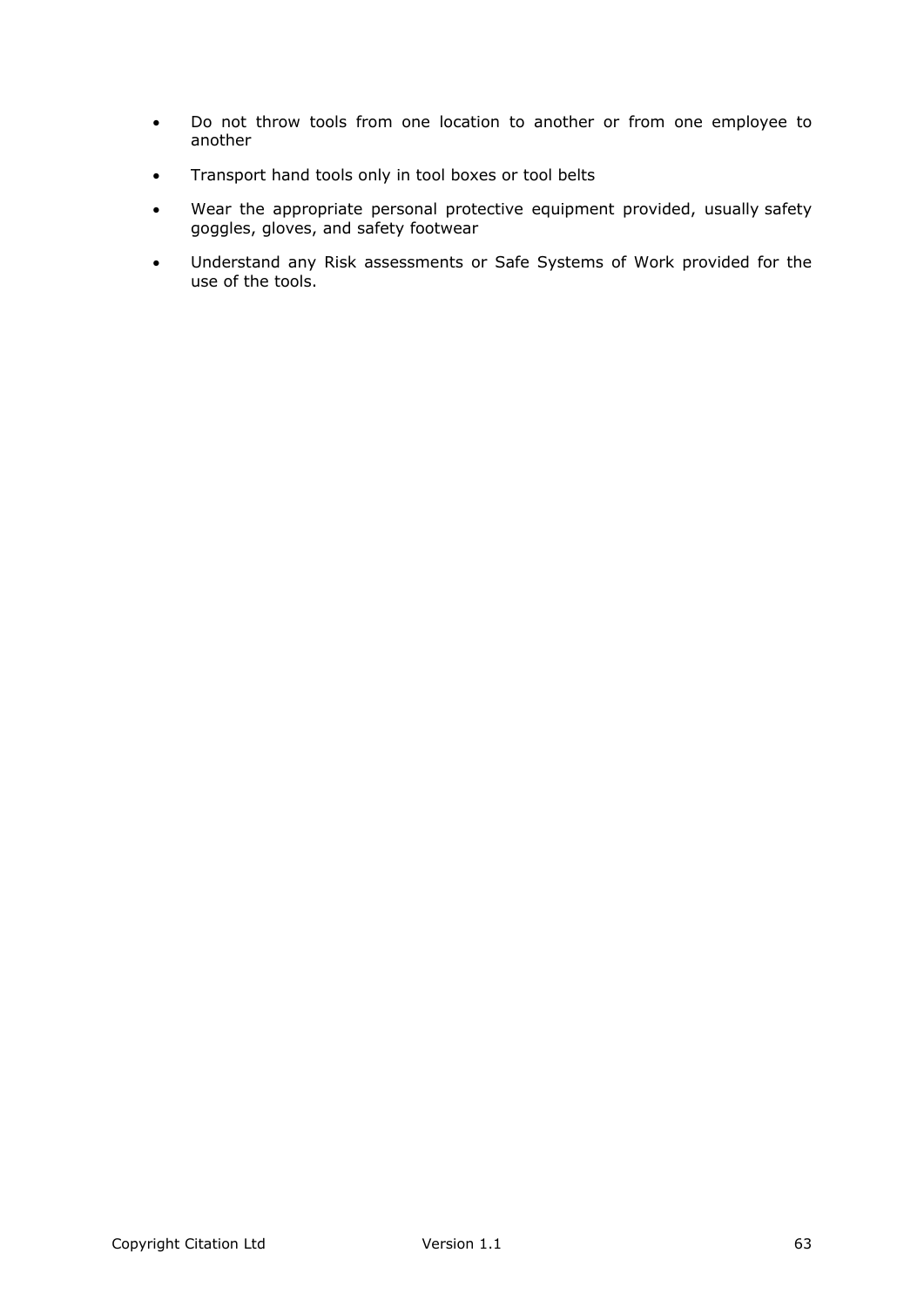# **Hand Washing**

### Description

Good hand hygiene lies at the heart of any personal hygiene routine as hands come into direct contact with food and may become contaminated by handling raw foods, waste, in the process of using the toilet or from contact with others infected with food poisoning agents or food borne disease or be carriers themselves.

### Associated Hazards

- Cross contamination
- Physical and chemical contamination.

### Relevant Staff Should:

- Follow all training given in relation to hand washing
- Use the facilities provided to ensure a good standard of hand hygiene
- Report to management any problem or fault with the hand washing facilities
- Keep hand wash facilities clean and tidy and dispose of used paper towels in the waste bin provided.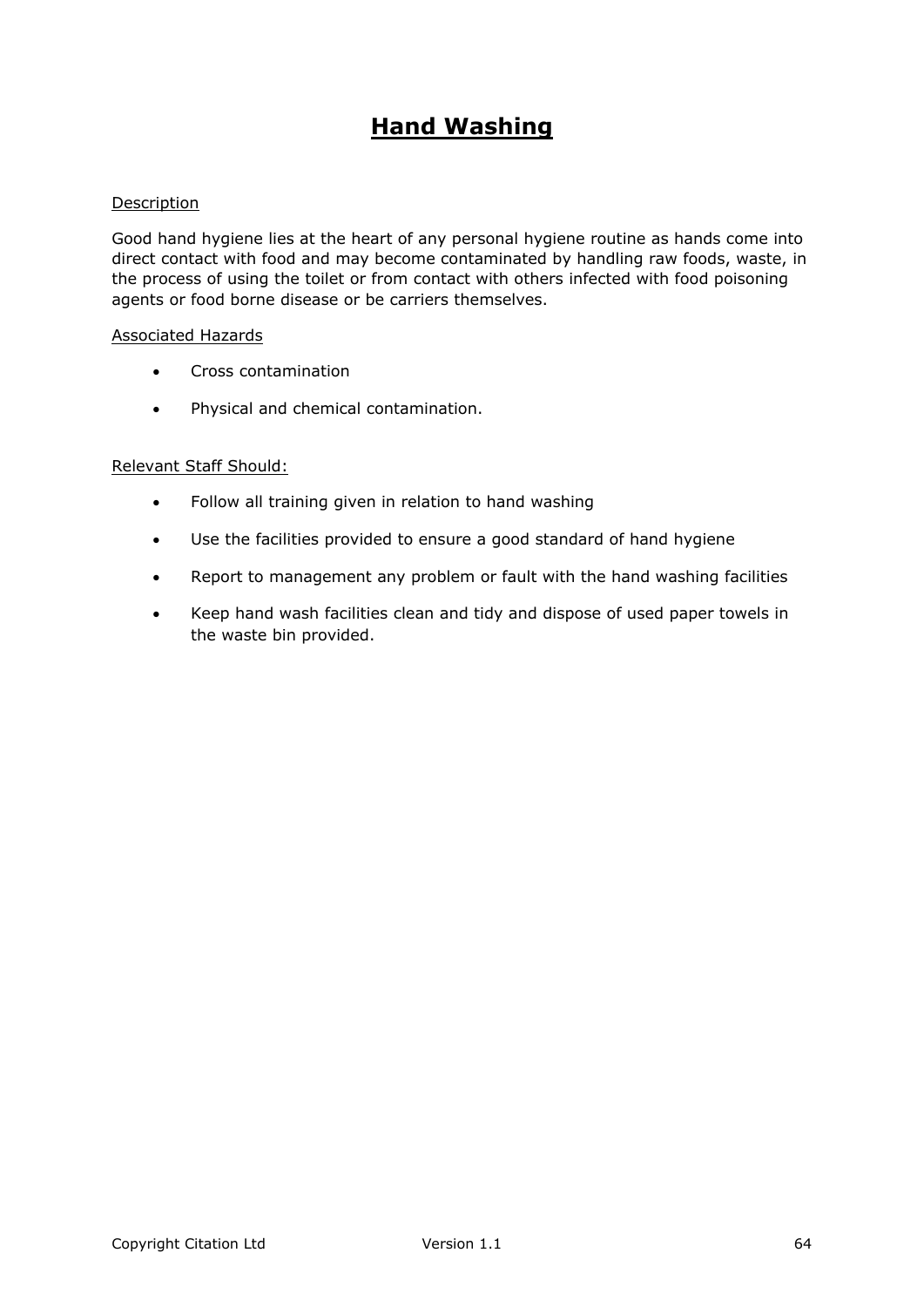# **Hazard Reporting**

### Description

A hazard is something that has the potential to cause harm, ill health or injury, the associated risk is the likelihood that a hazard will cause harm during the course of the work activity.

### Associated Hazards

- Tripping on trailing wires or loose floor coverings
- Faulty electrical fittings
- Unguarded edges
- Obstructed emergency exit routes.

### *N.B. This list of hazards is not exhaustive.*

Near misses are hazardous incidents with the potential to cause an injury, e.g. employees tripped over a trailing cable but no injury occurred.

- Employees are to use the hazard reporting system as a means of communicating potentially dangerous situations or practices that may be present in the workplace; this is to be done verbally and in writing using the forms provided.
- When a hazard has been identified, it must be reported immediately to your Supervisor. It Is their duty to assess the situation and introduce the necessary control measures, so far is reasonably practicable, to prevent injury or unsafe conditions.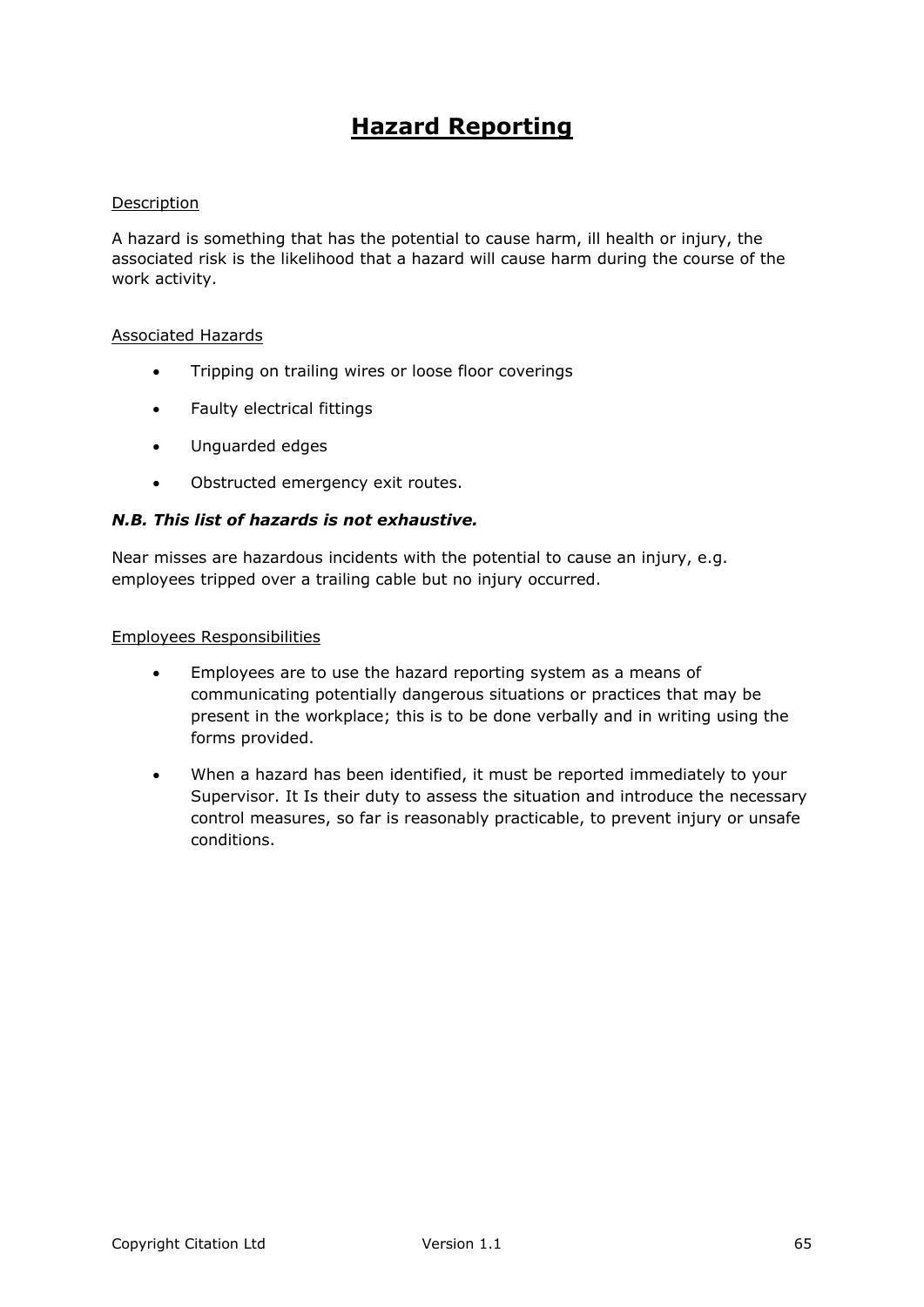# **Health Surveillance**

### Description

Health surveillance is conducted by observing and communicating and systematically watching for early signs of work-related ill health in workers exposed to certain health risk. Health surveillance is essential if there is an identifiable disease or adverse health effect which is related to the employees exposure to a health risk, where this has been identified by a risk assessment.

Health surveillance is necessary where: -

- There is an identifiable disease or health condition may occur
- There are valid techniques available to detect the early signs of the disease or health effect
- and these techniques do not pose a risk to employees.

It requires the implementation of certain procedures to achieve this, including simple methods carried out by employer who has been trained (e.g. looking for skin damage on hands), or issuing health screening questionnaires, or technical checks (e.g. audiology tests) undertaken by an occupational health professional or more involved medical examinations (e.g. lung function tests).

Some hazardous substances will require health surveillance as a condition of use e.g. lead, asbestos, ionising radiation.

Health surveillance records should be kept confidential by Human Resources or an occupational health professional for forty years and include: -

- Surname and forename
- Permanent address
- Sex
- Date of birth
- National Insurance Number
- Date of commencement of present employment
- A historical record of jobs involving exposure to the hazardous substances requiring the health surveillance.

Recorded details of each health surveillance check should include:

- the date they were carried out and by whom
- the outcome of the test/check
- the decision made by the occupational health professional in terms of fitness for task and any restrictions required. This should be factual and only relate to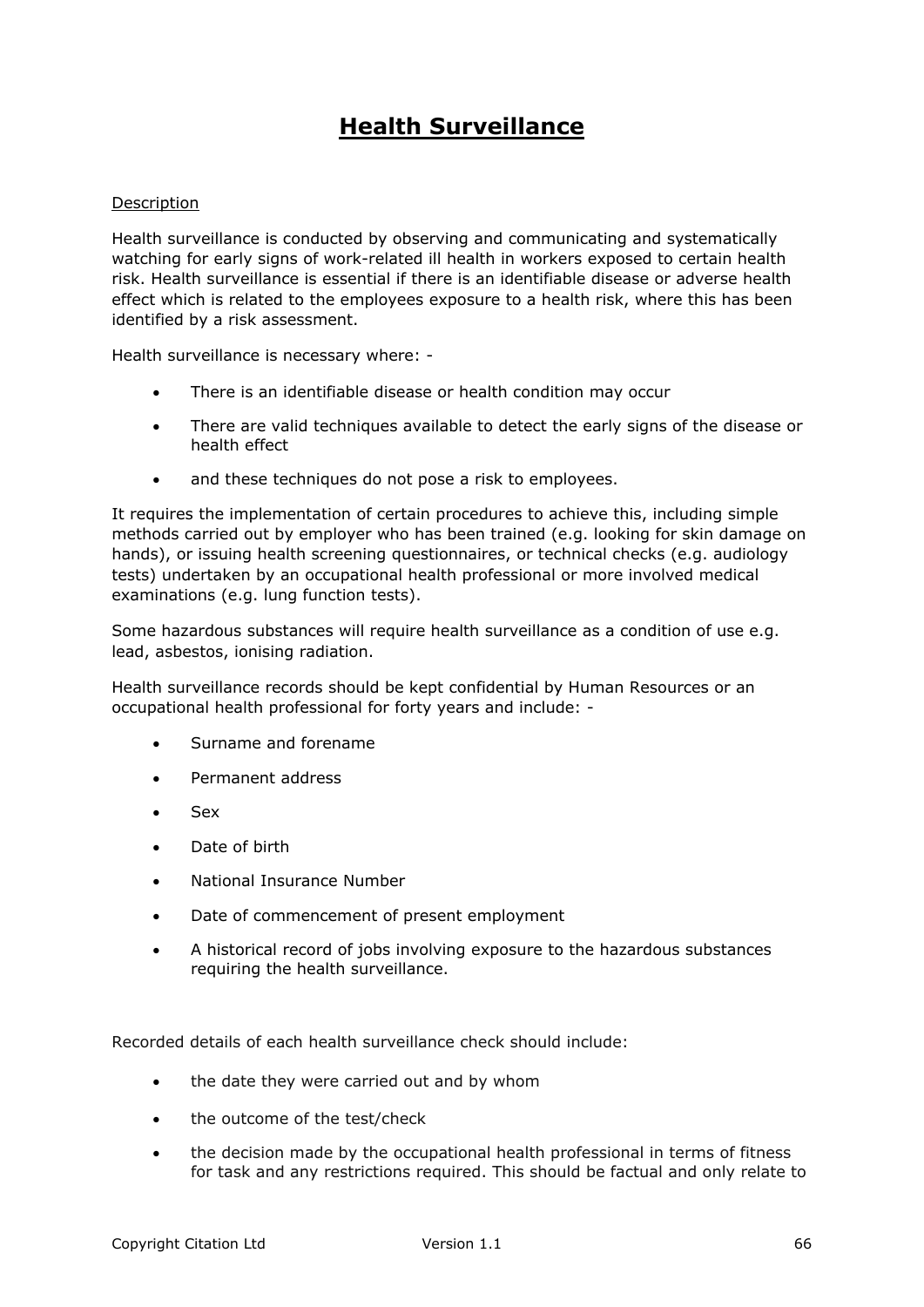the employees functional ability and fitness for specific work, with any advised restrictions.

### Associated Hazards

- Noise
- Whole body or hand-arm vibration
- Solvents
- Fumes
- Dusts
- Biological agents
- Other hazardous substances
- Silica dust
- Asbestos
- Work in compressed air
- Ionising radiation
- Diving
- Electromagnetic Field
- Metal working fluids
- Confined space
- Lead
- Night work
- Welding fume

### Health Effects

Examples include:-

- **•** Dermatitis
- Occupational Asthma
- Hand arm vibration
- Asbestosis
- Hearing loss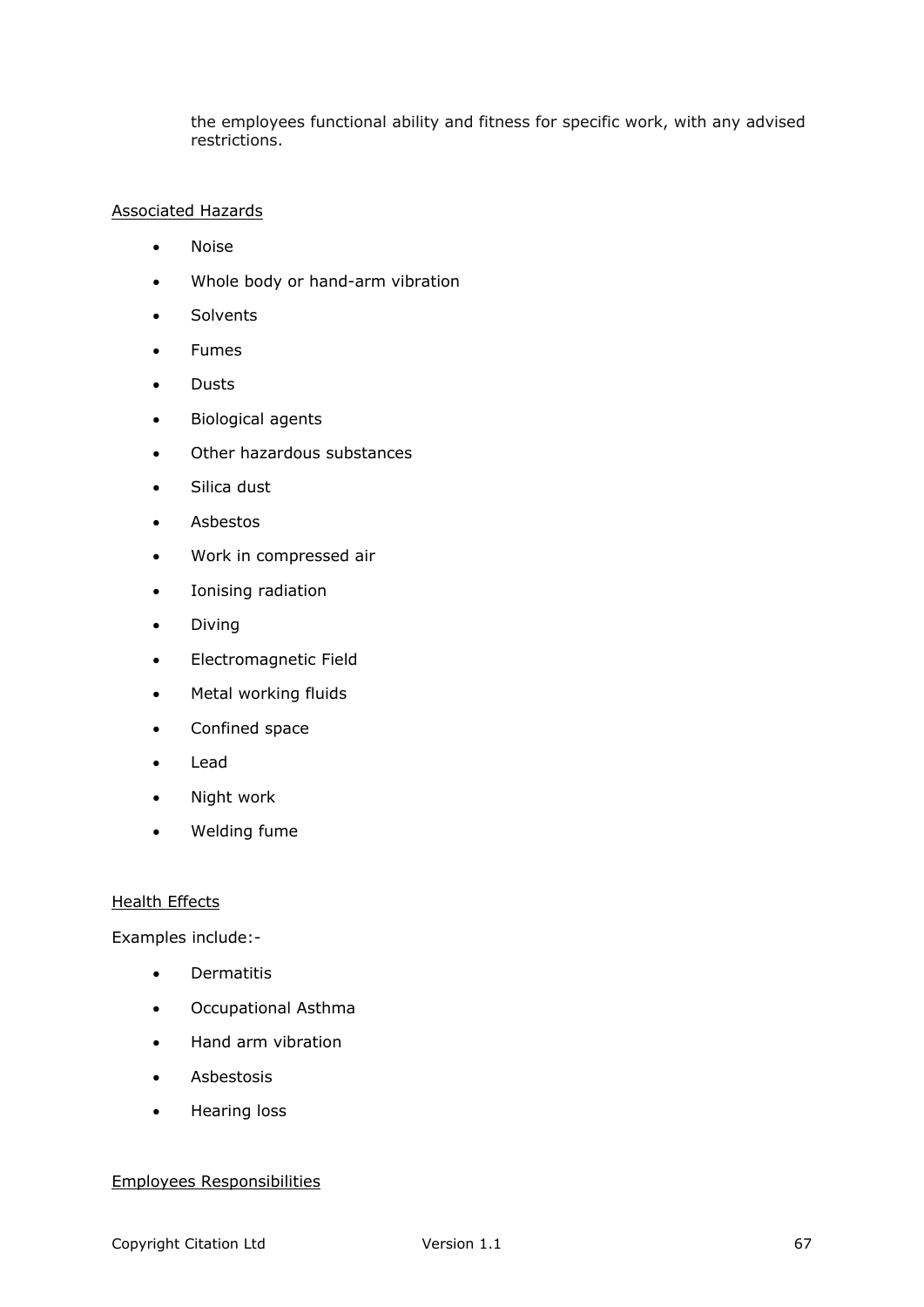All employees will: -

- Advise Senior Manager of any significant health issues
- Report any significant changes in their health to Senior Manager in intervals between health surveillance sessions
- Cooperate with health surveillance programmes where a risk assessment has established the requirement
- Cooperate with other risk reduction measures for the protection of their health
- Attend health surveillance appointments or organise in advance for a change of appointment time if original is inconvenient
- Attend appropriate training in relation to workplace hazards and health surveillance.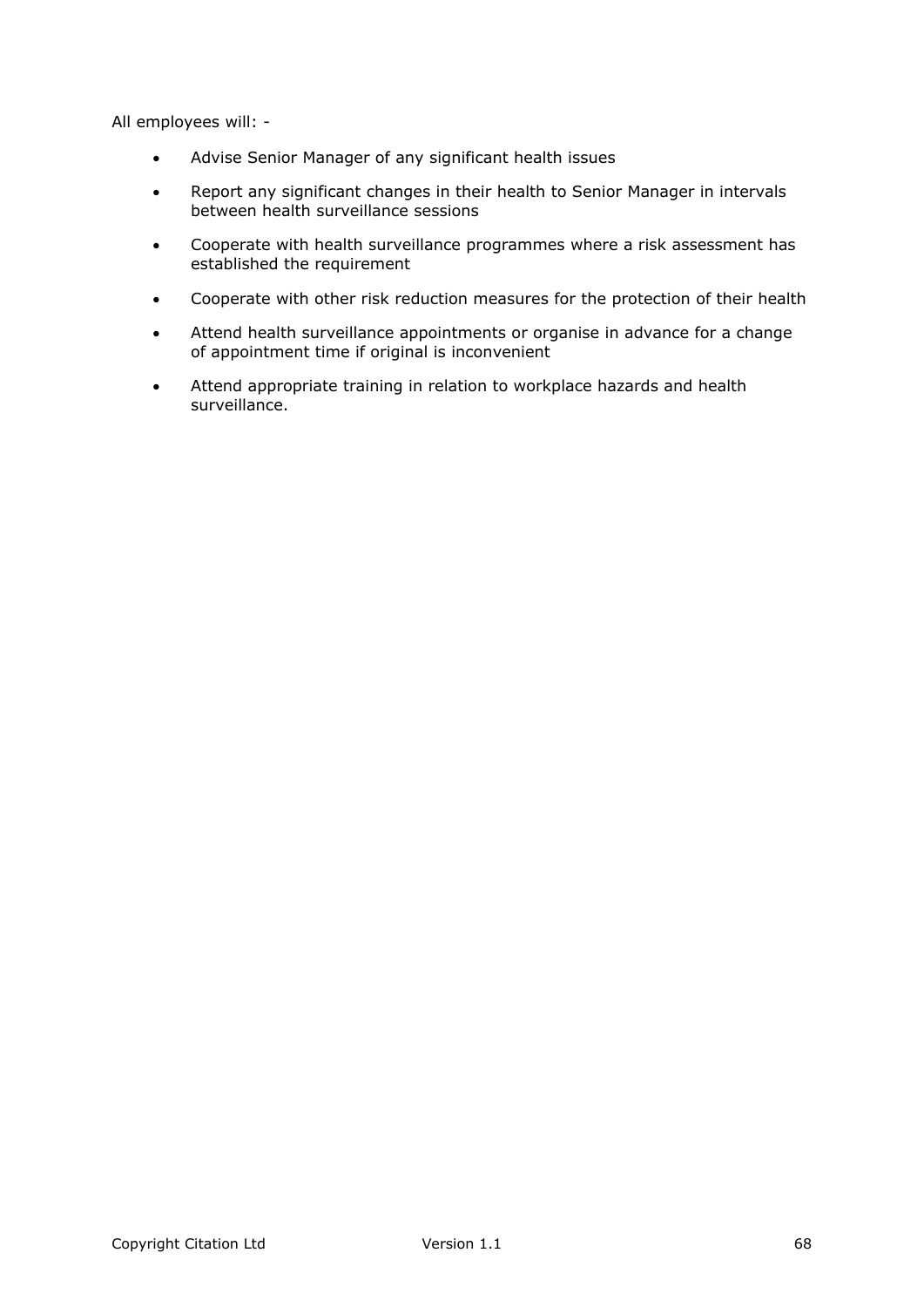# **Housekeeping**

### Description

Poor standards of housekeeping are a common cause of injury and damage at work and can create possible fire hazards. Unsatisfactory housekeeping is often the result of poor working practices, lack of direct supervision and/or organisational deficiencies within the workplace.

### Associated Hazards

- Fire
- Slipping, tripping/falling over
- Poor cleanliness
- Dirty equipment
- Cluttered pedestrian gangways.

### Employees Responsibilities

Employees must:

- Co-operate with management arrangements for good housekeeping in the workplace
- Follow any guidance and instruction given to prevent injury or ill health
- Report to the employer any hazardous or dangerous situations.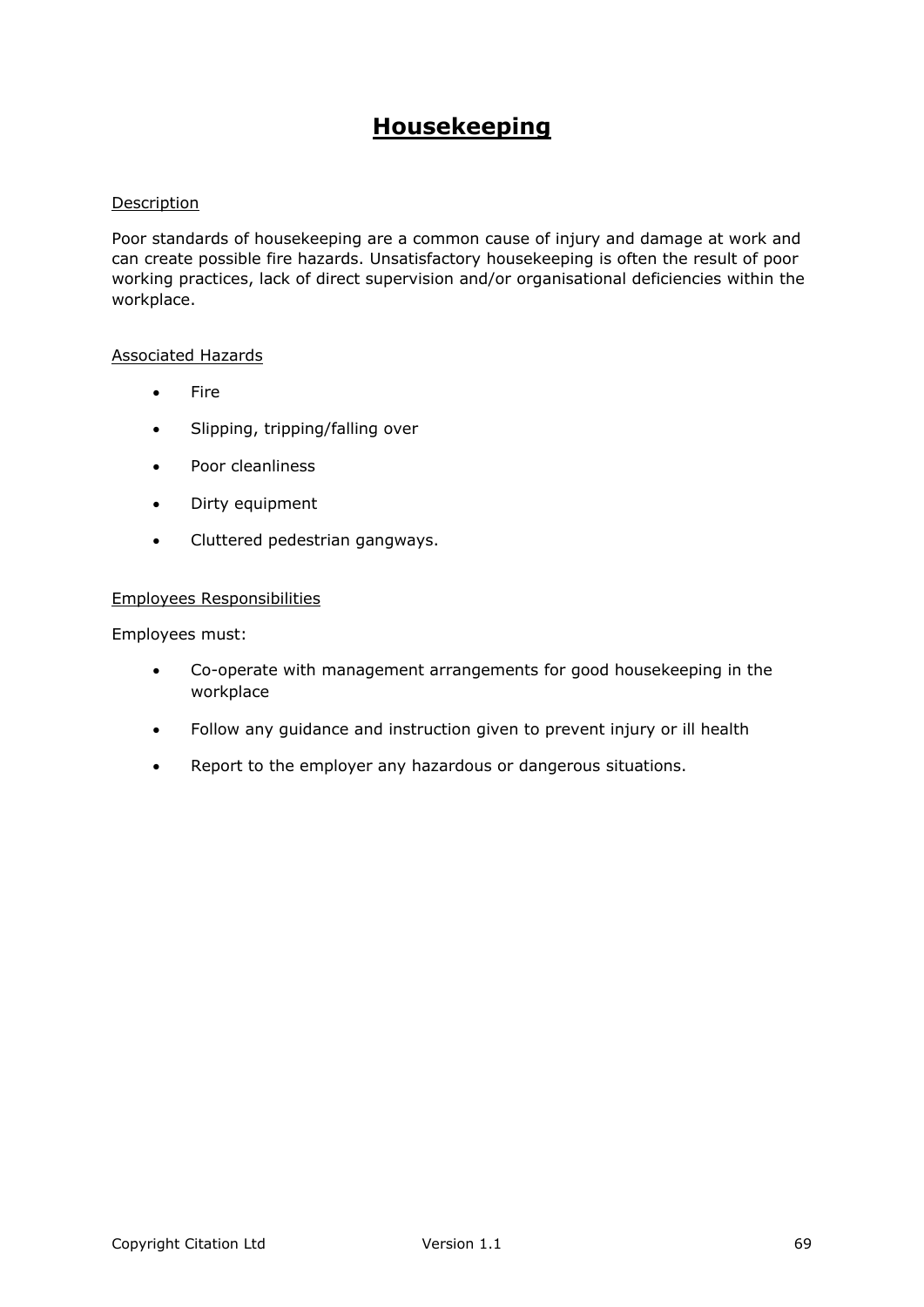# **Information, Instruction, Supervision and Training**

# Description

Preventing accidents and ill health caused by work is a key priority for Plymouth Age Concern. Health and safety information, instruction, supervision and training helps the Home to ensure its employees are not injured or made ill by the work undertaken, promotes a positive safety culture where safe and healthy working becomes second nature to everyone and enables the Home to meet its legal duty to protect the health and safety of its employees.

### Employees Responsibilities

Employees will: -

- Attend all training courses identified as necessary
- Follow training, guidance and instruction to prevent injury or ill health
- Only undertake duties if they have been deemed competent to do so following suitable instruction and training.

# **Kitchen Safety**

### Description

Kitchen safety is important to the health and well-being of employees and service users. Plymouth Age Concern recognises that many accidents occur in kitchens as a result of the combination of work processes, equipment and the working environment, and so will ensure that safety procedures are considered and followed, in order to reduce injuries.

Personal hygiene is an important element of food safety and applies to every person who works in food handling areas. Personal hygiene includes personal cleanliness, personal habits and the wearing of suitable protective clothing. If personal hygiene rules are not applied, food may be exposed to the risk of contamination.

### Associated Hazards

- Machinery, equipment and cooking processes
- Manual handling
- Cleaning chemicals
- Hot liquids and surfaces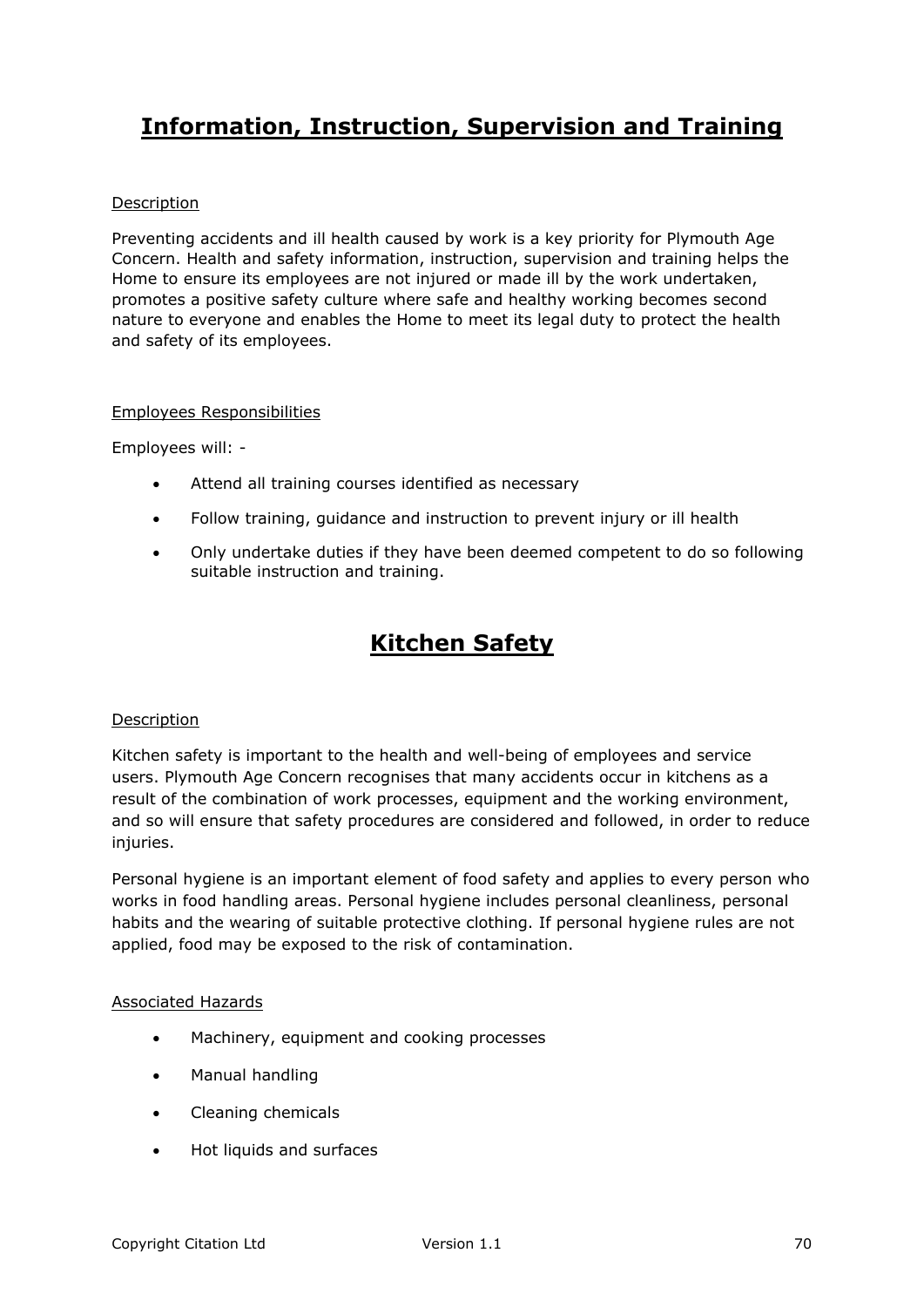- Wet floors
- Naked flame
- Unauthorised access
- Poor personal hygiene (food safety).

### Employees Responsibilities

Employees will:

- Comply with this policy and follow the associated protocols, procedures and safe systems of work for their areas of work and responsibility
- Not interfere with any safety device used on equipment
- Report any faulty equipment to management
- Ensue any food or drink that is accidentally spilt is cleaned up immediately and the appropriate warning signs displayed in prominent positions
- Familiarise themselves with COSHH assessments and safe handling of chemicals before use
- Wear any personal protective equipment (PPE) provided.

In addition, all employees (food handlers) must comply with the following:

- Hands are to be washed thoroughly, before starting work, before handling food, after using the toilet, after handling raw foods or waste, after every break, after eating and drinking, after cleaning, and after blowing their nose
- Long hair will be tied back and preferably covered
- Food handlers must not spit, sneeze or cough over food
- Cuts and sores must be covered with a waterproof (preferably highly visible) dressing
- Jewellery will be kept to a minimum when preparing and handling food a plain wedding ring and sleeper earrings are acceptable.

### Reporting Illness/Exclusion

- Employees must report to their supervisor if they, or anyone with whom they have been in close contact, are suffering from diarrhoea, stomach upset or vomiting
- Food handlers should also report scaling, weeping or discharging lesions on an exposed part of their skin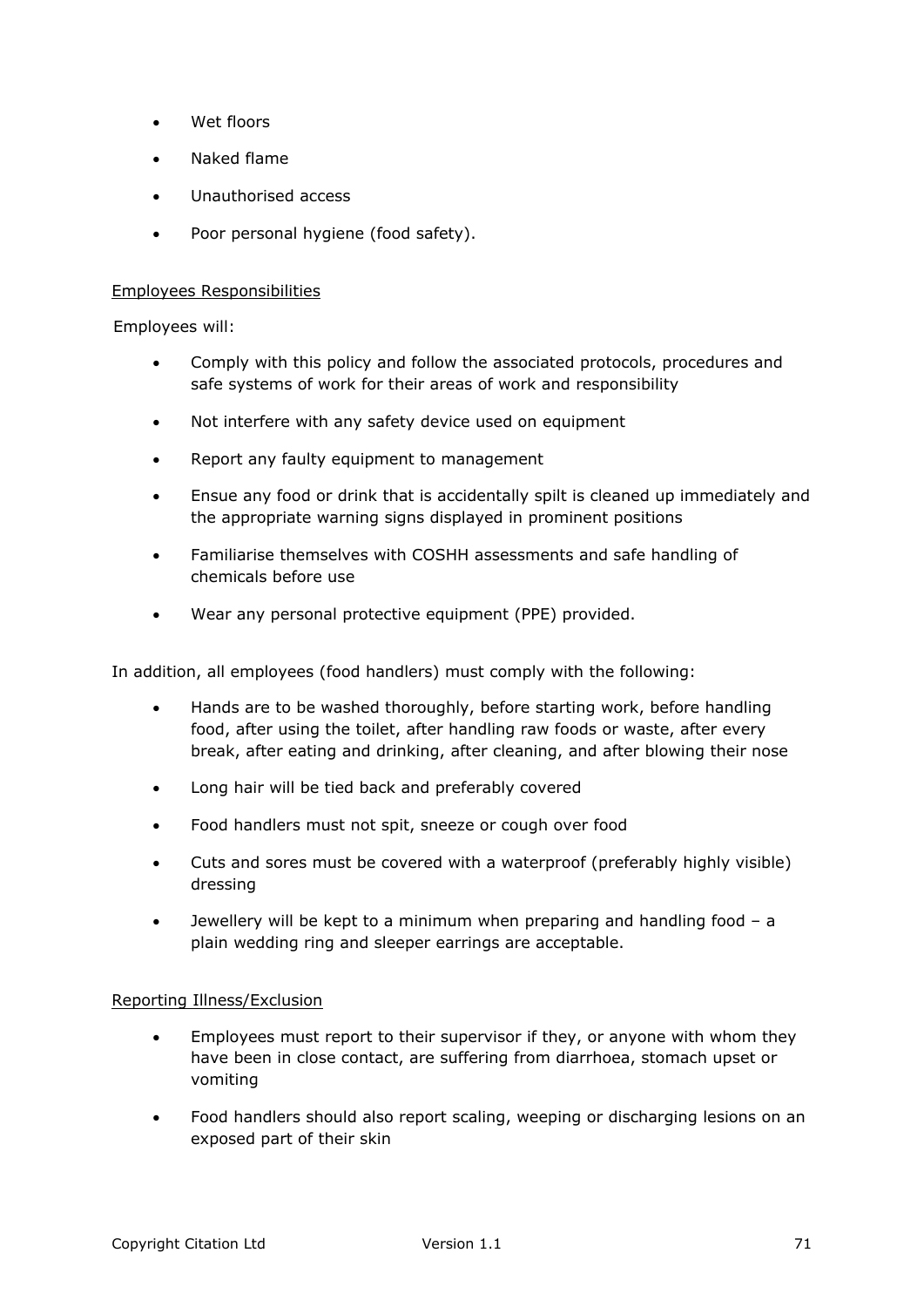Food handlers suffering from any of the complaints listed above will be excluded from food handling duties until they have fully recovered.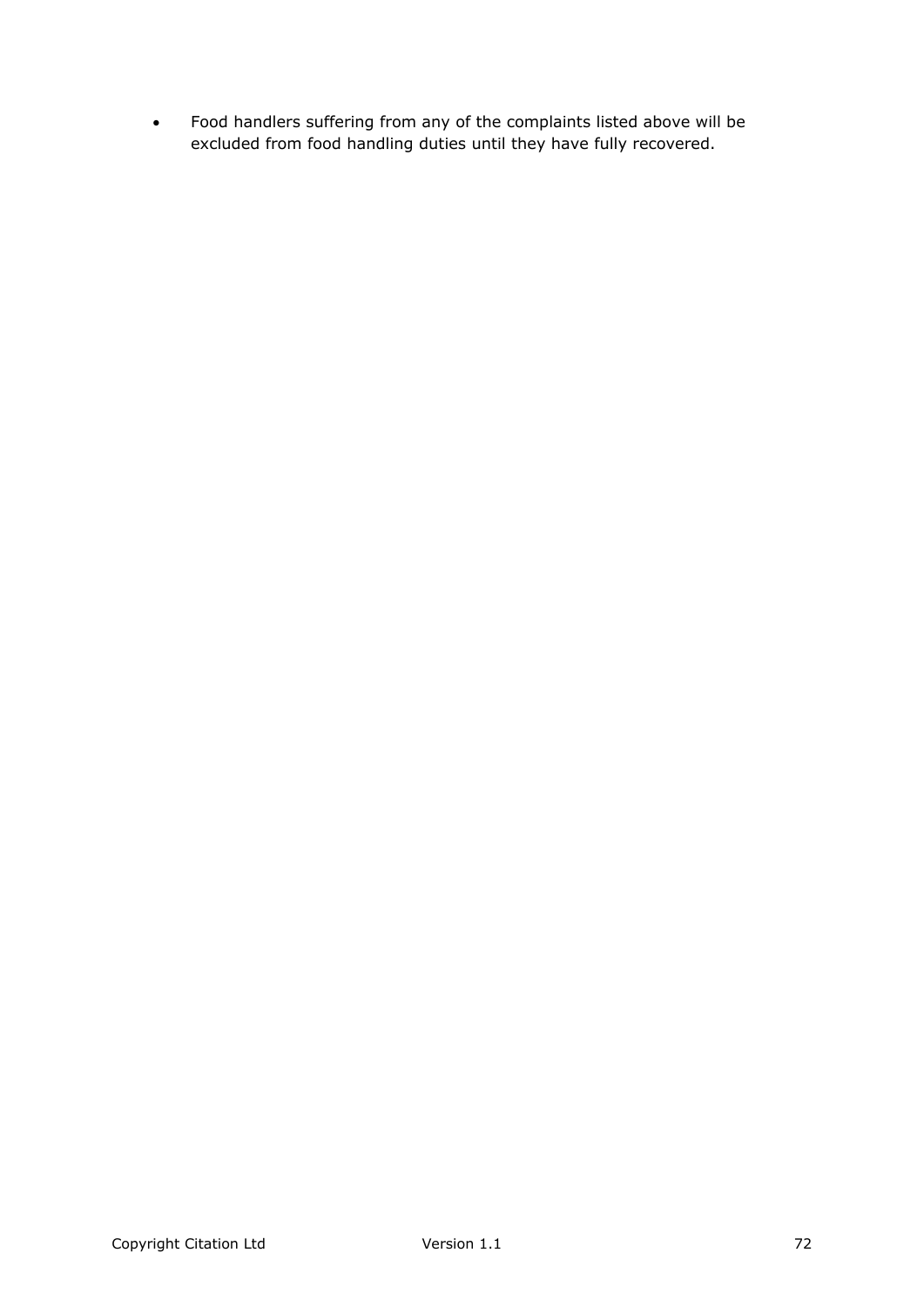## **Ladders and step ladders**

#### Description

Over a third of all reported falls from height incidents involve ladders or stepladders, many injuries are caused by inappropriate or incorrect selection and use of equipment.

By conducting a risk assessment, it may be determined that ladder use is acceptable for work of short duration (less than 30 minutes) and low risk, providing three points of contact can be maintained whilst working from the ladder or steps and necessary control measures and training are adhered to.

#### Associated Hazards

- Failure of the ladder itself, causing persons or equipment to fall
- Items falling from the ladder
- Users over-reaching or over stretching from the ladder
- Overloading of the ladder
- The ladder slipping and falling due to not being correctly secured
- Faulty equipment
- Inappropriate use of ladders
- Manual handling when using ladders.

### Safe use of ladders

- Ladders should be appropriate for the job and not exceed 9 metres in length
- Ladders should comply with British/European Standards, ladders purchased should conform to EN131 Professional.
- Domestic equipment should not be used
- Ladders must be undamaged and free of paint or any other coating which could hide cracks or splits
- Ladder stiles must be undamaged and unbent
- Wood should be free of warping or splitting
- Metal ladders must be free from corrosion, sharp edges or dents and rungs free from distortion
- Footpads must be in good condition
- Ladders should have slip-resistant rubber or plastic feet
- Ladders must be free of missing/loose rungs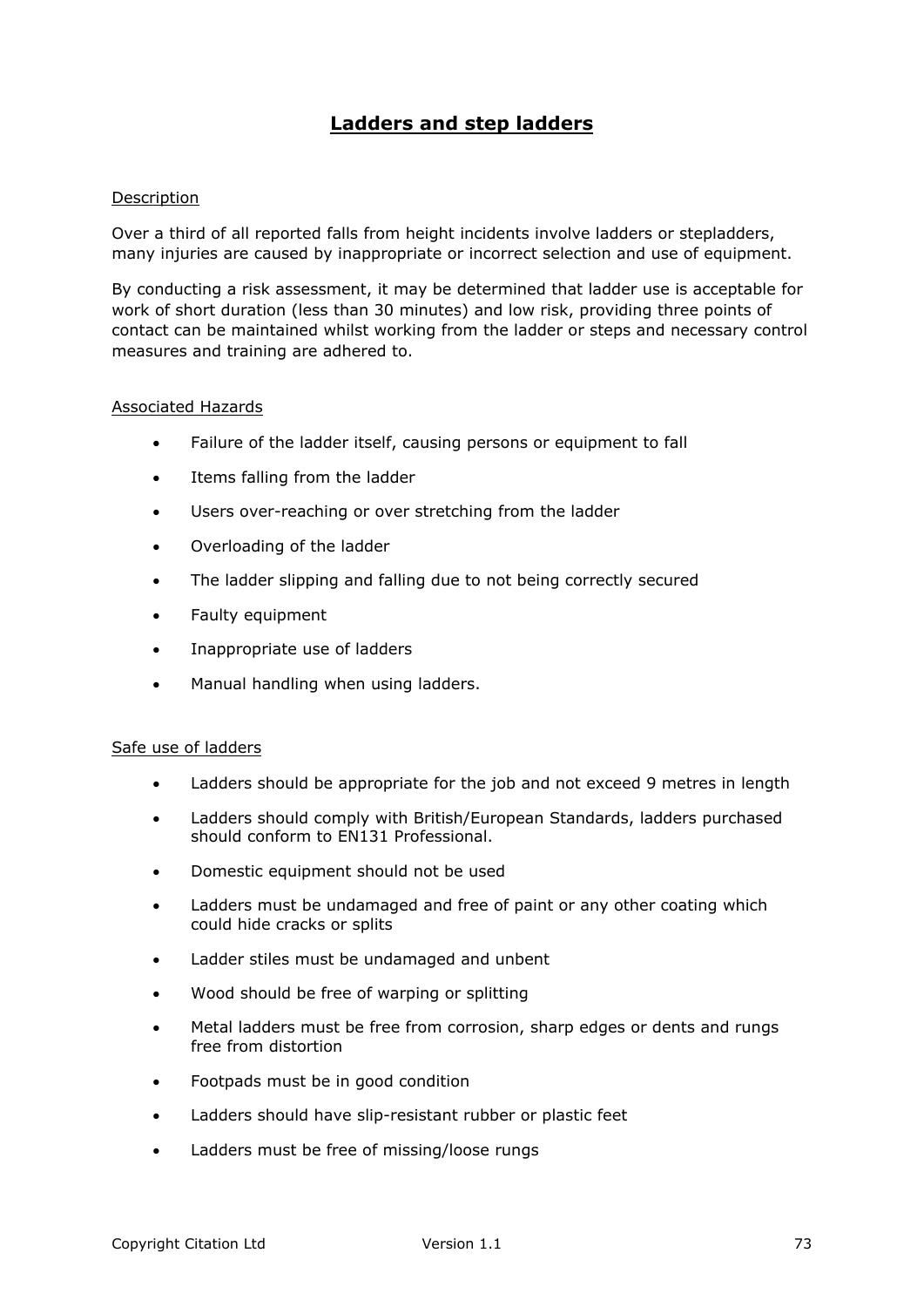- Ladders should be regularly inspected, and defective ladders removed from use
- If ground conditions are poor, ladder feet should be tied into stakes in the ground, with a large flat wooden board as a base
- During use, ladders should extend at least 5 rungs (1.05m) past the landing point or above the highest rung on which feet rest
- Ladders should be positioned one metre out at the base for every four metres in height
- Ladders should be secured at the top or if this is not practicable, ladders should be secured near the bottom or weighted or footed to prevent flipping
- The overlap for extension ladders should be up to 5m closed length 2 rungs, 5- 6m closed length 3 rungs, and over 6m closed length 4 rungs
- There should only be one person on the ladder at any one time
- Employees should be trained to transport tools in a shoulder bag or wear a tool belt. Consider the use of a gin wheel or other lifting equipment
- employees should be fully trained in ladder use
- Never use ladders near power lines or in strong winds.

#### Safe Use of Stepladders

- Stepladders should be of robust construction and in good condition, any replacements purchased should conform to EN131 Professional.
- Any retaining cords or straps must be of equal length and in good condition
- Any metal braces between the legs must be locked into place
- Legs of stepladders must be opened fully when in use
- All legs need to be firmly and squarely placed on a solid level surface
- The stepladder should be positioned close to the work to prevent overstretching
- The stepladder should be placed at right angles to the work if the work could cause sufficient force to make the stepladder unsuitable if used sideways
- The top tread should not be used unless it has been designed as a platform with a secure handhold
- When in use, the knees should be kept below the top of the steps for support and stability
- Only one person should use the stepladder at any one time
- The stepladder should be located or measures taken to prevent the stepladder from being struck by doors, vehicles etc.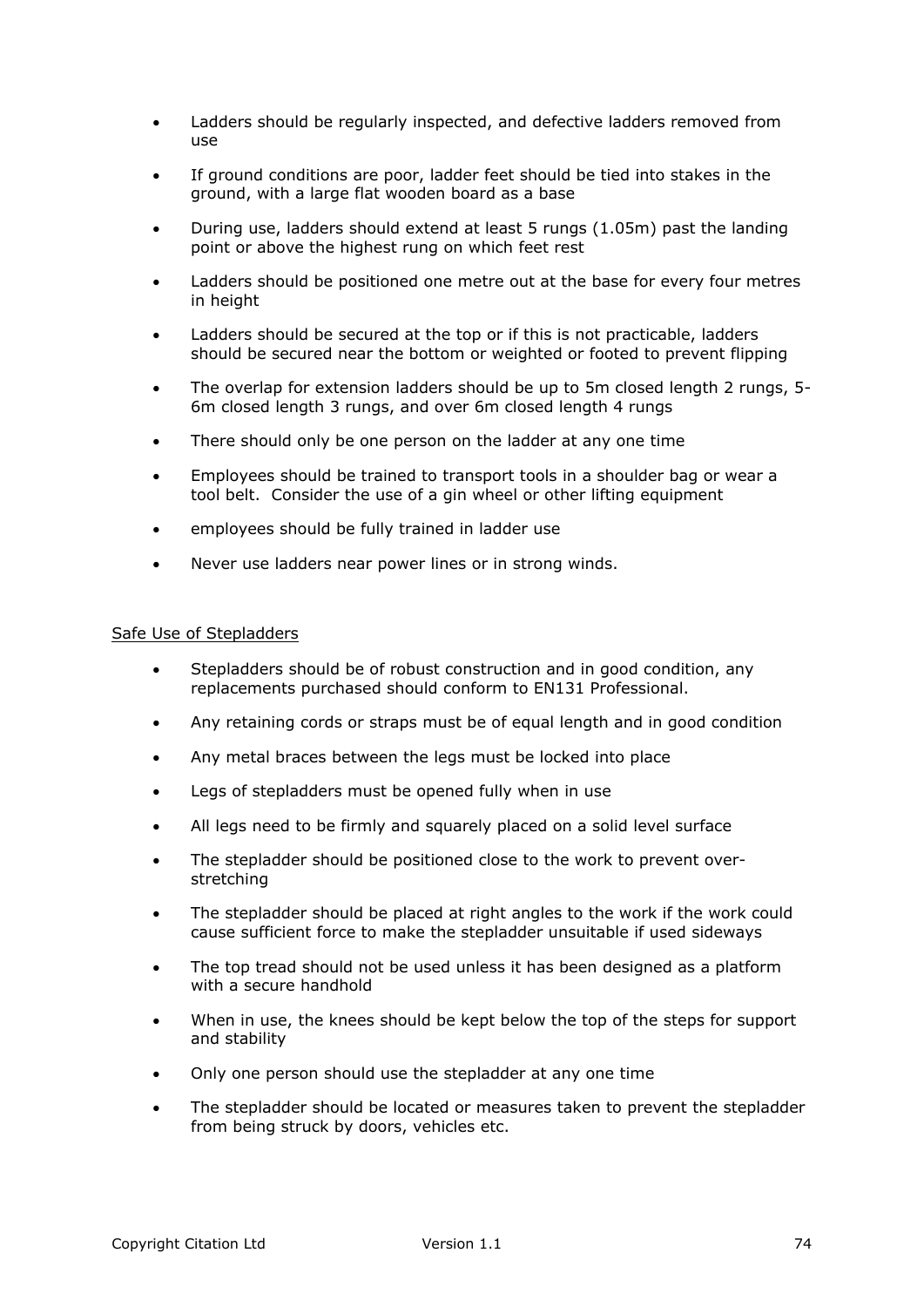#### Employees Responsibilities

Employees will: –

- Follow instruction, training and information provided by the employer on the safe use of ladders
- Check whether the type of work activity requires the use of a ladder; establish whether the ladder is suitable for the task and match the ladder to the job
- Ensure the ladder is in good condition; check that it has been inspected and stored correctly; any repairs have been carried out correctly; that it has been regularly maintained and that it is free from defect, of good construction and of sound material
- Report any defective ladders to the employer immediately
- Make use of any personal protective equipment provided by the employer
- Advise the employer of any health issues, which may affect the ability to work at height.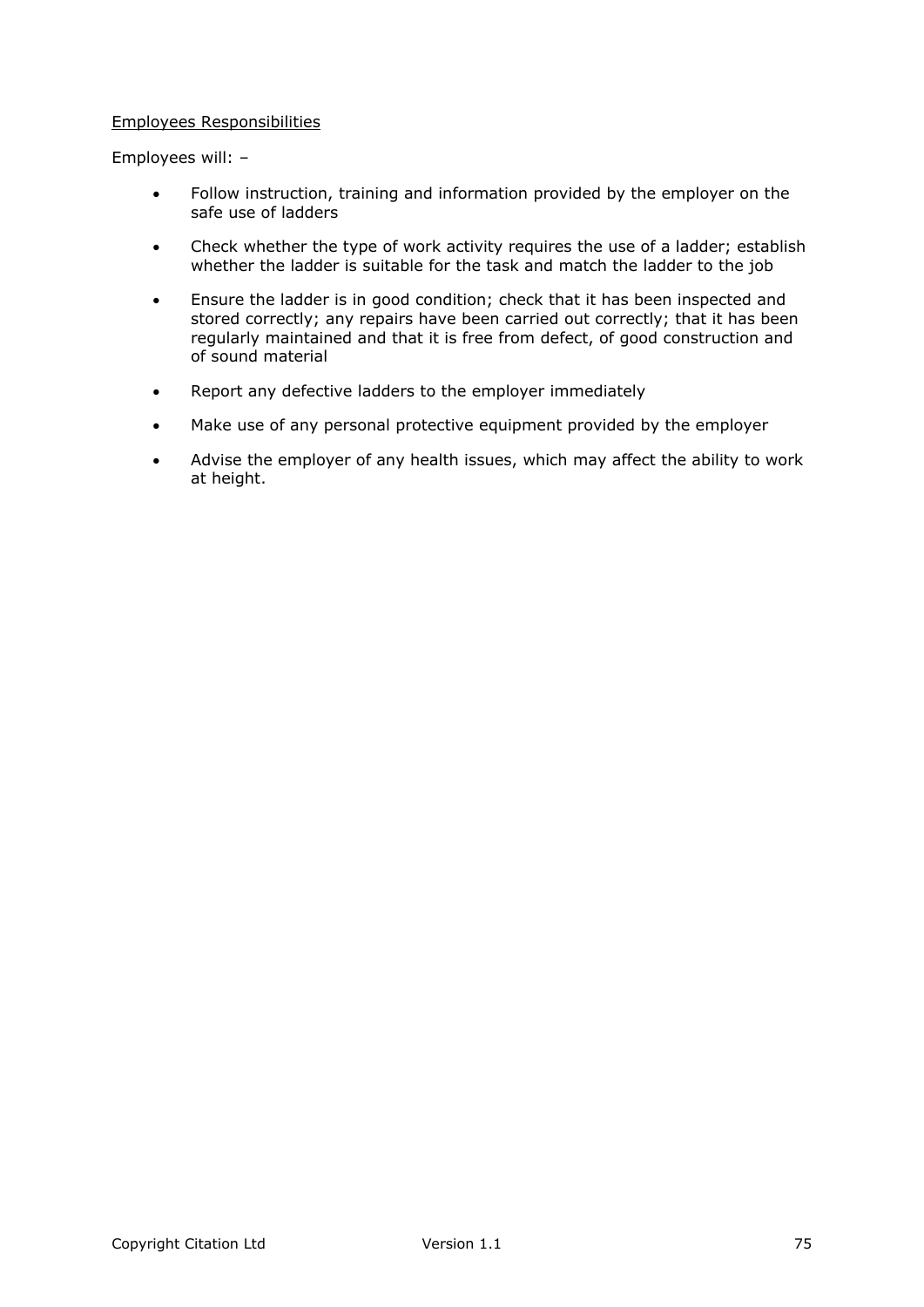## **Laundry Work**

#### Description

There are many hazards associated with the operation of a laundry and it is our policy to ensure, so far as is reasonably practicable, that risks to the health and safety of employees and others who may access this area are adequately controlled.

#### Associated Hazards

- Use of machinery (bodily injury)
- Manual handling of heavy bags or containers (musculo-skeletal injury)
- Soiled laundry (exposure to pathogens)
- Environmental issues (heat, ventilation)
- Wet or cluttered floors (slips, trips, falls)
- Hot water (burns and scalds)
- Chemical cleaners (occupational dermatitis)
- Fire.

#### Employees Responsibilities

Employees will:-

- Comply with protocols, procedures and safe systems of work for their areas of work and responsibility
- Use equipment as instructed and following manufacturer's guidelines
- Not interfere with any safety device used on machinery
- Carry out periodic checks on operation of interlocking devices
- Report any faulty equipment to employer
- Familiarise themselves with COSHH assessments and safe handling of chemicals before use
- Wear personal protective equipment (PPE) as provided
- Follow safe working procedures for handling of soiled laundry
- Refrain from eating or drinking in the work area, and to follow hand-washing protocols.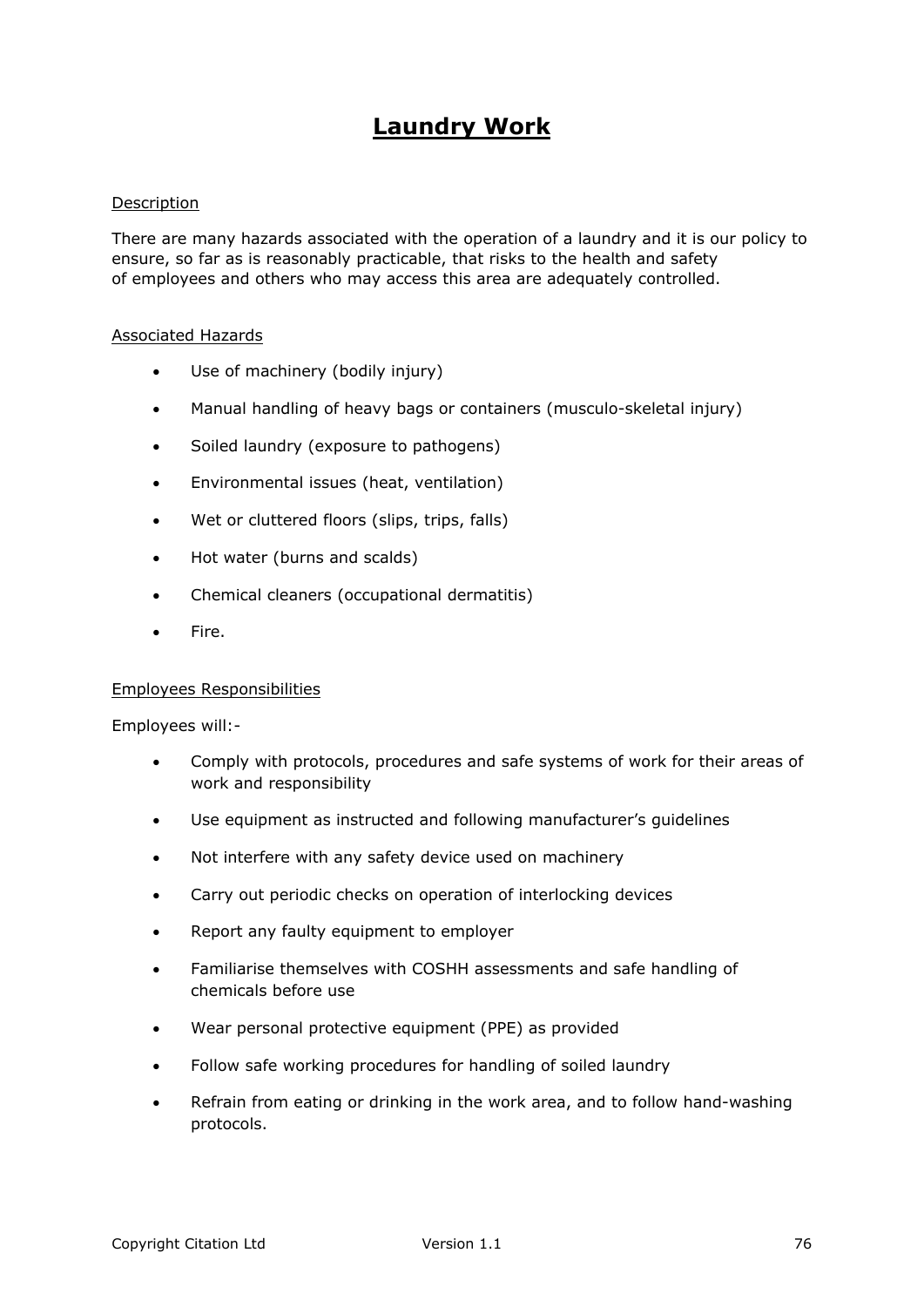## **Legionella**

#### Description

Legionellosis is a collective term for those diseases caused by legionella bacteria including the most serious, Legionnaire's disease as well as the less serious Pontiac fever and Lochgoilhead fever.

Legionellosis can affect anyone who inhales small droplets of water (aerosols) from water systems, e.g. showers that are contaminated with legionella bacteria.

#### Associated Hazards

The risk of someone contracting legionellosis depends on:-

- **The presence of Legionella bacteria:** the conditions that encourage Legionella bacteria to multiply include poorly maintained systems, ineffective control measures, presence of rust, sludge, scale, etc. and water temperatures between 20 – 45 deg C
- **The means of creating and disseminating breathable aerosols**, e.g. from spas, showers, taps, fire sprinkler systems, water jets, hose pipes, atomisers, fountains and hot water systems, etc
- **The person:** The disease/fever can affect anyone however some people are at higher risk than others e.g. those people over 50, smokers, heavy drinkers, diabetics, those with respiratory problems and immune system impairments.

#### Employees Responsibilities

Employees must:–

- Co-operate with Plymouth Age Concern's arrangements for the control of Legionella in the workplace
- Follow any information, training and instruction given by Plymouth Age Concern to prevent ill health
- Report to the Director any disease diagnosed as Legionnaires ' disease
- Report to the Director, any hazardous or dangerous situations.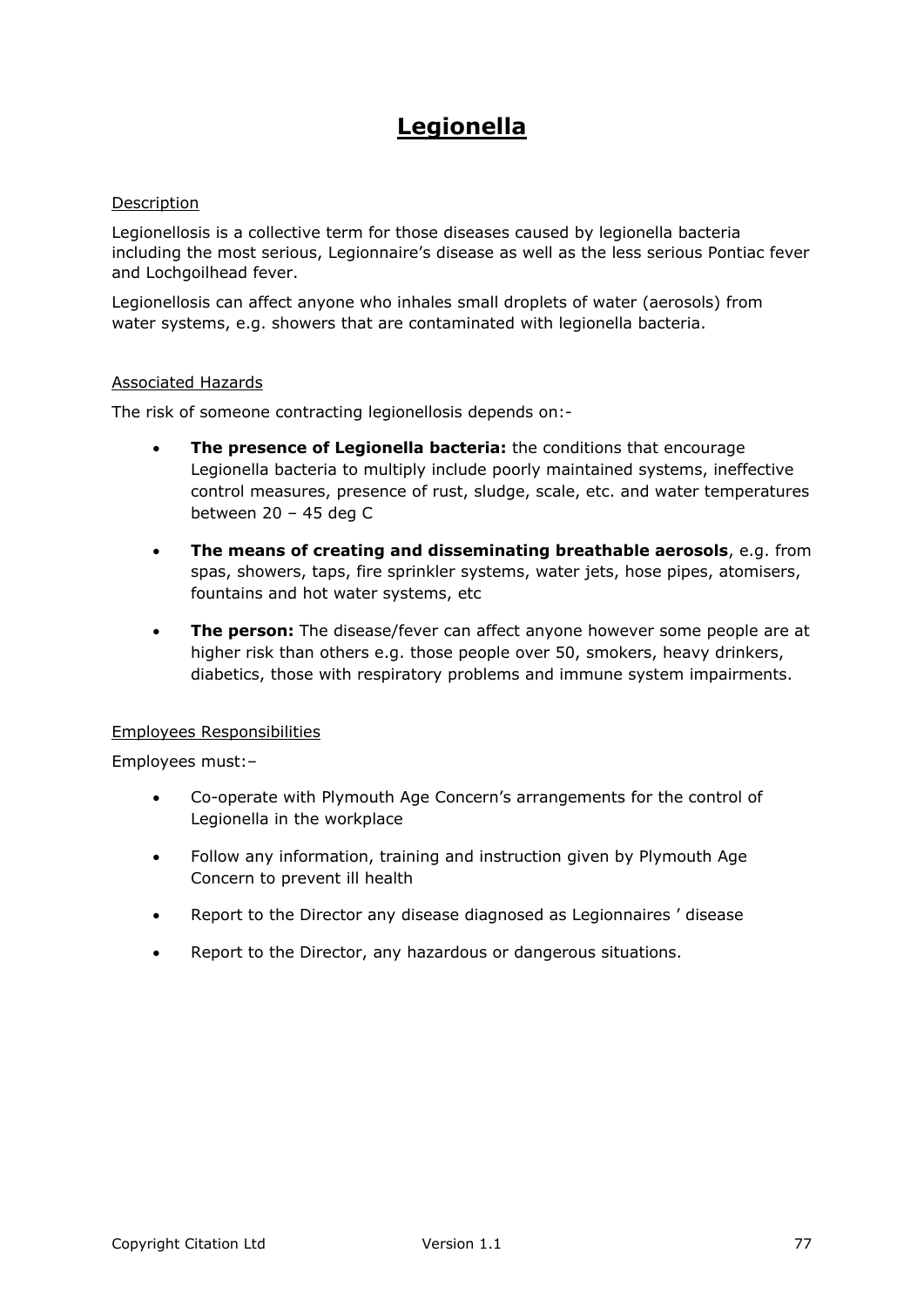# **Lifting Equipment And Lifting Operations**

### Description

"Lifting equipment" as defined in the Lifting Operations and Lifting Equipment Regulations (LOLER) regulations, means "work equipment for lifting or lowering loads and includes its attachments used for anchoring, fixing or supporting it".

Lifting equipment in care homes includes hoists, passenger and stair lifts, vehicle tail lifts and hydraulic tables. The equipment can be either hand-operated or mechanically/electrically powered. Lifting accessories such as slings and chains are also included.

By choosing appropriate equipment and using it effectively, the risk of an incident or sustaining an injury is greatly reduced.

**Note**: The use of hoists is covered more fully in the arrangement for People moving and handling.

#### Associated Hazards

- Lifting equipment being overloaded, causing collapse
- Equipment striking other objects or people
- Failure of poorly maintained equipment
- Equipment being used by untrained operatives.

#### Employees Responsibilities

All employees are responsible for the safe use of lifting equipment and should only carry out work for which they have been trained. The following controls must be adhered to:–

- Lifting equipment should only be used for the task for which it is designed
- Before use, ensure lifting equipment and associated accessories are marked with their safe working load
- Only use equipment and associated accessories if they hold a current test certificate
- Use all lifting equipment in line with any manufacturer's guidance and written operating instructions
- Follow the risk assessment and safe system of work that is applicable to the lifting operation being undertaken
- Isolate and immediately report any damaged, misused, non-inspected or faulty work equipment.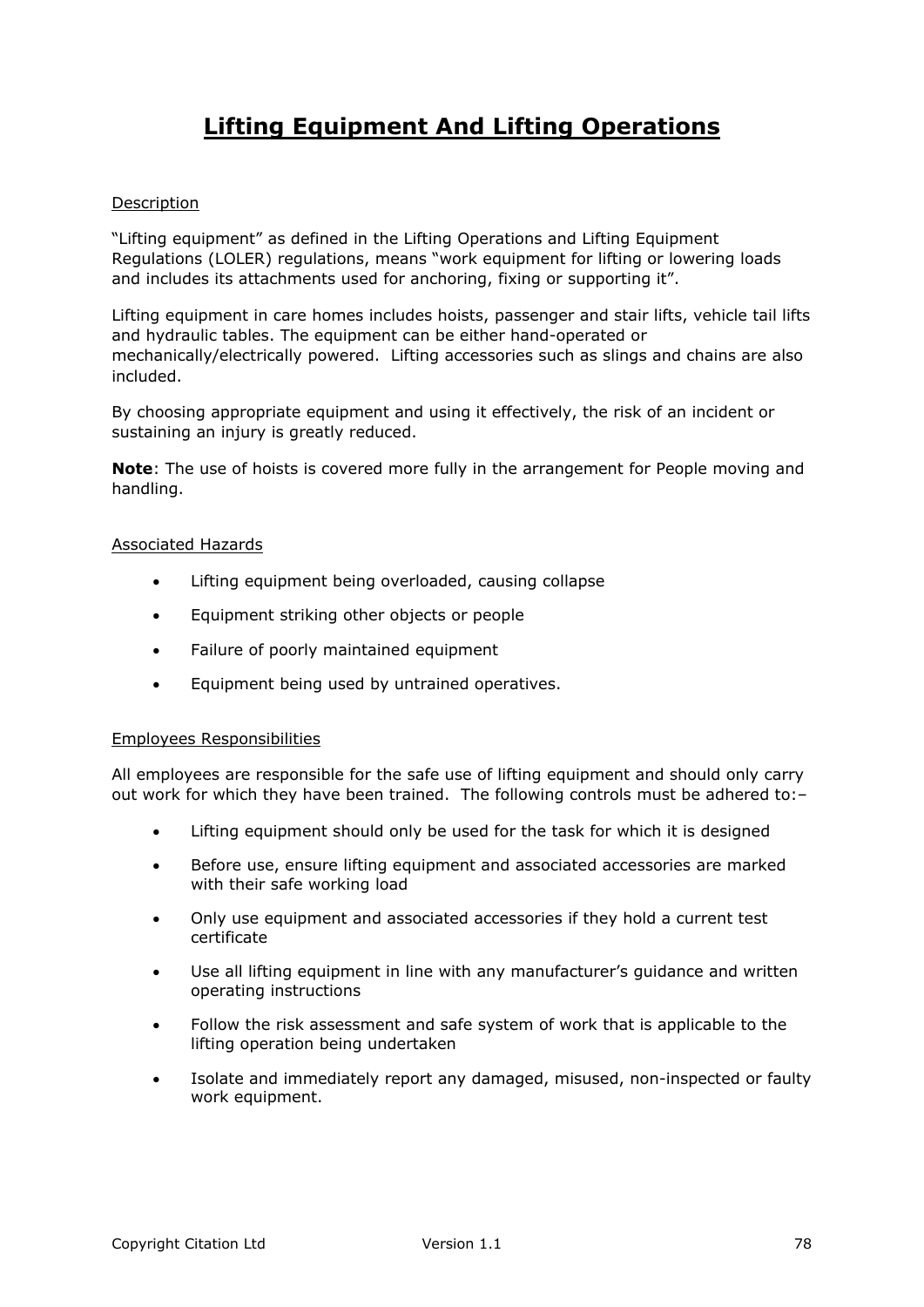# **Lighting**

### Description

Providing adequate lighting levels to enable people to work is a basic necessity. Good lighting that considers physiological and psychological needs of employees will create a work environment that is welcoming, energising and productive.

#### Associated Hazards

- Bodily injuries
- Slipping/falling over
- Electrical hazards
- Poor housekeeping.

#### Emergency Lighting

Emergency lighting may be needed to illuminate an escape route in an emergency evacuation (escape lighting), or to allow continued working or help evacuation of areas deficient in natural light, should the normal lighting fail (standby lighting).

Escape lighting will be provided to: –

- Clearly indicate the escape route
- Allow safe movement along the route and through exits
- Ensure fire-fighting equipment, call-points and other emergency gear can be readily located and any instructions seen.

Escape lighting should come on within five seconds of the failure of normal lighting, and provide at least 1-lux luminance at floor level. While this will seem 'gloomy', it is sufficient for safe movement during an emergency. The aim is to provide a similar level of lighting as moonlight.

The area immediately outside the final exit should be illuminated, to help dispersal of those leaving the premises in a hurry during night-time hours. For most purposes, a back-up lighting duration of between one and three hours should be satisfactory.

#### Employees Responsibilities

Employees must: -

- Report any defective lighting to the employer
- Report any discomfort experienced as a consequence of lighting in the workplace
- Co-operate with management arrangements for workplace lighting.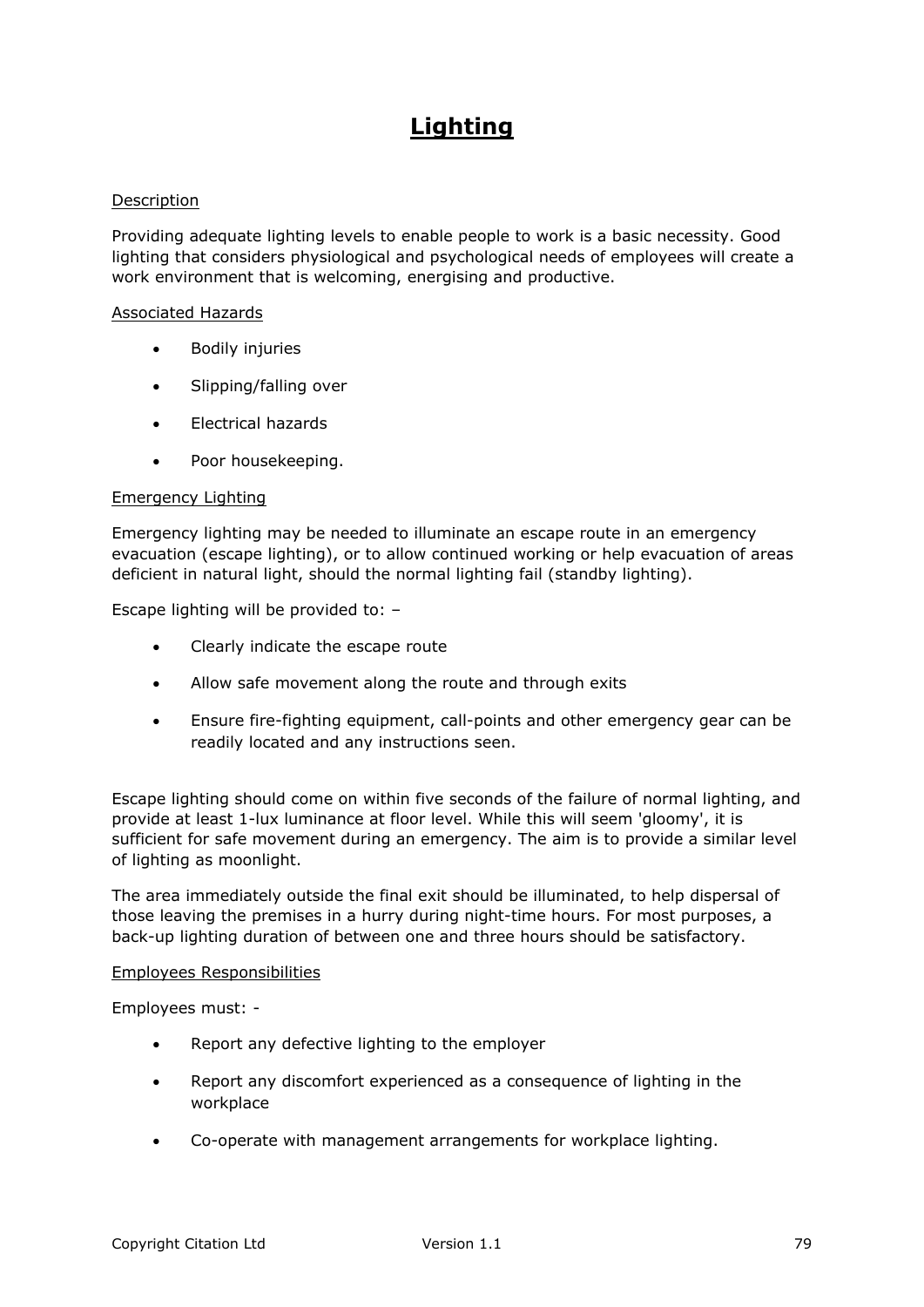## **Lone Working**

#### Description

Lone workers can be anyone who works by his/herself without direct contact or supervision. Examples include a person working on their own in a workshop, plant room, undertaking gardening activities or making Organisation visits.

#### Associated Hazards

- Accidents
- Fire
- Violence whilst at work
- Manual handling activities
- Transport breakdown/accident en-route
- Severe weather conditions
- Unwarranted tracing of Organisation address via vehicle registration
- Injury received whilst entering unsafe premises
- Lack of adequate visibility, due to poor lighting.

#### Employees Responsibilities

Employees who are recognised as lone workers will: -

- Co-operate with the employer by following rules and procedures designed to protect their safety as a lone worker
- Attend personal safety training programmes as directed by the Director
- Provide information on their whereabouts during working hours, to the senior person on duty
- Report all incidents relating to lone working using Plymouth Age Concern reporting procedure.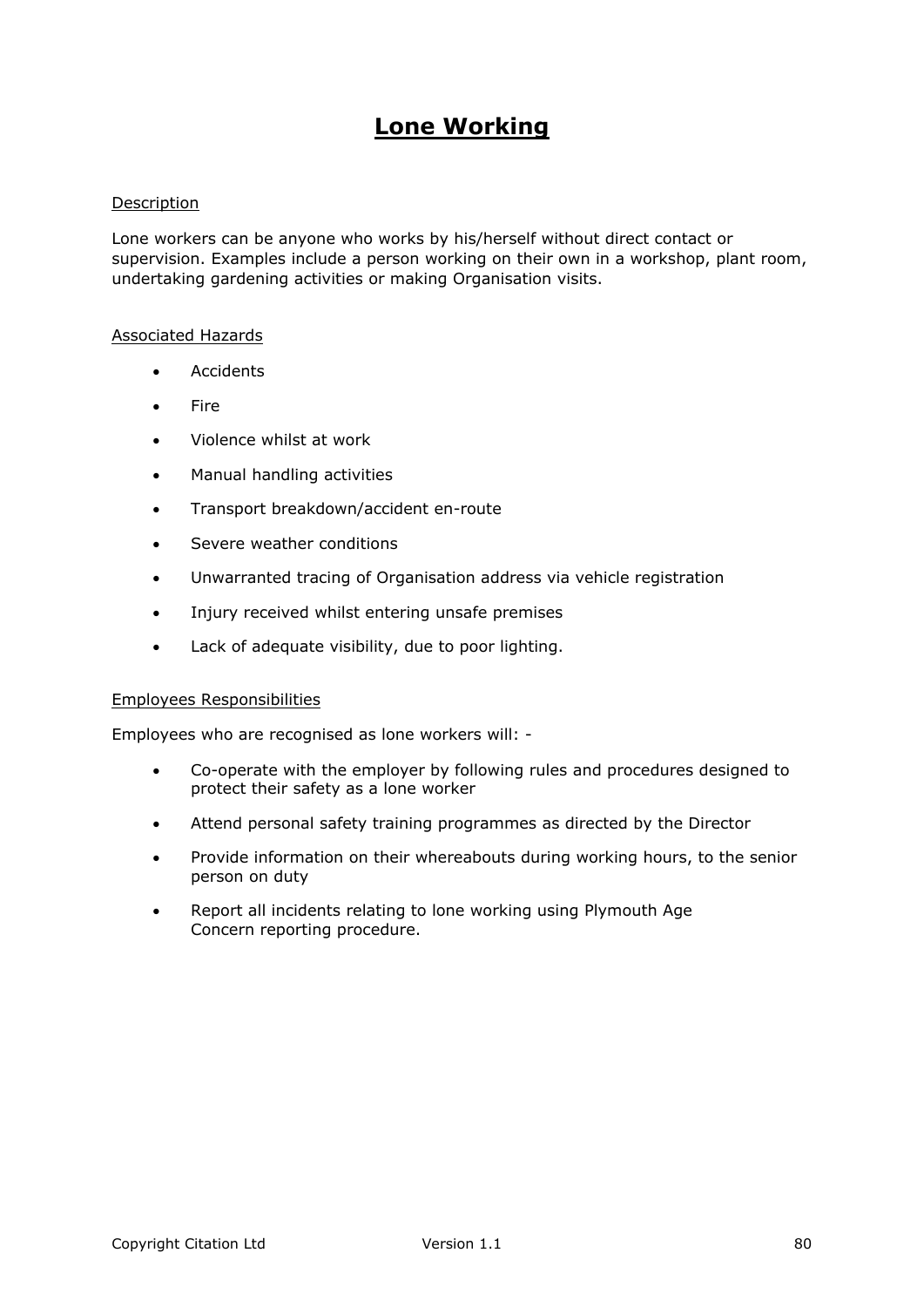## **Maintenance**

### Description

Plant and equipment requires regular maintenance (including cleaning and adjusting) to ensure that it remains in safe working order.

#### Associated Hazards

- Unexpected start-up of equipment during maintenance activity
- **•** Entrapment in moving parts causing bodily injury
- Exposure to substances hazardous to health during maintenance work.

#### Employees Responsibilities

Employees will: -

- Only carry out maintenance activities on equipment or machinery if trained and authorised to do so
- Not undertake any maintenance activity that they believe is beyond their capability
- Follow instruction, quidance and safe systems of work in respect of equipment or machinery maintenance
- Make full and proper use of all personal protective equipment (PPE) that has been issued.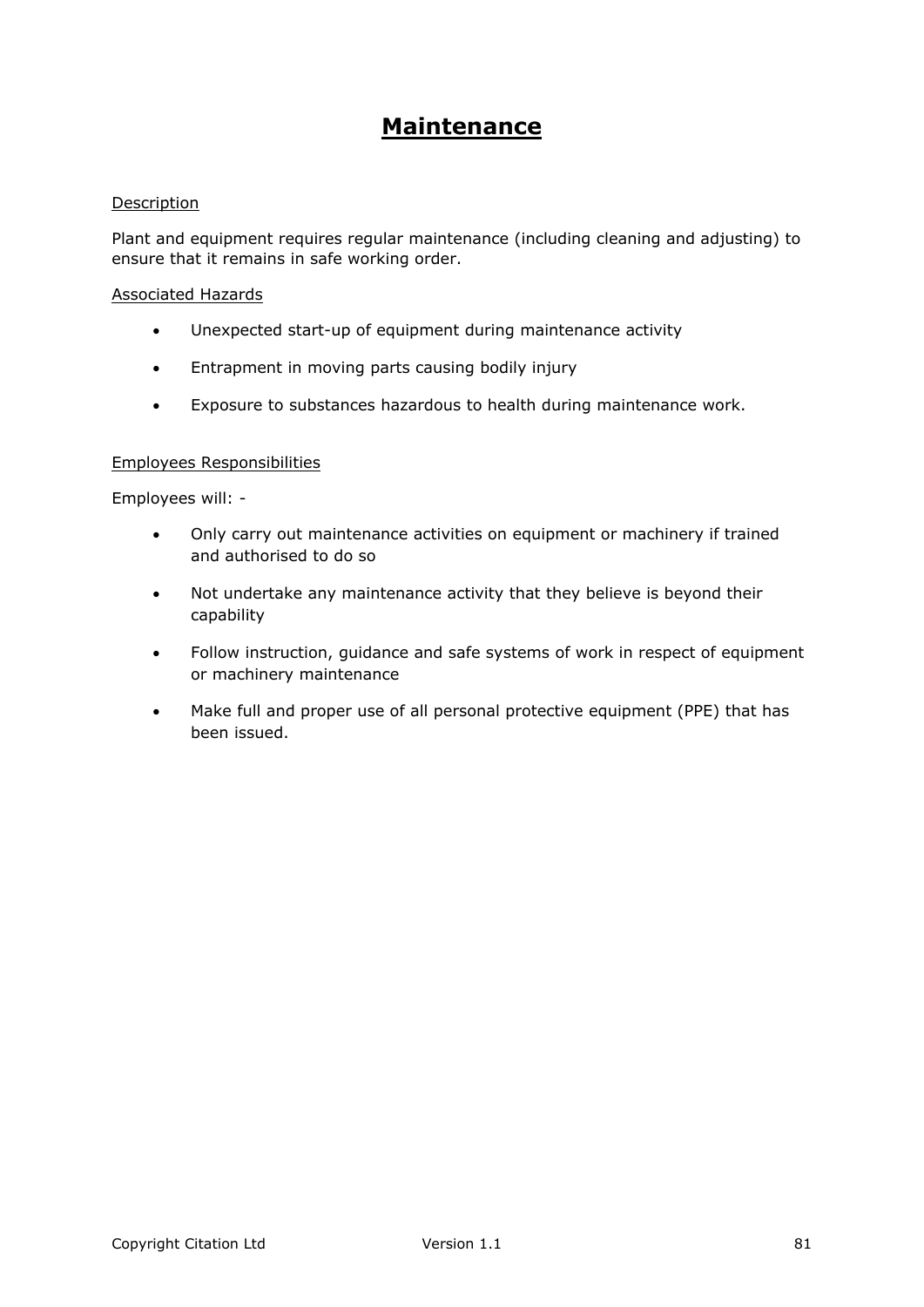## **Manual Handling**

#### Description

Manual handling is defined as the supporting and transporting of a load by human effort and includes lifting, lowering, pushing, pulling or carrying. Load means, e.g. equipment, materials or substances.

Manual handling is one of the most common causes of injury at work and causes over a third of all workplace injuries which include work related Musculoskeletal Disorders (MSDs) such as upper and lower limb pain/disorders, joint and repetitive strain injuries.

Manual handling injuries can occur anywhere in the workplace.

#### Associated Hazards Include:

- Heavy, unstable or unpredictable loads
- Restrictive working environment
- Uneven or wet floors
- Poor manual handling technique.

#### Employees Responsibilities

Employees will: -

- Attend manual handling training sessions as required and apply the knowledge gained from training to their daily work
- Follow the safe systems of work designed and introduced by the Organisation and do not deviate from this without good reason
- Not undertake any manual handling operation that is beyond their capability
- Not undertake a manual handling activity when a reasonably practicable alternative exists
- Use mechanical aids that have been provided for use and for which you have been trained. Any faults with mechanical aids should be immediately reported to the Director
- Assist and co-operate with the process of the assessment of risk
- Report all accidents, injuries and near misses involving handling activities however trivial
- Inform the Director if normal manual handling duties cannot be undertaken because of injury, illness or any other condition
- Report any unsafe practices at work.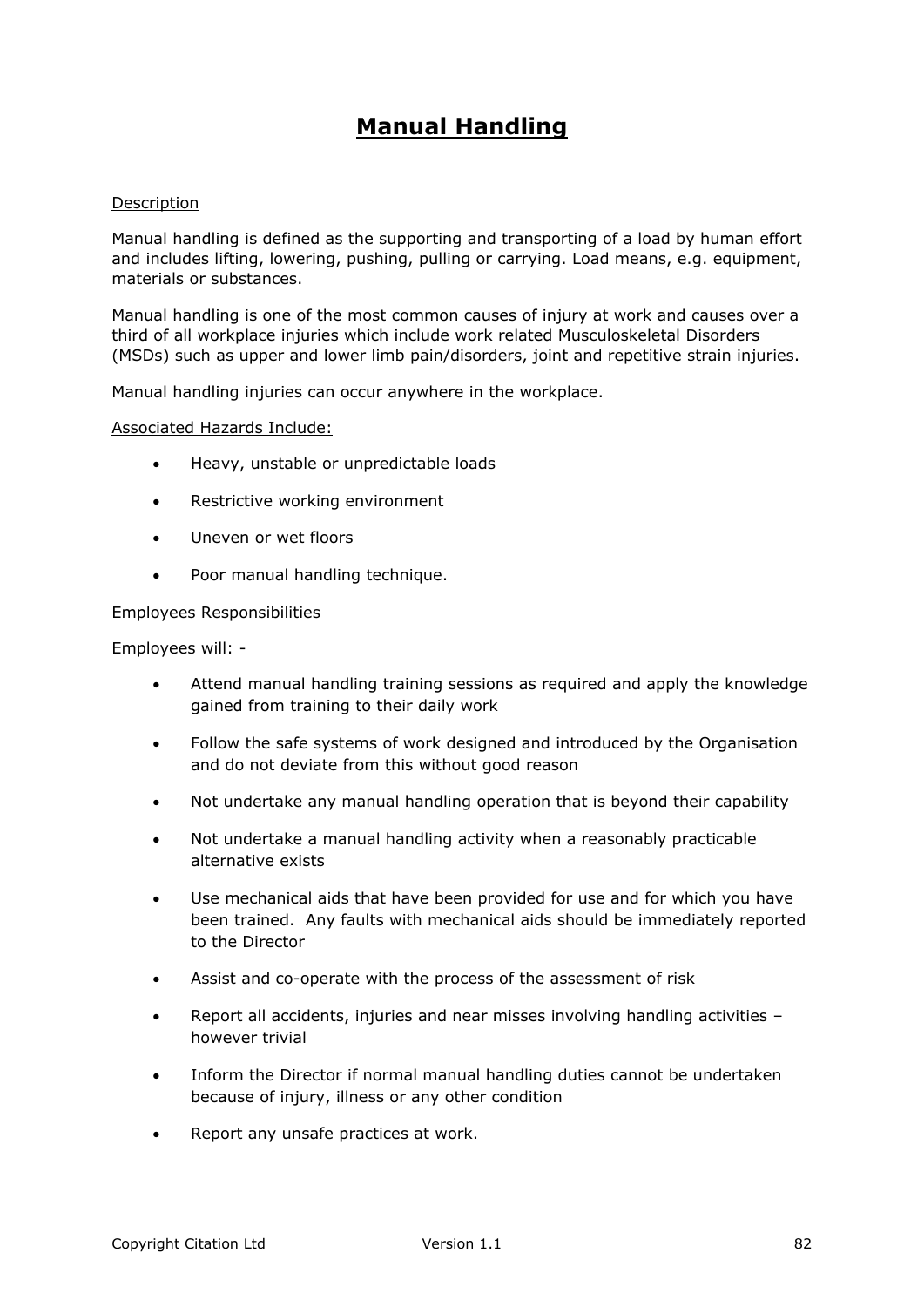## **Minibus And Minibus Outings**

### Description

Minibus outings are an important addition to the services we provide in the Organisation. The safe use of minibuses must take into account not only the roadworthiness of the vehicle and the competence of the driver, but must include arrangements to ensure the care and safety of service users during the outing.

#### Associated Hazards

The principal hazards associated with the use of a minibus are: –

- Vehicle suitability, including seats and restraints/wheelchair restraints
- Loading and unloading of passengers
- Misuse or failure of tail lift
- Insufficient supervision of passengers
- Road Traffic Accident or vehicle breakdown.

#### Employees Responsibilities

- Drivers must have a valid drivers licence for the class of vehicle they are driving
- Drivers must inform the employer if they become aware of any medical condition or take medication that might affect their ability to drive
- Drivers must ensure, so far as is reasonably practicable, that the vehicle is adequate for the purpose and is in a safe mechanical condition
- Drivers must comply with traffic legislation, be conscious of road safety and demonstrate safe driving
- Escorts must be aware of and comply with the findings of the outing risk assessment
- Escorts must comply with information, instruction and training given by the competent person in relation to minibus safety procedures
- Drivers and escorts must not be under the influence of alcohol or drugs
- Escorts must not smoke, or permit anyone else to smoke, in the minibus.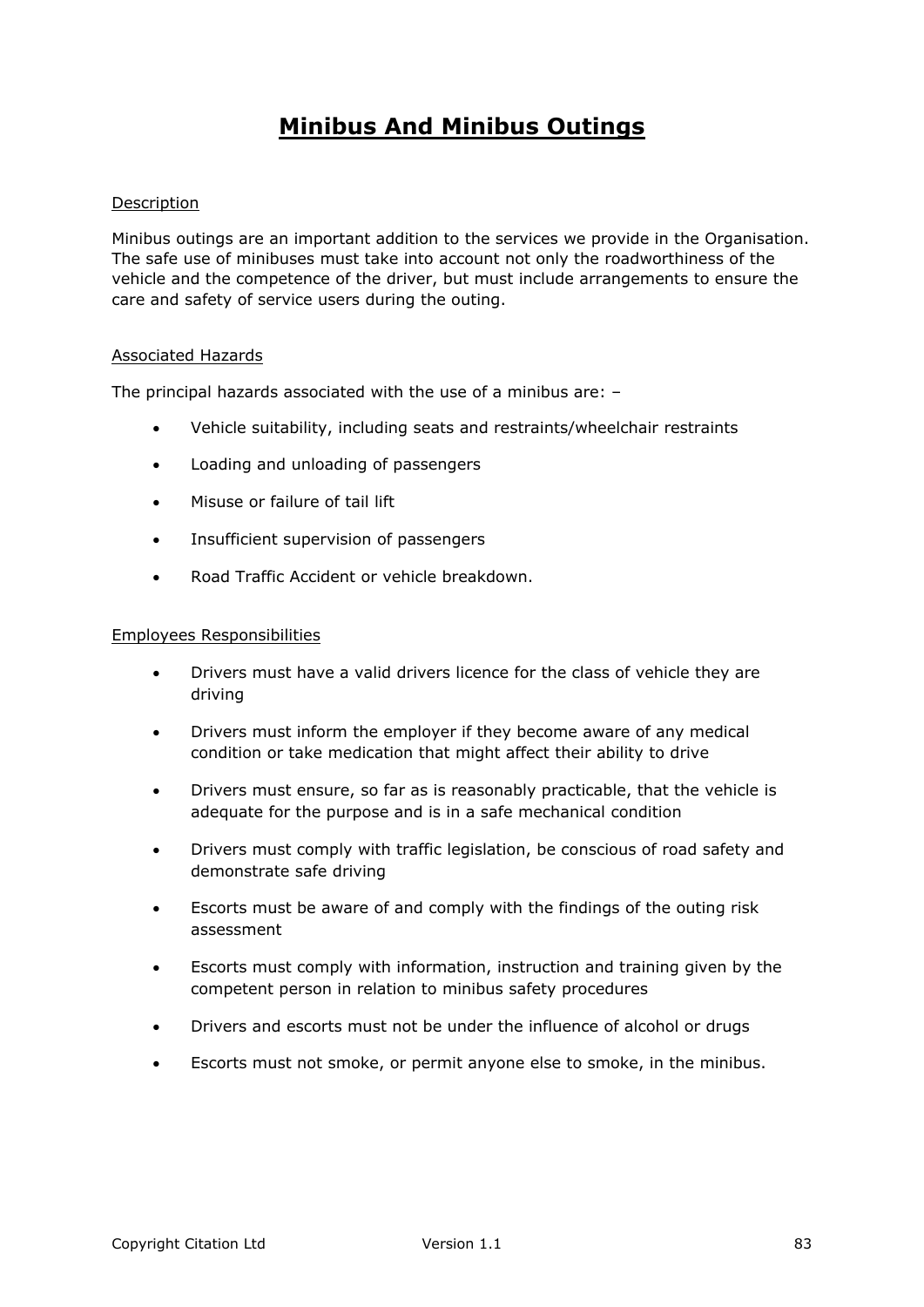### Additional Information

**Seating:** All passengers in the vehicle must be seated fully and squarely on a seat with armrests down, or in a wheelchair, and seatbelts applied.

**Wheelchair restraints:** The majority of minibuses now use the Unwins 4 point restraint system for securing wheelchairs within the vehicle. This comprises a pair of nonadjustable tongue and buckle restraints for the front and a pair of adjustable Karabiner hooks or tongue and buckle restraints for the rear.

**Passenger restraints:** All seats within the vehicle, including seats in the front and wheelchairs, must have their own passenger restraint/seatbelt. All seatbelt fixings must provide for a lap and diagonal effect. It is not acceptable for service users to travel in a wheelchair in the minibus, with a lap belt only. In an accident scenario, lap belts can lead to internal or spinal damage.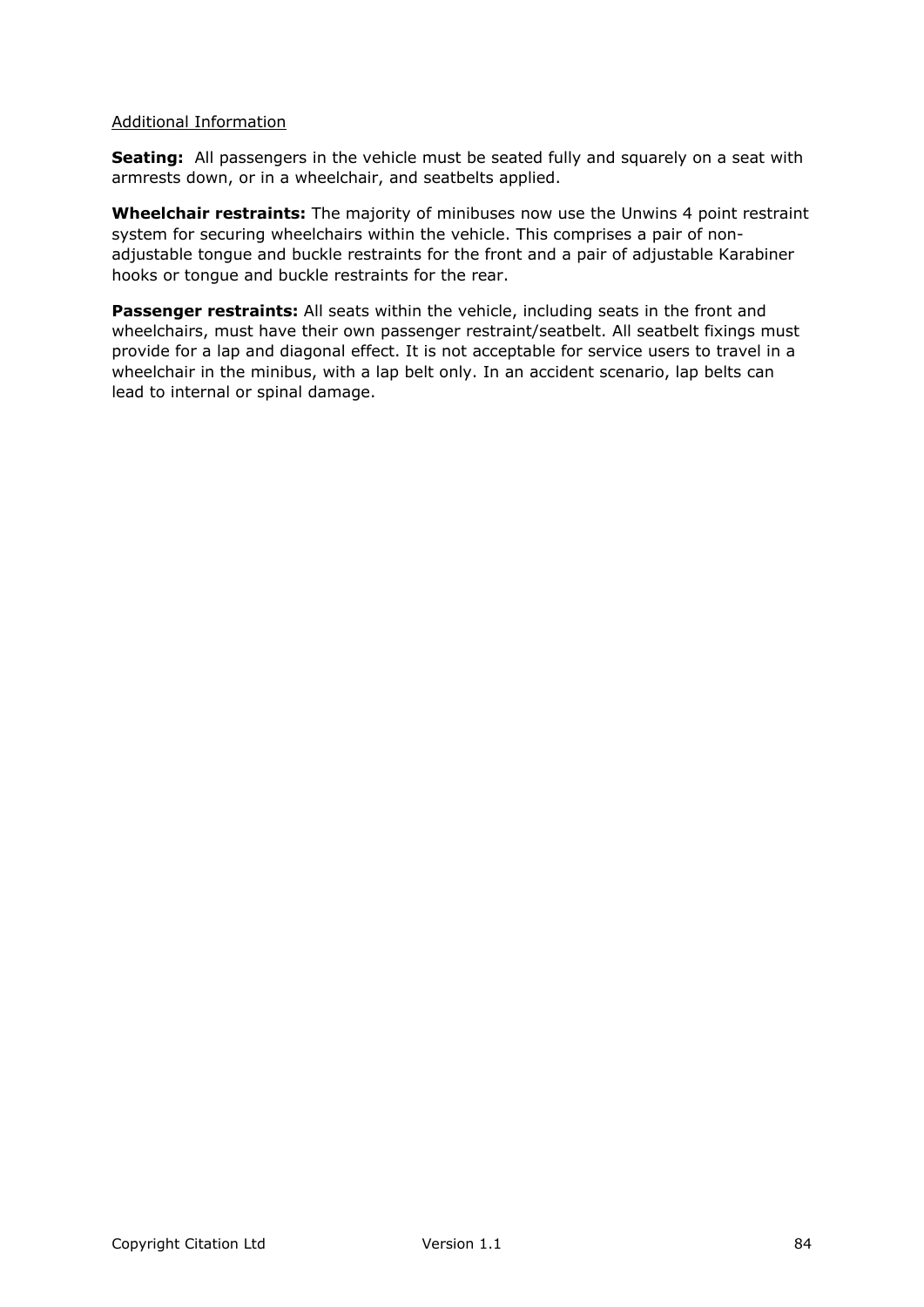## **Missing service users**

#### Description

Plymouth Age Concern recognises from time to time service users may leave their usual living area or may leave the building. There are a number of reasons why service users may decide to leave.

It is essential that each incident is fully investigated to establish cause, and that issues are addressed in such a way as to minimise the likelihood of recurrence.

Risk reducing measures will take account of a service users right to exercise independence, to make choices and to take reasonable risks.

#### Associated Hazards

- Physical attacks
- Verbal abuse
- Injury to service users
- **•** Depression
- Stress.

#### Person In Charge's Responsibilities

The person in charge will: -

- Organise a search of the buildings and outbuildings
- Ensure the whereabouts of the rest of the service users, particularly any special friends of the missing person.

If the search is successful: -

- Counsel the service users about letting supervising employees know if he/she intends leaving the area
- Record the event in the service users care profile
- Review and revise as necessary the service users specific risk assessment.

If the search is not successful: -

- Inform the Proprietor of the Organisation
- Complete a missing persons form
- Take a statement from the member of employees who was supervising any service users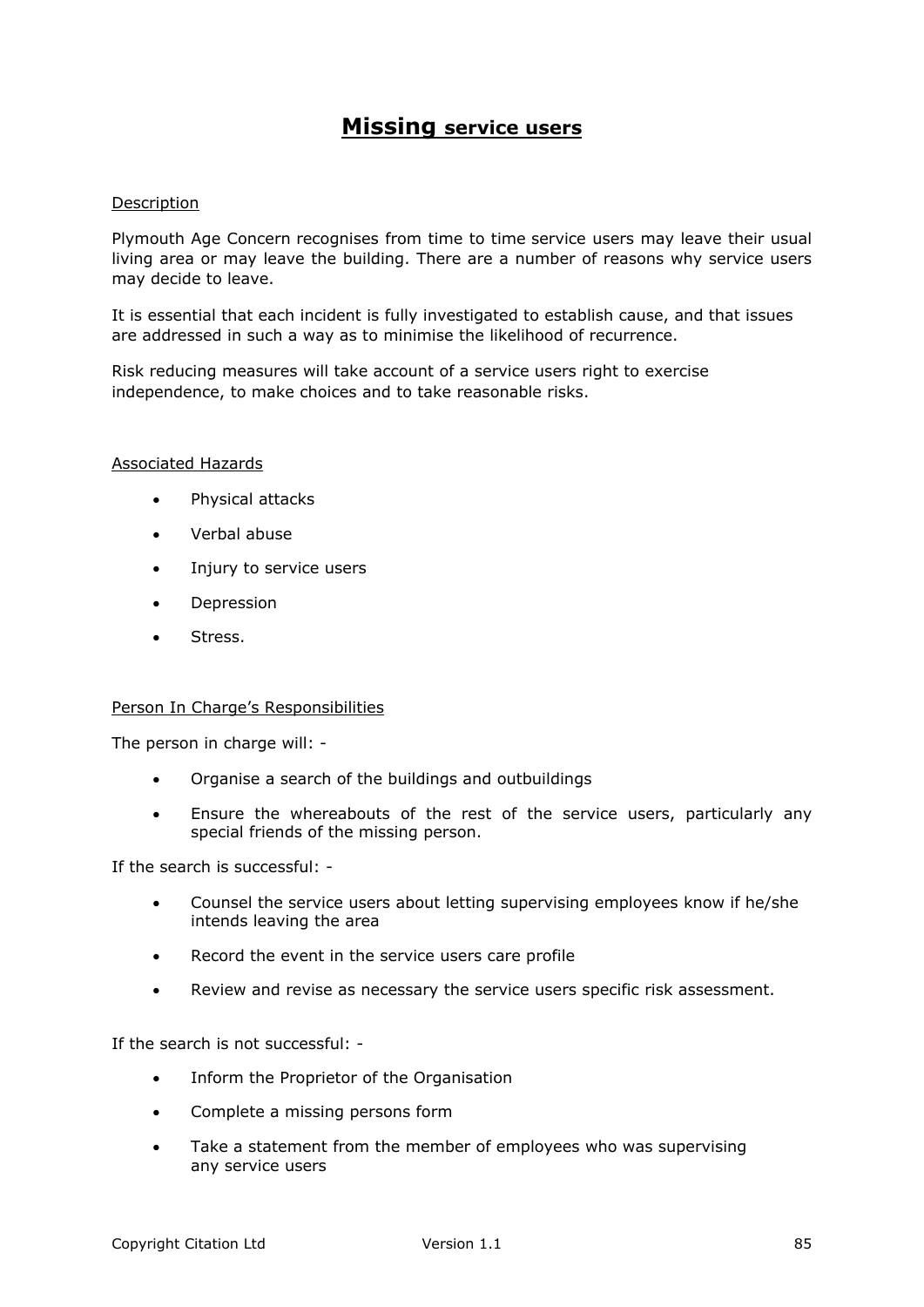- Phone the police and give an accurate description of the service users including details of where they might be going
- Agree with the Proprietor when to notify the next of kin. The decision will be based on the age, distance from the Organisation and relationship with the service users and so on.

#### Employees Responsibilities

If you suspect any service users are missing, conduct a brief search of the immediate area. Look in any adjacent rooms and the nearest toilet, if not too far away. Call out for the service users and ask for an answer.

If he/she is not found notify the person in charge without delay.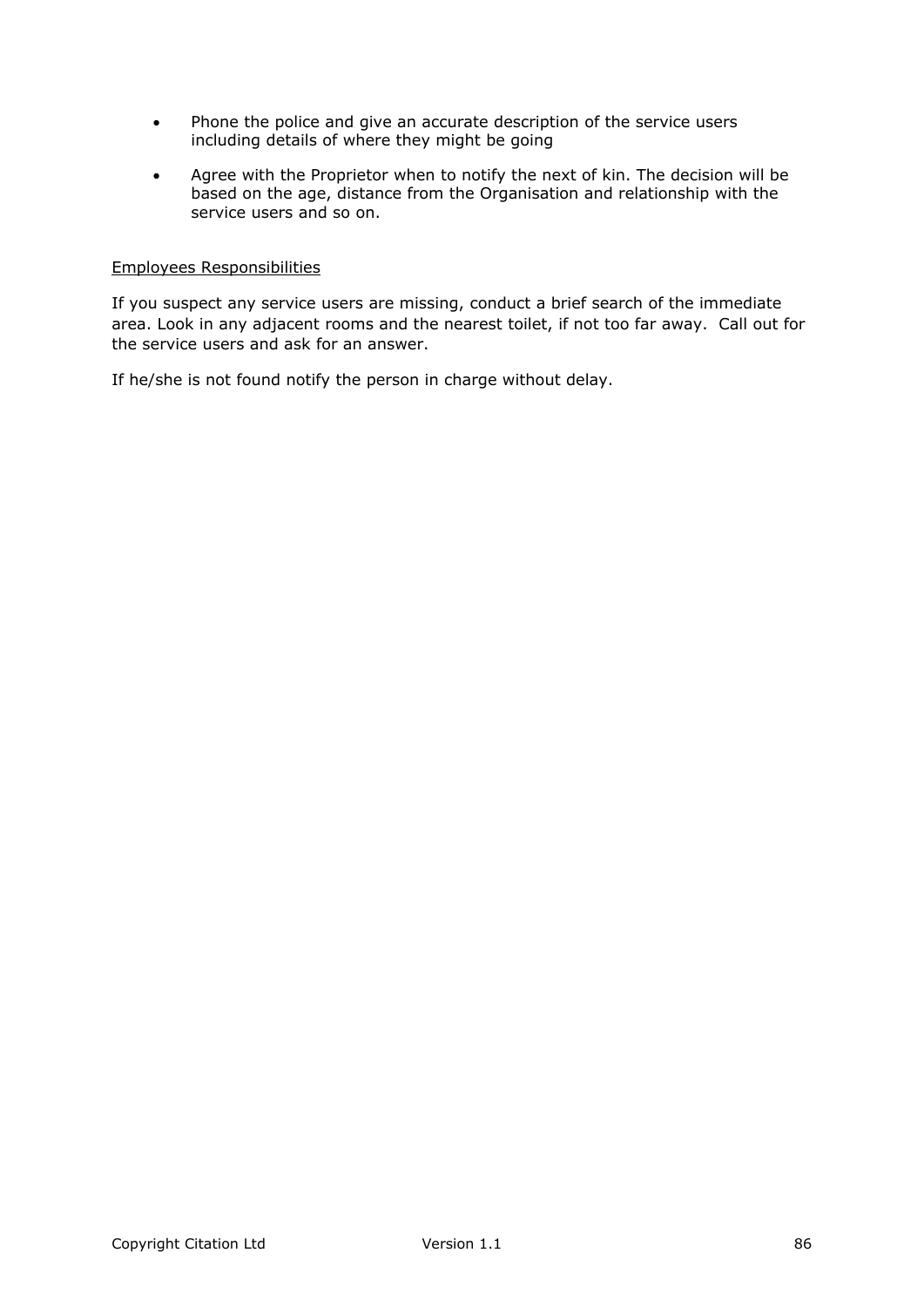## **Mobile Telephones**

It is an offence for a person to drive a motor vehicle if they cannot have proper control of the vehicle.

The Road Safety Act sets fixed penalty fines and points for using a hand-held phone while driving. Penalties also apply for not having proper control of a vehicle - a measure that can also be used where a driver has been distracted by using a hands-free mobile phone.

If required, hands-free kits will be provided to members of staff who are required to use mobile telephones whilst working away from the premises.

Under no circumstances are employees permitted to use hand-held telephones or any similar hand-held device e.g. Personal Data Assistant (PDA) or Palm Pilot whilst driving. The prohibition also applies when stopped at traffic lights or during other hold-ups that may occur during a typical journey when a vehicle can be expected to move off after a short while.

To comply with legislation, it is important that the phone is sat in a cradle (not resting on a seat or in a pocket) fitted in a position that would not distract you from the road during use.

Drivers still risk prosecution (for failure to have proper control) even if they use handsfree phones when driving.

The following guidance is given to all drivers who are required to use mobile phone hands-free kits:–

- Only use the phone when it is safe to do so
- Understand how your phone operates and utilise the one-touch speed-dial facility
- Only acknowledge incoming calls on a hands-free system, where answering is automatic or one touch button
- Only use short responses and indicate that you will return the call when it is safe to do so.

Whenever possible, drivers should delay making outgoing calls whilst travelling.

#### General Use Of Mobile Phones

Only use the mobile phone when it is essential to do so and do not use the phone any longer than is necessary.

Do not press the telephone to your ear or the side of your head; try to leave a gap between your ear and the handset if possible.

When making calls to, or receiving calls from mobile phones, always ask whether it is safe to speak.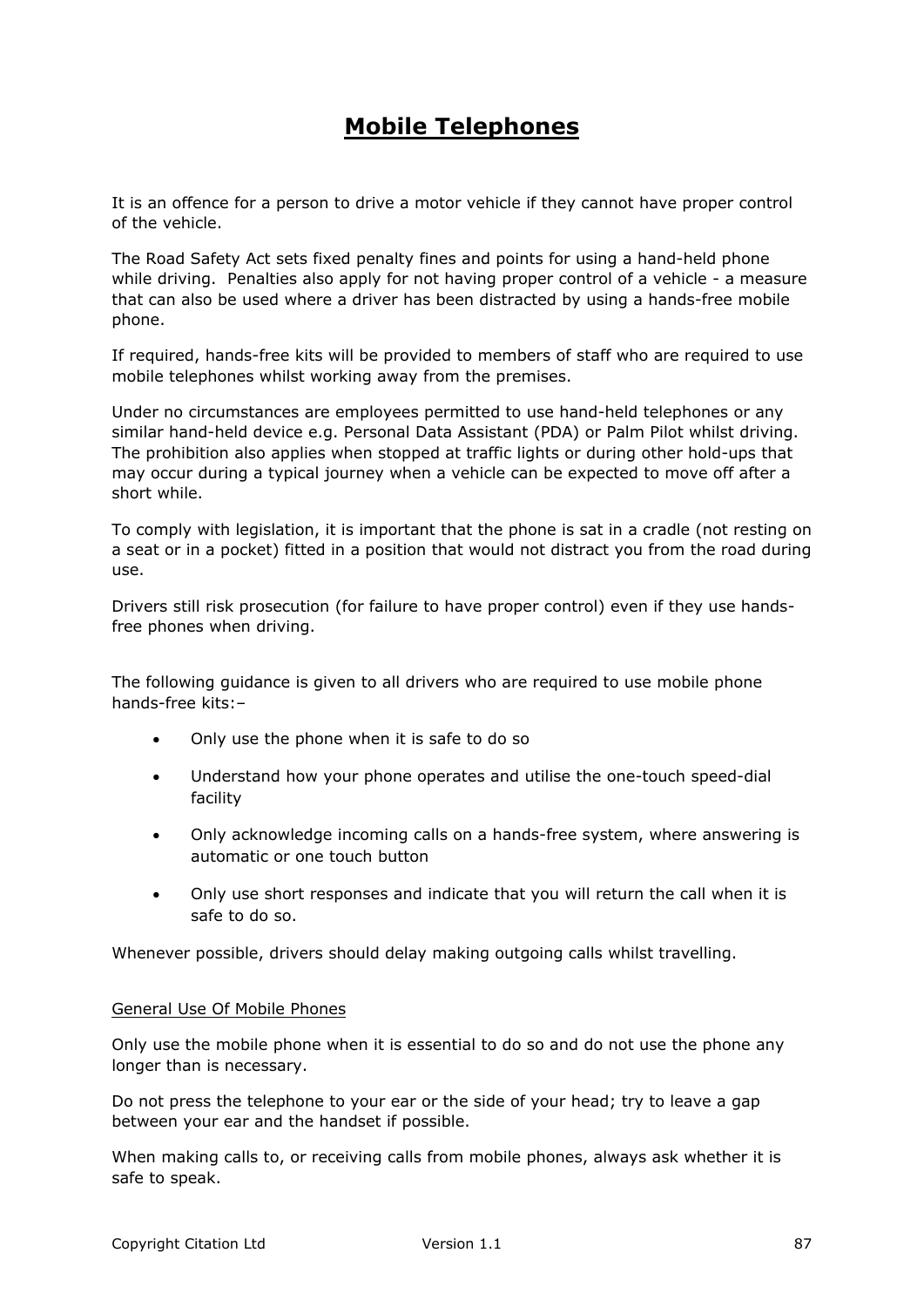## **Monitoring, Inspection And Review**

### Description

There is a legal requirement to monitor and review health and safety arrangements. This enables organisations to assess how effectively risks are controlled in order to implement improvements, where required, and to develop a positive health and safety culture and safe working environment. The frequency of monitoring and review will be decided by the level of risks, competence of people, legal requirements, results of accidents and recommendations by manufacturers or suppliers of equipment.

#### Monitoring includes:-

- Checking compliance in following the Plymouth Age Concern Health and Safety Policy, control measures stated in risk assessments and safe systems of work
- Inspecting and testing of work equipment
- Inspecting workplace locations and activities
- Checking competence of workers
- Checking the wellbeing and health of workers.

#### Employees Responsibilities

Employees must:-

- Check equipment, including any personal protective equipment supplied, is safe before use
- Co-operate with management arrangements in respect of workplace inspections
- Follow any training, information, guidance and instruction given by the employer for checking and inspection of safe practices
- Report any hazards or defects to the employer immediately.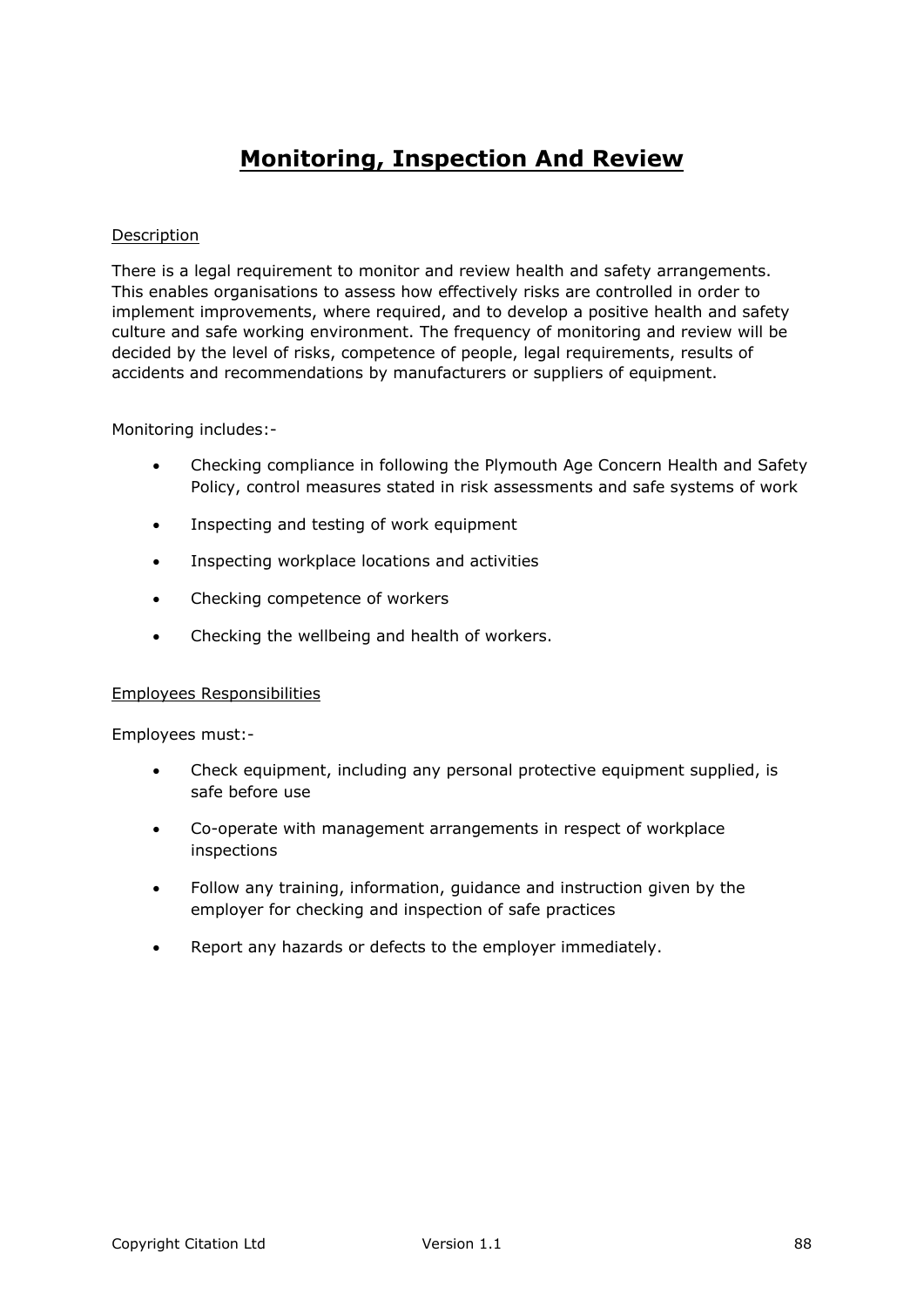## **New And Expectant Mothers**

### Description

Plymouth Age Concern is committed to protecting the health and safety of all new and expectant mothers. The phrase "new and expectant mother" means an employee who is pregnant, or who has given birth within the previous six months or who is breastfeeding. "Given birth" is defined as having delivered a living child or, after 24 weeks of pregnancy, delivered a stillborn child.

### Associated Hazards

- Physical agents (e.g. handling service users, violence, standing for long periods of time)
- Biological agents (e.g. blood borne viruses)
- Chemical agents (e.g. medicines and drugs)
- Working conditions (e.g. workload or stress).

#### Employees Responsibilities

Employees will:-

- Report to the Director as soon as pregnancy is confirmed
- Follow advice and information given by the Organisation in relation to safe working practices
- Report any hazardous situation to the Director so that arrangements for the appropriate remedial action can be taken
- Co-operate with arrangements for health and safety and use all protective and safety equipment provided by the Organisation.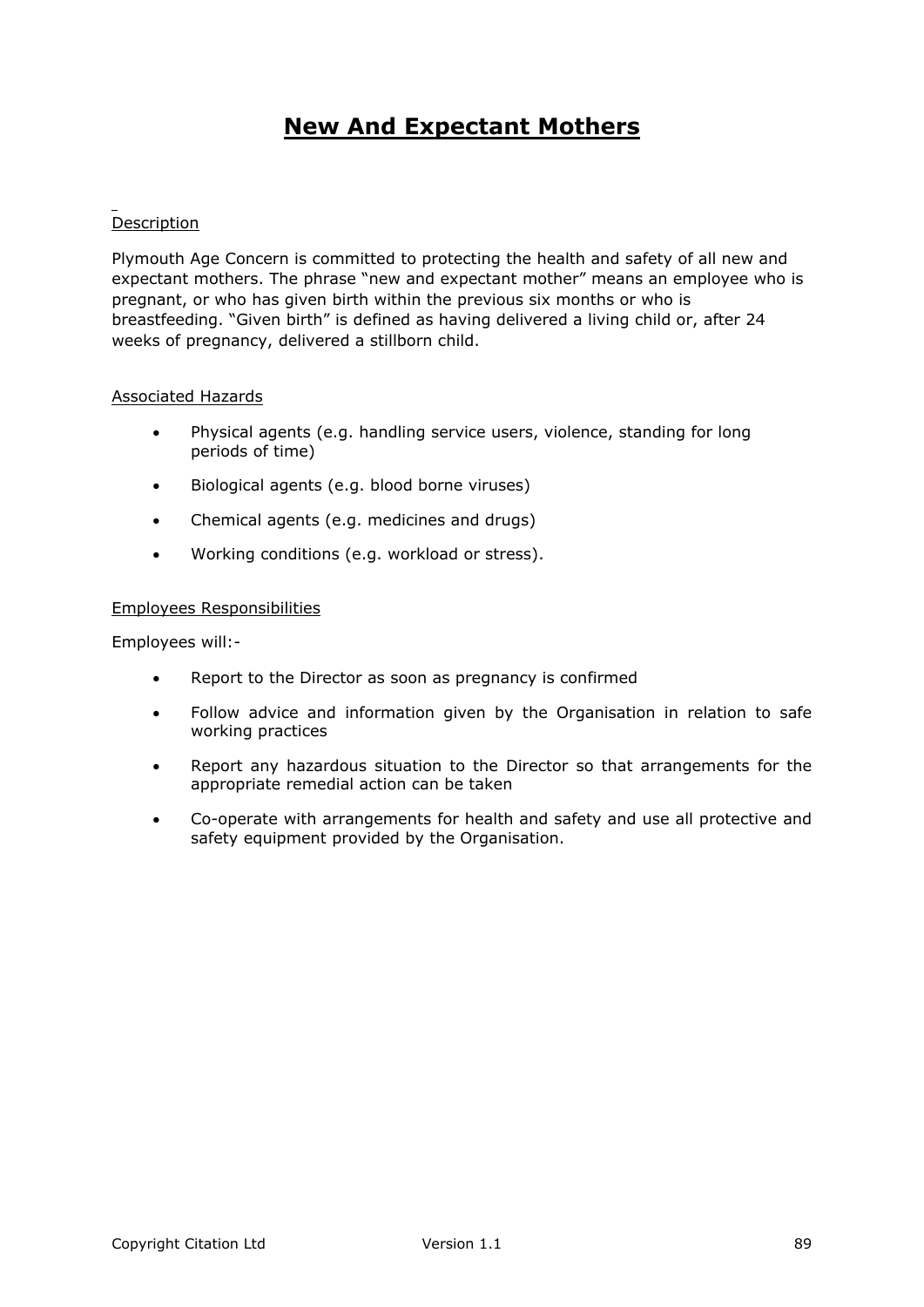## **Noise**

### Description

Hearing damage caused by exposure to noise at work can be permanent and incurable. Hearing loss is usually gradual due to prolonged exposure to noise.

#### Associated Hazards

 Use of, or proximity to, noise generating plant or work equipment (e.g. gardening, maintenance machinery, work equipment used during construction works).

Employers are required by the Control of Noise at Work Regulations to comply with the following noise exposure values: -

### **Lower Exposure Action Values: -**

- Daily or weekly exposure of 80dB(A)
- Peak sound pressure of 135dB(C).

#### **Upper Exposure Action Values: -**

- Daily or weekly exposure of 85dB(A)
- Peak sound pressure of 137dB(C).

#### There Are Also **Exposure Limit Values (ELV)** Which Must Not Be Exceeded: -

- Daily or weekly personal noise exposure of 87dB(A)
- Peak sound pressure of 140dB(C).

The ELV should account for any hearing protection provided and worn.

#### Employees Responsibilities

Employees will: -

- Comply with signs and notices identifying hearing protection zones
- Wear hearing protection where identified by risk assessment. Use, keep clean and store hearing protection as instructed and as trained to do. Report any faults of the hearing protection to the Director
- Report any noisy areas or equipment to the Director
- Attend hearing checks (audiometric testing), where required.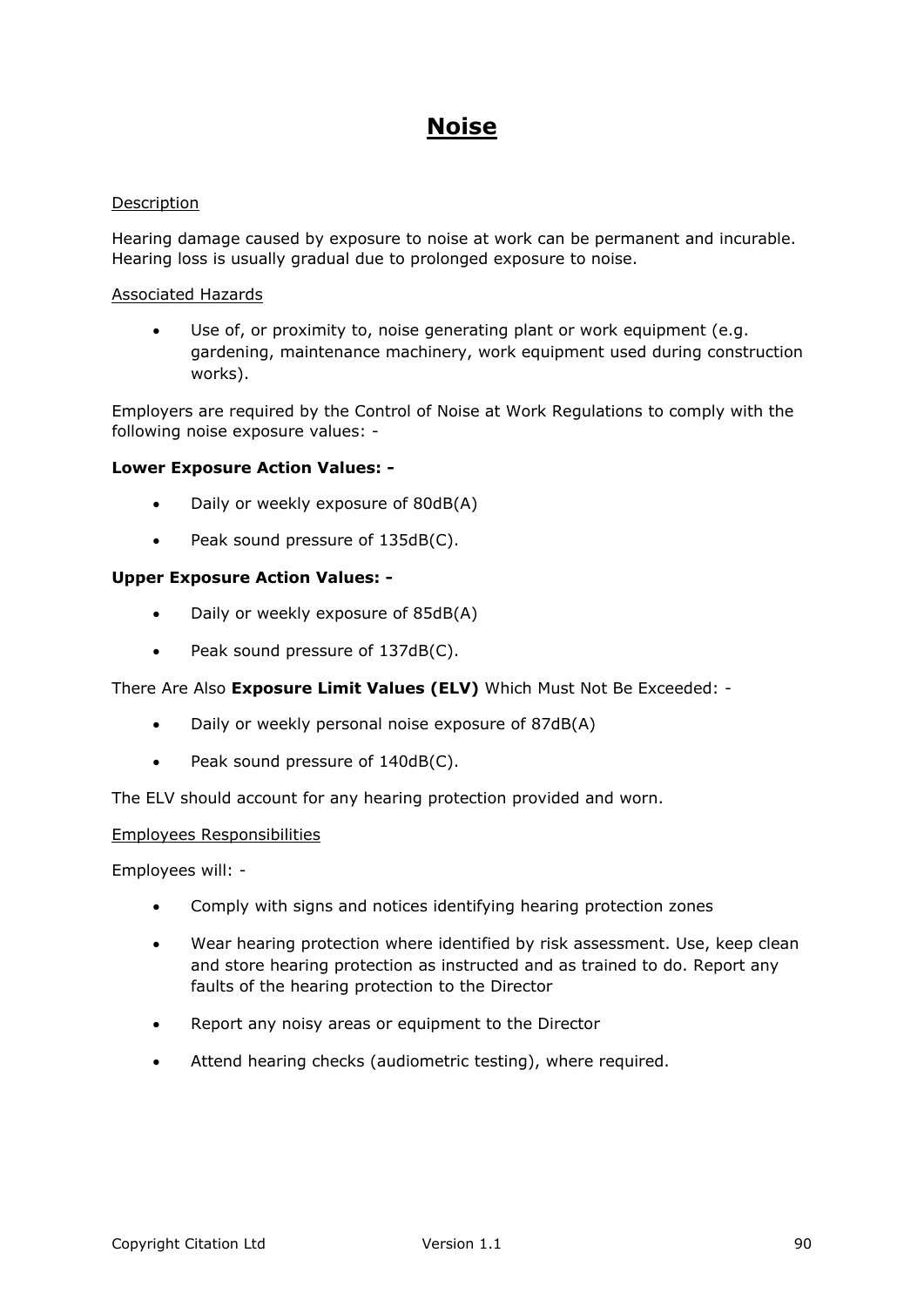## **Oxygen**

#### Description

Oxygen is necessary for life and the air we breathe contains about 21% oxygen, however if misused, oxygen can also be dangerous.

Oxygen behaves differently to air, compressed air, nitrogen and other inert gases. It is very reactive. Pure oxygen at high pressure such as from a cylinder can react violently with common materials such as oil and grease. Other materials may catch fire spontaneously. Nearly all materials including textiles, rubber and even metals will burn vigorously in oxygen. Therefore even a small increase in the oxygen level in the air to 24% can create a dangerous situation.

#### Medical Application

Oxygen has a therapeutic use and may be prescribed for individual service users.

Mis-administration of oxygen to vulnerable persons could result in, or exacerbate, respiratory failure.

#### Associated Hazards

- Oxygen enrichment from leaking equipment
- Use of materials not compatible with oxygen
- Use of oxygen in equipment not designed for oxygen service
- Incorrect or careless operation of oxygen equipment
- Mis-administration of therapeutic oxygen.

### Employees Responsibilities

Employees will: -

- Comply with written protocols for administration of oxygen
- Never permit smoking or naked flame where oxygen is being used
- Only deliver oxygen if trained and authorised to do so
- Comply with the directions of the medical prescription
- Report any adverse incidents and any faults with the equipment.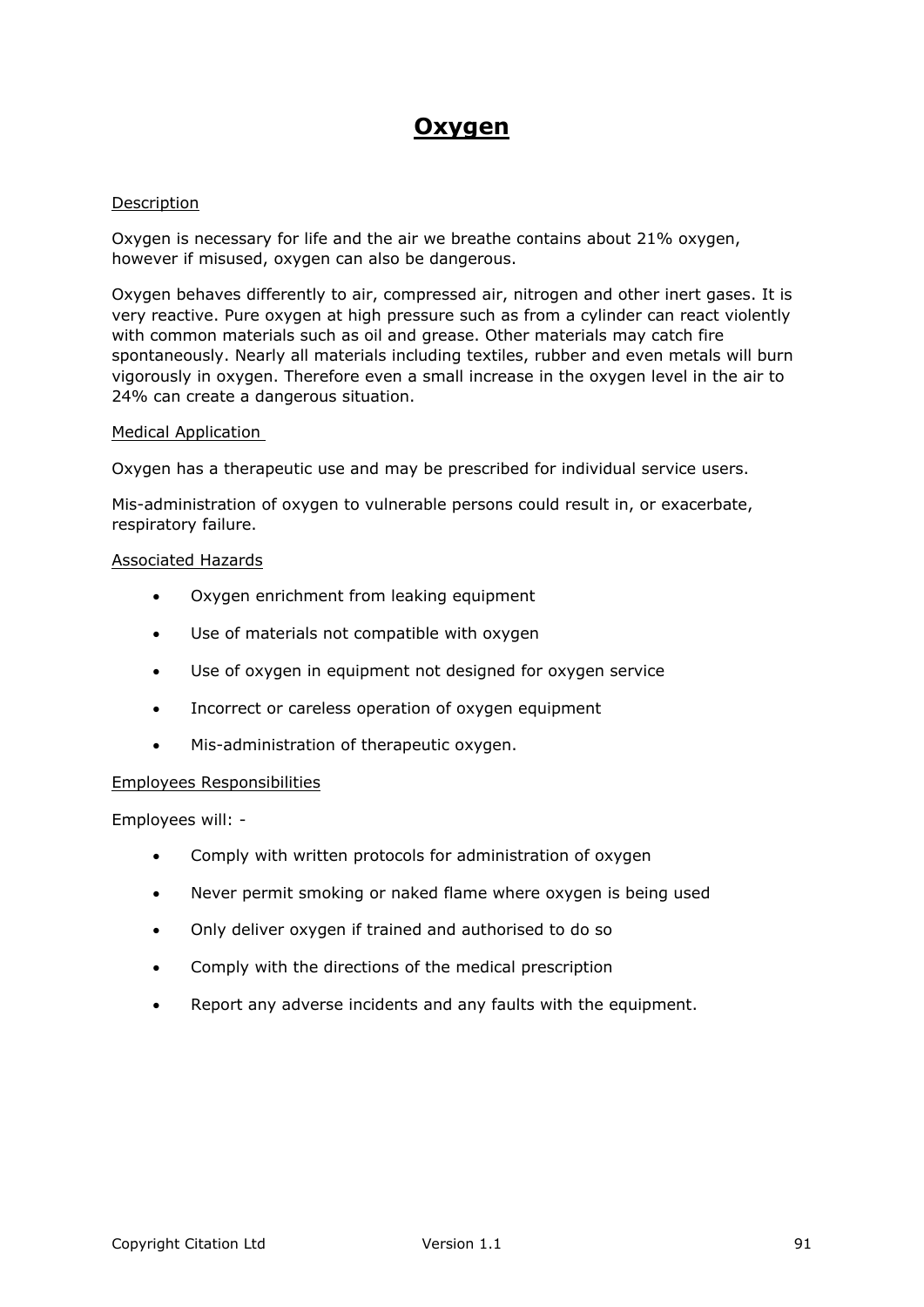## **Passenger Lifts**

#### Description

Passenger lifts are defined as any plant certified for lifting people and loads from one level to another. The equipment is mechanically/electrically powered. This arrangement applies where employers have responsibility for passenger lifts within their premises.

#### Associated Risks

- Passenger lifting equipment being overloaded, causing collapse
- Failure of poorly maintained equipment
- Equipment being used by untrained operatives
- Trapping of passengers between floors.

#### Employees Responsibilities

All employees are required to act safely and responsibly when using a passenger lift and report any faults or damage immediately.

- Equipment should only be used for the task it was designed for, and improvisation should not be practised
- Use all passenger lift equipment in line with any manufacturer's guidance and written operating instructions
- Follow the risk assessment and safe system of work that is applicable to the operation being undertaken
- Report any damaged, misused, non-inspected or faulty work equipment
- Record any faults or damage immediately.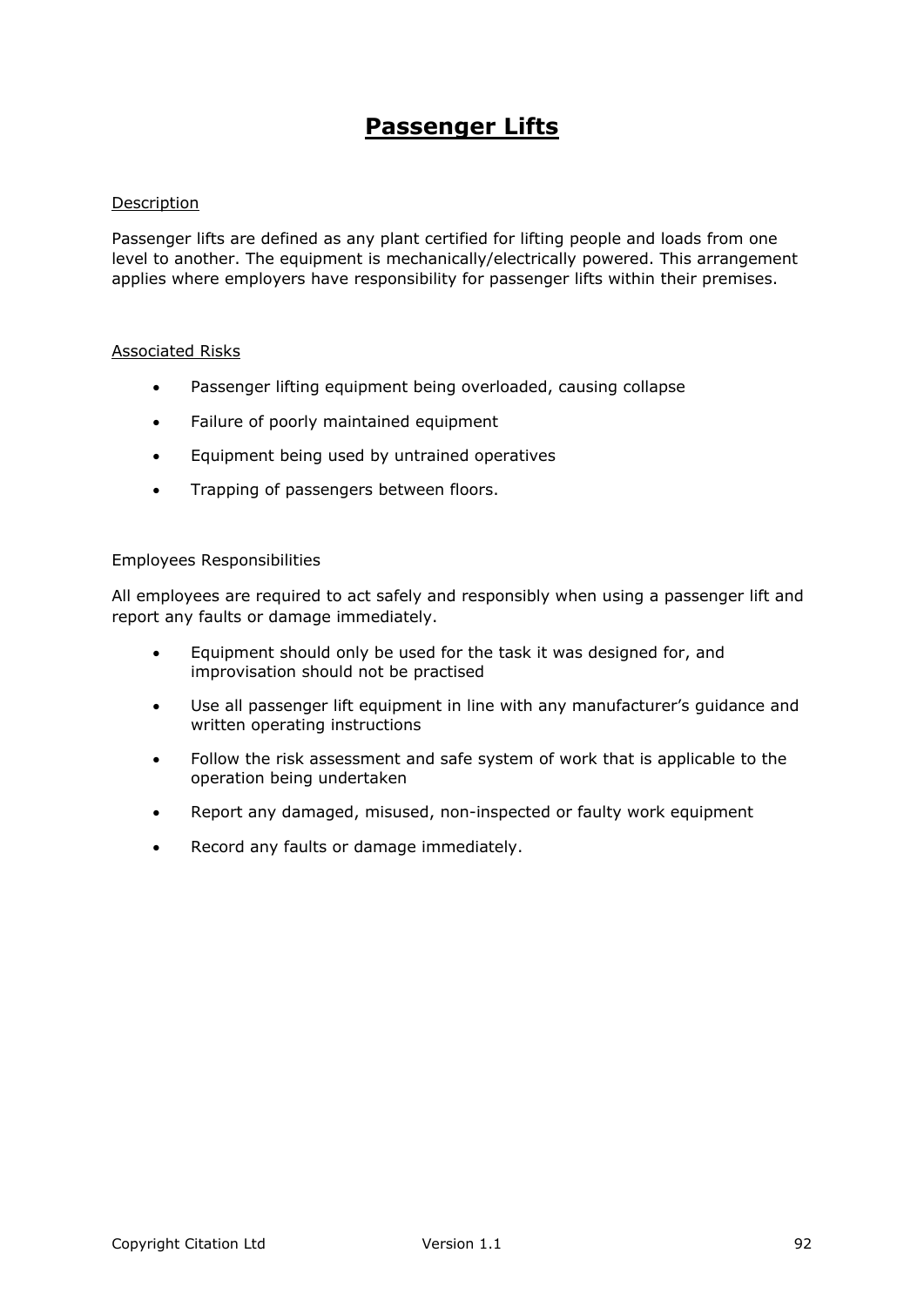## **People Moving And Handling Including The Use Of Slings And Hoists**

#### **Description**

Unlike inanimate loads, people when handled, can help (or hinder) the manual handling operation. They may feel pain and anxiety, and may become agitated or aggressive, affecting the way they are handled. Physically or mentally frail persons, who seem to be capable and willing to help at the start of a movement, may suddenly find themselves unable to continue. How carers react in these circumstances can affect whether they or the persons in their care are injured.

All service users should be encouraged to do as much as possible for themselves to reduce risks to employees and to encourage rehabilitation and independence.

Note: This Policy is complementary to, and should be read in conjunction with, the Organisation's Policies for 'Manual handling' 'Work equipment' and 'Lifting equipment'.

#### Associated Hazards

- Inappropriate choice of handling equipment for the service users
- Failure or collapse of hoists/slings
- Misuse of hoists/slings
- Challenging behaviour by service users

#### Employees Responsibilities

Employees involved with people handling activity will: –

- Attend people handling training at least annually
- Keep up to date with service users' moving and handling care plans
- Report any changes in the service users health or ability that may necessitate a review of the moving and handling plan
- Follow safe systems of work designed and introduced by the **Organisation**
- Visually inspect slings for signs of wear and tear prior to each use
- Only use mechanical aids that have been provided by the Organisation, and for which they have received training
- Isolate and report any damaged, misused, non-inspected or faulty lifting equipment
- Report all accidents, injuries and near misses involving people handling activities – however minor.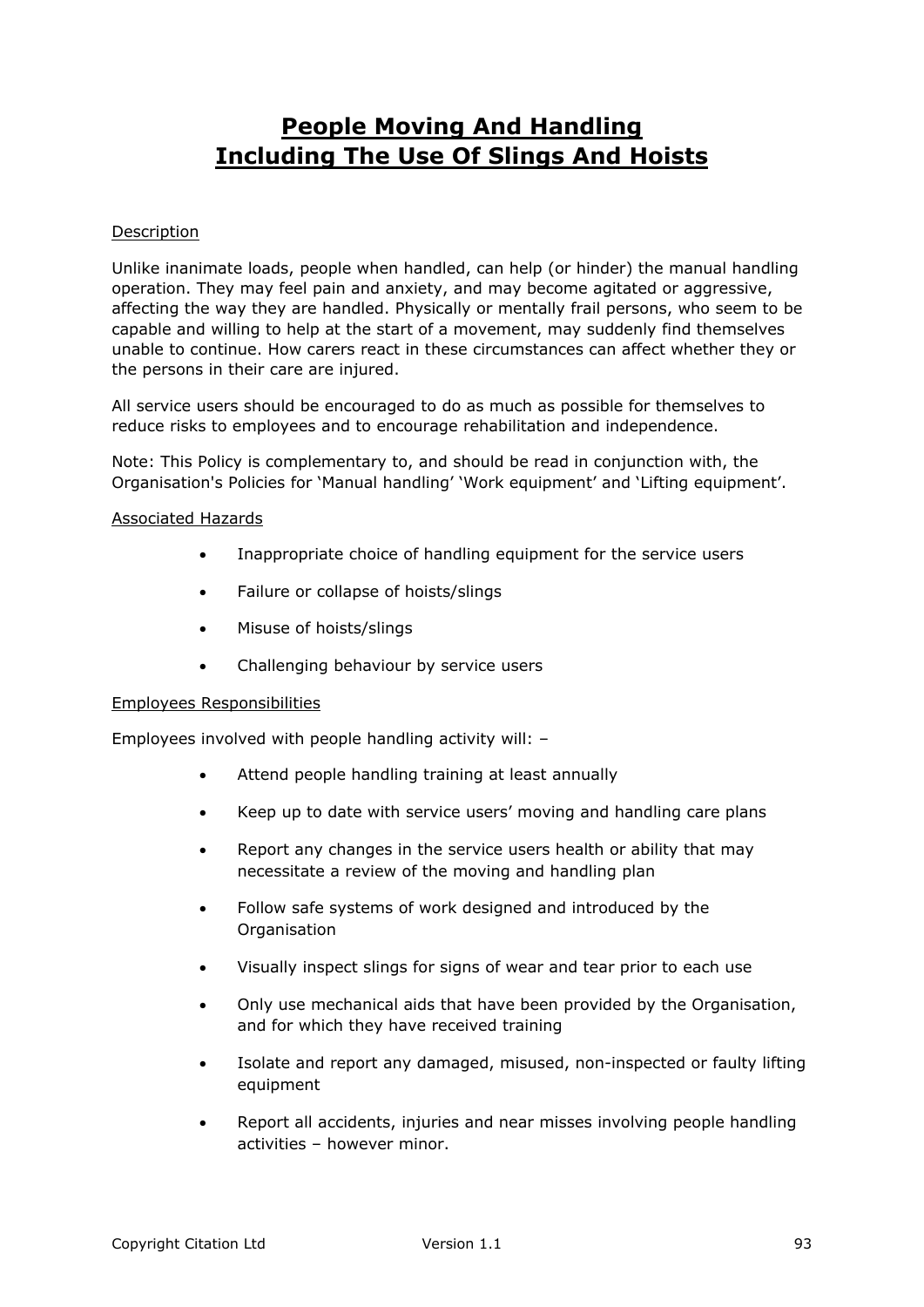# **Personal Hygiene – Food Areas**

### Description

Personal hygiene is an important part of food hygiene and applies to every person who works in food handling areas. Personal hygiene includes personal cleanliness and the use of suitable protective clothing. If personal hygiene rules are not applied, food may be exposed to the risk of contamination.

### Reporting Illness/Exclusion

Staff are encouraged to report if they or anyone in their household are suffering from diarrhoea, stomach upset or vomiting. Food handlers suffering from any of the complaints listed above will be excluded from food handling duties until they have fully recovered.

#### Employees (Food Handlers) Responsibilities

All employees must comply with the following:-

- Hands are to be washed thoroughly, before starting work, before handling food, after using the toilet, after handling raw foods or waste, after every break, after eating and drinking, after cleaning, and after blowing your nose
- Hair should be tied back and preferably covered
- Food handlers should not spit, sneeze or cough over food
- Food handlers should not smoke in a food preparation area
- Cuts and sores should be covered with a waterproof (preferably highly visible) dressing
- Jewellery should be kept to a minimum when preparing and handling food a plain wedding ring and sleeper earrings are acceptable.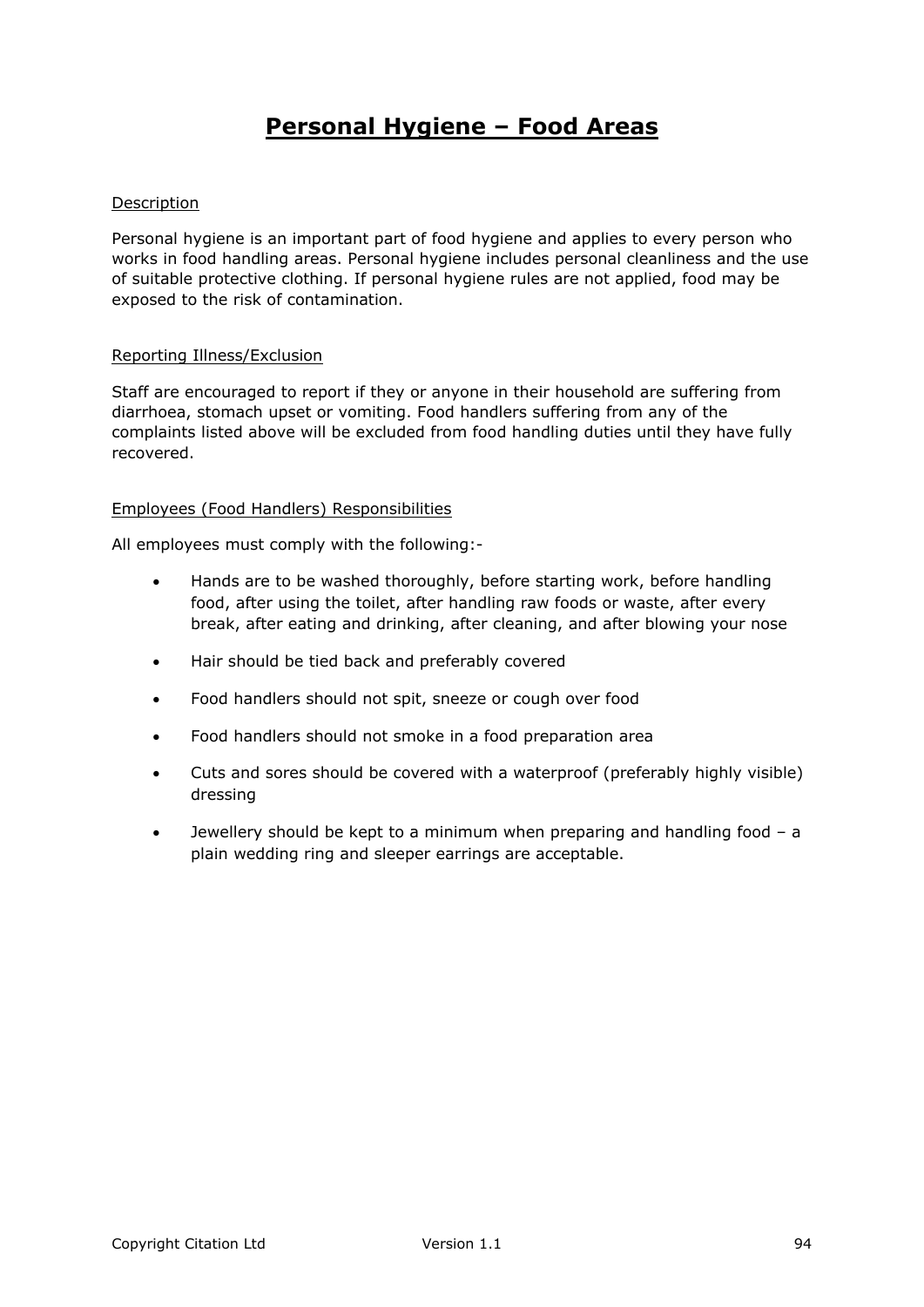# **Personal Protective Equipment**

### Description

Personal protective equipment (PPE) is supplied and used at work wherever there are risks to health and safety that cannot be adequately controlled in other ways. PPE will only be used as a last resort when preventative or other control measures cannot be applied.

PPE includes protective gloves, aprons, overalls, hearing protection, eye protection and face masks.

#### Associated Hazards

- Worn or damaged PPE
- Misuse of PPE
- Incorrect selection of PPE.

#### Employees Responsibilities

Employees will:-

- Make full and proper use of all PPE that has been issued
- Inspect all PPE before use to ensure it is suitable, clean and undamaged
- Store all PPE securely at all times and report any defective immediately to the Director
- Report any discomfort or ill health experienced as a consequence of wearing the equipment
- Not undertake any work unless the correct PPE is being worn and fits correctly.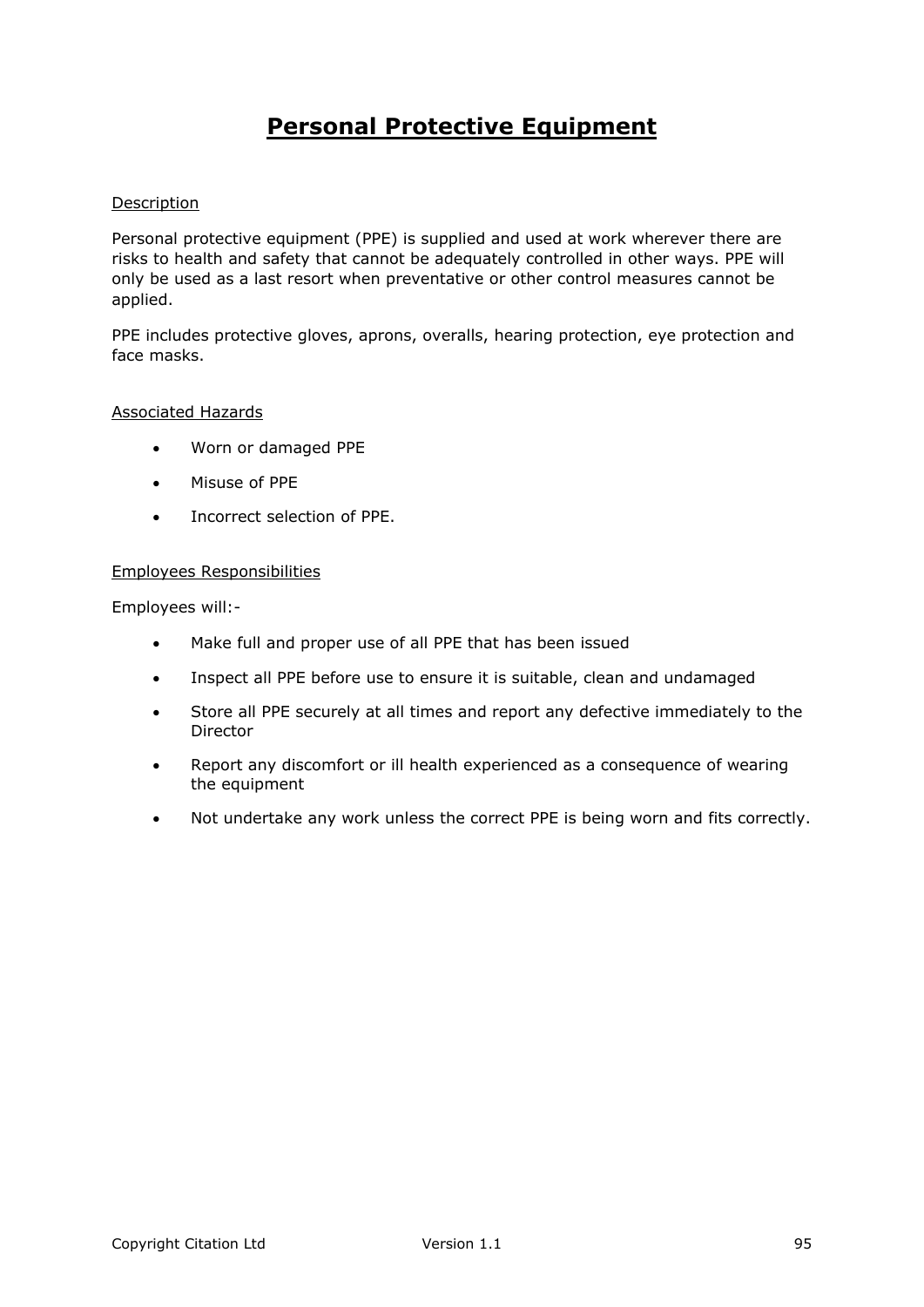# **Personal Safety – Staying Safe In Your Vehicle**

### Description

There are no hard and fast rules with regards to personal safety as most people will approach a given situation quite differently and have a different perspective on the level of risk they feel exposed to.

There is a greater chance of being hurt in a road accident than becoming a victim of violent crime and people are less likely to become victims of crime whilst they are at work. However, government statistics suggest vehicle related crime is on the increase. For these reasons provide the following, practical steps to help raise awareness of driver safety whilst at work and at leisure: -

#### Associated Hazards

- Personal injury
- Theft
- Damage to property.

#### Plan Ahead

- Check your route; keep a map in the vehicle
- Check if the place you are visiting has parking. If not, try and use a manned, well-lit car park
- Check you have enough fuel
- Check basic vehicle maintenance, i.e. oil, water, tyre pressure etc
- Check vehicle breakdown cover and keep the number with you
- Check you have something in the vehicle to keep you warm e.g. coat or blanket, bottle of water, food snack and a torch in the event of unexpected, lengthy delay due to road traffic accident or inclement weather
- Ensure your office know where you are travelling to, whom you are meeting, and your expected time of return. Inform them if you change your journey plan
- Take a mobile phone with you and ensure it is fully charged (do not use the phone whilst driving)
- Keep any valuables, including handbags, mobile phones and laptops out of sight. They can easily be snatched when you stop at traffic lights, especially if windows are left open and doors unlocked
- Do not leave luggage or documents on display within your vehicle
- Do not leave the parking ticket on display unless it is a requirement of the car park facility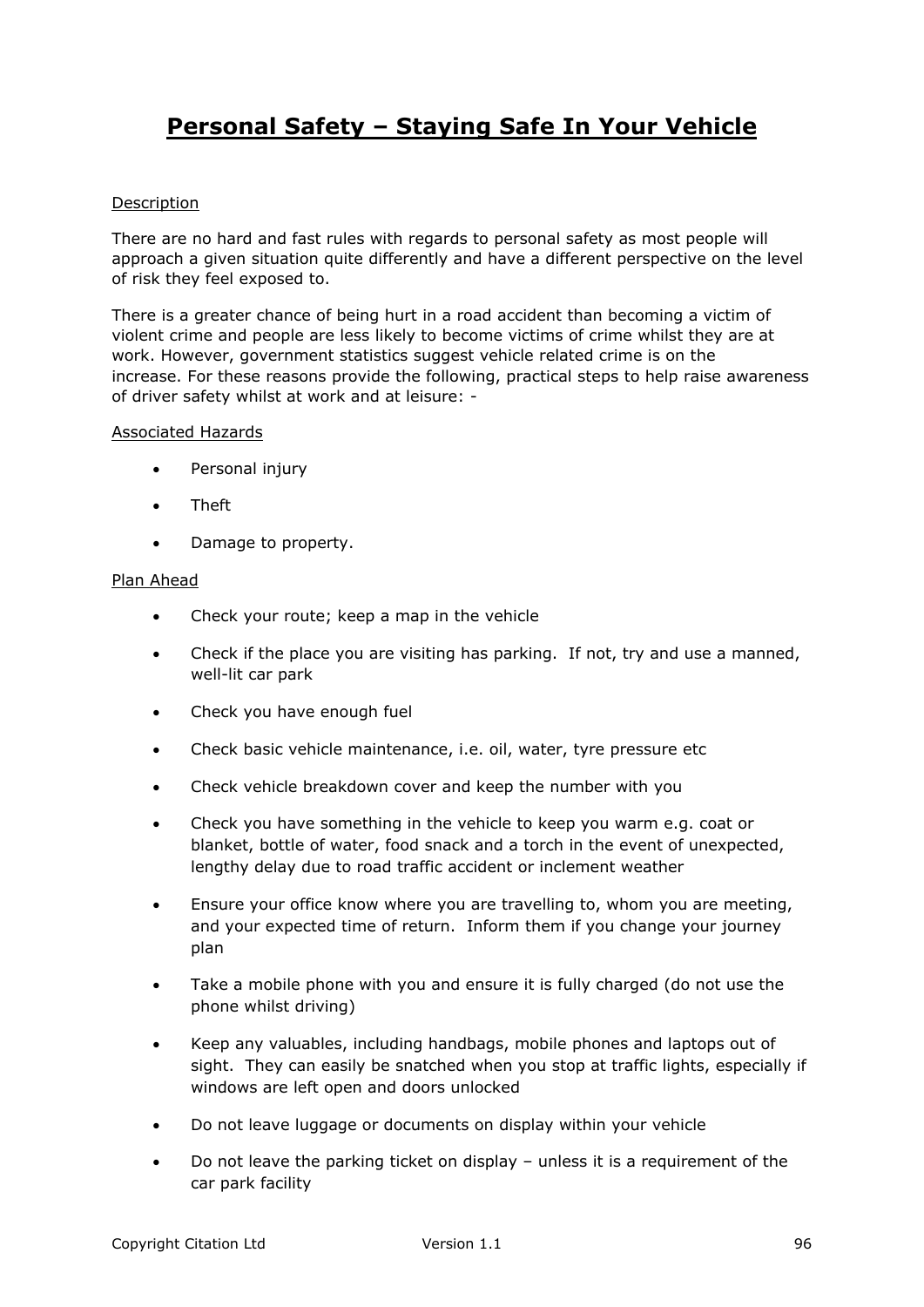- When returning to your vehicle, immediately lock the doors and drive off promptly
- Avoid taking unnecessary risks be aware if someone is flagging you down it may not be genuine. You may be as much help by reporting the incident by phone to the emergency services
- Do not get into a vehicle with a stranger, or offer a stranger a lift.

### In The Event Of A Vehicle Breakdown On The Motorway

- Try to reach the hard shoulder and ring the vehicle breakdown services. Advise them if you are female and alone
- Switch on hazard warning lights
- If someone stops, ring the police and give them the vehicle registration details. If the driver approaches, inform him/her you have contacted the police who will be arriving shortly. Avoid opening doors or windows to converse with strangers
- If you make the decision to get out of your vehicle and await breakdown assistance on the verge at the side of the motorway (this is dependant on how safe you feel outside the vehicle) ensure you take the ignition key with you. Lock all the doors with the exception of the passenger door. This should be left wide open so you can quickly get back into the vehicle
- When the breakdown vehicle arrives, check they know your name and have your details – especially if the vehicle you were expecting is not sign written with your breakdown service colours/livery, for example, AA, RAC etc.

### Employees Responsibilities

- The roadworthiness of the vehicle, the load, and the wearing of seat belts by passengers
- Employees are responsible for their own safety and welfare and should report any medical conditions that may affect their ability to drive
- Promptly report defects, hazards and concerns to their management.

The intention of the above is to raise awareness of risk and formalise what may be viewed as 'common sense' advice. Following these practical steps, paying attention to your surroundings and remaining vigilant are part of a positive attitude to ensure safety and protect possessions.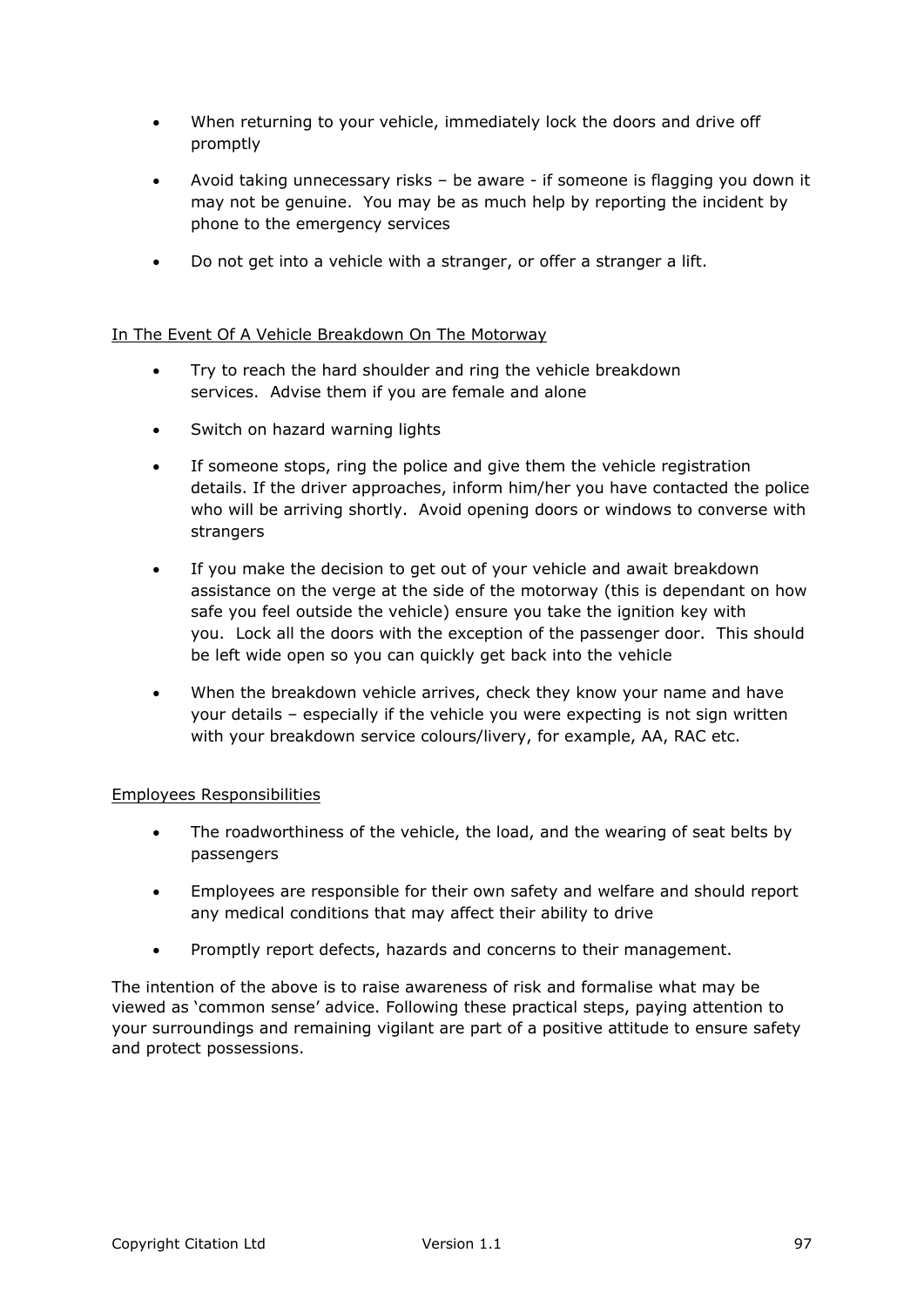## **Pest Control**

#### Description

Pests can be divided into three groups: - rodents, insects and birds. They can enter the building via open doors and windows as well as gaps in building structures, looking for warmth, food and shelter. Unfortunately they can spread disease, viruses, bacteria and parasites so any infestation requires urgent action. Pests also cause damage to premises and equipment by their habits, for example burrowing and gnawing.

#### Associated Hazards

- Bacterial contamination (bacteria on the pest or in droppings)
- Physical contamination (droppings, eggs, hair and dead bodies)
- Cross contamination (bacteria left on surfaces and utensils)
- Chemical contamination (poor and uncontrolled use of insecticides)
- Damage to premises.

#### Employees Responsibilities

Employees will:-

- Ensure windows and doors are kept closed when not in use
- Follow cleaning schedules to ensure that premises are kept clean and tidy
- Clear up all spillages and food debris immediately
- Follow procedures for storage and regular stock rotation to help identify any pest activity that may be present
- Do not to allow waste receptacles to overflow, especially those in external areas
- Inform the Director of any evidence of infestation
- Do not interfere with any measures taken by the Organisation to control pest infestation.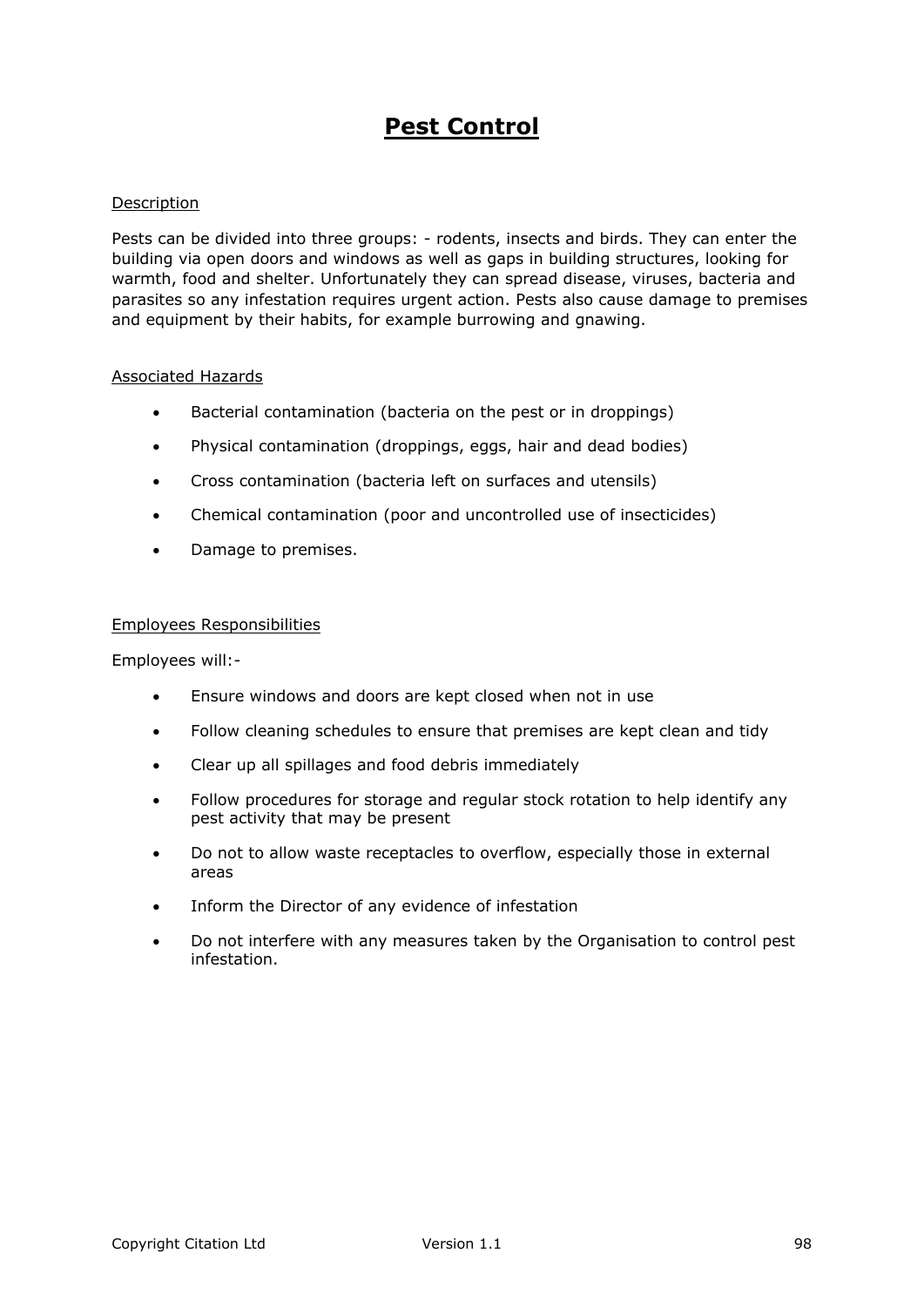# **Portable Electrical Appliances**

### Description

Portable electrical appliances are found in most workplaces and include power tools, portable lighting, computer equipment, kitchen appliances, portable heaters and equipment such as cable extension leads. Where equipment is powered from the mains electrical supply there may be a significant electrical hazard that will need to be specifically controlled.

#### Associated Hazards

- Damaged appliance (casing, cable or plug) that may result in electric shock or fire
- Trailing cables that may result in trips and falls or cause cable damage
- Appliances brought into the Organisation that may be unsafely wired.

#### Employees Responsibilities

Employees Will:-

- Use portable electrical equipment as trained and instructed
- Visually check the equipment before and during use looking for signs of faults, overheating or damage to the equipment including to the wiring, plugs, casing and any guarding
- Immediately stop work if faults are found and report any defects to the supervisor
- Not carry out any repairs or adjustments to equipment unless trained to do so
- Take care of the equipment that has been provided
- Disconnect the equipment from the supply before making any adjustments
- Ensure that equipment is plugged into the correct supply by an approved method, do not attempt to use a makeshift temporary connection
- Ensure that appliances brought into the Organisation by service usersare submitted for inspection prior to being put into use.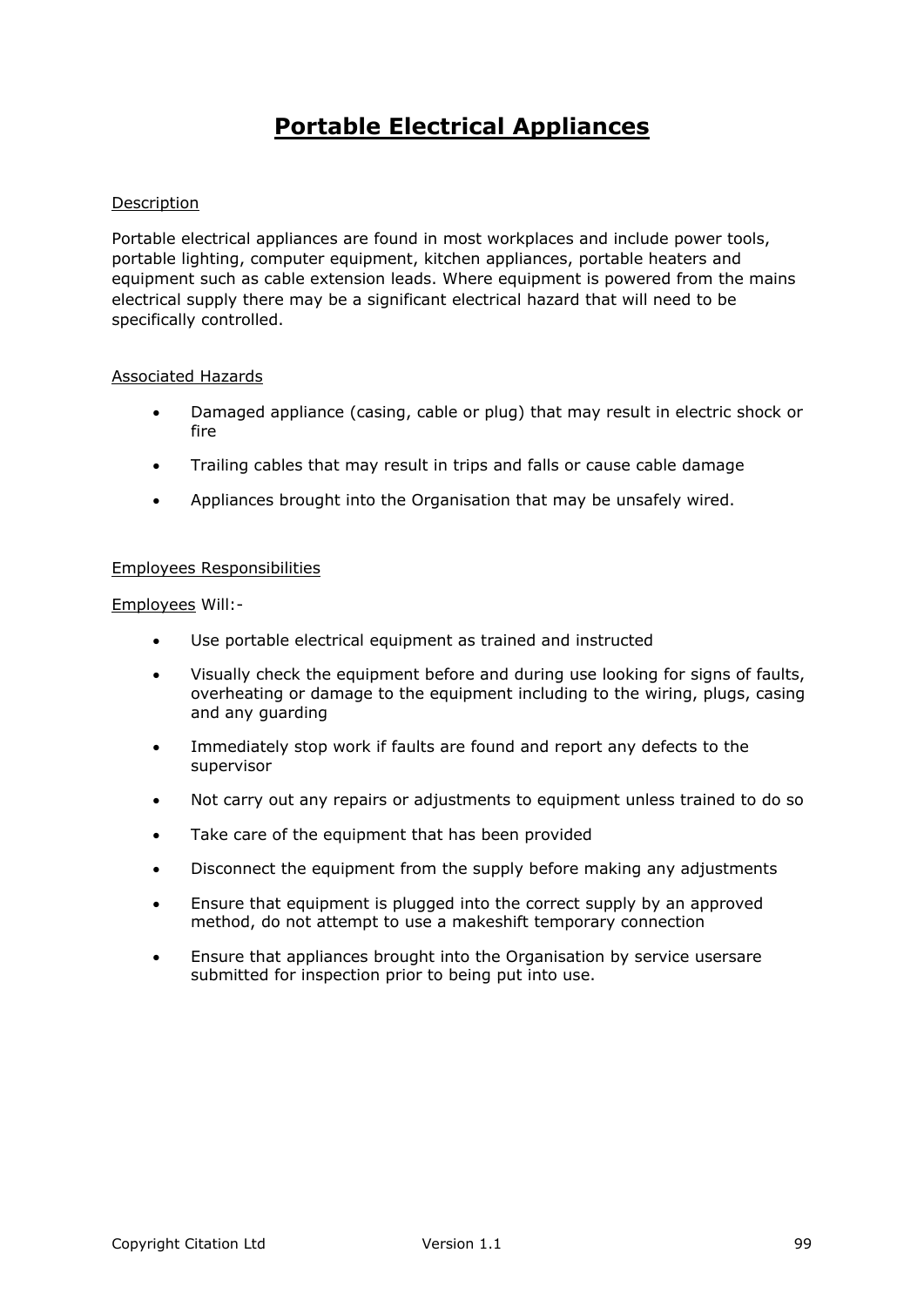# **Prevention And Control Of Infection**

### Description

Due to the nature of work undertaken, there may be a risk to employees and members of the public of exposure to physical and biological hazards.

Infection control is an important part of an effective risk management programme to improve the quality of care to our service users as well as the occupational health of staff. It is our policy to seek to minimise the risks to employees, service users and any others who may be affected by exposure to infection in the workplace.

#### Associated Hazards

- Exposure to viruses and human pathogens in blood/body fluids
- Sharps/needle stick incidents
- Cross infection
- Contact with clinical waste.

**Note:** the above list of hazards is not exhaustive.

#### Employees Responsibilities

Employees will: –

- Take care of themselves and others in respect of work activities that give rise to the potential for infection
- Follow training, guidance and instruction given, to prevent injury or ill health
- Use appropriate resources to minimise infection
- Be aware of and follow policies and procedures
- Report any health issue, which may affect their ability to work
- Report any accident, incident or near miss via completion of an accident report
- Cover all cuts and abrasions with suitable waterproof dressing and wear gloves, where necessary
- Use any equipment provided, including PPE as trained to do so
- Challenge inappropriate hygiene practice
- Report to the Director any hazardous or dangerous situations
- Co-operate with the Organisation's arrangements for health and safety.

## **Risk Assessment**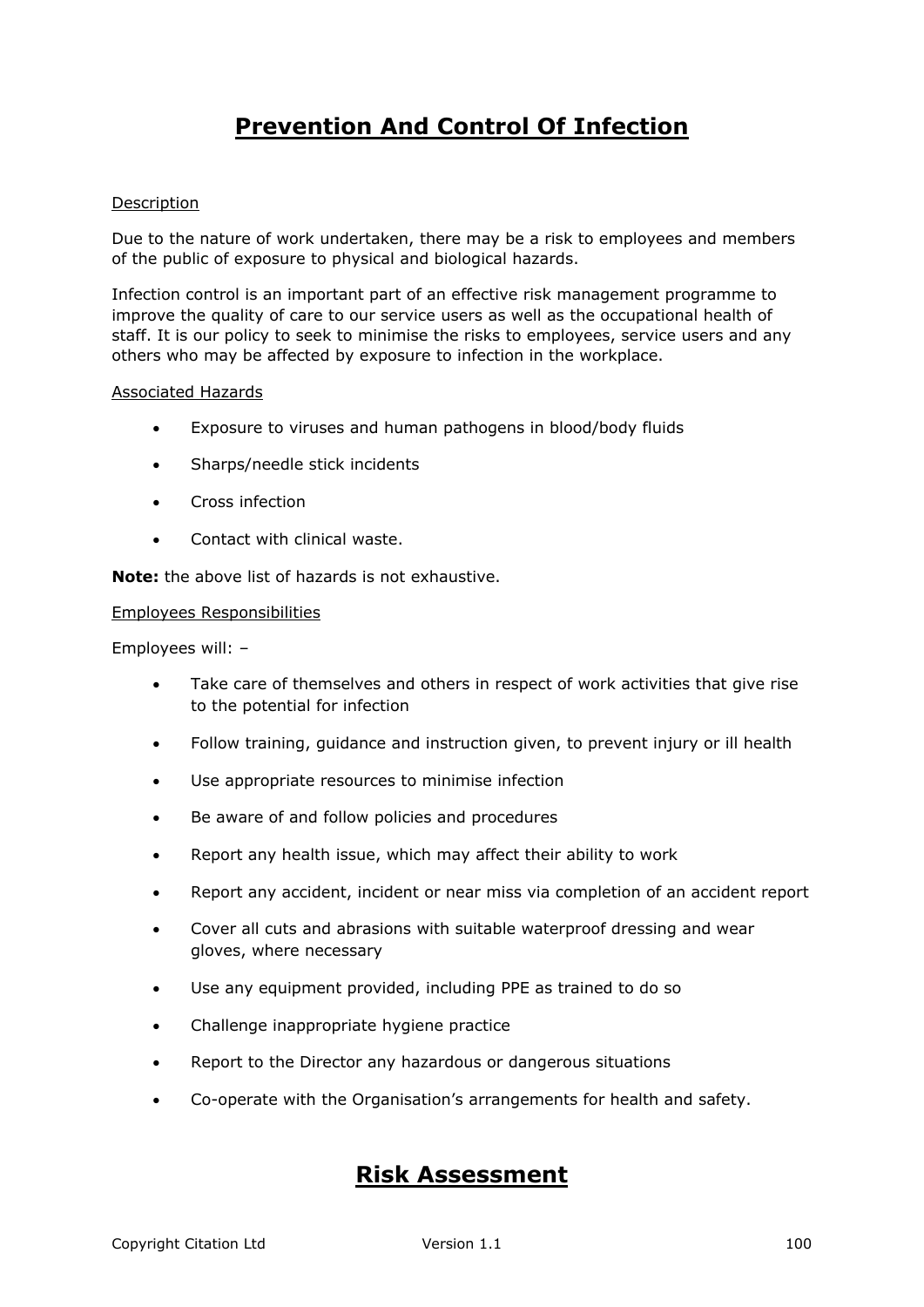### **Description**

In many workplaces there are risks, which may affect the health and safety of employees. There is an absolute duty on employers to 'conduct suitable and sufficient risk assessments' in the workplace, under Regulation 3 of the management of Health & Safety at Work Regulations. In many instances, straightforward measures can control risks, and whilst the law does not expect employers to eliminate all risks, they are required to protect people so far as is reasonably practicable.

### Risk Assessments Should Be Considered For:–

- Physical, chemical and/or biological agents
- Working conditions and processes
- Manual handling activities
- Exposure to infection
- Work-related stress
- Workstations
- Other workplace hazards.

#### Employees Responsibilities

Employees will:-

- Co-operate with the Organisation's arrangements in respect of workplace risk assessments
- Follow any training, information, guidance and instruction given by the **Organisation**
- Comply with any control measures laid down within risk assessments.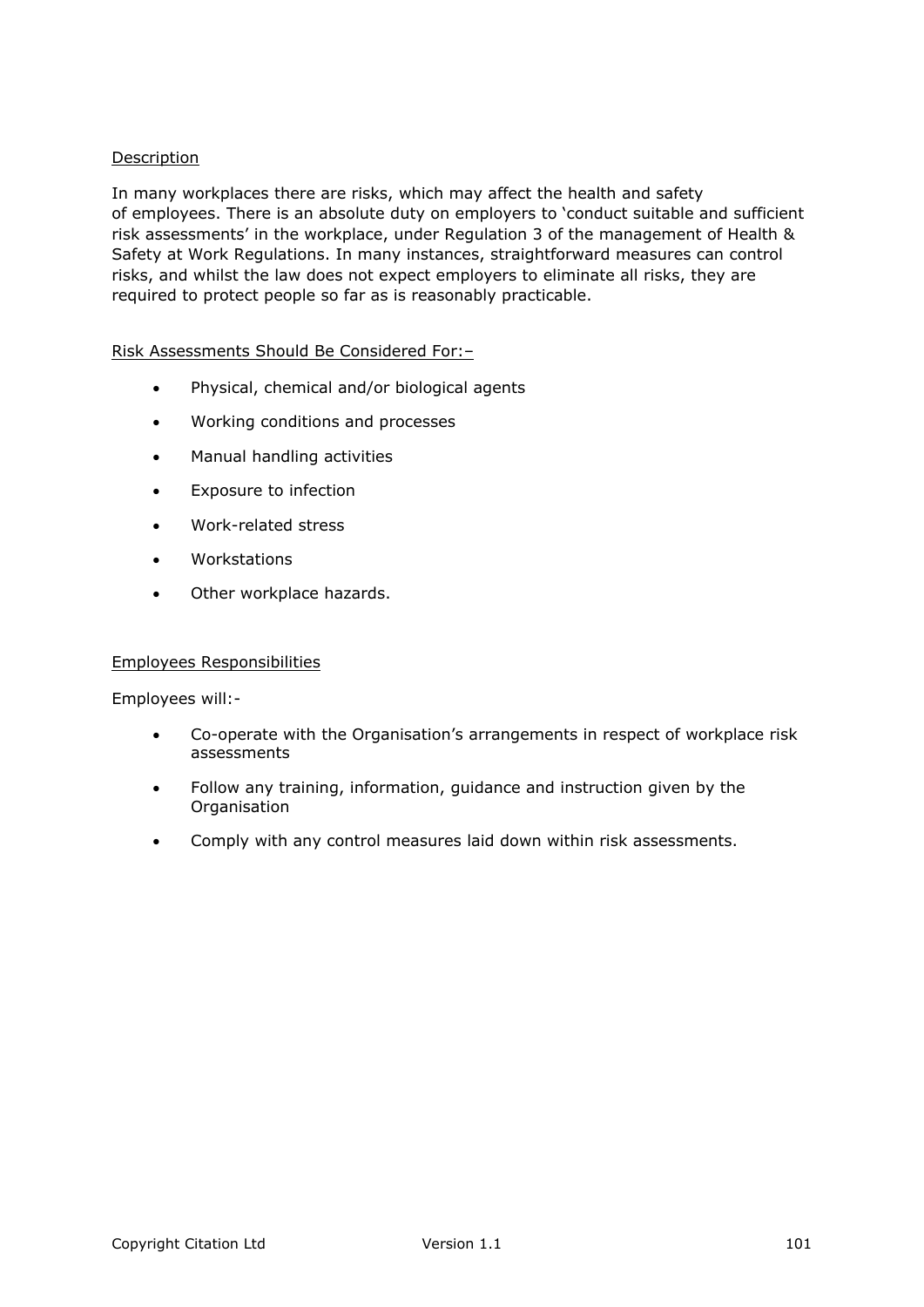# **Risk Assessment Flow Chart**

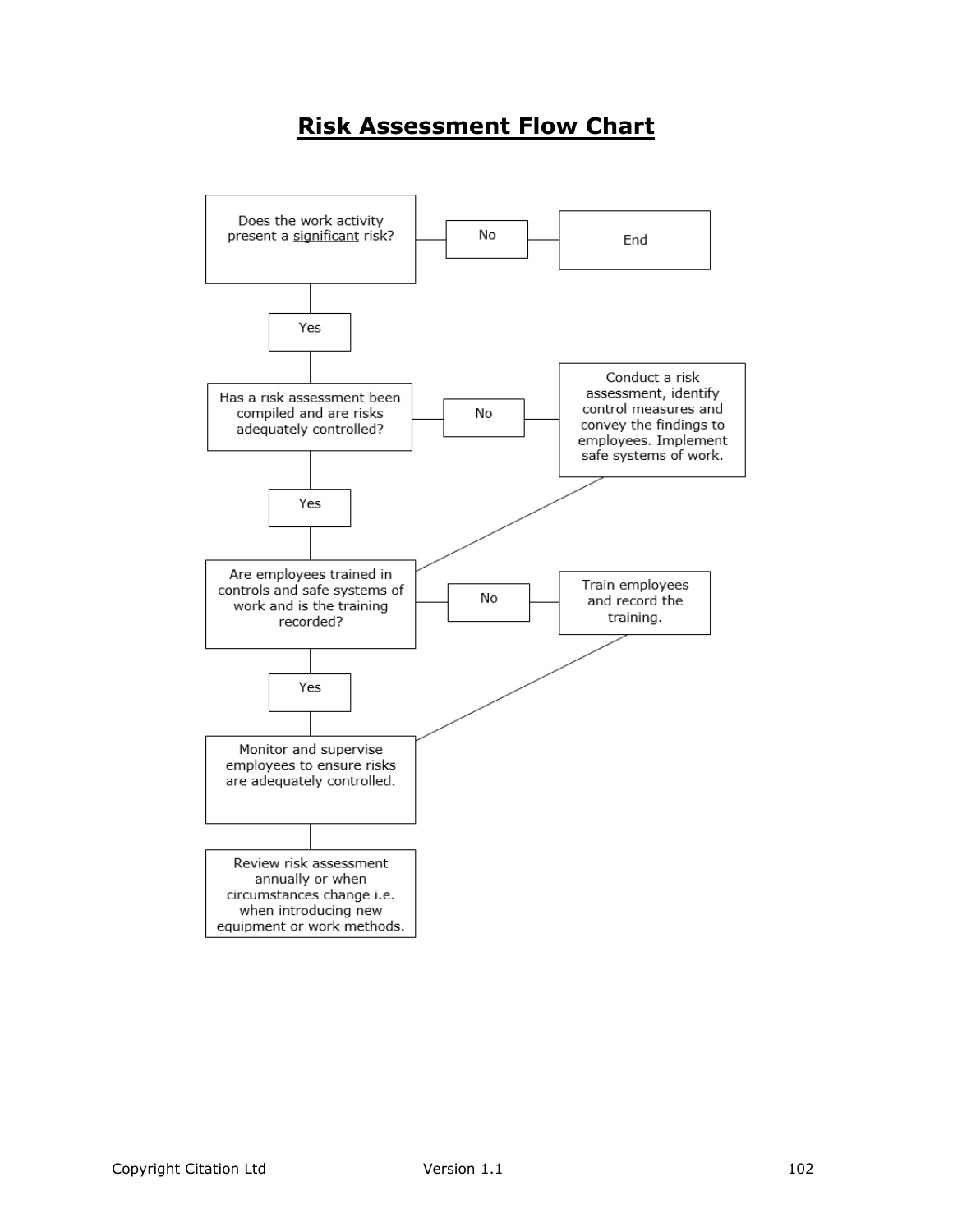## **Risk Assessment Process**

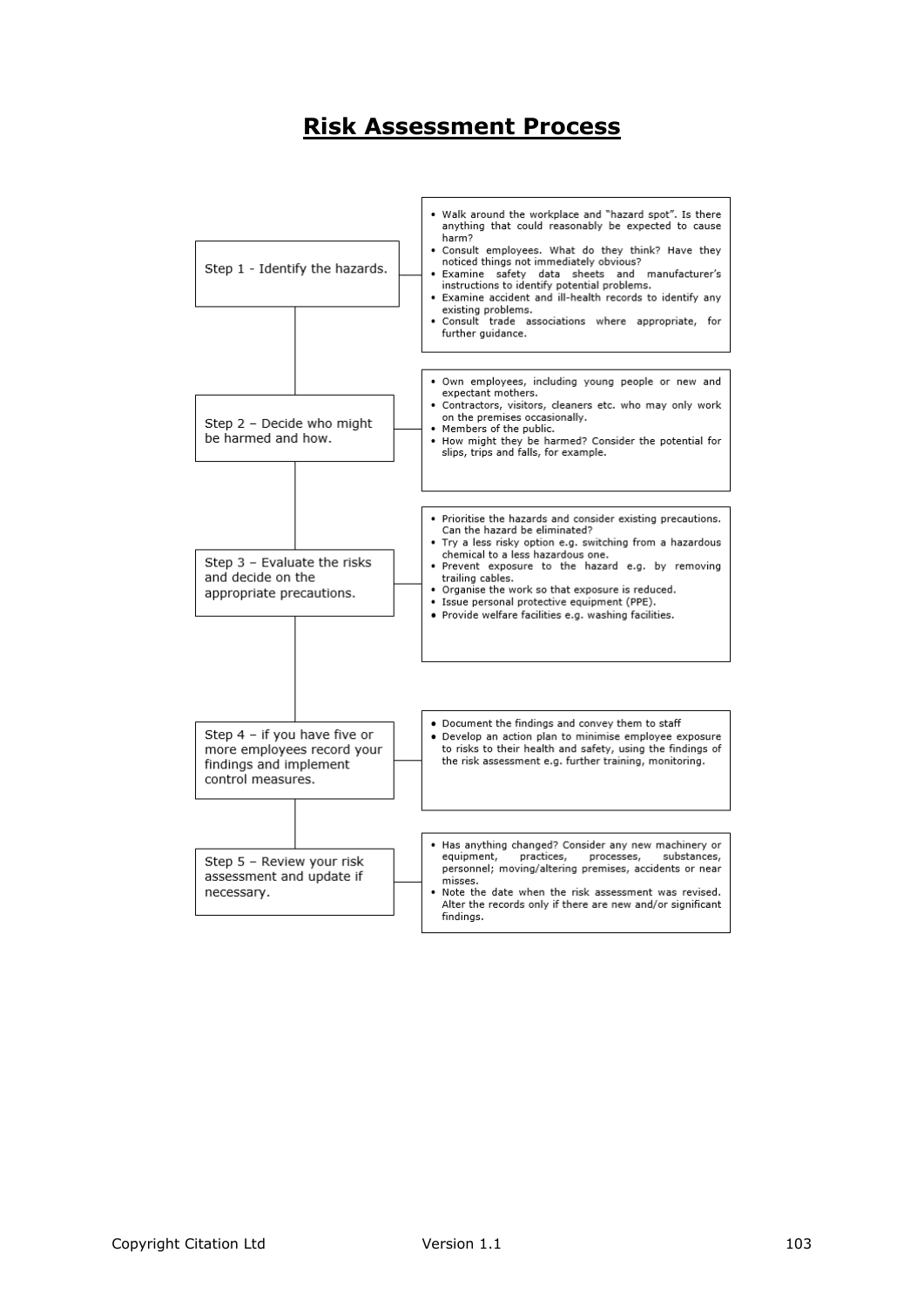## **Safety Signs**

#### Description

Safety signs include the use of illuminated signs, hand and acoustic signals (e.g. fire alarms), spoken communication and the marking of pipe work containing dangerous substances. Traditional signboards such as prohibition and warning signs may need to be supplemented to comply with more specific legislation, e.g. photo luminescent signs for fire exits and fire-fighting equipment.

Plymouth Age Concern will provide specific safety signs whenever there is a risk that cannot be avoided or controlled by other means, for instance by engineering controls and safe systems of work. Where a safety sign would not help to reduce that risk, or where the risk is not significant, there is no need to provide a sign.

All safety signs are colour coded and each colour has a meaning, for example: -

 White circle with red edging and a diagonal line indicates **PROHIBITED** e.g. no smoking



 Blue signs indicate that it is **MANDATORY** to carry out an action, e.g. the wearing of personal protective equipment



 A triangular sign with black edging and a yellow background indicates **WARNING** of a hazard and would normally contain a black pictogram, e.g. radiation



 Green signs identify or locate safety equipment as well as marking emergency escape routes.

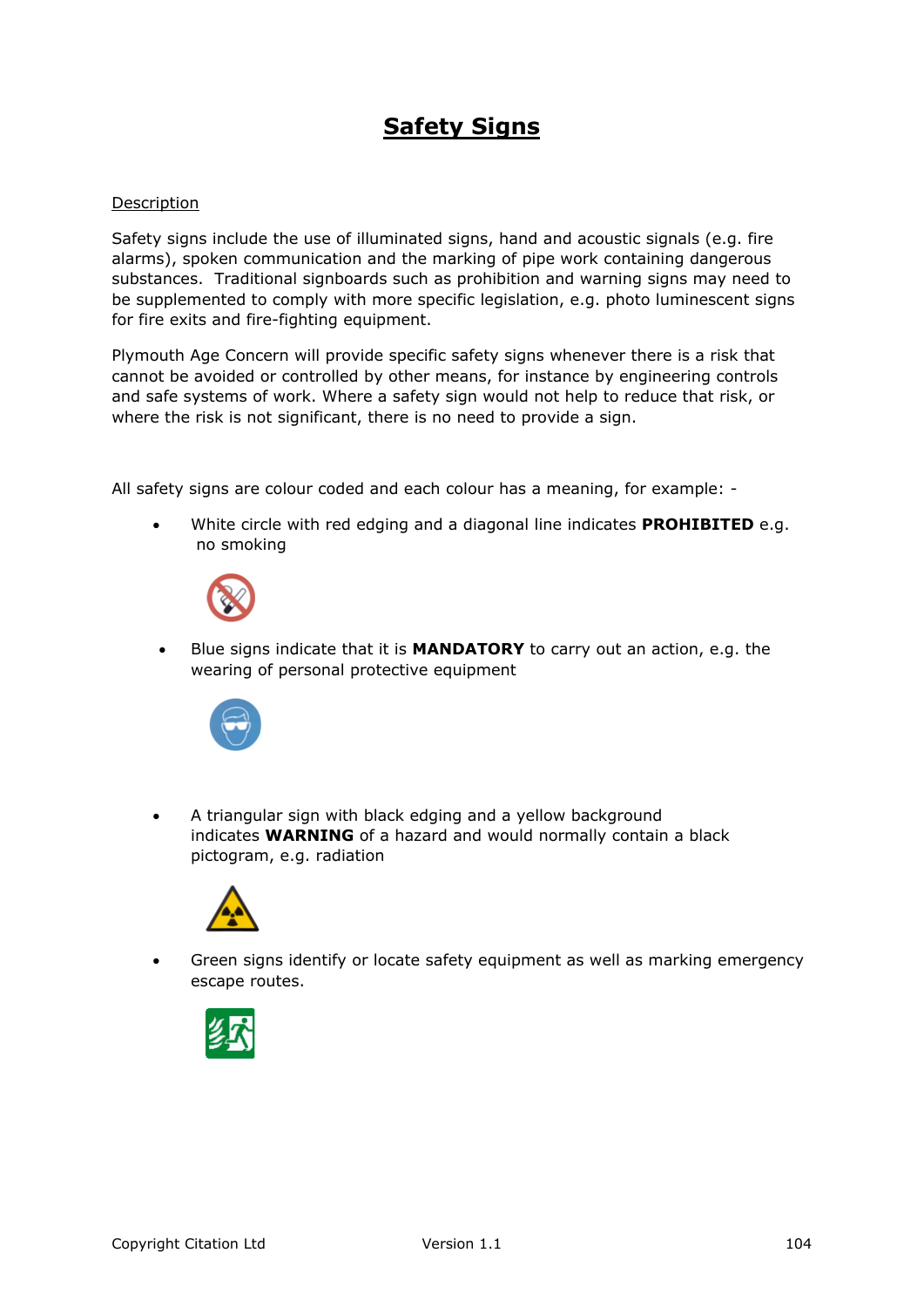### Employees Responsibilities

- Familiarise yourself and comply with any signs and notices that are displayed
- Bring any defects to your line manager's attention
- Follow safe procedures
- Wear relevant personal protective equipment as indicated.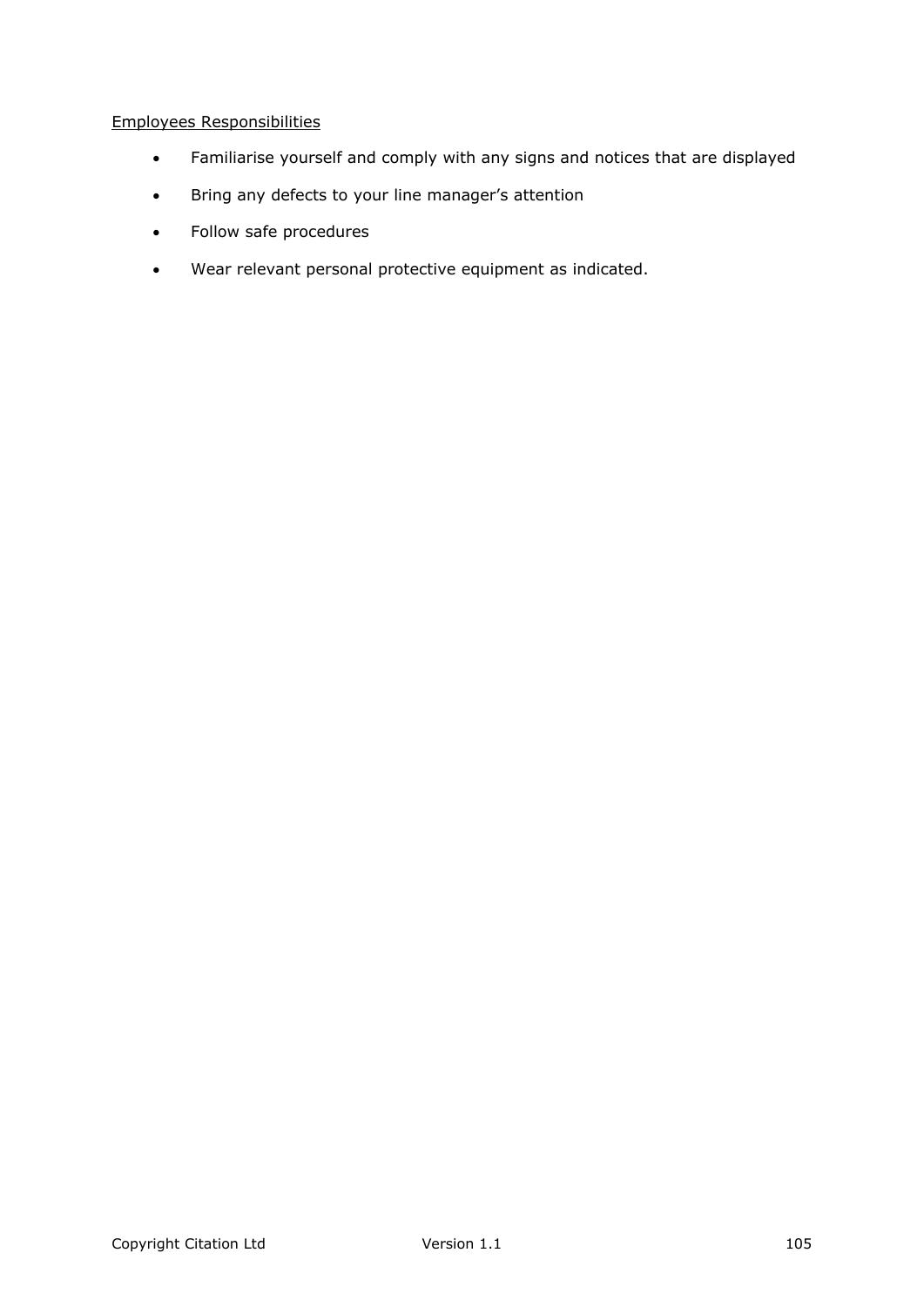# **Smoking In The Workplace**

#### Description

This policy is not concerned with the right of individuals to smoke, but with where they smoke whilst on company premises and the effects this may have upon the health, safety and wellbeing of others.

Plymouth Age Concern recognises the health issues connected with smoking, not only for smokers, but also for non-smokers affected by inhaling tobacco smoke in the course of their work.

We will comply with statutory duties in respect of smoking in the workplace, fulfil obligations to assess the risks associated with smoking in the workplace and take such steps as are reasonably practicable to provide a working environment that is safe and without risks to health.

In order for Plymouth Age Concern to control the hazards associated with the effects of second hand smoke on non-smokers and to reduce the risks of fire, compliance with our arrangements for smoking is critical.

#### Associated Hazards

- Exposure to the effects of tobacco smoke (ETS) which may give rise to respiratory problems or could exacerbate an existing condition e.g. asthma
- Fire resulting in injury to those in and around the premises and damage to building.

#### Employees Responsibilities

Employeeswill:-

- Adhere to the Organisation's arrangements for smoking, follow instructions and comply with 'No Smoking' signage
- Not smoke anywhere within the Organisation or in designated company vehicles
- Take reasonable care for the health and safety of themselves and others
- Immediately report any breaches of the Organisation's smoking policy.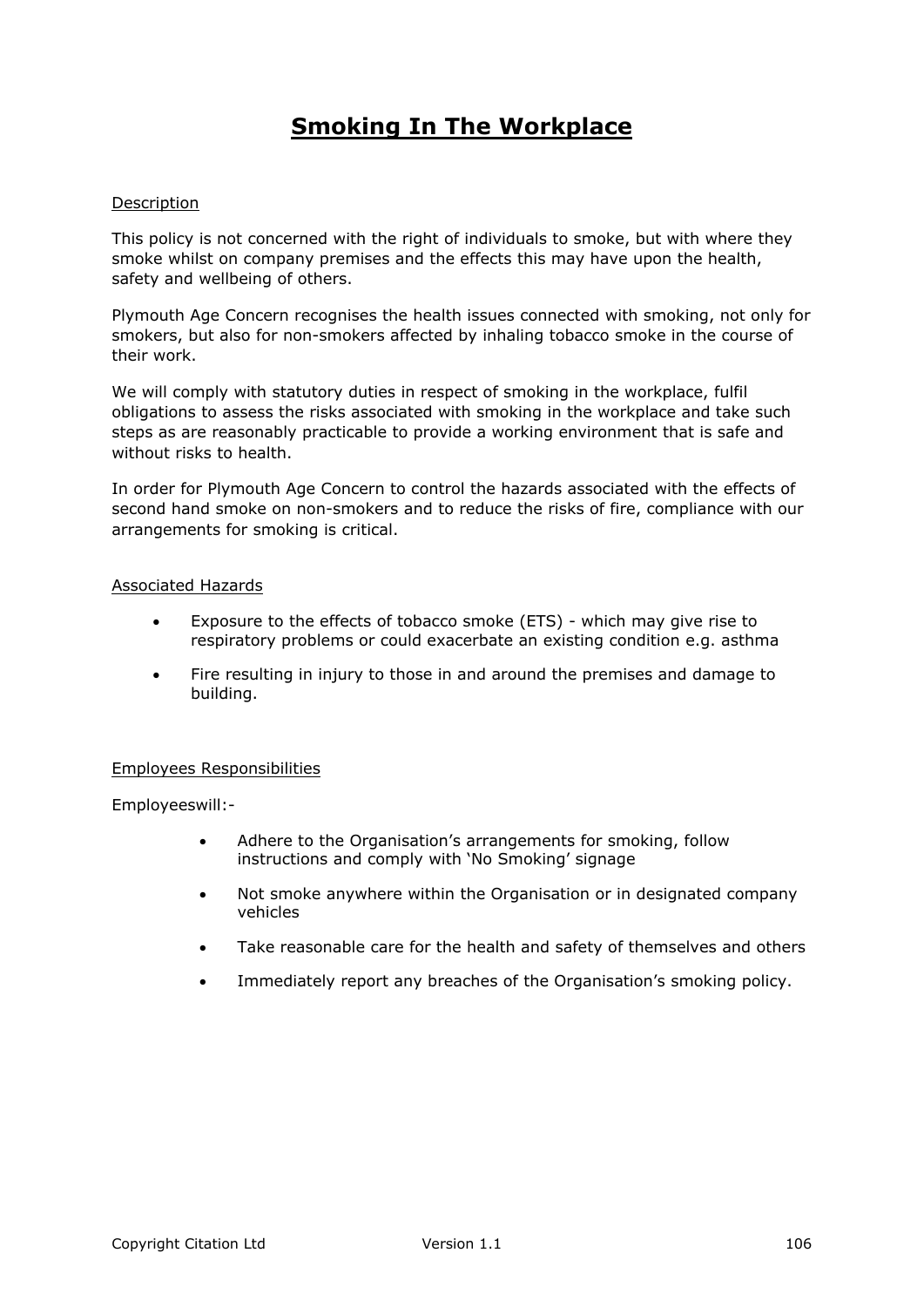## **Stress**

#### Description

It is Plymouth Age Concern's policy to address all work-related illnesses and in particular stress, to control, reduce or eliminate so far as is reasonably practicable.

The Health and Safety Executive has defined health and safety as both the physical and mental wellbeing of all persons employed by the company. We recognise that our personnel are the organisation's most valuable assets and that any problem associated with work-related stress is a management duty.

A certain amount of stress provides high motivation, a positive outlook and good performance. However, it is when these personal levels are exceeded that detrimental health effects may appear. Whilst stress-related problems of short duration often resolve themselves, it is the long-term stresses that the company aim to address.

Through the risk assessment process, Plymouth Age Concern will continue to identify hazards and assess all mental and physical risks to health and safety with the objective of reducing them, as far as is reasonably practicable.

The main problem with stress is the self-realisation that we are actively suffering from it. Others affected by our stress symptoms tend to shy away from broaching the subject as it may be construed as interference or just being nosy.

Stress is usually brought about by an accumulation of minor irritations that cannot be resolved in the time scale we wish and/or with the desired outcome. However, there may be one single event or set of circumstances that combine to provide the additional stress overload. Some examples are: -

Possible environmental stressors include noise, temperature, overcrowding and humidity.

Possible work-related stressors include working to tight deadlines, overwork and change to organisation. Other issues that may have an impact include: -

- Under challenged
- Promotion prospects
- Racial or sexist remarks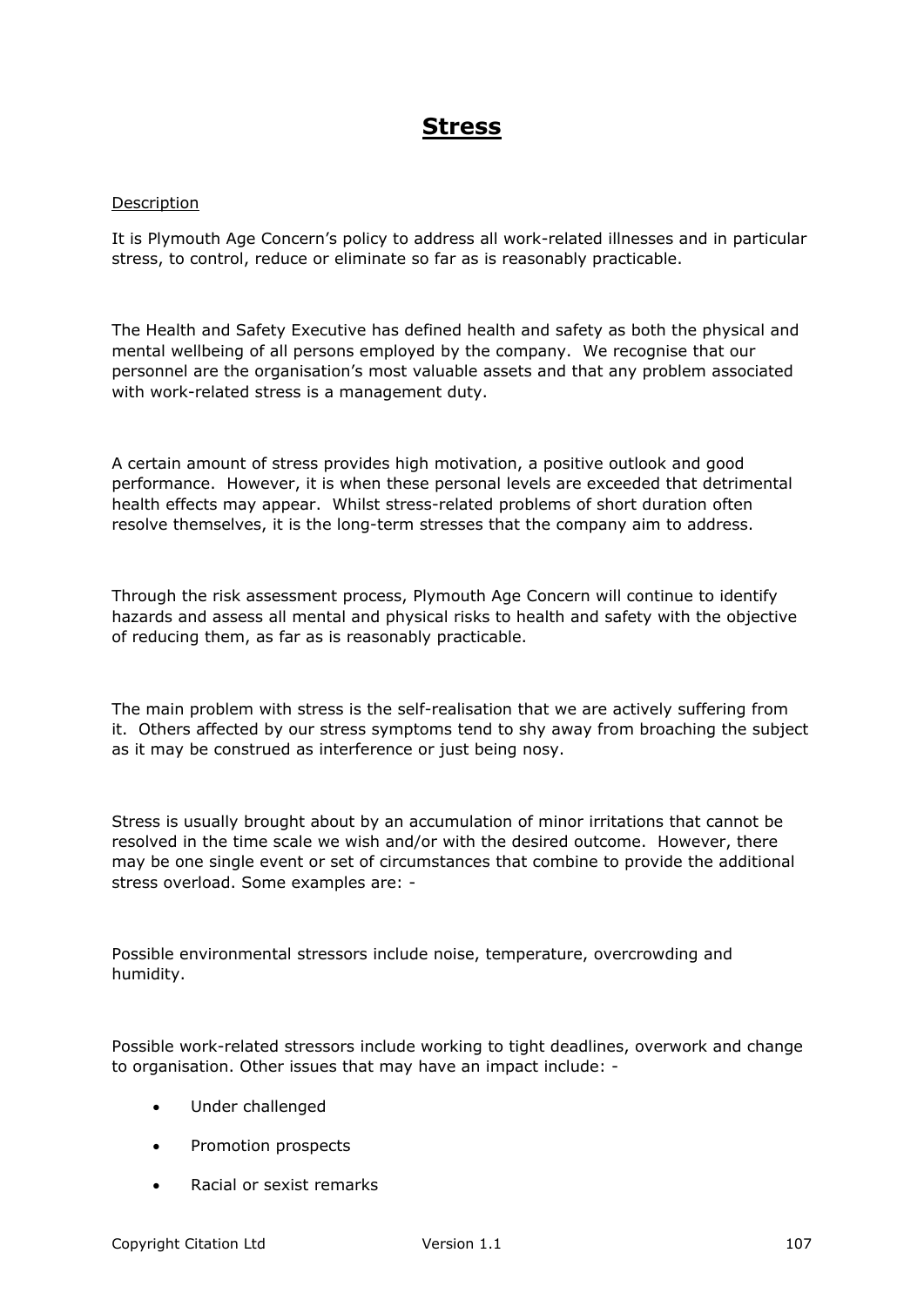- Personal relationships with other employees
- **•** Travelling
- Job satisfaction
- Harassment and confrontation.

Stress counselling can often have a stigma that it is only for the 'weak' or 'mentally ill', however the reverse is actually true.

It may be difficult to talk to a colleague about the problem face to face, as it might be this relationship that is the cause. It is our policy that all employees can approach management to raise any concerns relating to stress. All conversations will be addressed in the strictest confidence and we will try and assist any individuals suffering from stress.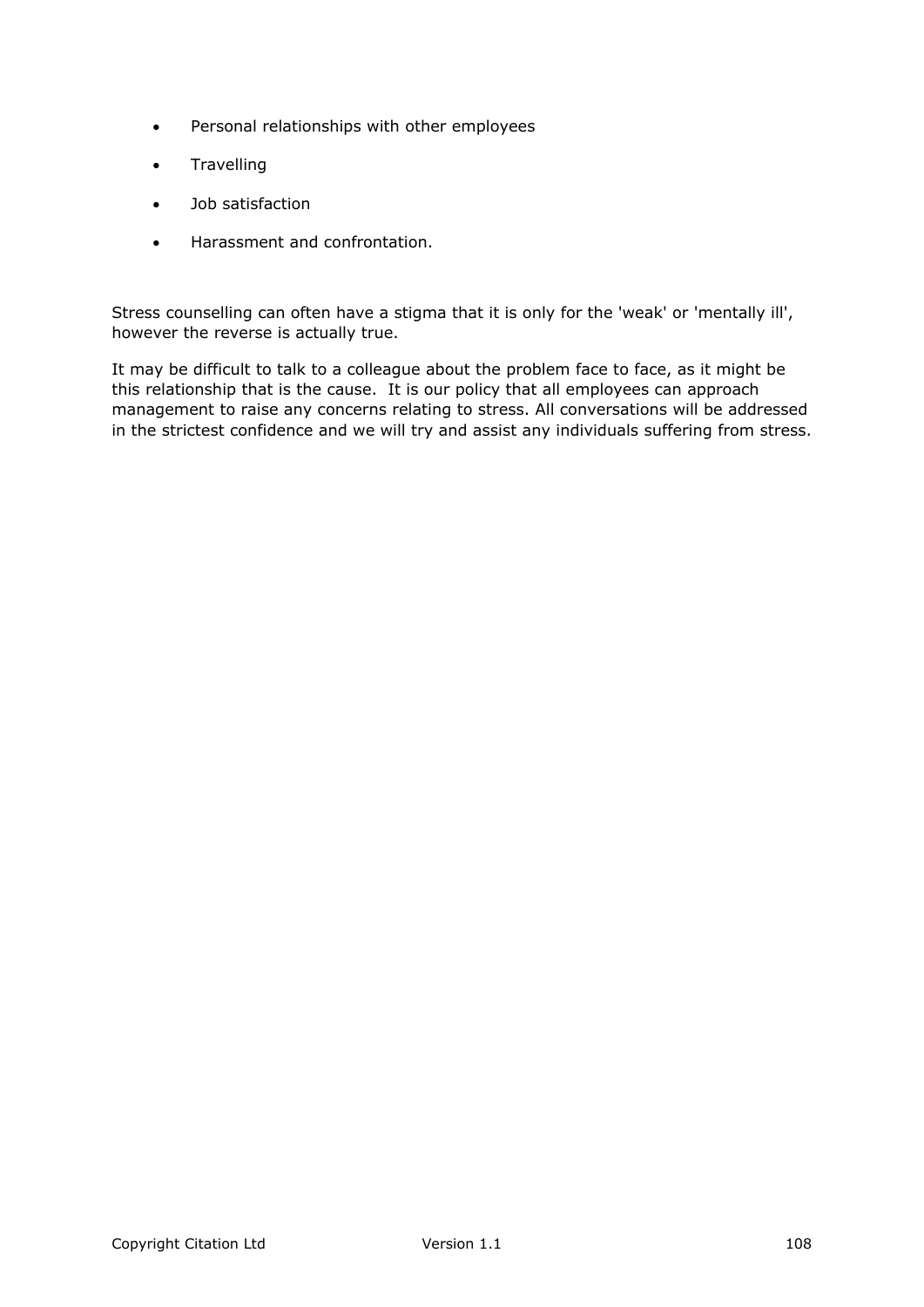# **Vibrating Tools**

### Description

Vibration White Finger (VWF) is the most common symptom of Hand-Arm Vibration Syndrome (HAVS). It is possible to suffer from HAVS when using powered equipment, e.g. strimmers or mowers, depending on their design, condition and exposure period. The first sign of VWF is often when fingertips become white, or feel numb.

For HAVS there are prescribed legal Exposure Action Values (EAV) and Exposure Limit Values (ELV) where: -

- EAV is the amount of daily exposure (8 hours) to vibration at, which if reached or exceeded, employers are required to take action to reduce the risk
- ELV is the maximum amount of vibration which an employee may be exposed to in any single day (8 hours).

The legal values and levels for HAVS are: -

- Exposure Action Value (EAV) is **2.5 m/s<sup>2</sup> A (8)**
- Exposure Limit Value (ELV) is **5.0 m/s<sup>2</sup> A (8)**

### Associated Health Issues

- Damage to blood cells
- Reduced circulation
- Nerve damage to the hands and fingers
- Loss of manual dexterity, grip, strength, etc.

### Employees Responsibilities

- Report tingling, numbness, pain and change of colour (white) in the fingers to the Director
- Report any loss of manual dexterity or loss of strength to the Director
- Use equipment provided and as trained
- Avoid gripping tools too tightly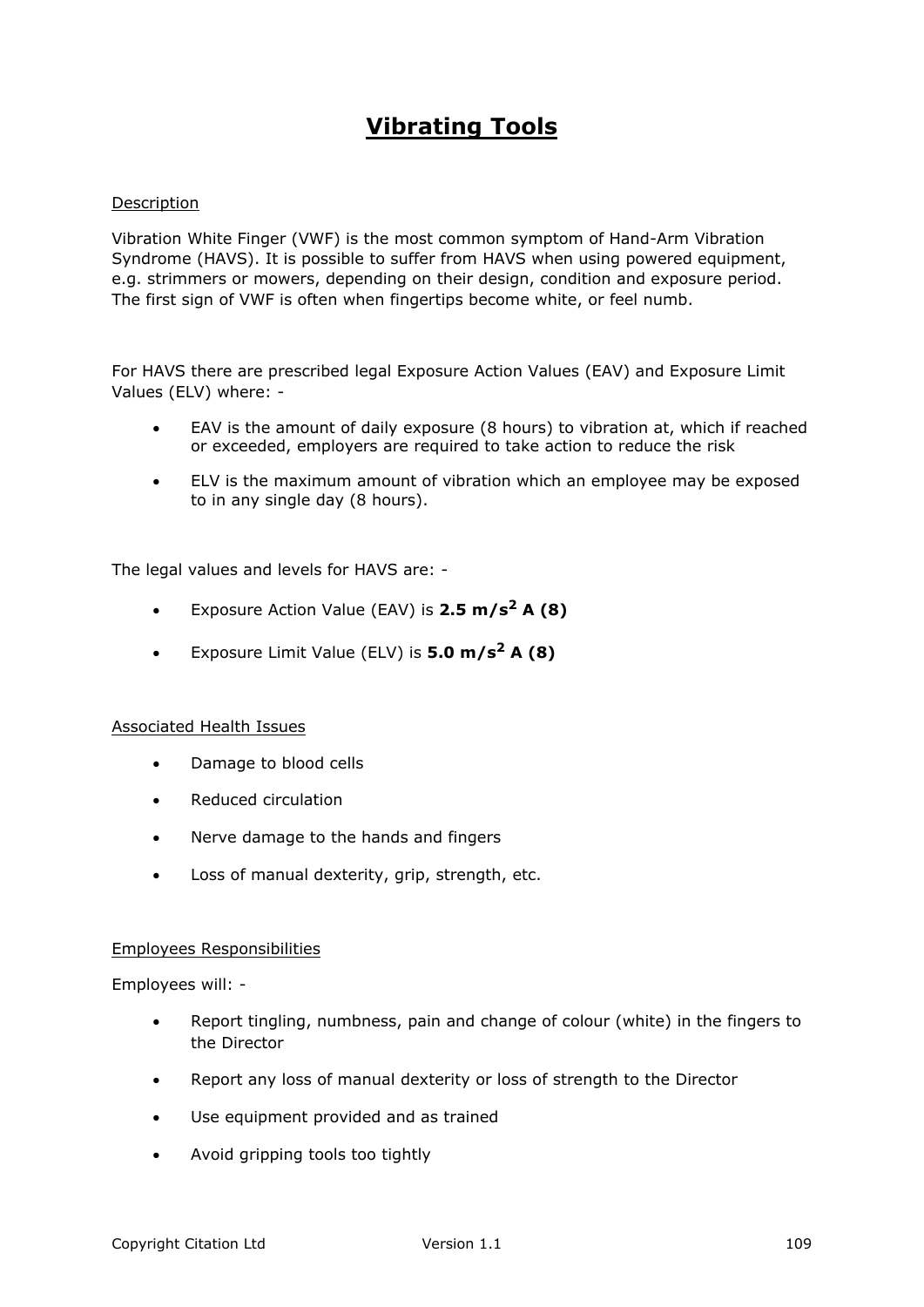- Wear personal protective equipment (PPE) provided
- Check all equipment before use
- Report all defective equipment to the Director.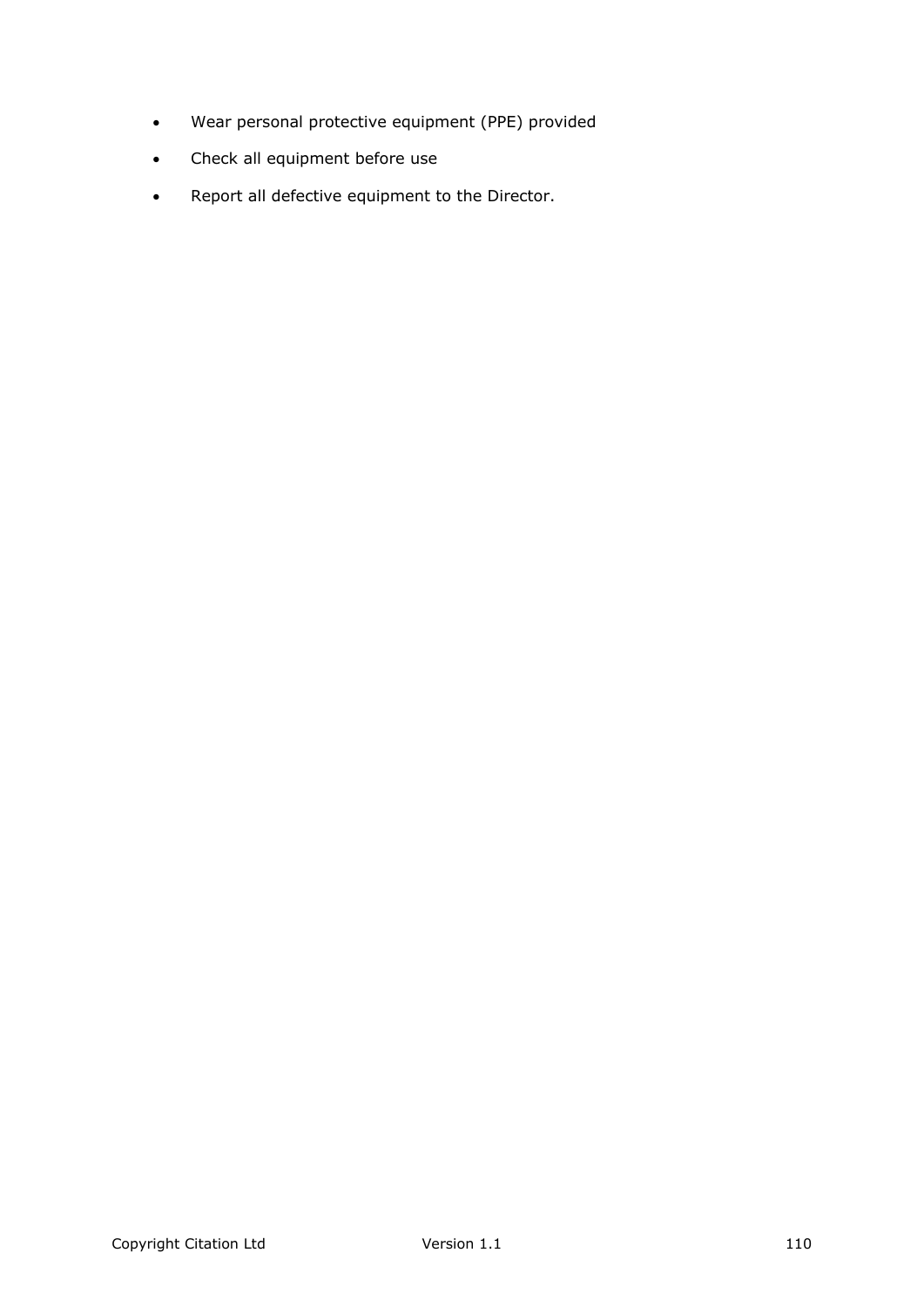# **Violence And Aggression**

### Description

Plymouth Age Concern recognises the difficulties in managing violence and aggression at work and aims to put in place steps to identify and minimise risks to support employees and monitor incidents to help address any potential problems.

The Health and Safety Executive's definition of work-related violence is any incident in which a person is abused, threatened or assaulted in circumstances relating to their work. Employees whose job requires them to deal with the public can be at risk from violence.

#### Associated Hazards:-

- Physical attacks
- Verbal abuse.

This may result in:-

- Bodily injury
- Anxiety or stress
- Low morale
- Depression.

#### Employees Responsibilities

- Attend appropriate training sessions if they are deemed to be at risk at work from violence or aggression
- Report any incidents of violent or threatening behaviour to the employer
- After any violent incident, employees are advised to complete an incident report form regarding the event. This form outlines who has been involved along with details of the situation that lead to the incident occurring
- Co-operate with management arrangements for dealing with violence and aggression at work.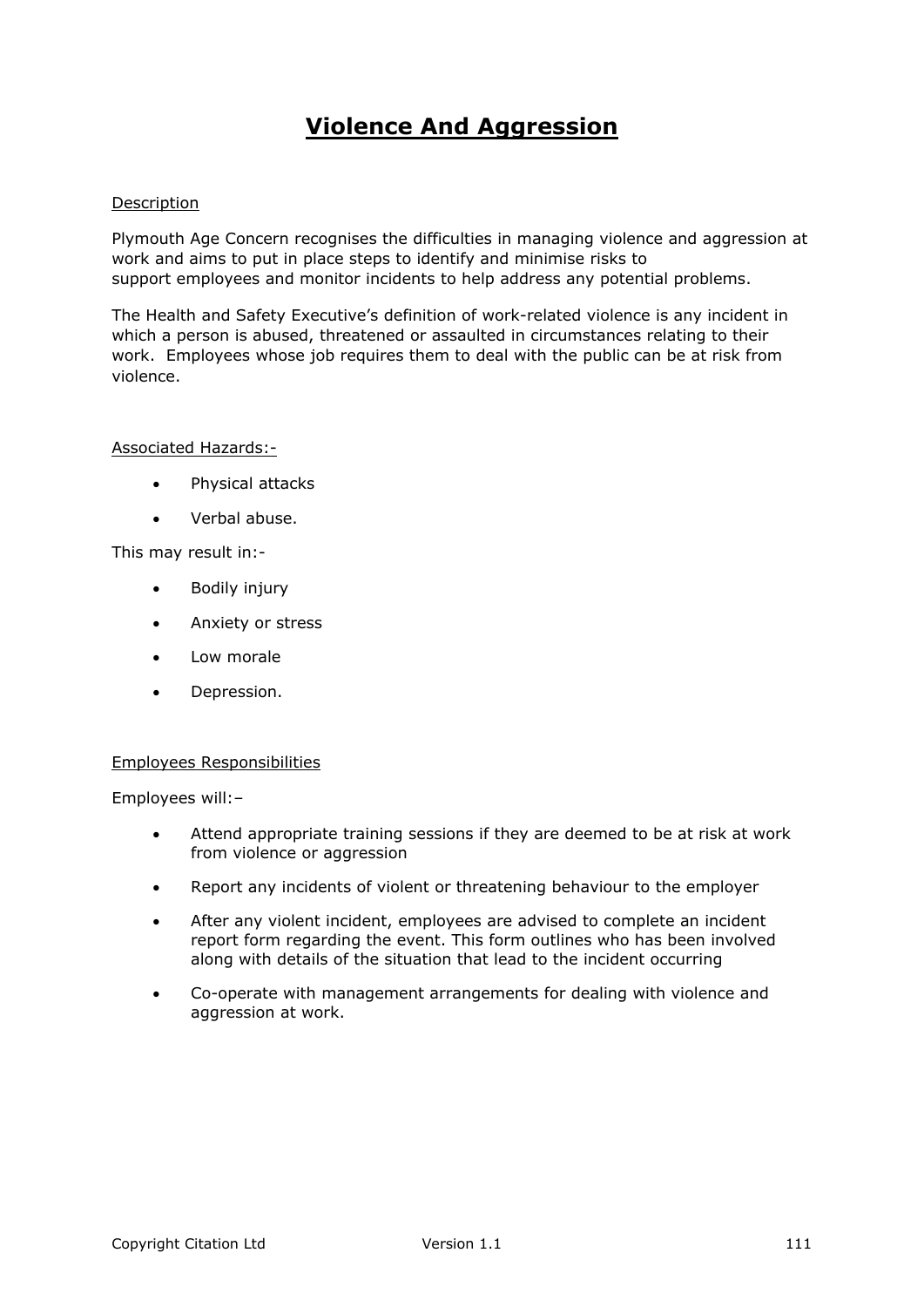# **Visit By An Enforcement Officer**

The Health and Safety at Work Act. 1974 and associated legislation conveys powers on inspectors/fire officers who are appointed by the relevant enforcing authority to enforce statutory compliance.

Non-compliance may lead to prosecution but this is always seen as a last resort, except for:-

- Failure to comply with an Improvement or Prohibition Notice
- Failure to manage fire safety or notify the Fire Service of any significant risks on the premises
- A breach of law that has significant potential for harm, regardless of whether it caused an injury
- Reckless disregard for the health and safety of workers, service users or others
- Repeated breaches of legal requirements where it appears that management is neither willing nor structured to deal with adequately
- Substantial legal contravention, where there has been a serious accident or a case of ill health.

#### Employees Responsibilities Include:-

- Not obstructing any reasonable request made by an Enforcement Officer
- Complying and co-operating with requests by the Officer
- Following instruction and guidance given by the Director.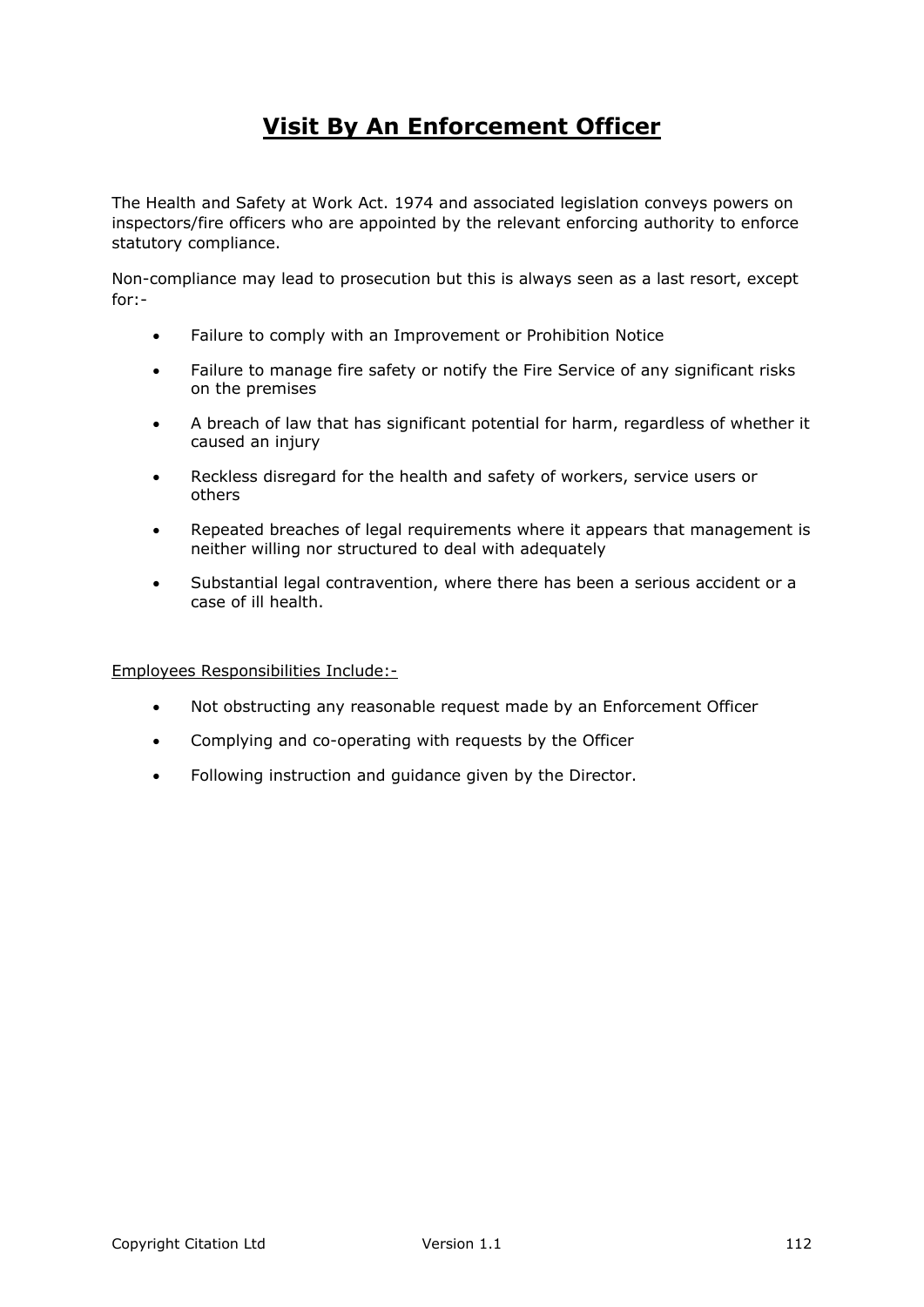### **Waste Disposal**

### Description

Plymouth Age Concern has a legal 'duty of care' to ensure that it produces, stores, handles, transports and disposes of its business waste without harm to human health or the environment.

Examples of waste produced include:-

- Industrial waste, e.g., packaging, defective products, electrical waste, scrap metal, healthcare chemicals, batteries
- Pharmaceuticals, blood, sharps (blades, syringes), infectious waste
- Domestic wastes including sanitary hygiene wastes
- Food wastes
- Office waste, e.g. waste paper, empty printer cartridges, fluorescent tubes.

### Associated Hazards Include:-

- Exposure to blood borne viruses (BBVs)
- Exposure to human pathogens
- Exposure to cytotoxic substances
- Needle-stick injuries
- Access or exposure to spent drugs/pharmaceutical products.

### Additional Hazards

- Build up of combustibles presenting a fire hazard
- Health hazard due to possible vermin infestation
- Poor housekeeping presents a tripping hazard.

### Employees Responsibilities

- Adhere to all Organisation protocols and procedures applicable to the safe handling, segregation, storage, and disposal of healthcare waste
- Be responsible for their own hygiene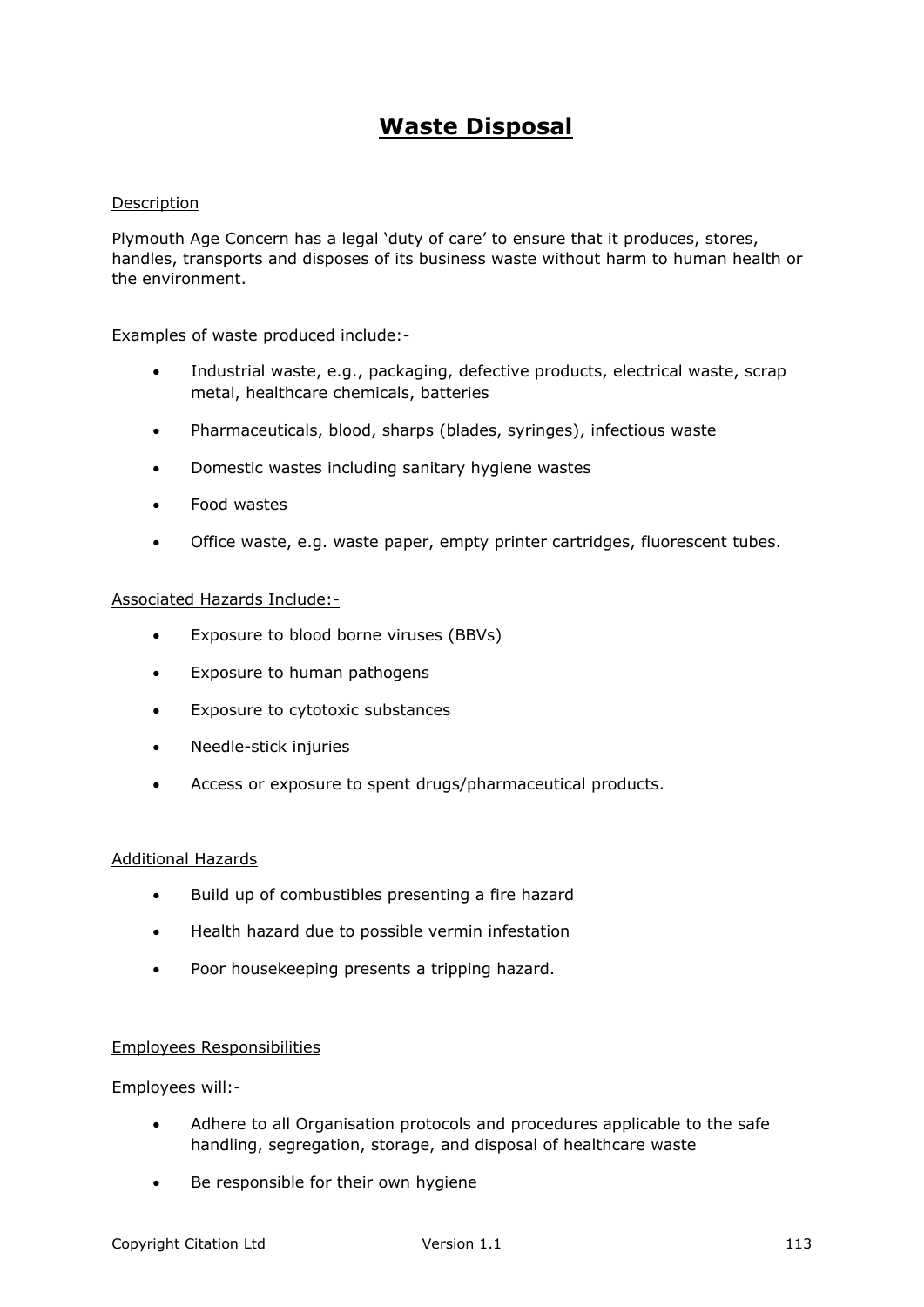- Immediately report any spillage of bodily fluids and arrange for suitable isolation and cleaning as per their level of training
- Report any needle stick injury or other accidental contact with human pathogens or BBVs
- Not climb onto skips or other waste receptacles
- Inform the responsible person if waste receptacles are full and need emptying
- Not remove, or take for personal use, items from waste receptacles.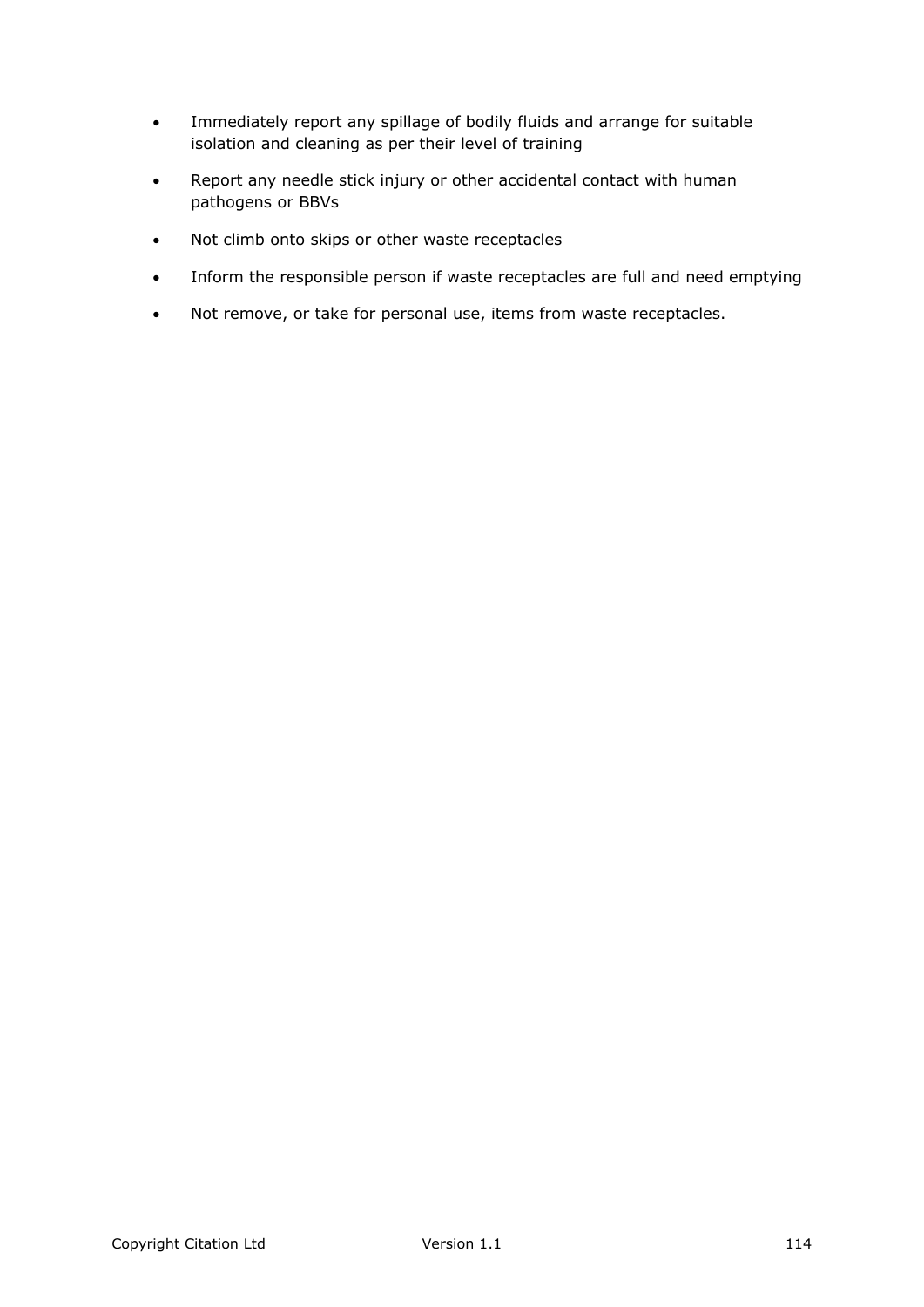# **Water Temperature And Hot Surfaces**

### Description

The hot water distribution temperatures that are required for the control and prevention of legionella will lead to discharge temperatures in excess of 50°C. Hence, blending or mixing devices are required at the water outlets to protect vulnerable persons from scalding.

Outlets that are **only** accessible to employees, or where the hot water is used for processes, for example dishwashers, need not comply with the maximum temperatures in this guidance.

### Associated Hazards

Unblended, or failure of blending valves, at hot water outlets: -

Minor and major injuries, and even fatalities, may result if vulnerable persons come into contact with hot water. Burns and scalds are the most likely types of injury, in particular to persons with reduced mobility or a reduced sensitivity to temperature, as they may be unable to react quickly enough to prevent injury.

Hot surface temperatures: -

High temperatures of circulating water in heating and hot water systems may also give rise to serious injuries and fatalities if vulnerable persons come into contact with e.g. space heaters including conventional radiators, thermal storage heaters, towel rails and other heating devices, as well as low level surface mounted pipe work.

Work equipment: -

Such as hand held irons, bain-marie trolleys.

### Employees Responsibilities

- Co-operate with the Organisation's safe systems of work regarding hot surfaces and hot water temperatures in the premises
- Report immediately, any hazards or faulty equipment to the senior person on duty
- Use bathing thermometers provided to test bath/shower water
- Follow guidance, information, instruction and training given by the Organisation.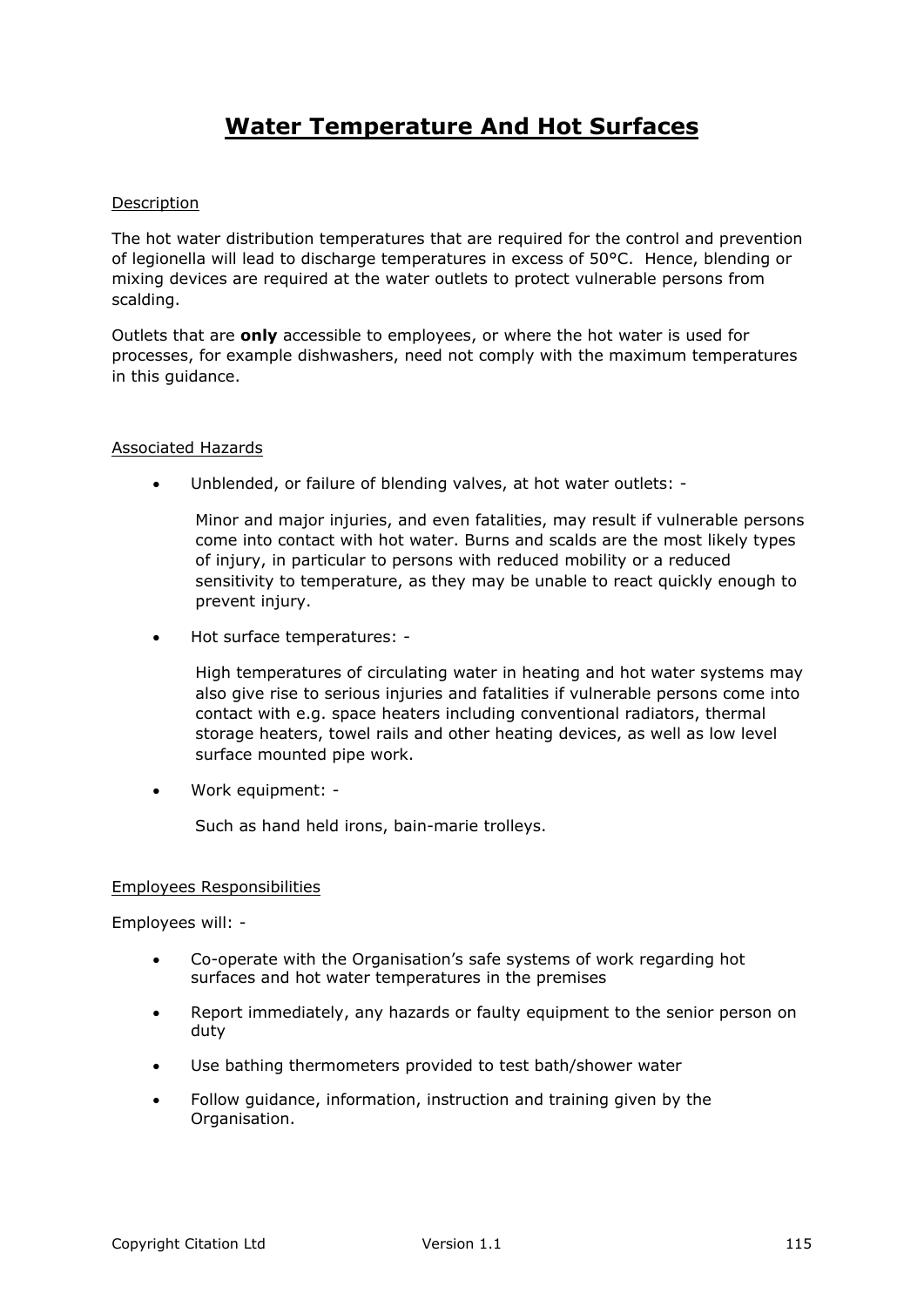# **TABLE 1**

| Area                                                                                   | Recommended as a<br>minimum                                                                                                    | <b>Options</b>                                                                               |
|----------------------------------------------------------------------------------------|--------------------------------------------------------------------------------------------------------------------------------|----------------------------------------------------------------------------------------------|
| Staff areas where visitor<br>or client access is<br>prevented by 'fail safe'<br>locks. | None                                                                                                                           | Mechanical mixers.<br>Thermostatic mixers.<br>Thermostatic mixers with<br>fail-safe devices. |
| Residents' and visitors'<br>areas (hand basins).                                       | Single lever or control<br>mechanical mixers starting<br>from cold with a<br>tamperproof stop to limit<br>full hot water flow. | Thermostatic mixers.<br>Thermostatic mixers with<br>failsafe devices.                        |
| Whole body immersion<br>and lower maximum<br>"safe" water<br>temperature.              | Thermostatic mixers with<br>failsafe devices.                                                                                  | None.                                                                                        |

### **TABLE 2**

| Maximum water temperatures                                |                                    |  |
|-----------------------------------------------------------|------------------------------------|--|
| Application                                               | Maximum temperature <sup>o</sup> C |  |
| <b>Bidet</b>                                              | 44 °C                              |  |
| Shower                                                    | 44 °C                              |  |
| Washbasin                                                 | 44 °C *                            |  |
| <b>Bath</b>                                               | 44 °C                              |  |
| * For washbasins, washing under running water is assumed. |                                    |  |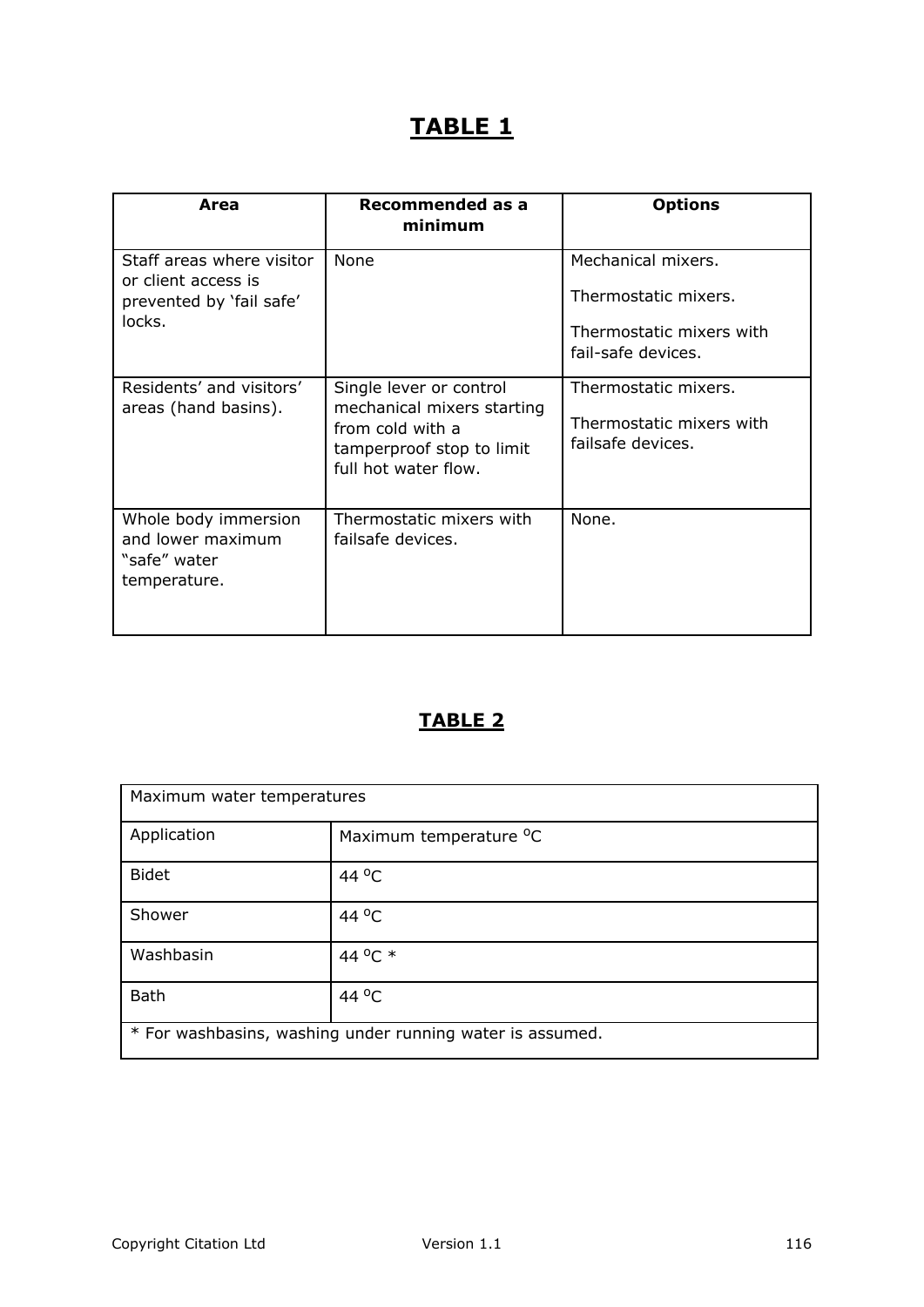# **Welfare**

### Description

Welfare facilities are provided primarily for employees, but the provision extends to others who may use the premises infrequently, e.g. visitors and contractors. The Organisation's welfare facilities include provision of e.g. toilets, washbasins, doors, and passageways that are accessible for disabled persons.

### Employees Responsibilities:

Welfare facilities provided and maintained by Plymouth Age Concern are for the benefit and safety of all employees and visitors. Employees have a responsibility to use them in a proper manner and not damage or misuse any equipment provided.

Personal responsibility should be taken for clearing personal waste and cleaning of utensils when eating or drinking on the premises.

- Co-operate with the Organisation's arrangements for good housekeeping in the workplace
- Report to the Director or senior person on duty, any hazardous or dangerous situations including damage to floors, doors, windows, fixings, signs, defective lighting, and discomfort experienced as a consequence of lighting in the workplace
- Comply with the Organisation's smoking policy.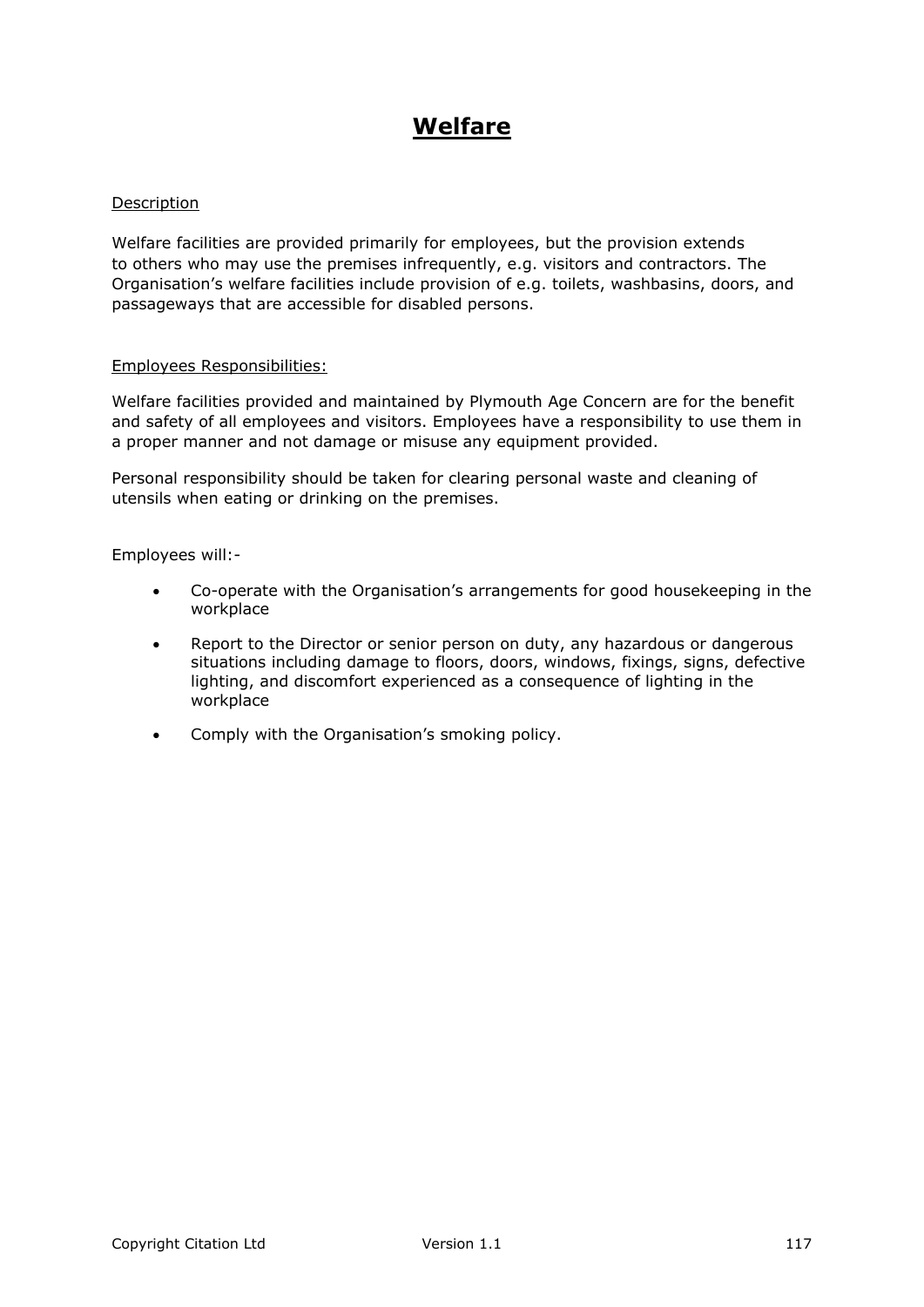## **Wheelchair Use**

### Description

Wheelchairs, both transit type that can only be pushed by an attendant, and selfpropelled (controlled by the user), are used in the Organisation. There may be a variety of makes and models including electric wheelchairs.

Plymouth Age Concern has a 'minimal lifting' policy with regard to the moving and handling of people. In general therefore no employee may attempt to manually move or lift a person from or to a wheelchair. Pushing, pulling or lifting a wheelchair constitutes manual handling and attendants or 'pushers' must therefore have attended appropriate manual handling training.

### Associated Hazards

- Moving and handling of occupied wheelchair
- Instability and collapse of wheelchair
- Fall from chair during, e.g. muscular spasms, coughing, challenging behaviour
- Securing of wheelchair during minibus outings see minibus policy
- Moving and handling of occupied wheelchair
- Instability and collapse of wheelchair
- Fall from chair during, e.g. muscular spasms, coughing, challenging behaviour
- Securing of wheelchair during minibus outings see minibus policy.

Plymouth Age Concern expressly forbids the practice of assisting users up or down flights of stairs or steps. Such a practice could put both user and 'pusher' at risk of serious injury or even death.

### Employees Responsibilities

No employee may act as an attendant or 'pusher', or in any other way assist a wheelchair user in using their wheelchair or attempt to carry out maintenance or repairs, unless they have received appropriate training, instruction and information which has been properly recorded.

- Use wheelchairs safely and in accordance with the information, instruction and training provided by the Organisation
- Read and comply with the general risk assessment in place for the use of wheelchairs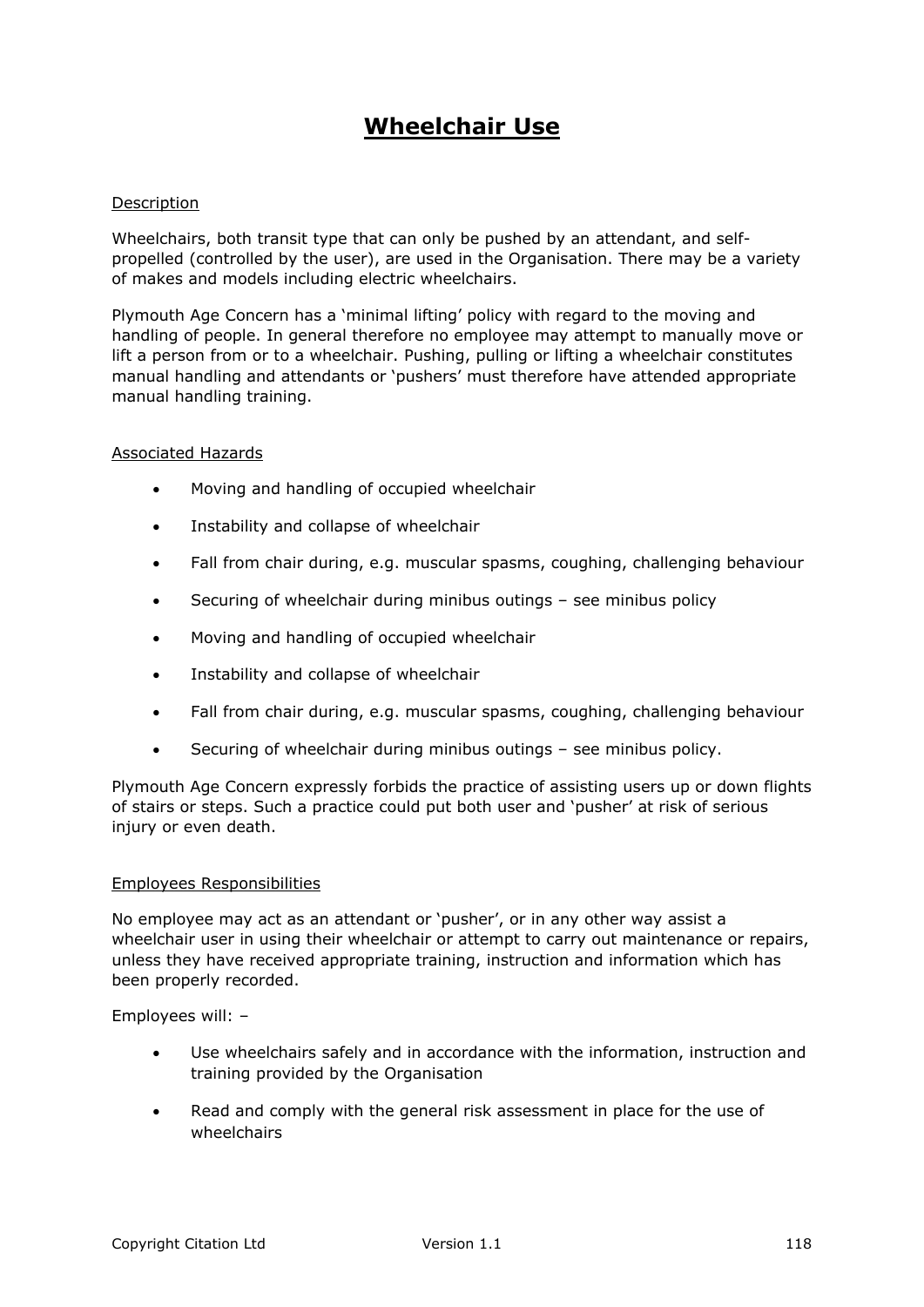- Read and comply with service users specific risk assessments relating to the use of wheelchairs
- Check wheelchairs for correct fitting/defects prior to use
- Immediately report to the person in charge of the Organisation:
	- o any faults or failing relating to the wheelchairs do not attempt temporary alterations or repairs.
	- o any accident or incident, irrespective of how minor, relating to the use of wheelchairs.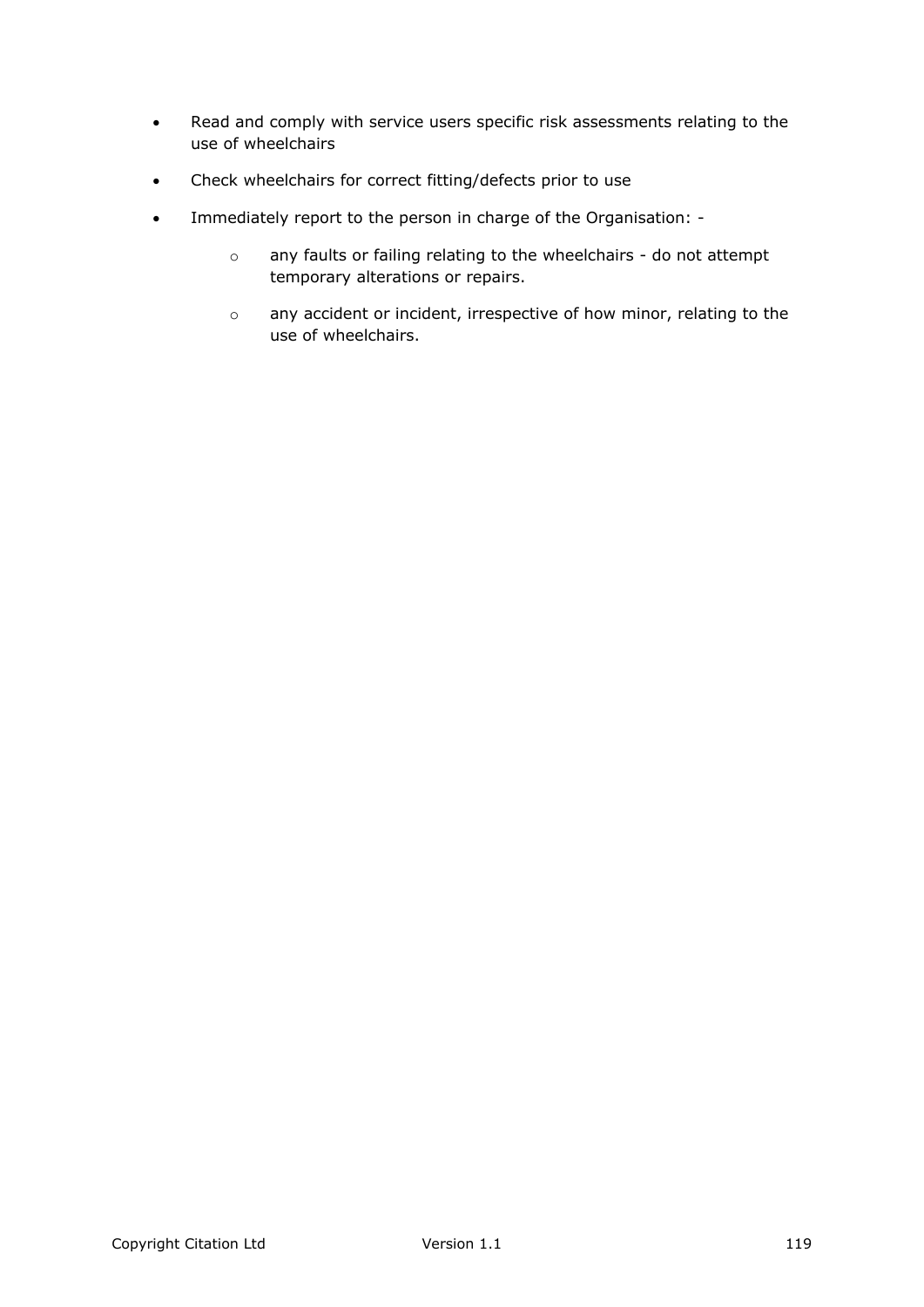# **Work At Height**

### Description

A place is at height if a person could be injured falling from it, even if it is at or below ground level. Falls from height remain the single biggest cause of workplace deaths and one of the main causes of major injury. The regulations place duties on employers, the self-employed and any person who controls the work of others, these people become "Duty Holders".

#### Associated Hazards

- Unsafe or unstable access equipment or structures
- Fragile surfaces e.g. roofs
- Adverse weather during outdoor work at height
- Traffic vehicle and pedestrian coming into contact with the work at height equipment.

### Employees Responsibilities

- Only work at height if they have been trained and authorised to do so
- Comply with training for working at height
- Only use the height access equipment identified in the risk assessment
- Make use of any personal protective equipment provided
- Comply with the safe system of work in respect of the work being undertaken
- Report any accidents, incidents and near misses to the Director.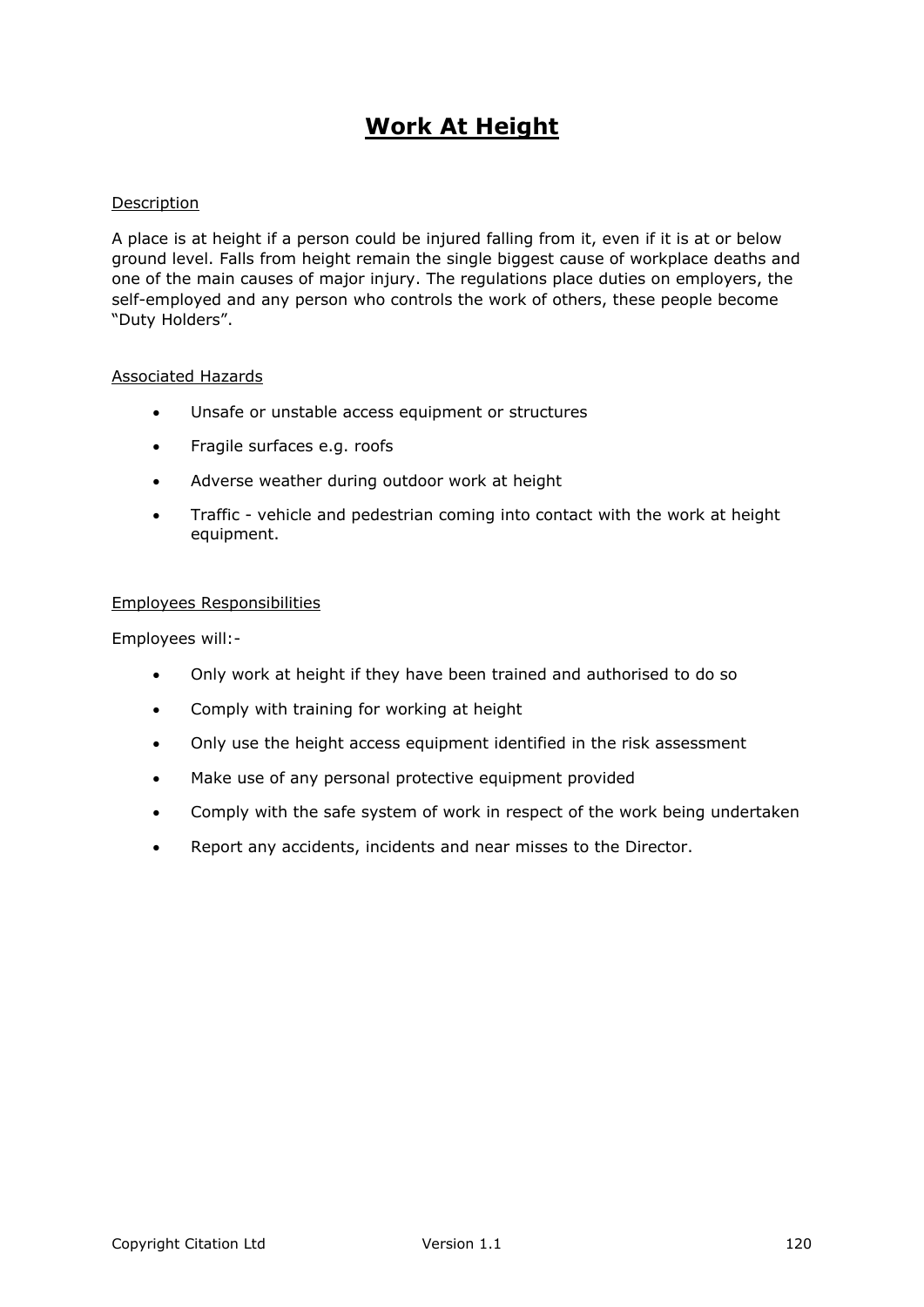### **Work Equipment**

### Description

The definition of work equipment is wide and includes machinery, apparatus, equipment, installations and tools. Therefore, items as diverse as beds, carpet cleaners, cooking ranges, tumble dryers, photocopiers and garden machinery are included.

#### Associated Hazards

- Dangerous/rotating parts of machinery
- Collapse of equipment
- Fire, overheating or explosion
- Unintended discharge of gas, liquid, vapour or other substance
- Failure of safety of controls on powered equipment
- Hot or cold surfaces
- Poor maintenance.

#### Employees Responsibilities

- Use work equipment safely and in accordance with the information, instruction and training provided by the House
- Only use the equipment they are trained on
- Take reasonable care of themselves and others who may be affected by their actions
- Co-operate with the House's arrangements for the provision and use of work equipment
- Seek the permission of the Registered Manager before bringing any personal items of equipment to work, whether it is intended that they be used by themselves or others as part of work activities
- Make full and proper use of any personal protective equipment provided by the House
- Visually check and carry out other checks, required by risk assessment, prior to and during use and report any faults and unsafe conditions to the Registered Manager or senior person
- Inform the Registered Manager if they are taking any prescription medications that may affect their ability to safely operate any item of work equipment.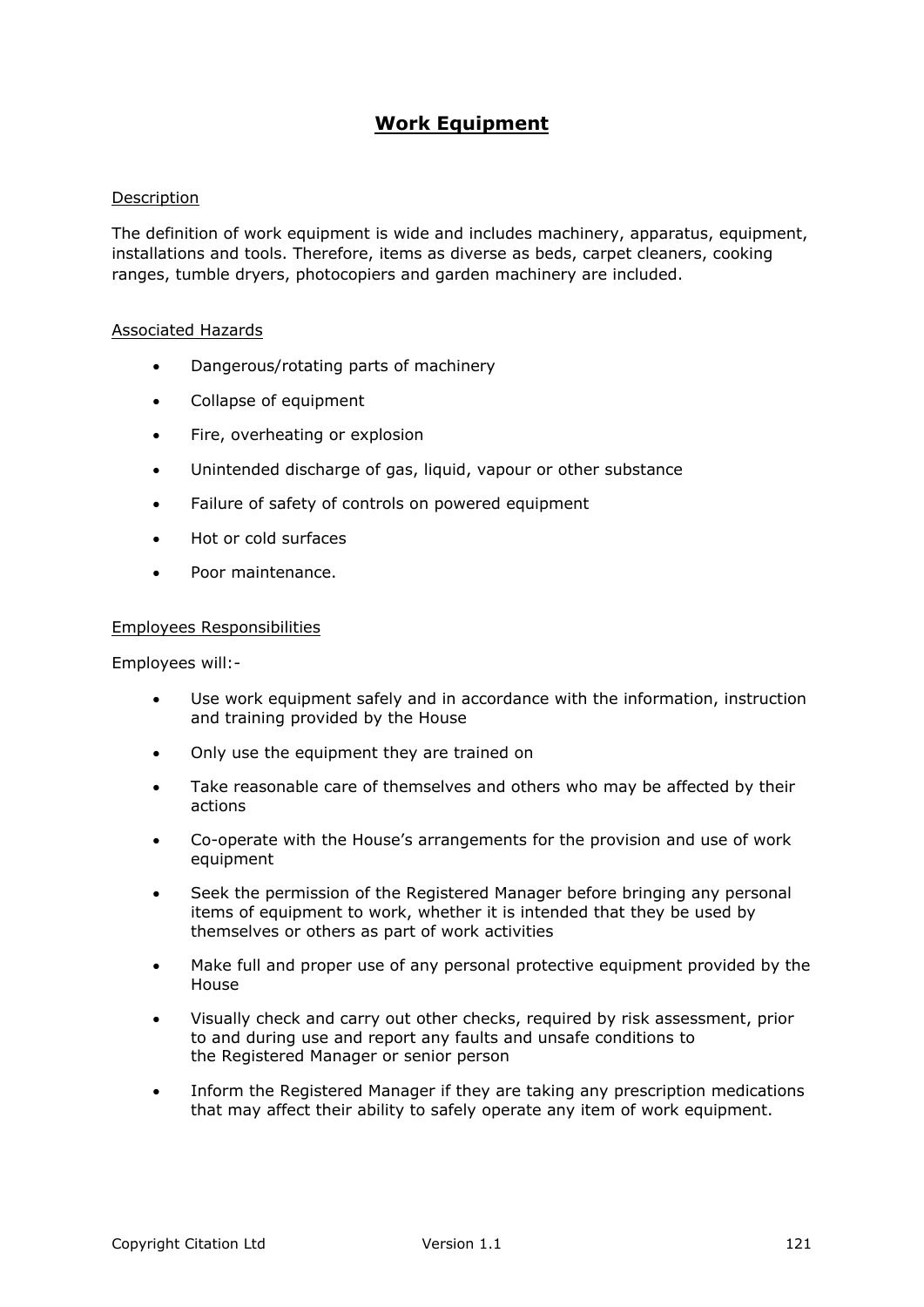## **Workplace Transport**

### Description

The effective management of workplace transport is crucial as the potential risk is great, especially where pedestrians and vehicles mix.

The management of workplace traffic falls into three distinct categories: -

- Managing external traffic movement
- Managing internal traffic movement
- Managing pedestrian traffic.

Accidents can occur when vehicles collide with other structures but the main concern is avoiding contact between pedestrians and vehicles as this accounts for hundreds of fatalities each year and many more serious injuries. All persons who operate vehicles in the workplace must be medically fit and trained in the safe operation of the vehicles they will be using. The vehicles must be maintained in a safe condition with regular checks being carried out by the operator and a competent service engineer.

### Employees Responsibilities Include:-

- Being vigilant and conscious of the presence of pedestrians and other vehicles
- Following instructions from management
- Adhering to signs and procedures relating to direction, speed, parking, reversing, loading and unloading etc
- Reporting to management any defects or fault with the practises in place
- Notifying management of any condition, medical or otherwise, that may have an impact on their entitlement or ability to drive safely.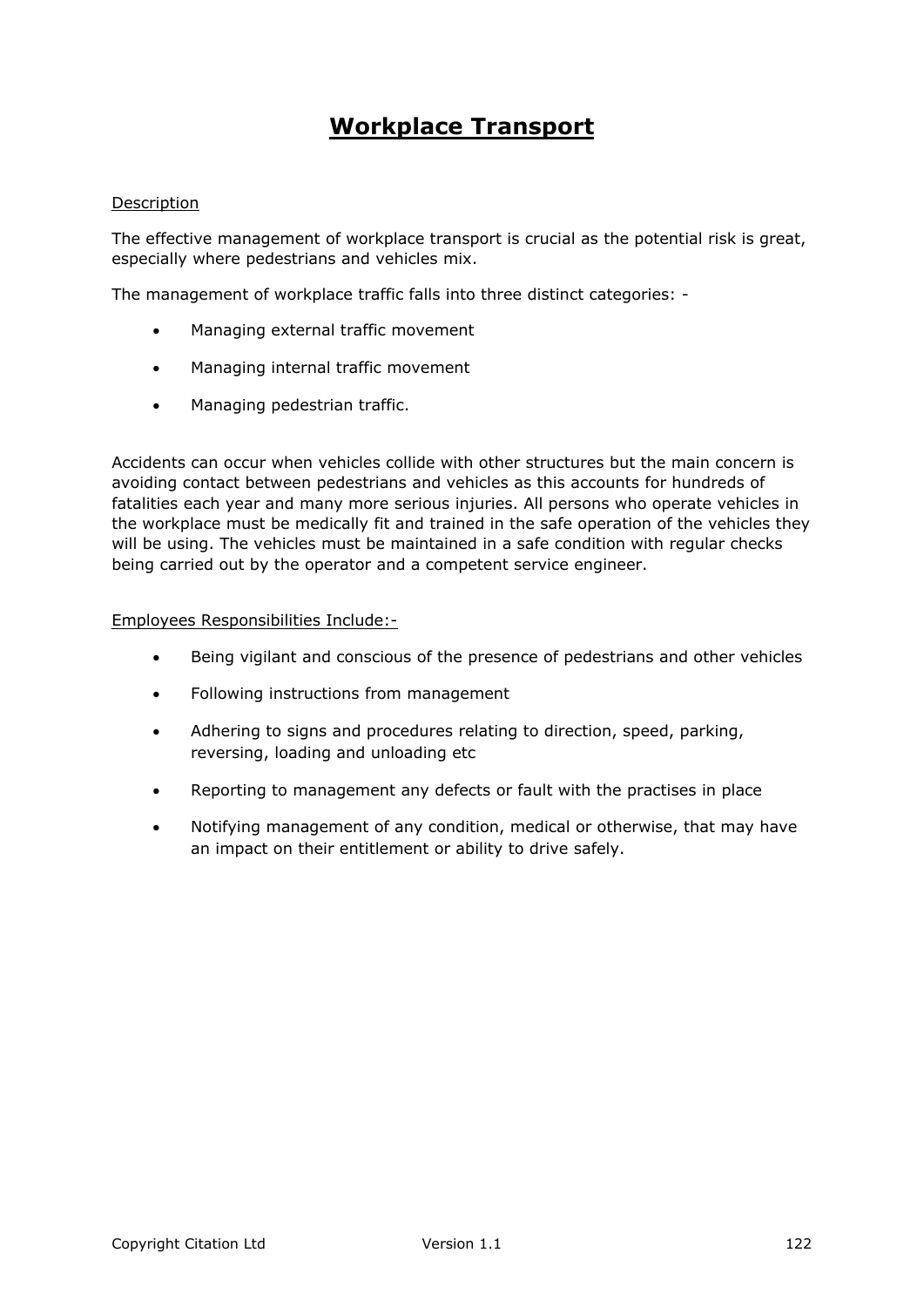### **Young Persons**

### Description

There are specific legal requirements and restrictions on those who employ young people or offer them work experience. A young person is defined as anyone under 18 years old.

A child is anyone who has not yet reached the official age at which they may leave school, just before or just after their 16th birthday (often referred to as the minimum school leaving age (MSLA)). Whilst children will not be offered employment in the Organisation they may attend for work experience if arranged by the local education authority.

After leaving school a Young Person must:

- Stay in full time education e.g. college, or
- Start an apprenticeship or traineeship, or
- Spend 20 hours or more per week working or volunteering while in part time education or training.

### Associated Hazards

Some young people may be at particular risk because of: -

- Their lack of awareness
- Unfamiliarity with their surroundings
- Being physically or psychologically less suited to certain tasks
- Their lack of skills and training.

### Employees Responsibilities

- Co-operate with the Organisation's arrangements for young people in the workplace
- Report any hazards to the Director
- Follow any guidance, information, instruction and training given by the Director.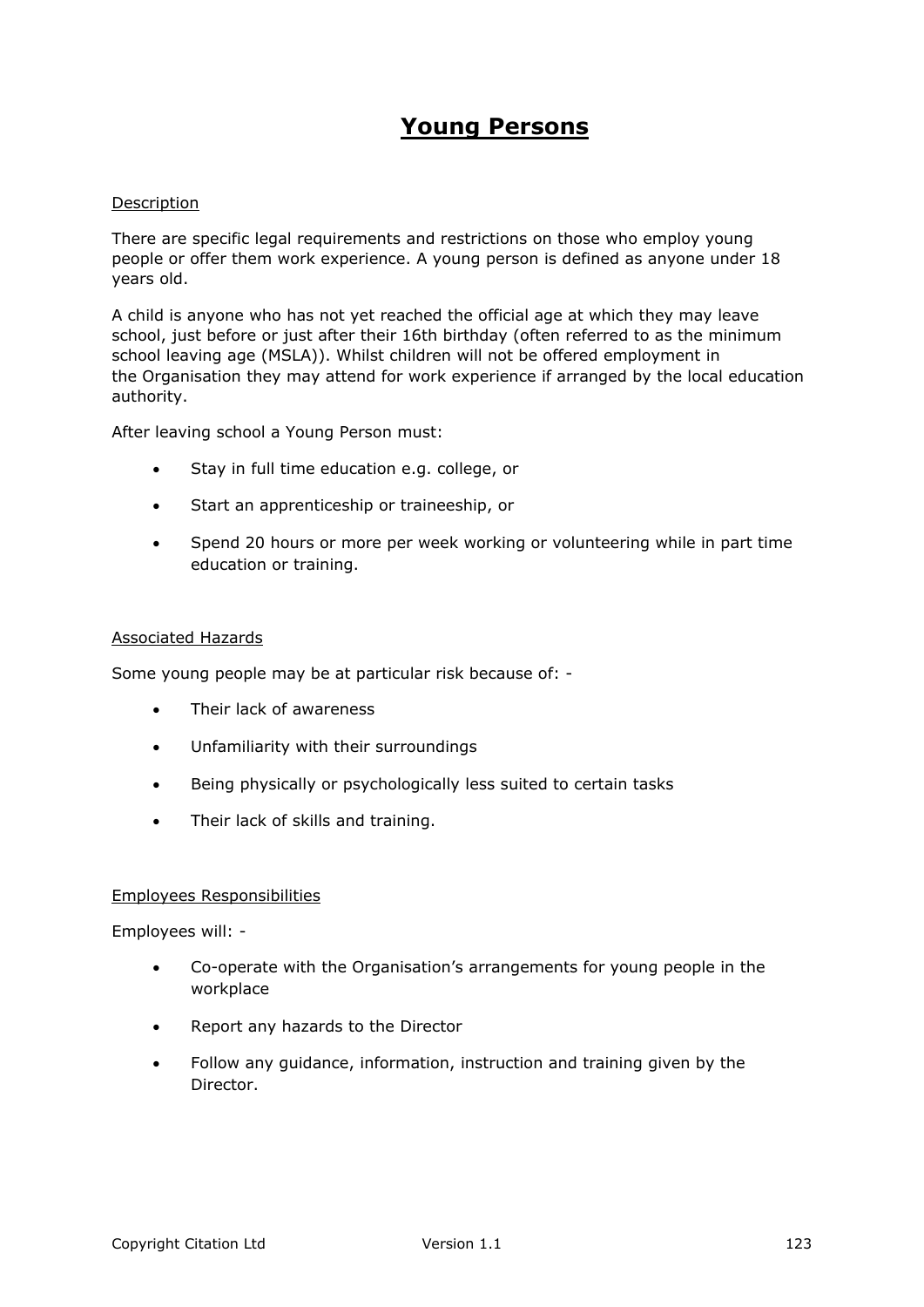Young people must: -

- Not undertake any tasks unless they have been trained
- Follow instruction and comply with safe working practices
- Ask the Director or senior member of staff if unsure about anything
- Make full and proper use of all PPE that has been issued to them
- Report any hazards or defects to the Director or a senior member of staff.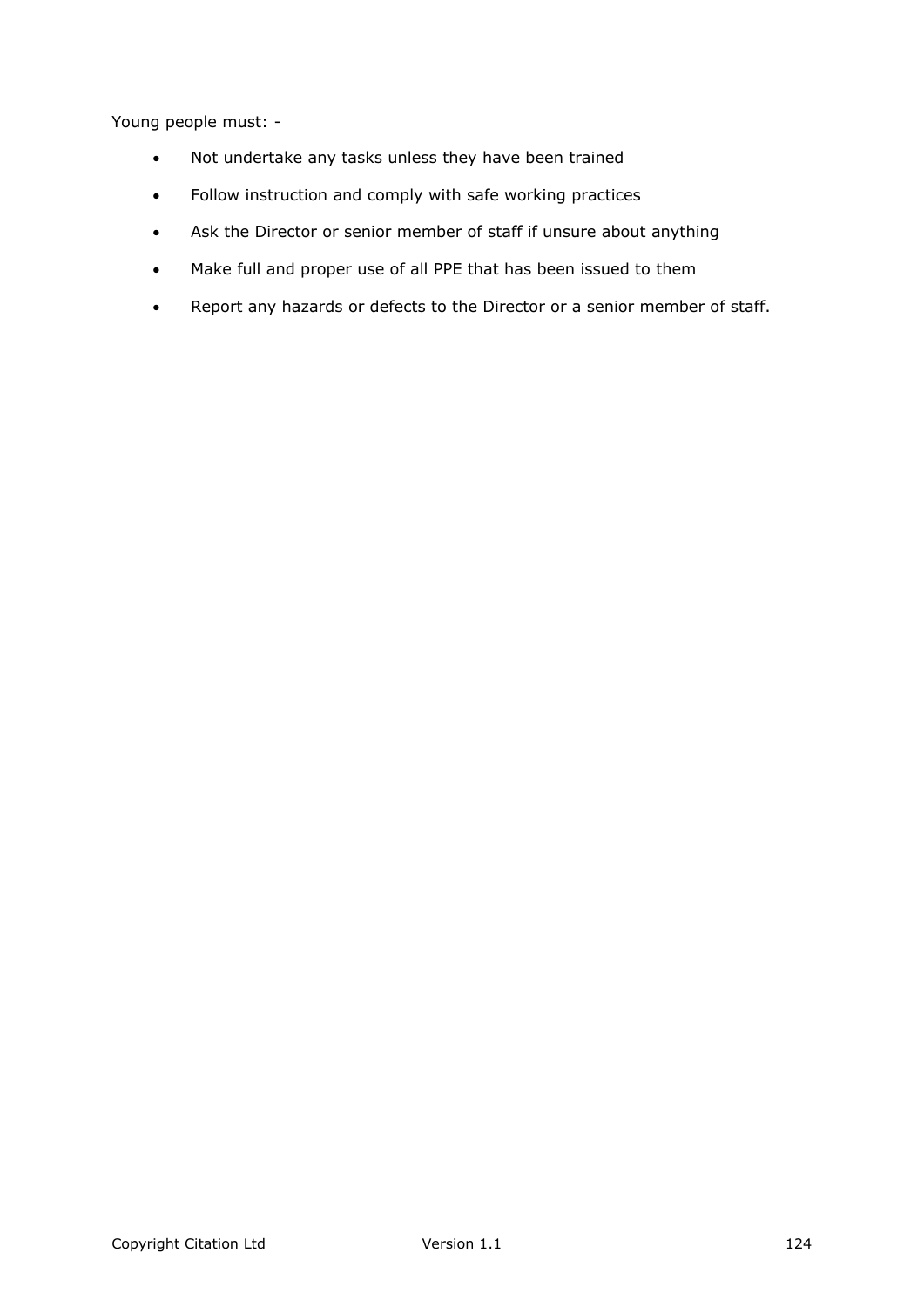Receipt of health and safety handbook is on the next page